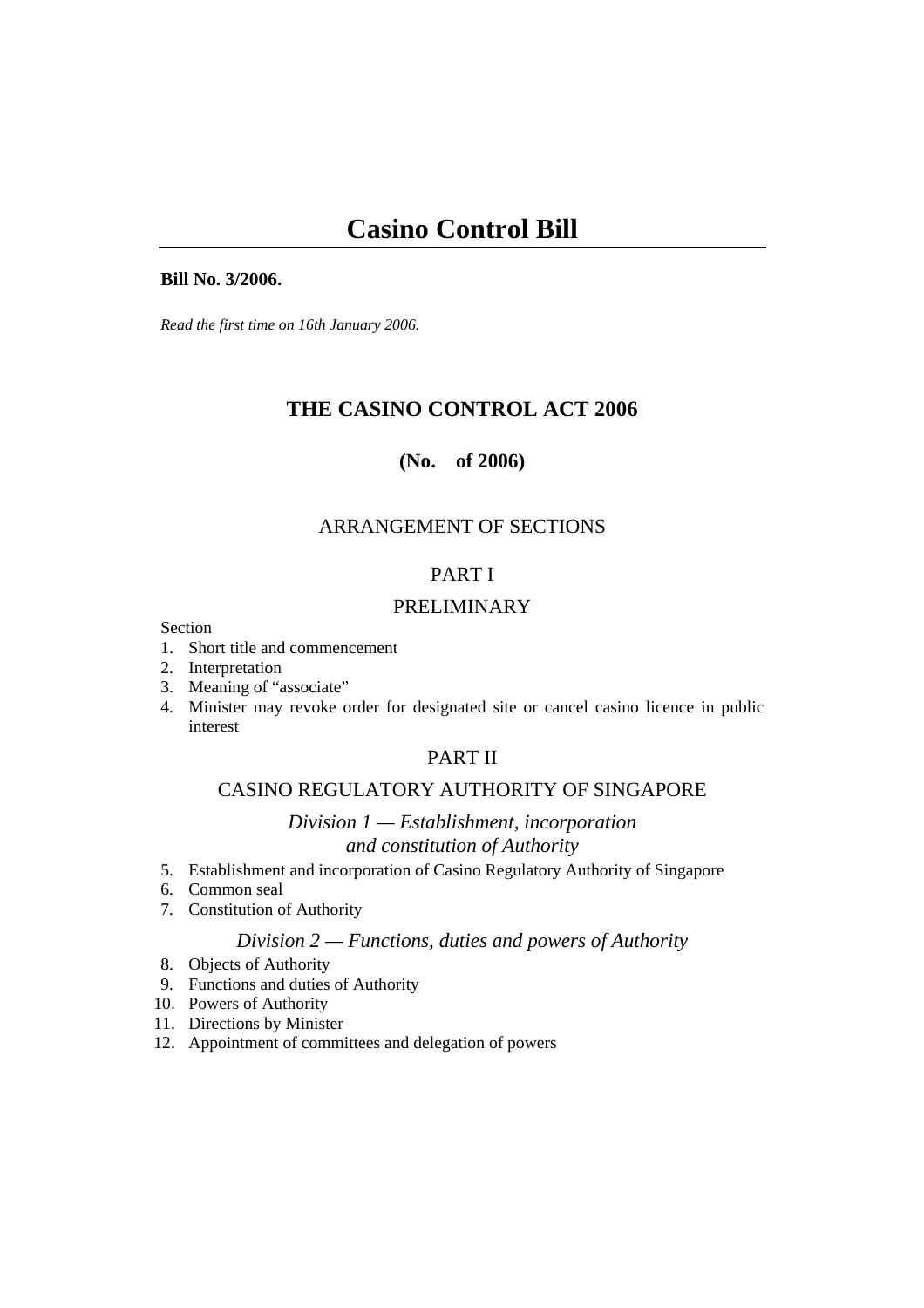# *Division 3 — Provisions relating to staff and inspectors*

#### Section

- 13. Appointment of Chief Executive and other employees, etc.
- 14. Functions of inspectors
- 15. Powers of inspectors
- 16. Power to require names and addresses
- 17. Seizure and forfeiture of equipment, etc.

## *Division 4 — Financial provisions*

- 18. Funds and property of Authority
- 19. Financial year
- 20. Moneys recovered or collected by Authority
- 21. Grants-in-aid
- 22. Power to borrow
- 23. Issue of shares, etc.
- 24. Bank account
- 25. Application of moneys
- 26. Power of investment
- 27. Accounts
- 28. Audit of accounts
- 29. Powers of auditor
- 30. Presentation of financial statements and auditor's report to Parliament

## *Division 5 — General*

- 31. Annual report
- 32. Symbol or representation of Authority

#### *Division 6 — Transfer of property, assets, liabilities and employees*

- 33. Transfer to Authority of property, assets and liabilities
- 34. Transfer of employees
- 35. Service rights, etc., of transferred employees to be preserved
- 36. Existing contracts
- 37. Pending proceedings
- 38. Continuation and completion of disciplinary proceedings
- 39. Misconduct or neglect of duty by employee before transfer

## PART III

#### LICENSING OF CASINOS

- 40. Certain contracts in relation to gaming valid and enforceable
- 41. Two casinos only
- 42. Main shareholder of casino operator not to divest stake or participate in other casino for certain period
- 43. Operating casino without casino licence prohibited
- 44. Application for casino licence
- 45. Matters to be considered in determining applications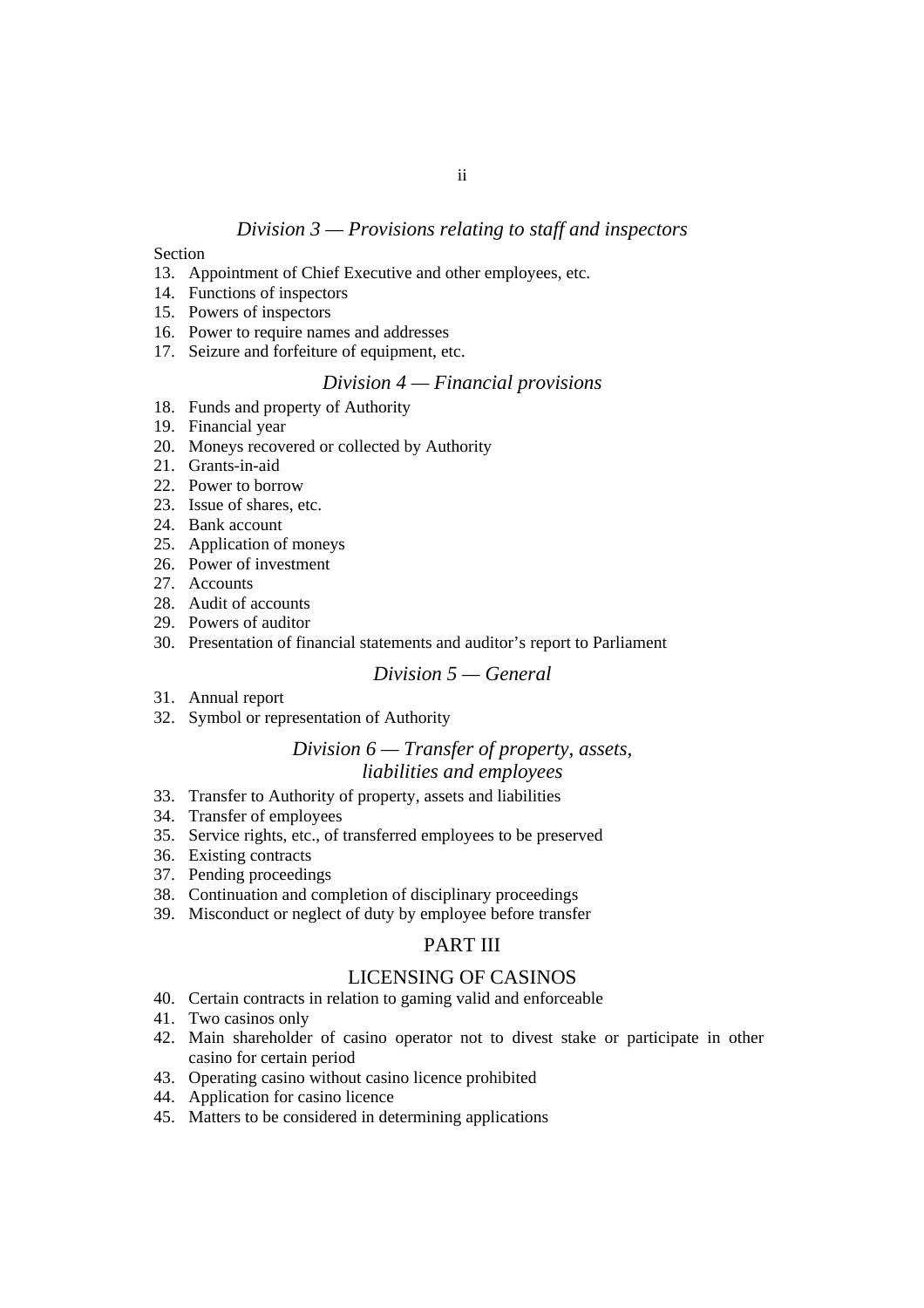#### Section

- 46. Investigation of application
- 47. Authority may require further information, etc.
- 48. Updating of application
- 49. Grant or refusal of casino licence
- 50. Amendment of conditions
- 51. Authority to define casino premises
- 52. Duration of casino licence
- 53. Transfer, mortgage, etc., of casino licence
- 54. Disciplinary action against casino operator
- 55. Surrender of casino licence
- 56. Appointment of manager if casino licence cancelled, surrendered or suspended

## PART IV

#### SUPERVISION AND CONTROL OF CASINO OPERATORS

#### *Division 1 — Directions, investigations, etc.*

- 57. Directions to casino operator
- 58. General investigations
- 59. Regular investigations of casino operator's suitability, etc.
- 60. Casino operator to provide information
- 61. Change in situation of casino operator
- 62. Change in situation of associate
- 63. On-going monitoring of associates and others

#### *Division 2 — Controlled shareholdings*

- 64. Application and interpretation of this Division
- 65. Control of substantial shareholdings in casino operator
- 66. Control of shareholdings and voting power in casino operator
- 67. Approval of applications
- 68. Power to exempt
- 69. Objection to existing control of casino operator
- 70. Power to make directions
- 71. Offences, penalties and defences

## *Division 3 — Contracts*

- 72. Application of this Division and meaning of "controlled contract"
- 73. Requirements for controlled contracts
- 74. Notice to be given of certain contracts
- 75. Parties to contract to provide information
- 76. Notice to show cause why controlled contract should not be terminated
- 77. Effect of termination of controlled contract
- 78. No effect to be given to terminated contract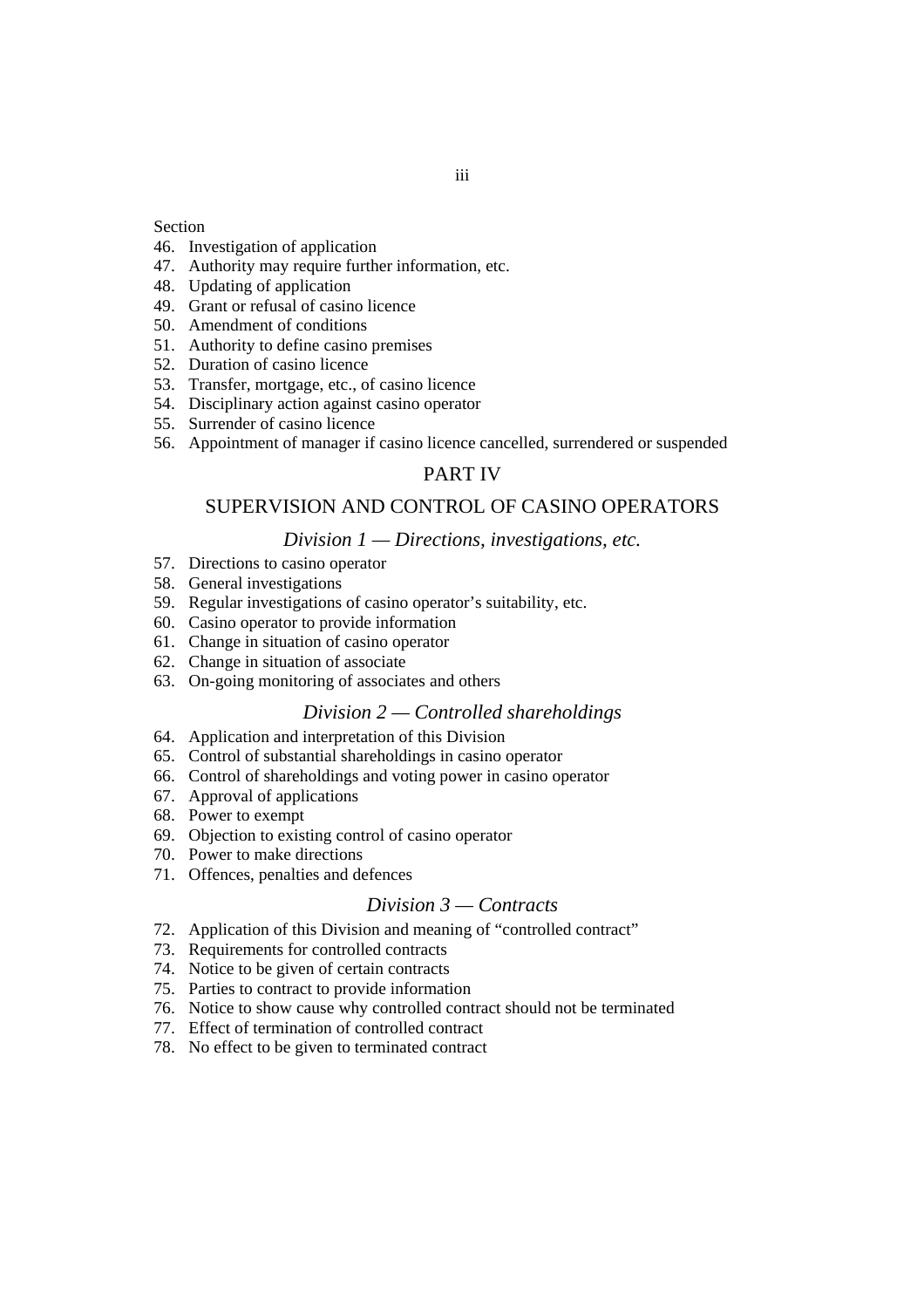#### PART V

## LICENSING OF CASINO EMPLOYEES

#### Section

- 79. Interpretation of this Part
- 80. Special employees to be licensed
- 81. Application for special employee licence
- 82. Direction to apply for special employee licence
- 83. Updating of application for special employee licence
- 84. Authority may require further information
- 85. Investigation and determination of application
- 86. Conditions of special employee licence
- 87. Identification
- 88. Provisional licences
- 89. Duration of special employee licence
- 90. Renewal of special employee licence
- 91. Variation of special employee licence
- 92. Loss, etc., of special employee licence
- 93. Cancellation, etc., of special employee licence
- 94. Effect, etc., of suspension
- 95. Return of special employee licence on suspension or cancellation
- 96. Termination of employment on cancellation of special employee licence
- 97. Casino operator to provide information relating to employees
- 98. Change in situation of licensee

#### PART VI

#### CASINO OPERATIONS

#### *Division 1 — Casino layout, games, gaming machines, etc.*

- 99. Casino layout to comply with requirements of Authority
- 100. Approval of games and rules for games
- 101. Directions as to games not to be played
- 102. Approval of gaming equipment
- 103. Gaming machines in casinos
- 104. Simulated gaming

#### *Division 2 — Gaming measures*

- 105. Linked jackpot arrangement unlawful without approval
- 106. Assistance to patrons
- 107. Operation of security equipment, etc.
- 108. Credit, etc.
- 109. Automatic teller machines prohibited within casino premises
- 110. Junkets

#### *Division 3 — Disputes between casino operator and patron*

- 111. Resolution of dispute as to winnings, losses or manner in which game conducted
- 112. Reconsideration of inspector's decision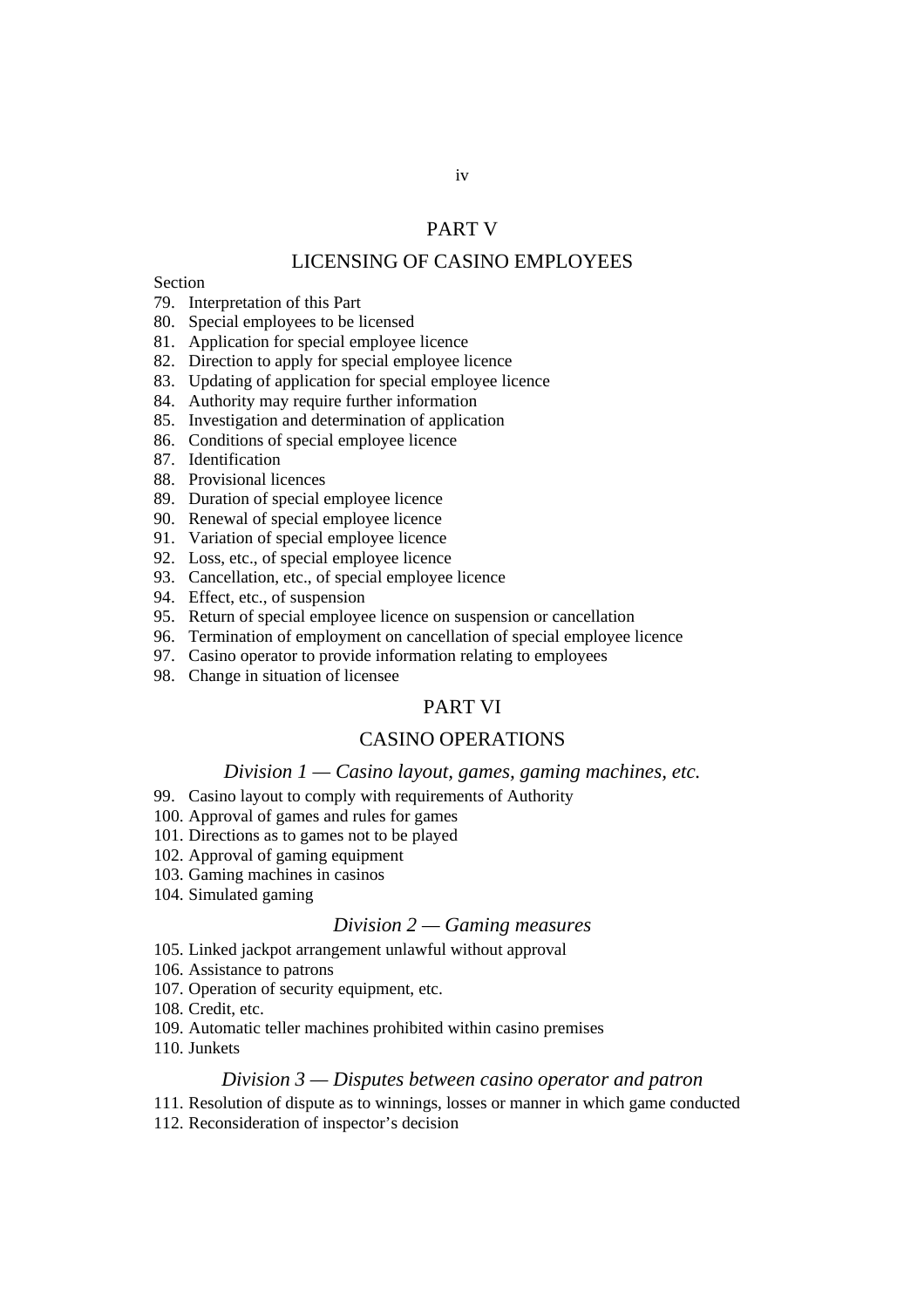#### Section

- 113. Payment of claim after decision
- 114. Appeal to Authority

#### *Division 4 — Entry to casino premises*

- 115. Right of entry to casino premises
- 116. Entry levy
- 117. Supplementary provisions relating to entry levy
- 118. Entry of inspector to casino premises
- 119. Entry of police officer, etc., to casino premises
- 120. Exclusion orders by casino operator
- 121. Exclusion orders by Authority
- 122. Exclusion orders by Commissioner of Police
- 123. Duration of exclusion orders
- 124. List of persons excluded by casino operator
- 125. Excluded person not to enter casino premises
- 126. Casino operator to bar excluded persons from casino premises
- 127. Removal of excluded persons from casino premises
- 128. Forfeiture of winnings

#### *Division 5 — Prohibited acts within casino premises*

129. Conduct within casino premises

## PART VII

#### **MINORS**

- 130. Interpretation of this Part
- 131. Part only applies during hours of operation of casino
- 132. Minors not to enter casino premises
- 133. Casino operator to bar minors from casino premises
- 134. Entry of minors to be prevented
- 135. Proof of age may be required
- 136. Minor using false evidence of age
- 137. Notices to be displayed

#### PART VIII

#### CASINO INTERNAL CONTROLS

- 138. Approved system of controls and procedures to be implemented
- 139. Content of approved system
- 140. Banking
- 141. Accounts to be kept
- 142. Statement of accounts
- 143. Keeping of records
- 144. Audit
- 145. Submission of reports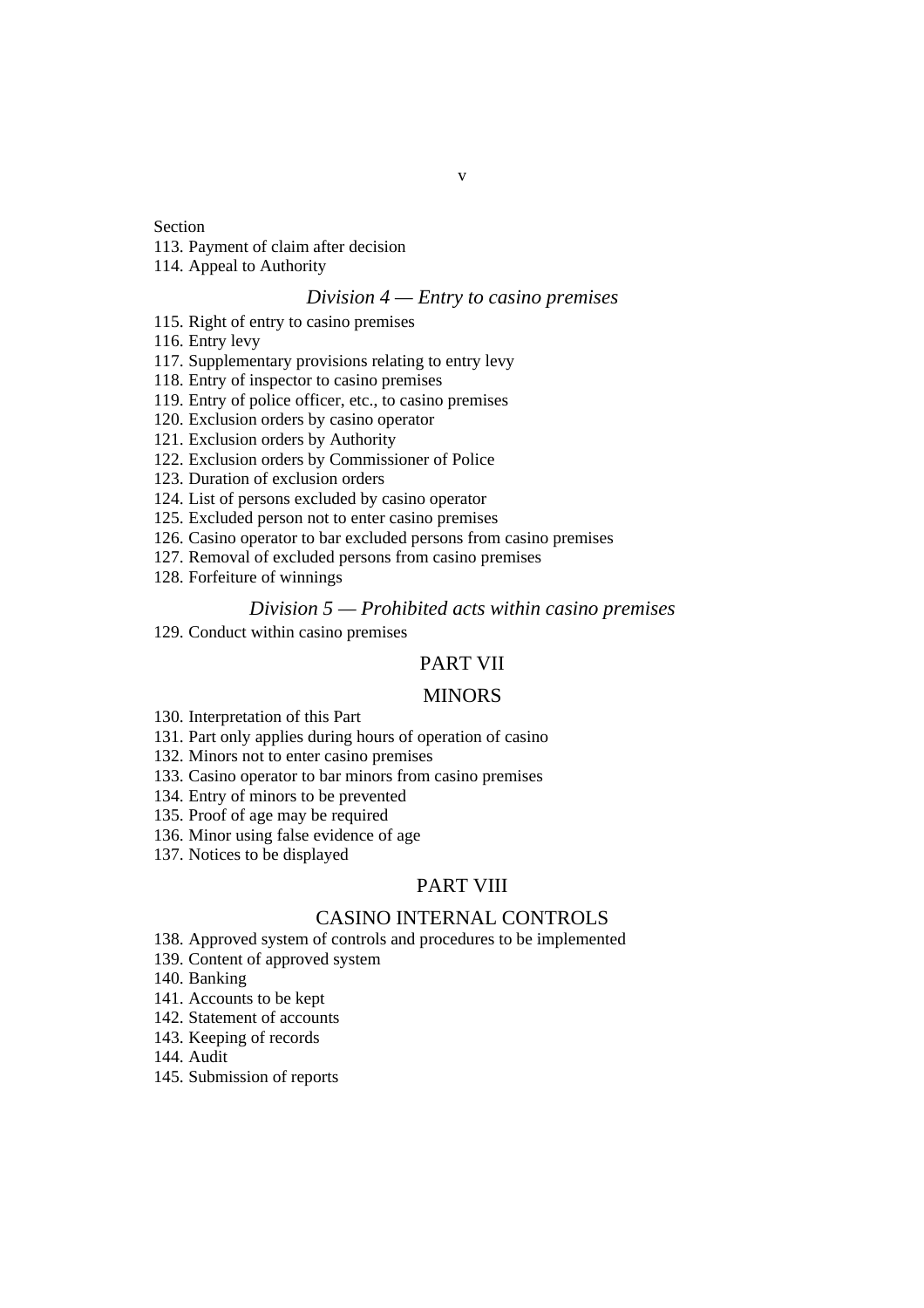#### PART IX

## CASINO TAX

Section

146. Payment of casino tax

147. Penalty for late payment

148. Recovery of tax

149. Repayment of tax

150. Evasion of tax

151. Power of Comptroller to obtain information

152. Composition of offences by Comptroller

# PART X

#### NATIONAL COUNCIL ON PROBLEM GAMBLING

153. Interpretation of this Part

154. Establishment of Council

155. Functions of Council

156. Validity of Council's actions

157. Committee of Assessors for making exclusion orders

158. Committee to hear and determine applications for family exclusion orders

159. Application for family exclusion order

160. Application by or on behalf of person below 21 years

161. Application on behalf of incapacitated applicant

162. Grounds for making family exclusion order

163. Terms of family exclusion order

164. Making family exclusion order in respondent's absence

165. Committee may make exclusion order in certain circumstances

166. Variation or revocation of family exclusion order or exclusion order by Council

167. Service of family exclusion order or exclusion order

168. Notification of making, variation or revocation of family exclusion order or exclusion order

169. Secrecy

170. Rules

#### PART XI

#### GENERAL OFFENCES

171. Possession of certain things prohibited

172. Unlawful interference with gaming equipment

173. Possession of chips outside designated site

174. Forgery

175. Impersonation

176. Refusal to provide information, etc.

177. Destroying or falsifying documents

178. False or misleading information

179. Obstructing officer of Authority, etc.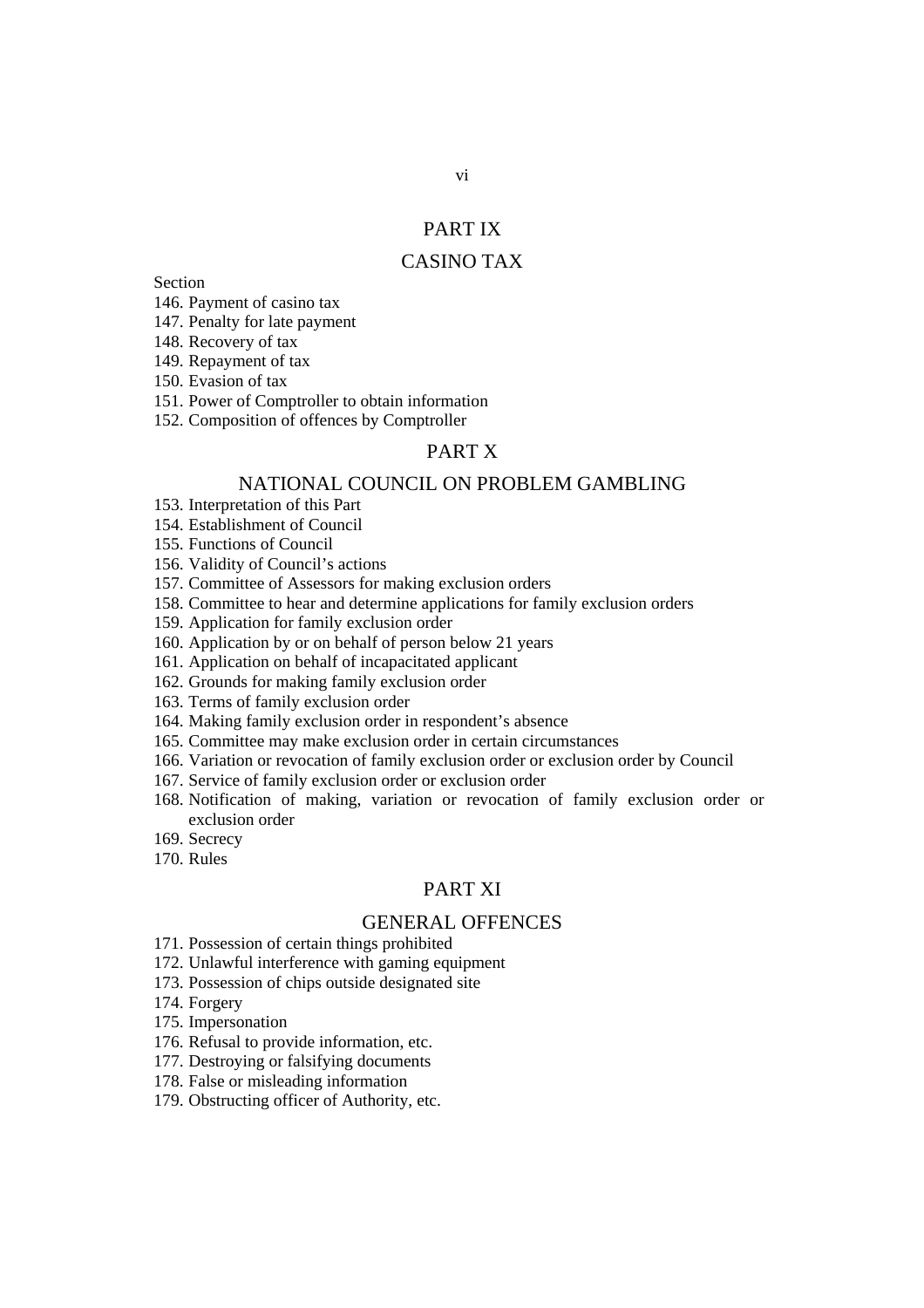## PART XII

# ENFORCEMENT POWERS AND PROCEEDINGS

Section

180. Detention of suspected person

181. Powers of enforcement

182. Powers of arrest

183. Refusal to give name and residence

184. Appeal to Minister against Authority's decision

185. No right to compensation for cancellation, etc.

186. Information gathering for law enforcement purposes

187. Protection of informers

188. Evidence

## PART XIII

## MISCELLANEOUS

189. Offences by bodies corporate, etc.

190. Preservation of secrecy

191. Co-operation between Authority and foreign casino regulatory bodies

192. Protection from liability

193. Public servants

194. Jurisdiction of court

195. General penalty

196. Composition of offences

197. Fines and financial penalties to be paid to Authority

198. General exemption

199. Service of summonses and notices, etc.

200. Regulations

201. Related amendments to Civil Law Act

202. Related amendments to Income Tax Act The Schedule — Constitution and Proceedings of Authority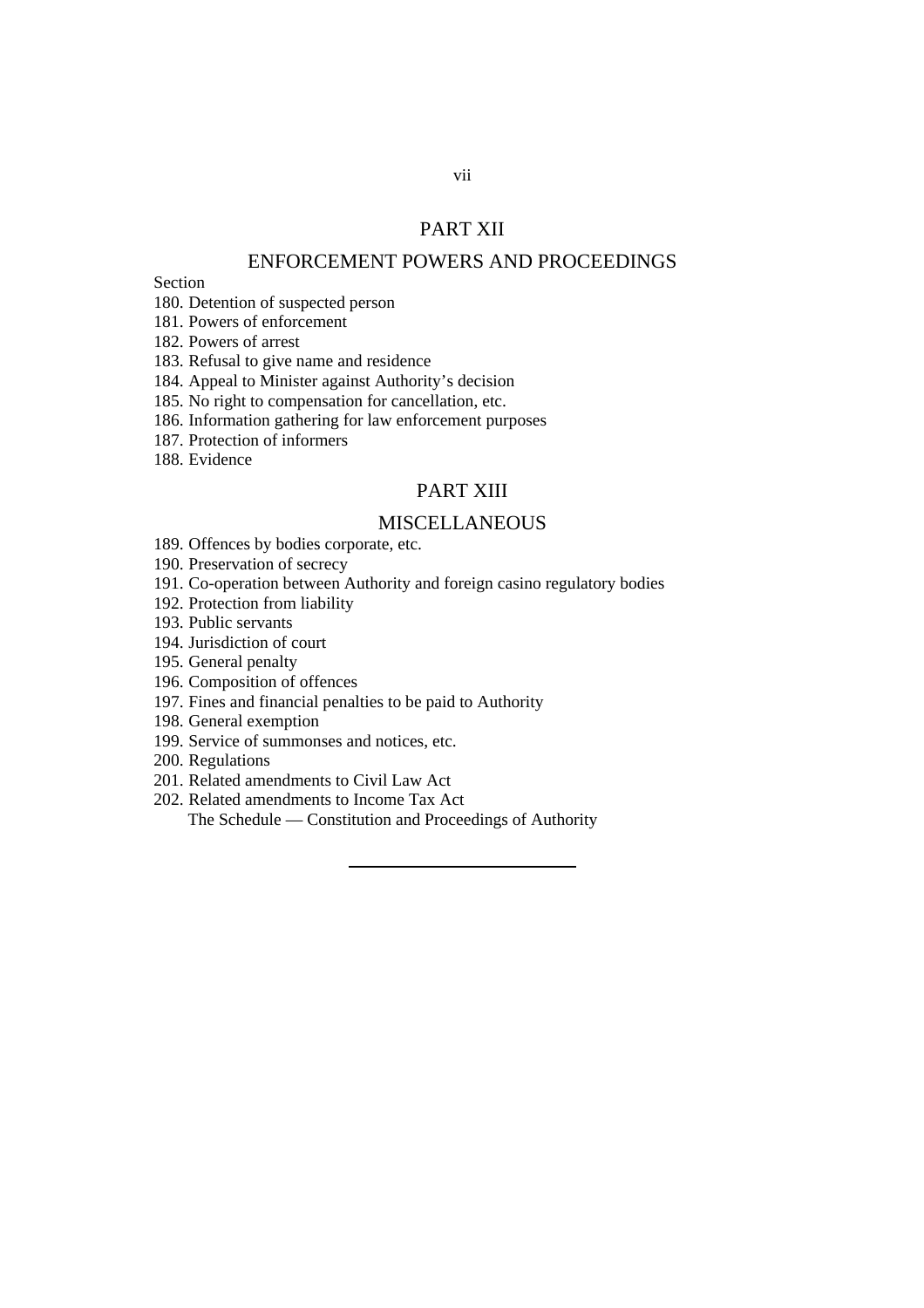# A BILL

## *intituled*

An Act to make provision for the operation and regulation of casinos and gaming in casinos; to establish the Casino Regulatory Authority of Singapore, to provide for its functions and powers and for matters connected therewith; and to make related amendments to the Civil Law Act (Chapter 43 of the 1999 Revised Edition) and the Income Tax Act (Chapter 134 of the 2004 Revised Edition).

Be it enacted by the President with the advice and consent of the Parliament of Singapore, as follows: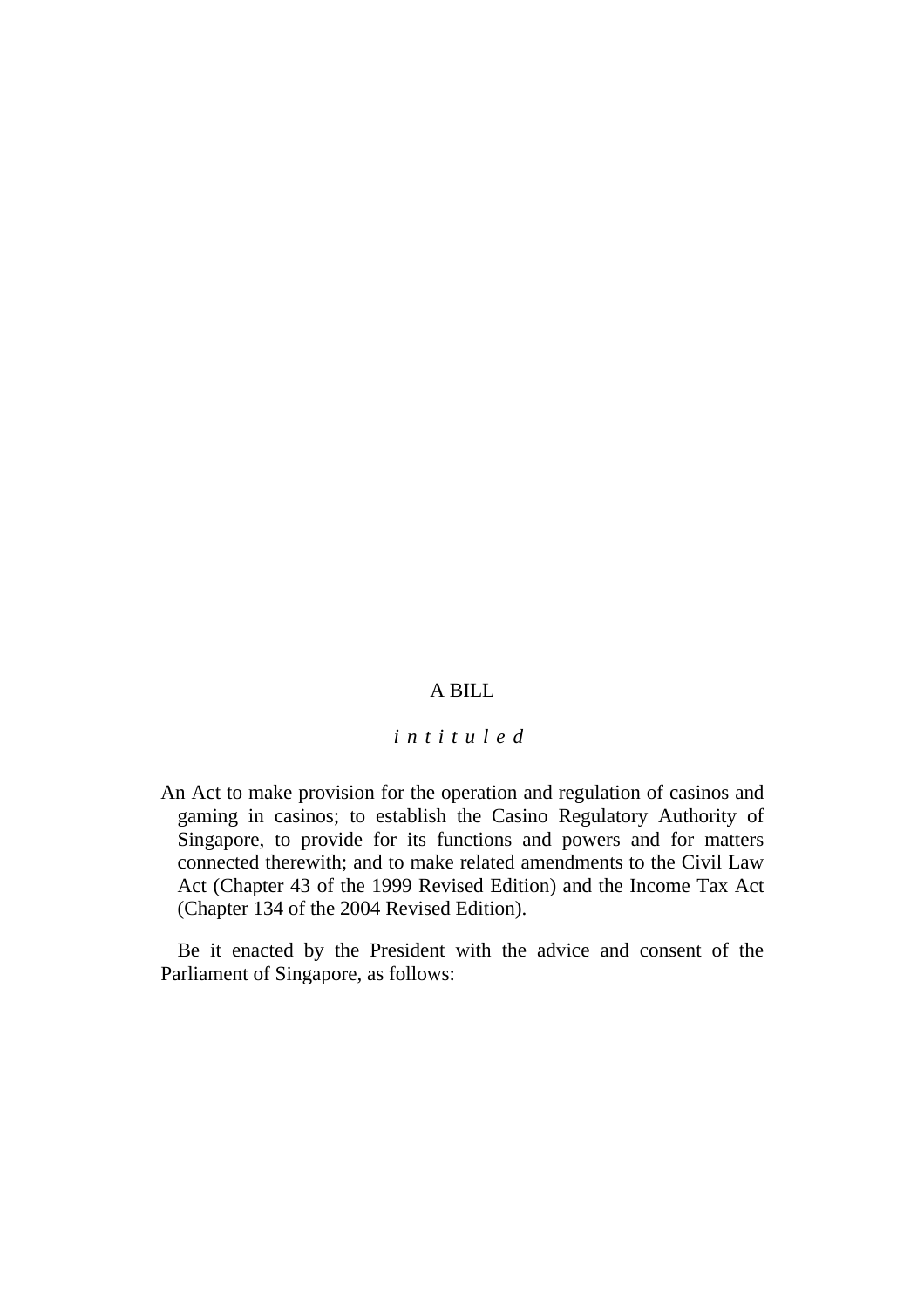# $\overline{2}$

# PART I

# PRELIMINARY

## **Short title and commencement**

**1.** This Act may be cited as the Casino Control Act 2006 and shall come 5 into operation on such date as the Minister may, by notification in the *Gazette*, appoint.

#### **Interpretation**

**2.**—(1) In this Act, unless the context otherwise requires —

"appointed day" means —

| $\overline{5}$ |  |  |
|----------------|--|--|
|                |  |  |

- 10 (*a*) in relation to this Act, the date of commencement of this Act; and
	- (*b*) in relation to a particular provision of this Act, the date of commencement of that particular provision;

"authorised bank" means any bank authorised by the Authority for the purposes of this Act;

"authorised person" means any person authorised to perform any function or duty or to exercise any power under section 13(6);

"Authority" means the Casino Regulatory Authority of Singapore established under section 5;

- 20 "casino" means any premises, or part of premises, within a designated site where persons may participate in one or more games approved by the Authority in any order published under section 100;
	- "casino employee" means an employee having functions in or in relation to a casino;
- 25 "casino licence" means a casino licence granted under section 49 that is in force;
	- "casino operator" means a person who is the holder of a casino licence;

"casino premises" means the casino premises referred to in section 51;

30 "Chairman" means the Chairman of the Authority and includes any temporary Chairman of the Authority;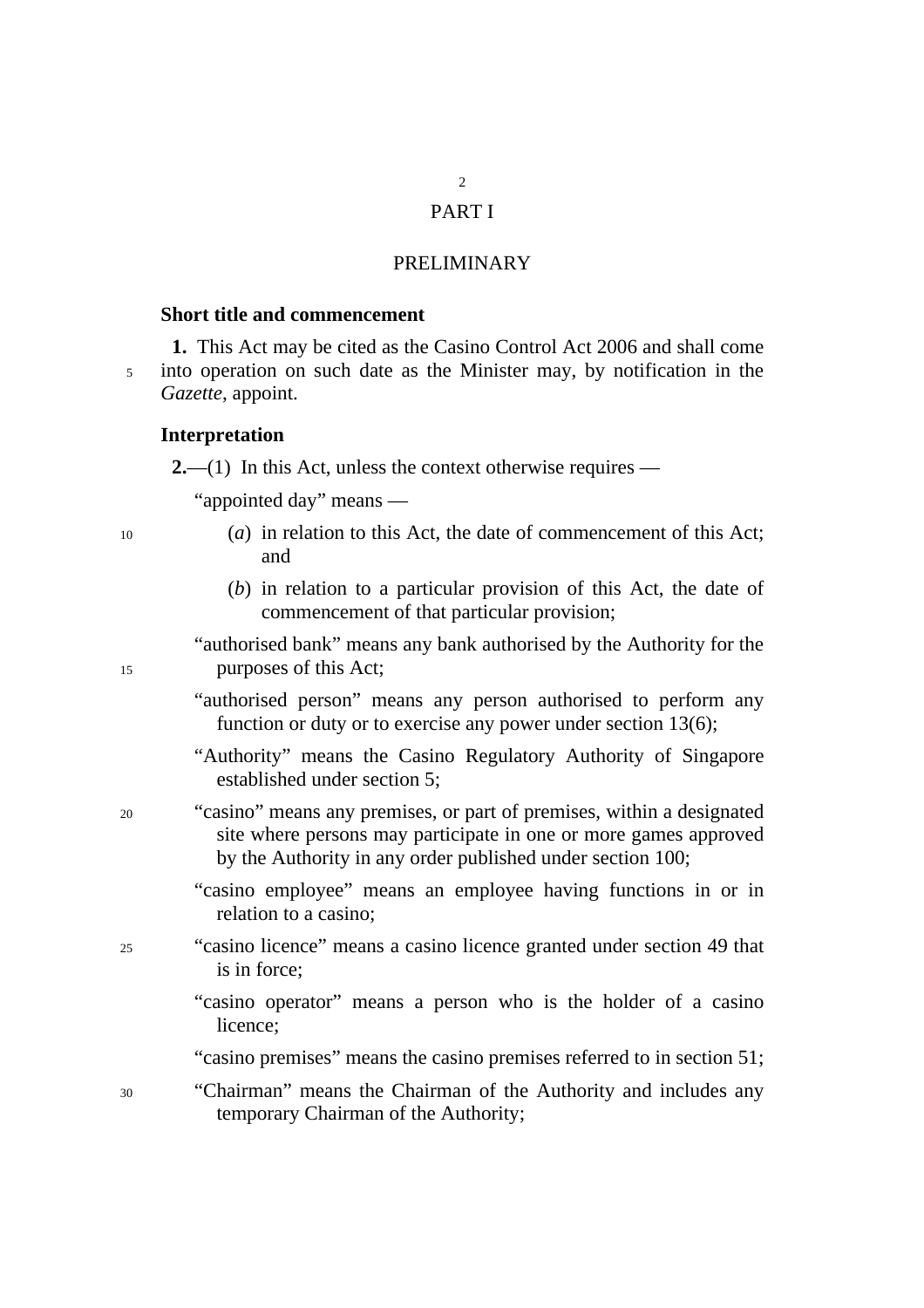- "Chief Executive" means the Chief Executive of the Authority appointed under section 13 and includes any person acting in that capacity;
- "chips" means any tokens used instead of money for the purpose of 5 gaming;
	- "corporation" has the same meaning as in section 4(1) of the Companies Act (Cap. 50);
	- "Council" means the National Council on Problem Gambling established under section 154;
- 10 "deposit account" means an account established under section 108(2);
	- "designated site" means any parcel or parcels of land designated by the Minister under subsection (2) as a site on which a casino may be located;
- "electronic monitoring system" means any electronic or computer or 15 communications system or device that is so designed that it may be used, or adapted, to send or receive data from gaming equipment in relation to the security, accounting or operation of gaming equipment;
	- "employ" includes engage under a contract for services;
- 20 "excluded person" means a person barred from entering or remaining on any casino premises by ––
	- (*a*) an exclusion order under section 120, 121 or 122; or
	- (*b*) a family exclusion order or exclusion order under Part X;
- "game" means a game of chance or a game that is partly a game of 25 chance and partly a game requiring skill;
	- "gaming equipment" means any device or thing (including chips) used, or capable of being used, for or in connection with gaming and includes ––
		- (*a*) a gaming machine;
- 30 (*b*) linked jackpot equipment;
	- (*c*) an electronic monitoring system; and
	- (*d*) a part of, or a replacement part for, any such machine, equipment or system;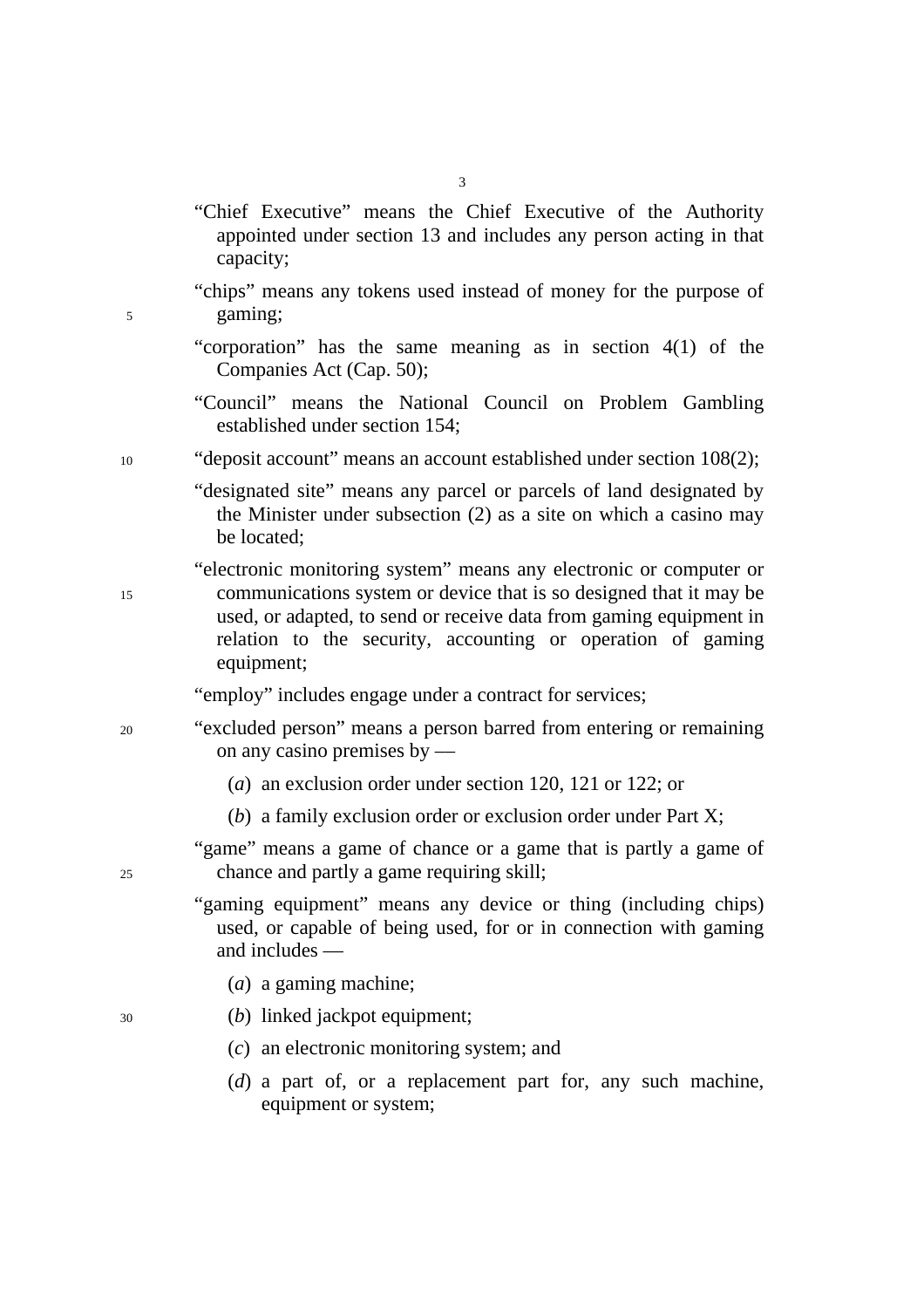|   | "gaming machine" means any device, whether wholly or partly<br>mechanically or electronically operated, that is so designed that — |
|---|------------------------------------------------------------------------------------------------------------------------------------|
|   | (a) it may be used for the purpose of playing a game of chance or<br>a game of mixed chance and skill; and                         |
| 5 | (b) as a result of making a bet on the device, winnings may<br>become payable,                                                     |

and includes any machine declared by the Authority to be a gaming machine;

"inspector" means an inspector appointed under section 13(5);

- 10 "jackpot" means the combination of letters, numbers, symbols or representations required to be displayed on the reels or video screen of a gaming machine so that the winnings in accordance with the prize payout scale displayed on the machine are payable from money which accumulates as contributions are made to a 15 special prize pool;
	- "junket" means an arrangement whereby a person or a group of people is introduced to a casino operator by a junket promoter who receives a commission or other payment from the casino operator or the person for the time being in charge of the casino;
- 20 "junket player" means a person who participates in a junket, whether or not the person is also a premium player;
	- "junket promoter" means a person who organises or promotes a junket;

"linked jackpot arrangement" means an arrangement whereby 2 or 25 more gaming machines are linked to a device that ––

- (*a*) records, from time to time, an amount which, in the event of a jackpot or other result being obtained on one of those machines, may be payable, or part of which may be payable, as winnings;
- 30 (*b*) for the purpose of recording the amount referred to in paragraph (*a*), receives data from each gaming machine to which the device is linked; and
	- (*c*) is not capable of affecting the outcome of a game on a gaming machine to which the device is linked;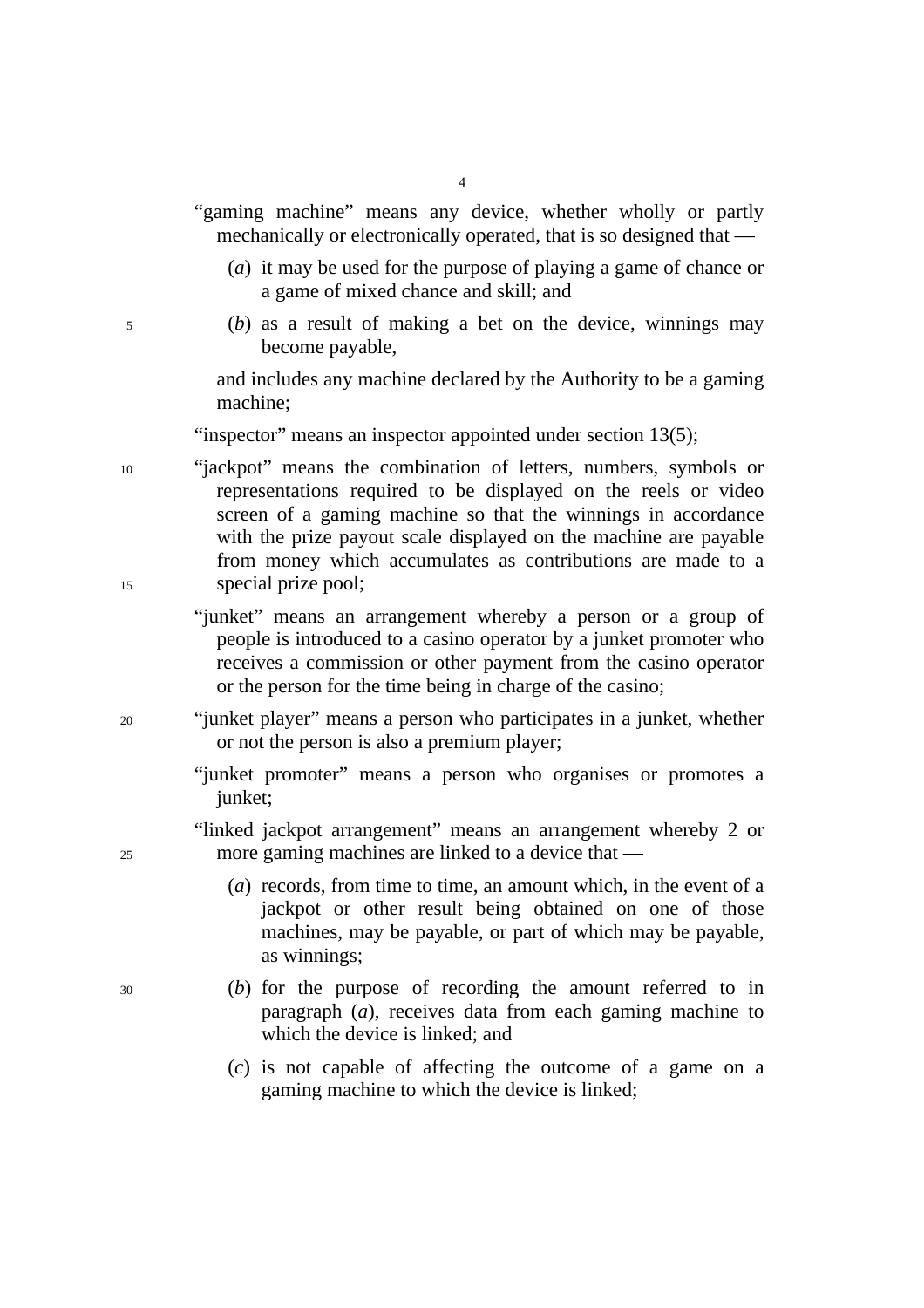"linked jackpot equipment" means any jackpot meter, payout display, linking equipment, computer equipment, programming or other device (other than a gaming machine) forming, or capable of forming, part of a linked jackpot arrangement;

5

- 5 "member" means a member of the Authority;
	- "Minister", except in Parts IX and X, means the Minister for Home Affairs;

"operations", in relation to a casino, means —

- (*a*) the conduct of gaming in the casino;
- 10 (*b*) the management and supervision of the conduct of gaming in the casino;
	- (*c*) money counting in, and in relation to, the casino;
	- (*d*) accounting procedures in, and in relation to, the casino;
	- (*e*) the use of storage areas within the casino premises; and
- 15 (*f*) other matters affecting or arising out of activities in the casino;
	- "owner", in relation to a designated site, means the person who is registered in the land-register under the Land Titles Act (Cap. 157) as the purchaser of a leasehold interest in the designated site;
- 20 "premium player" means a patron of a casino who maintains a deposit account with the casino operator with a credit balance of not less than \$100,000 before the commencement of play by him in the casino;
- "record" includes any book, account, document, paper or other source 25 of information compiled, recorded or stored in written form, or on microfilm, or by electronic process, or in any other matter or by any other means;
	- "share" includes stock except where a distinction between stock and shares is express or implied;
- 30 "special employee" means a person who
	- (*a*) is employed or working in a casino in a managerial capacity or who is authorised to make decisions, involving the exercise of his discretion, that regulate the operations of a casino; or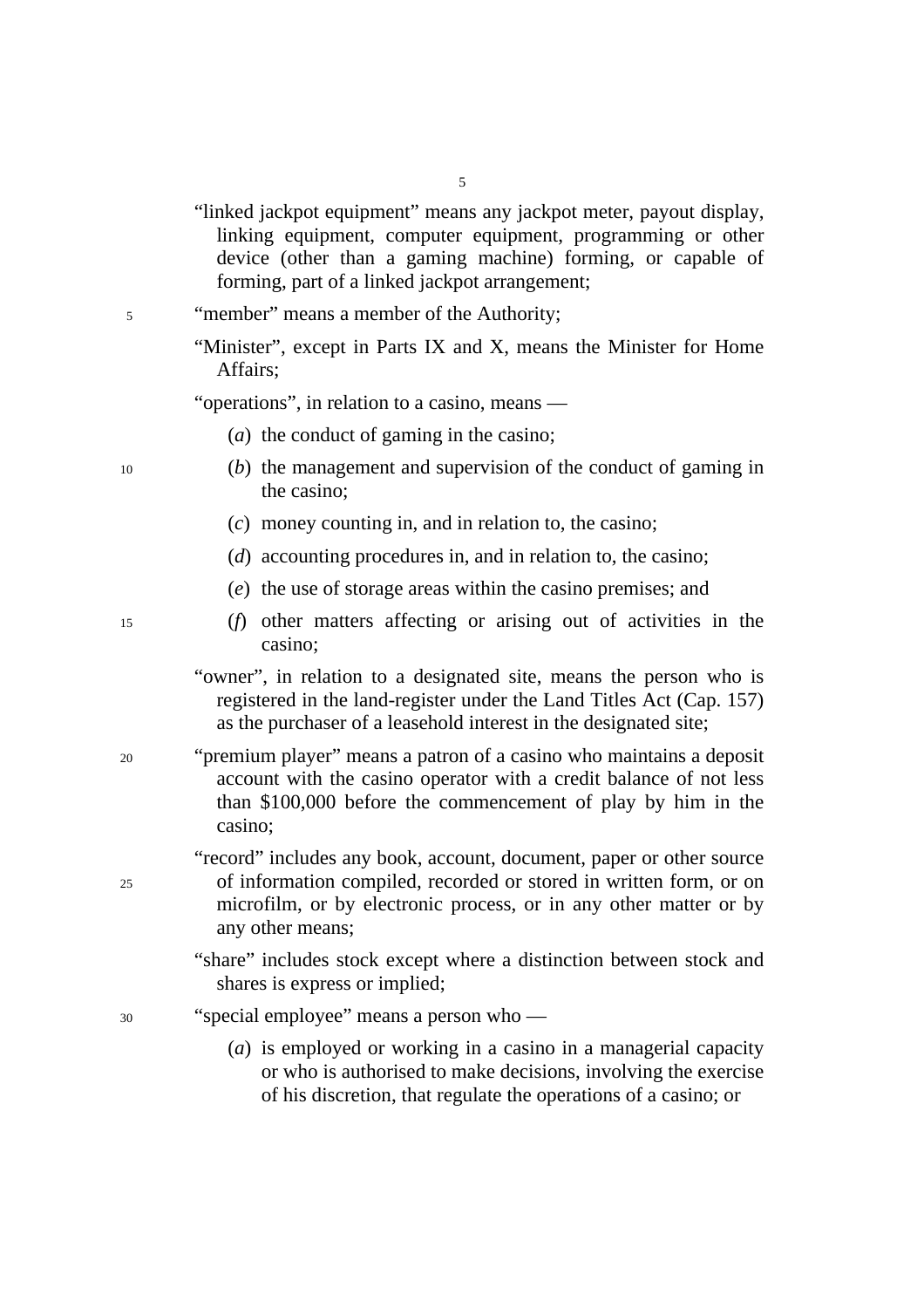- (*b*) is employed or working in a casino in any capacity relating to any of the following activities:
	- (i) the conduct of gaming;
- (ii) the movement of money or chips about the casino 5 premises;
	- (iii) the exchange of money or chips to patrons of the casino;
	- (iv) the counting of money or chips on the casino premises;
	- (v) the security and surveillance of the casino;
- 10 (vi) the operation, maintenance, construction or repair of gaming equipment;
	- (vii) the supervision of any of the above activities;
- (viii) any other activity relating to the operations of the casino that is specified by the Authority for the 15 purposes of this definition by notice in writing given to the casino operator;
	- "special employee licence" means a special employee licence issued by the Authority under Part V;

"voting share" has the same meaning as in section 4(1) of the 20 Companies Act (Cap. 50).

(2) For the purposes of this Act, the Minister may, by order published in the *Gazette* —

- (*a*) designate any parcel or parcels of land as a site on which a casino may be located for such period as may be specified in the 25 order; and
	- (*b*) extend any period under paragraph (*a*) for such further period as may be specified in the order.
	- $(3)$  In this Act —
- (*a*) a reference to a function includes a reference to a power, 30 authority or duty; and
	- (*b*) a reference to the exercise of a function includes, in relation to a duty, a reference to the performance of the duty.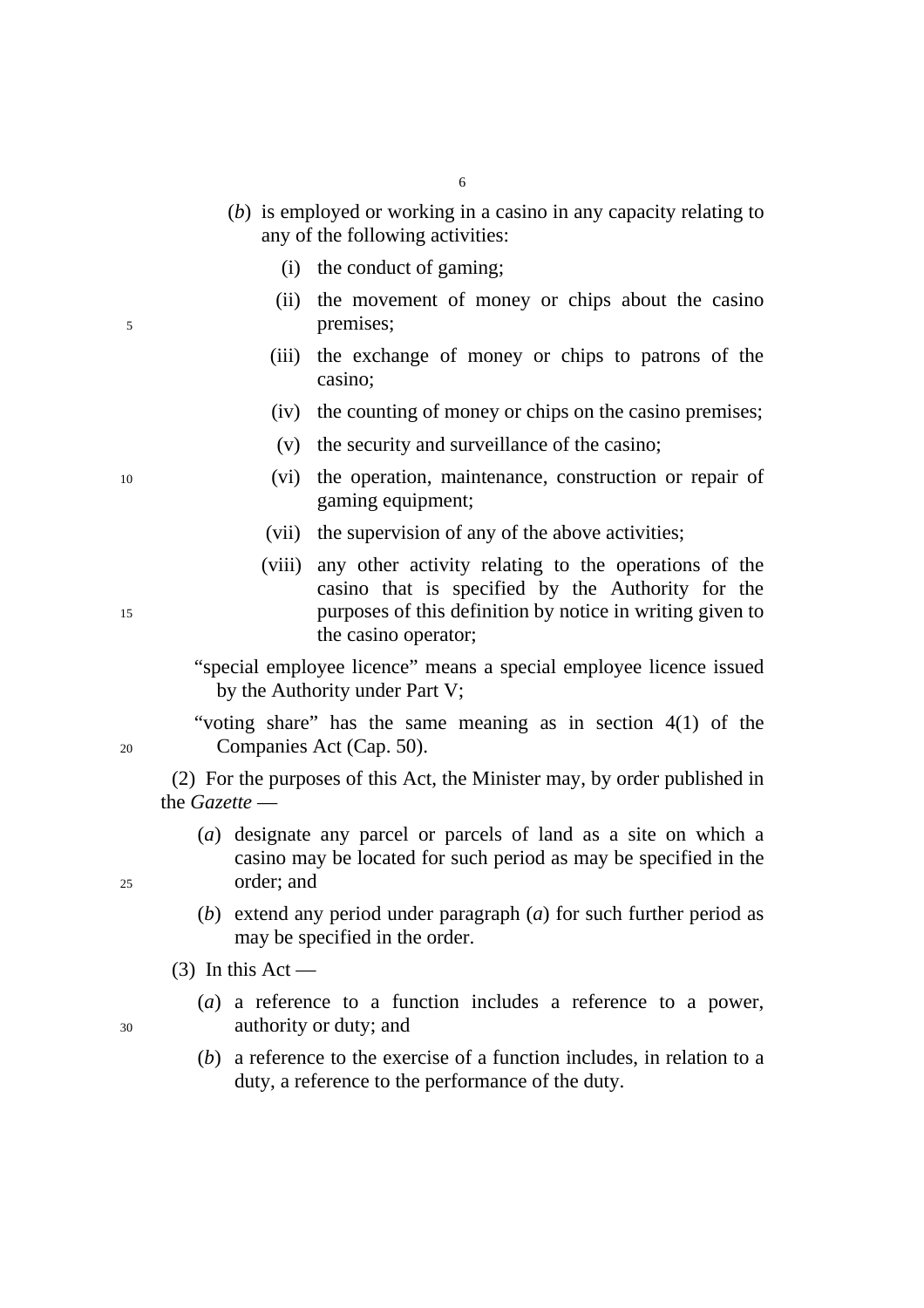## **Meaning of "associate"**

**3.**—(1) For the purposes of this Act (other than Division 2 of Part IV), a person is an "associate" of a casino operator or an applicant for a casino licence if the person —

7

5 (*a*) holds or will hold any relevant financial interest, or is or will be entitled to exercise any relevant power (whether in right of the person or on behalf of any other person) in the casino business of the casino operator or applicant, and by virtue of that interest or power, is able or will be able to exercise a significant influence 10 over or with respect to the management or operation of that casino business; or

> (*b*) holds or will hold any relevant position, whether in right of the person or on behalf of any other person, in the casino business of the casino operator or applicant.

## $15$  (2) In this section —

"relevant financial interest", in relation to a business, means —

- (*a*) any share in the capital of the business; or
- (*b*) any entitlement to receive any income derived from the business;
- 20 "relevant position", in relation to a business, means the position of director, manager or secretary, or other executive position, however that position is designated;

"relevant power" means any power, whether exercisable by voting or otherwise and whether exercisable alone or in association with 25 others —

- (*a*) to participate in any directorial, managerial or executive decision; or
- (*b*) to elect or appoint any person to any relevant position.

# **Minister may revoke order for designated site or cancel casino licence**  <sup>30</sup>**in public interest**

**4.**––(1) Notwithstanding any other provision of this Act, if it appears to the Minister to be necessary in the public interest to do so, the Minister may, after consultation with the Authority ––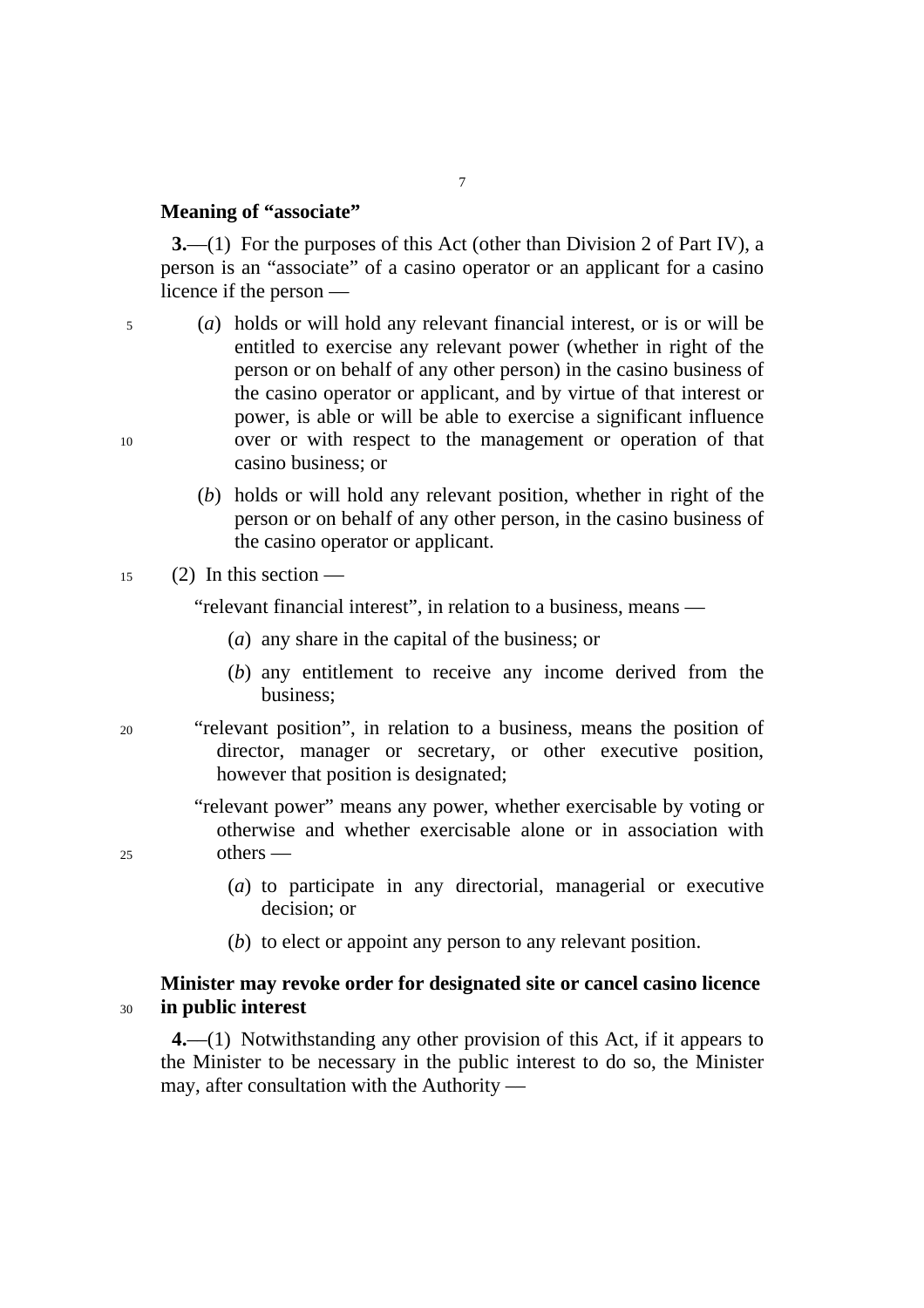- (*a*) revoke any order made under section 2(2); or
- (*b*) cancel any casino licence,

and give such directions to the Authority or the casino operator concerned as are necessary to give effect to the revocation of the order or the 5 cancellation of the casino licence, as the case may be.

(2) The Authority or casino operator, as the case may be, shall give effect to any direction given by the Minister under subsection (1).

(3) Where the Minister has revoked an order under subsection  $(1)(a)$ , any casino licence granted for a casino on the site to which that order 10 relates shall be deemed to be cancelled.

(4) The Minister shall pay such fair compensation as the Minister may determine for any damage caused to the casino operator concerned by reason of the revocation of the order or cancellation of the casino licence by the Minister under subsection (1).

- 15 (5) If the amount of compensation to be paid under subsection (4) is disputed by the casino operator, the dispute shall be referred to arbitration, and parties shall be deemed as having submitted the dispute to arbitration under the Arbitration Act (Cap. 10) to be decided in accordance with Singapore law.
- 20 (6) Any sum required by the Minister for paying compensation under subsection (4) shall be paid out of the Consolidated Fund.

(7) If any doubt arises as to whether any act done under this section was in the public interest, a certificate signed by the Minister shall be conclusive evidence of the matters stated therein.

25 (8) Any decision of the Minister under subsection (1) shall be final.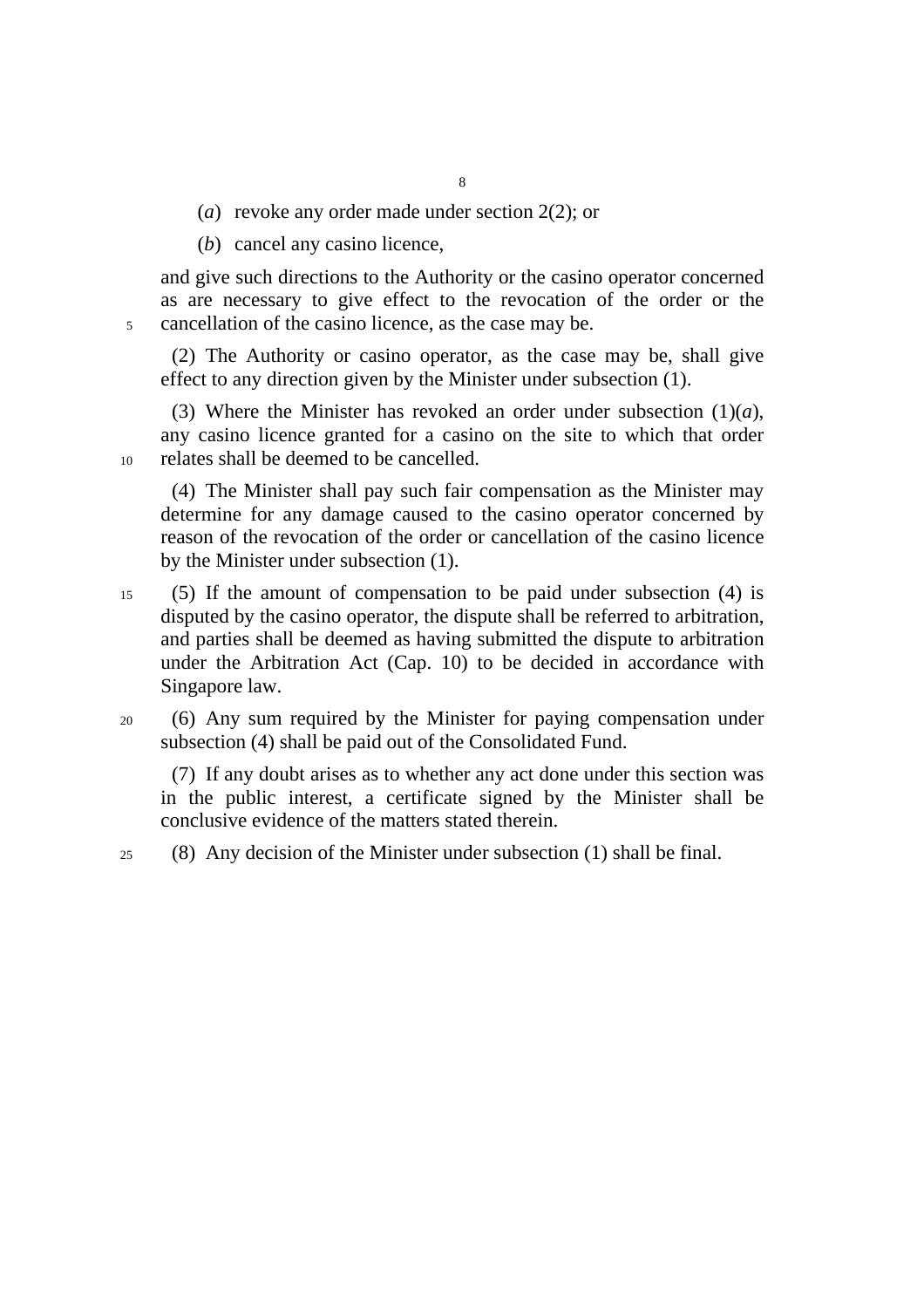# PART II

9

# CASINO REGULATORY AUTHORITY OF SINGAPORE

# *Division 1 — Establishment, incorporation and constitution of Authority*

# <sup>5</sup>**Establishment and incorporation of Casino Regulatory Authority of Singapore**

**5.** There is hereby established a body to be known as the Casino Regulatory Authority of Singapore which shall be a body corporate with perpetual succession and shall, by that name, be capable of —

- 10 (*a*) suing and being sued;
	- (*b*) acquiring, owning, holding and developing or disposing of property, both movable and immovable; and
	- (*c*) doing and suffering such other acts or things as bodies corporate may lawfully do and suffer.

## <sup>15</sup>**Common seal**

**6.**—(1) The Authority shall have a common seal and such seal may from time to time be broken, changed, altered or made anew as the Authority thinks fit.

(2) All deeds and other documents requiring the seal of the Authority 20 shall be sealed with the common seal of the Authority.

(3) All instruments to which the common seal is affixed shall be signed by any 2 members generally or specially authorised by the Authority for the purpose or by one member and the Chief Executive.

(4) All courts, judges and persons acting judicially shall take judicial 25 notice of the common seal of the Authority affixed to any document and shall presume that it was duly affixed.

# **Constitution of Authority**

**7.**—(1) The Authority shall consist of the following members:

(*a*) a Chairman; and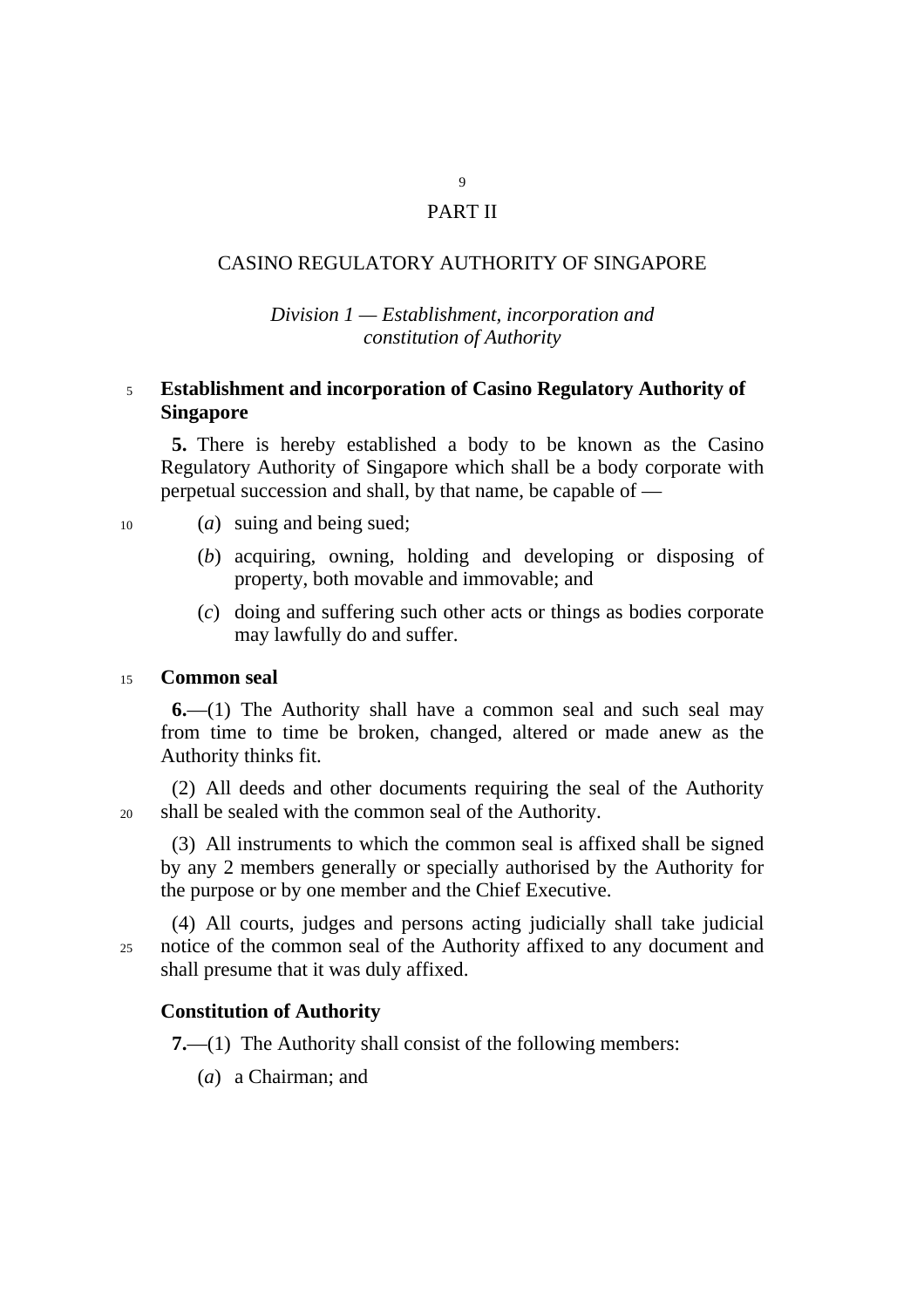(*b*) such other members, not being less than 4 or more than 16, as the Minister may, from time to time, determine.

(2) The Schedule shall have effect with respect to the Authority, its members and its proceedings.

10

<sup>5</sup>*Division 2 — Functions, duties and powers of Authority* 

## **Objects of Authority**

**8.** The objects of the Authority are to maintain and administer systems for the licensing, supervision and control of casinos, for the purpose of  $-$ 

- (*a*) ensuring that the management and operation of a casino is and 10 remains free from criminal influence or exploitation;
	- (*b*) ensuring that gaming in a casino is conducted honestly; and
	- (*c*) containing and controlling the potential of a casino to cause harm to minors, vulnerable persons and society at large.

## **Functions and duties of Authority**

- <sup>15</sup>**9.**—(1) Subject to the provisions of this Act, the functions and duties of the Authority shall be to —
	- (*a*) license and regulate the operation of casinos;
	- (*b*) approve any system of controls and administrative and accounting procedures of a casino;
- 20 (*c*) advise the Minister concerning policy in relation to supervision and inspection of casinos;
	- (*d*) do all things it is authorised or required to do under this Act, including but not limited to —
- (i) supervising the operation of casinos, the persons responsible 25 for such operations and the conduct of gaming within the casinos;
	- (ii) ensuring that the handling, collection, disbursement and counting of money within casino premises is supervised;
- (iii) detecting offences committed within casino premises or in 30 relation to casinos;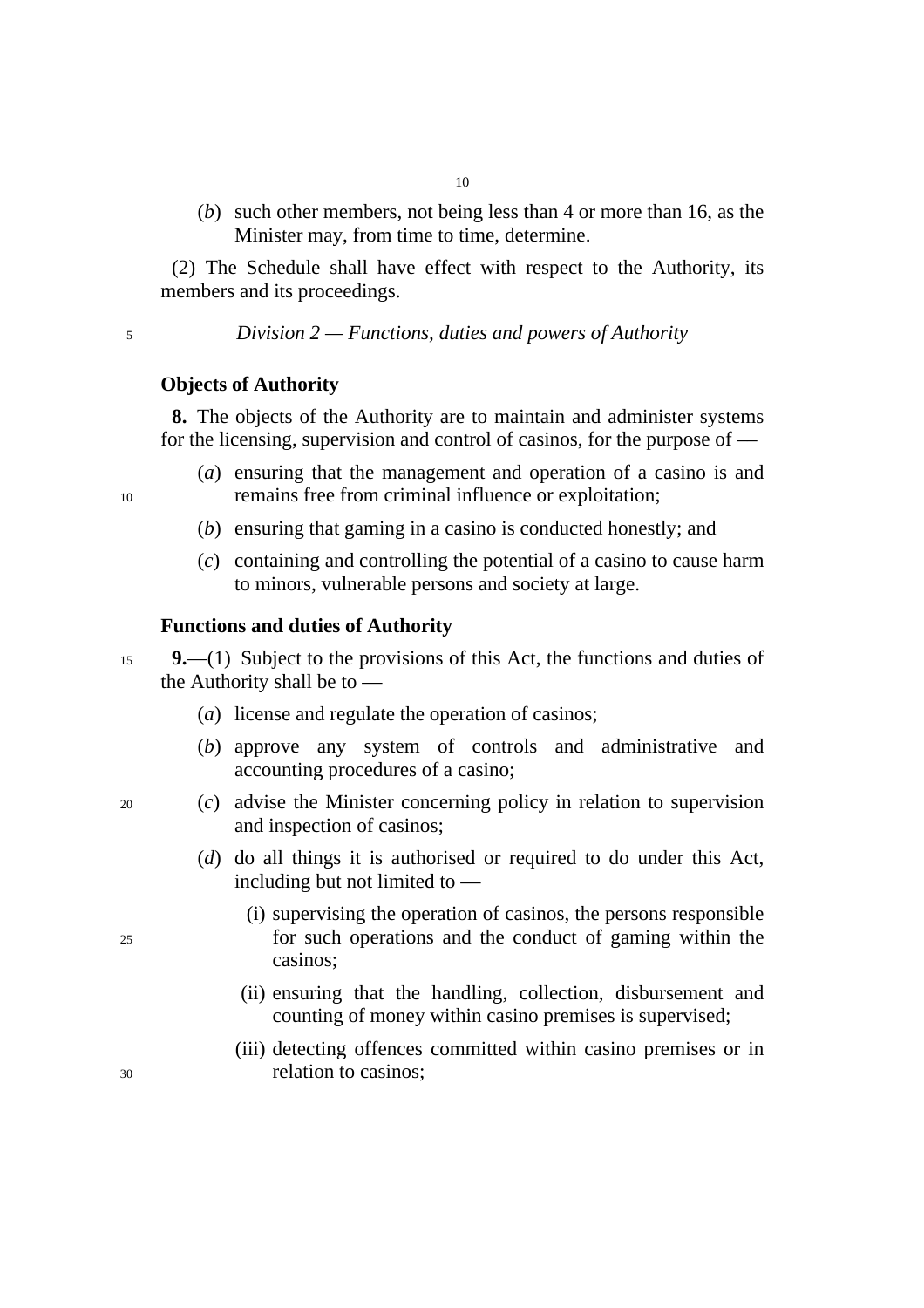- (iv) receiving and investigating complaints from casino patrons concerning the conduct of gaming in the casino;
- (v) adjudicating cases of dispute between a casino operator and patrons of the casino;
- 5 (vi) investigating the suitability of applicants for licences;
	- (vii) checking casino records as required;
	- (viii) inspecting, testing and approving gaming equipment and chips used in casinos; and
- (ix) preparing and giving to the Minister such reports concerning 10 the operation of casinos and the conduct of gaming in them as the Authority thinks fit or as the Minister may request; and
	- (*e*) perform such other functions as are conferred or imposed on the Authority by or under this Act or any other written law.
- 15 (2) The Authority may undertake such other functions and duties as the Minister may assign to the Authority and in so doing, the Authority shall be deemed to be fulfilling the purposes of this Act, and the provisions of this Act shall apply to the Authority in respect of such functions and duties.
- 20 (3) Nothing in this section shall be construed as imposing on the Authority, directly or indirectly, any form of duty or liability enforceable by proceedings before any court to which it would not otherwise be subject.

## **Powers of Authority**

- <sup>25</sup>**10.**—(1) Subject to the provisions of this Act, the Authority may carry on such activities as appear to the Authority to be advantageous, necessary or expedient for it to carry on for or in connection with the performance of its functions and the discharge of its duties under this Act or any other written law.
- 30 (2) Without prejudice to the generality of subsection (1), the Authority  $m$ ay —
	- (*a*) conduct such investigations as may be necessary for enforcing this Act;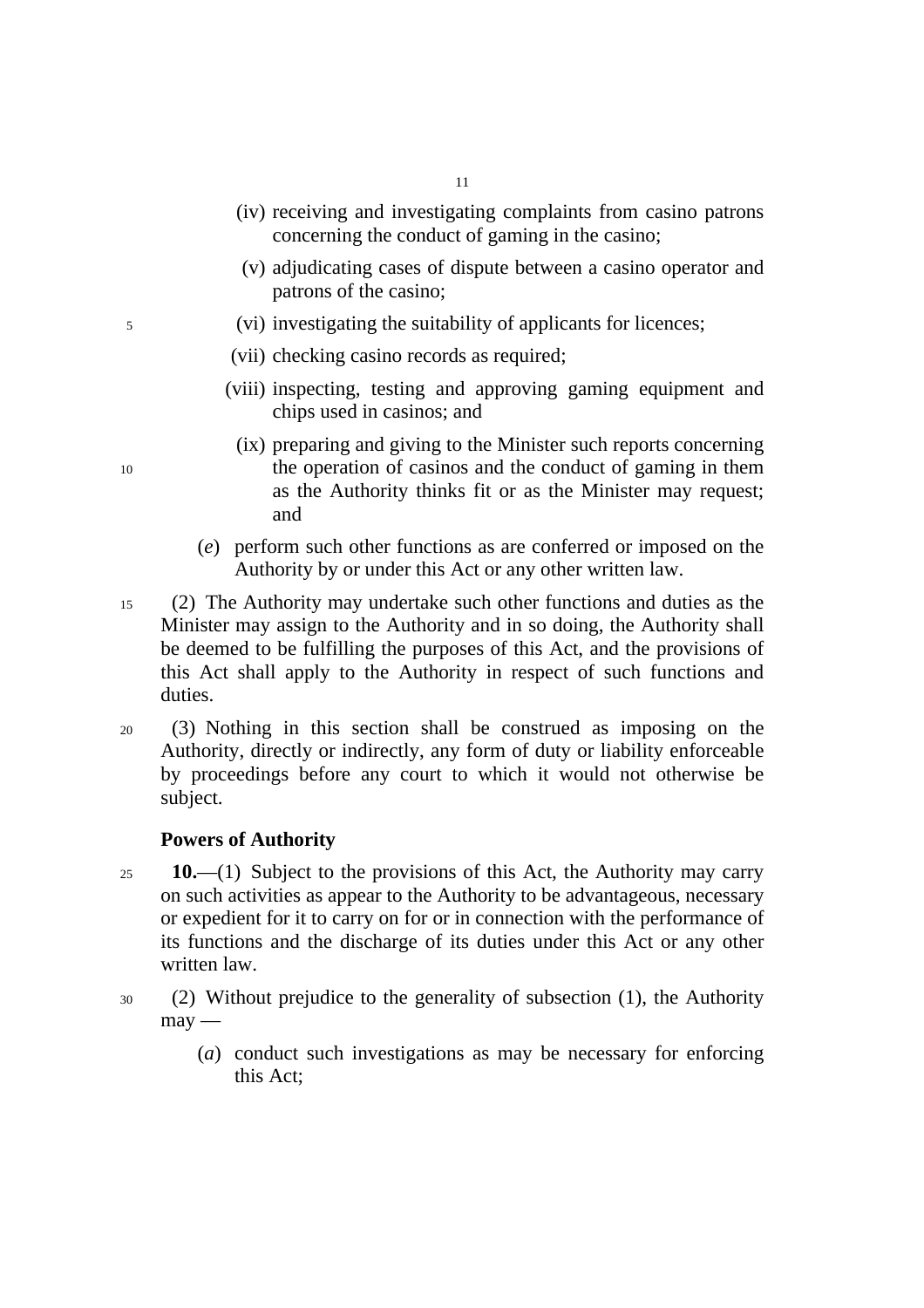- (*b*) require any person to furnish such returns and information as may be necessary for implementing the provisions of this Act;
- (*c*) issue or approve codes of practice relating to casino operations;
- (*d*) publish educational materials or carry out research or other 5 educational activities relating to casino gaming, or to support (financially or otherwise) the carrying out by others of such activities or the provision by others of information or advice;
	- (*e*) enter into such contracts as may be necessary or expedient for the purpose of performing its functions or discharging its duties;
- 10 (*f*) become a member or an affiliate of any international body, the functions, objects or duties of which are similar to those of the Authority;
	- (*g*) acquire and hold property, both movable and immovable, and to sell, lease, mortgage or otherwise dispose of the property;
- 15 (*h*) make provision for gratuities, pensions, allowances or other benefits for employees or former employees of the Authority; and
- (*i*) make provision for the specialised training of any employee of the Authority and, in that connection, to offer scholarships to 20 intending trainees or otherwise pay for the cost of the training and all expenditure incidental thereto.

(3) This section shall not be construed as limiting any power of the Authority conferred by or under any other written law.

(4) The Authority shall furnish the Minister information with respect to 25 its property and activities in such manner and at such times as the Minister may, from time to time, require.

### **Directions by Minister**

**11.** The Minister may, after consultation with the Authority or otherwise, give to the Authority such directions, not inconsistent with the 30 provisions of this Act, as to the performance and exercise by the Authority of its functions, duties and powers under this Act as the Minister may consider necessary, and the Authority shall give effect to all such directions.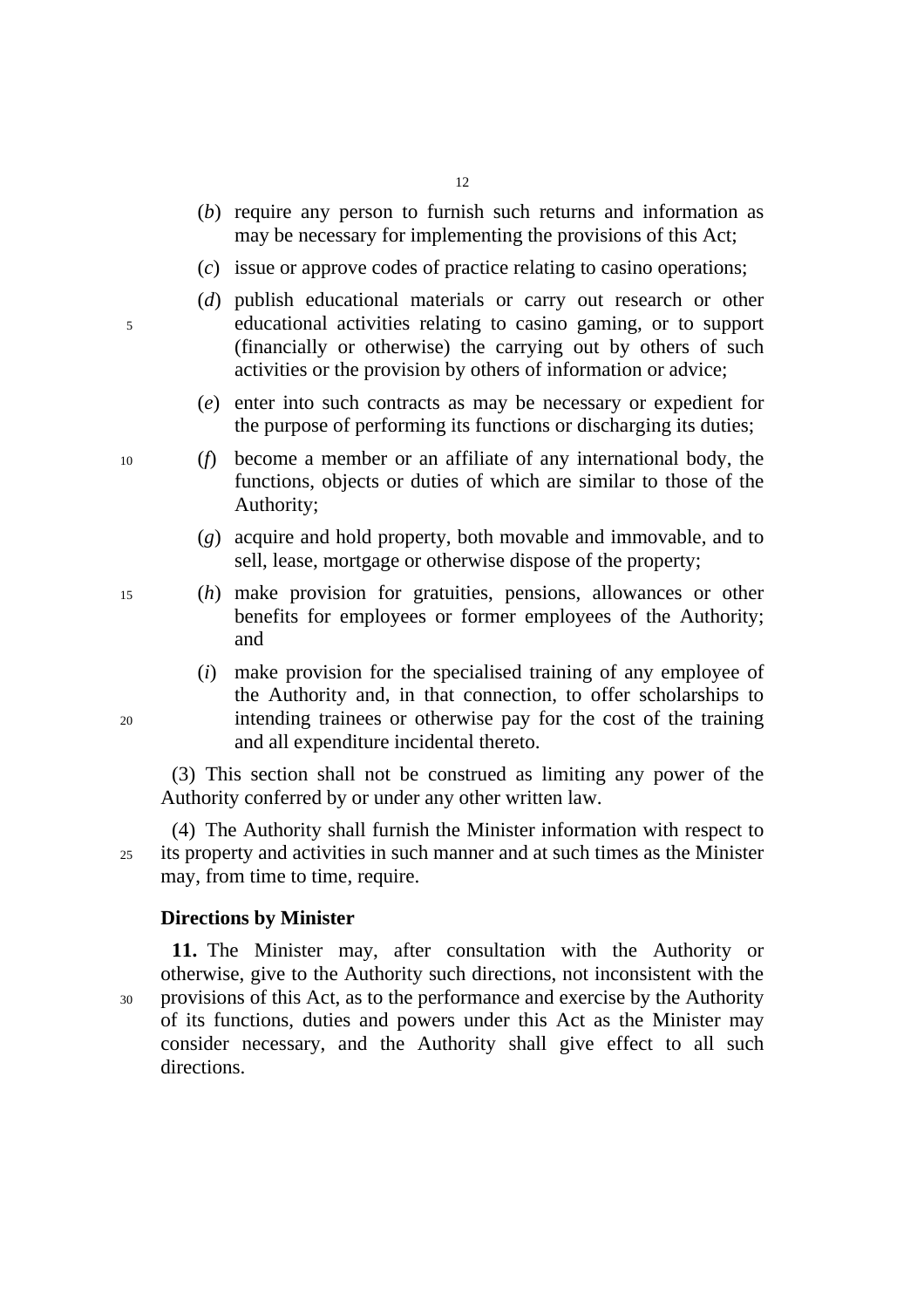# **Appointment of committees and delegation of powers**

**12.**—(1) The Authority may appoint from amongst its own members or from other persons who are not members such number of committees as it thinks fit for purposes which, in the opinion of the Authority, would be 5 better regulated and managed by means of such committees.

(2) The Authority may, subject to such conditions or restrictions as it thinks fit, delegate to any such committee appointed under subsection (1) or to the Chairman or Chief Executive or to any other member, officer or employee of the Authority, any of the functions or powers of the 10 Authority under this Act or any other written law, except —

(*a*) the power of delegation conferred by this section; and

(*b*) the power to make any subsidiary legislation.

(3) Any function or power delegated under subsection (2) to any committee or person may be performed or exercised by the committee or 15 person to whom it has been delegated in the name and on behalf of the Authority.

(4) No delegation under this section shall prevent the performance or exercise of any function or power by the Authority.

*Division 3 — Provisions relating to staff and inspectors* 

## <sup>20</sup>**Appointment of Chief Executive and other employees, etc.**

**13.**—(1) The Authority shall, with the approval of the Minister, appoint a Chief Executive on such terms and conditions as the Authority may determine.

(2) The Chief Executive shall —

- 25 (*a*) be known by such designation as the Authority may determine;
	- (*b*) be responsible to the Authority for the proper administration and management of the functions and affairs of the Authority in accordance with the policy laid down by the Authority; and
	- (*c*) not be removed from office without the consent of the Minister.

30 (3) The Minister shall consult the Public Service Commission before granting his approval under subsection (1) or before giving his consent under subsection (2)(*c*).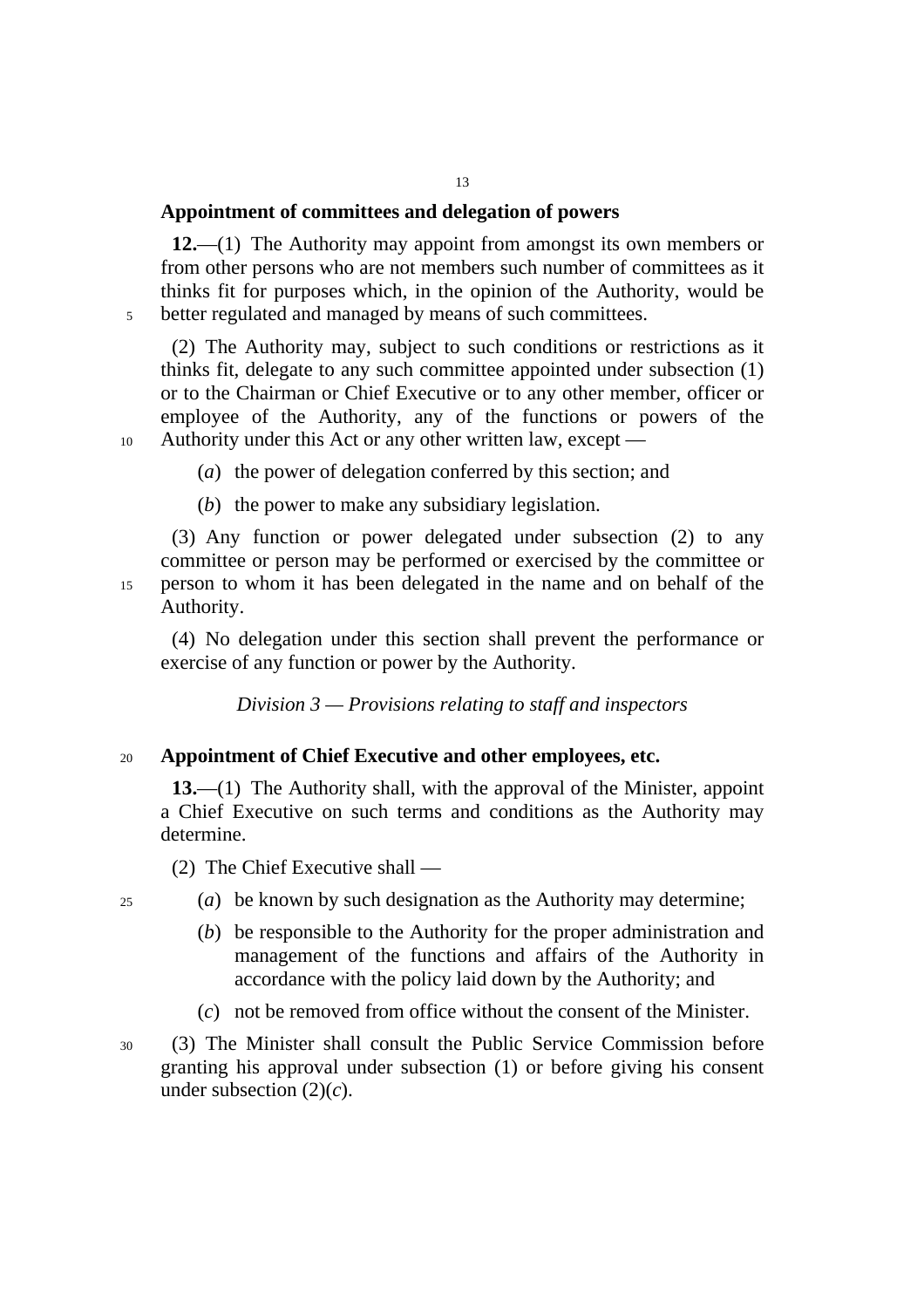(4) If the Chief Executive is temporarily absent from Singapore or temporarily incapacitated by reason of illness or for any other reason temporarily unable to discharge his duties, another person may be appointed by the Authority to act in the place of the Chief Executive 5 during any such period of absence from duty.

(5) The Authority may, from time to time, appoint and employ on such terms and conditions as the Authority may determine such officers, employees, consultants, inspectors and agents as may be necessary for the effective performance of its functions and discharge of its duties.

10 (6) The Authority may, from time to time, authorise any person to perform any function or duty or to exercise any power under this Act.

#### **Functions of inspectors**

**14.** The functions of an inspector are as follows:

- (*a*) for the purpose of ascertaining whether or not a casino operator 15 is complying with the provisions of this Act, the conditions of the casino licence, and any direction issued by the Authority under this Act ––
	- (i) to inspect casino premises;
	- (ii) to monitor the operations of a casino; and
- 20 (iii) to examine gaming equipment used in a casino and records kept in relation to a casino;
	- (*b*) to monitor the handling and counting of money on casino premises;
- (*c*) to assist in any other manner, where necessary, in the detection 25 of offences committed under this Act on casino premises;
	- (*d*) to receive and investigate complaints from casino patrons relating to the conduct of gaming;
	- (*e*) to report to the Authority regarding the operations of a casino; and
- 30 (*f*) to perform any other functions as are conferred on inspectors under this Act.

#### **Powers of inspectors**

**15.**—(1) An inspector may do any one or more of the following: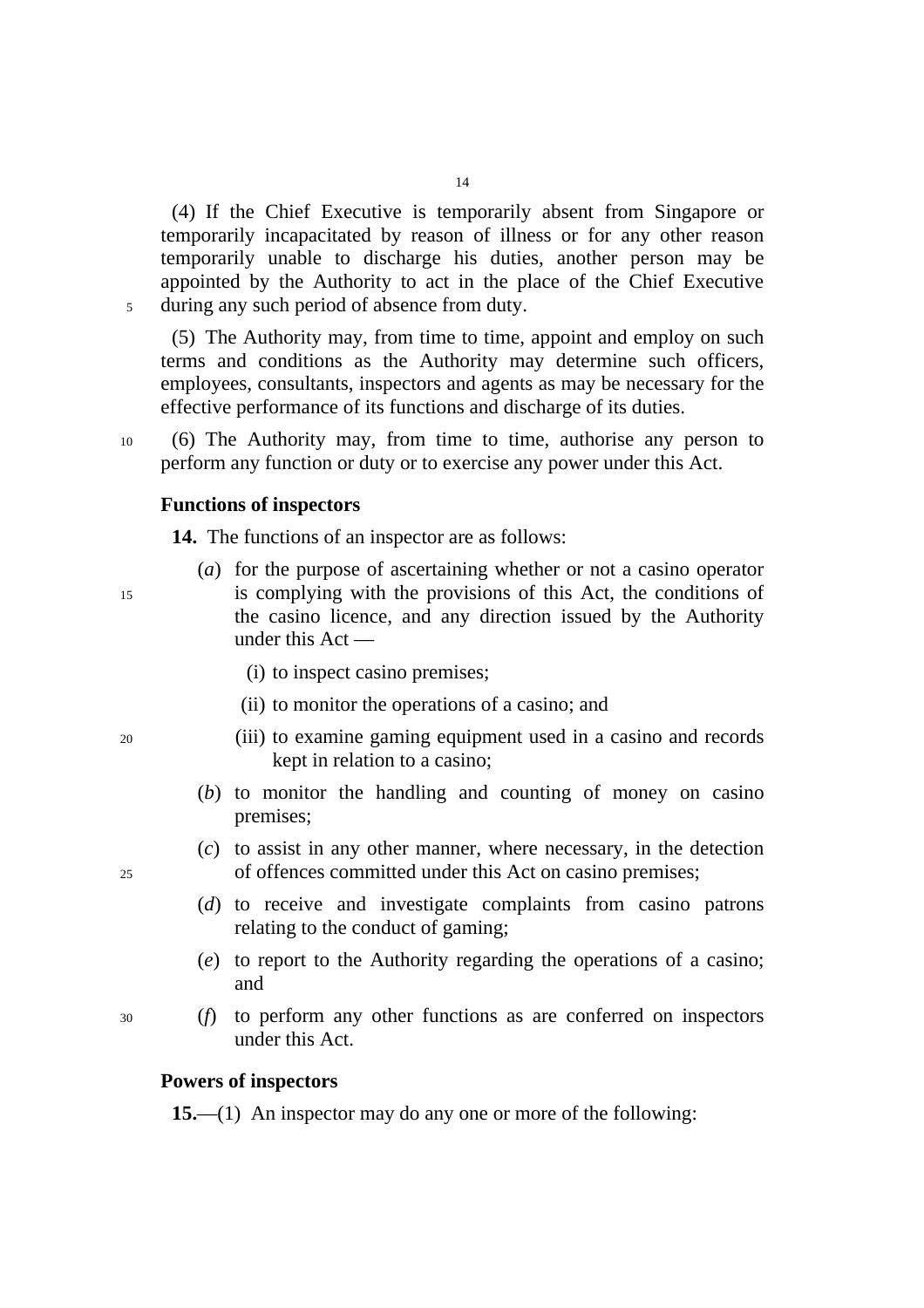- (*a*) require any person in possession of, or having control of, any machinery, equipment or records relating to the operations of a casino to produce the machinery, equipment or records for inspection and to answer questions or provide information 5 relating to the machinery, equipment or records;
	- (*b*) inspect any machinery, equipment or records referred to in paragraph (*a*) and take copies of, extracts from, or notes relating to, those records;
- (*c*) if the inspector considers it necessary to do so for the purpose of 10 obtaining evidence of the commission of an offence, seize any machinery, equipment or records;
	- (*d*) stop any game conducted in a casino;
	- (*e*) by written notice require —
- (i) the holder of any casino licence, special employee licence, 15 junket promoter's licence, or other authorisation under this Act;
	- (ii) an employee of a person referred to in sub-paragraph (i); or
	- (iii) any other person associated with operations or their management in premises the inspector is authorised to enter,
- 20 to attend before the inspector at a specified time and place and to answer questions, or to provide information within a reasonable period specified in the notice, with respect to any activity regulated by this Act;
- (*f*) examine and test any machinery or equipment referred to in 25 paragraph (*a*) and order the person in charge of the machinery or equipment to withdraw it from use if it is unsatisfactory for use;
	- (*g*) investigate any complaint from a patron of a casino relating to the conduct of any activity regulated by this Act;
	- (*h*) any other thing authorised by this Act to be done by an inspector.
- 30 (2) If an inspector seizes any thing under this section, it may be retained by the inspector until the completion of any proceedings (including proceedings on appeal) in which it may be evidence but, in the case of records, the person from whom the records were seized shall be permitted to inspect and make copies of the records.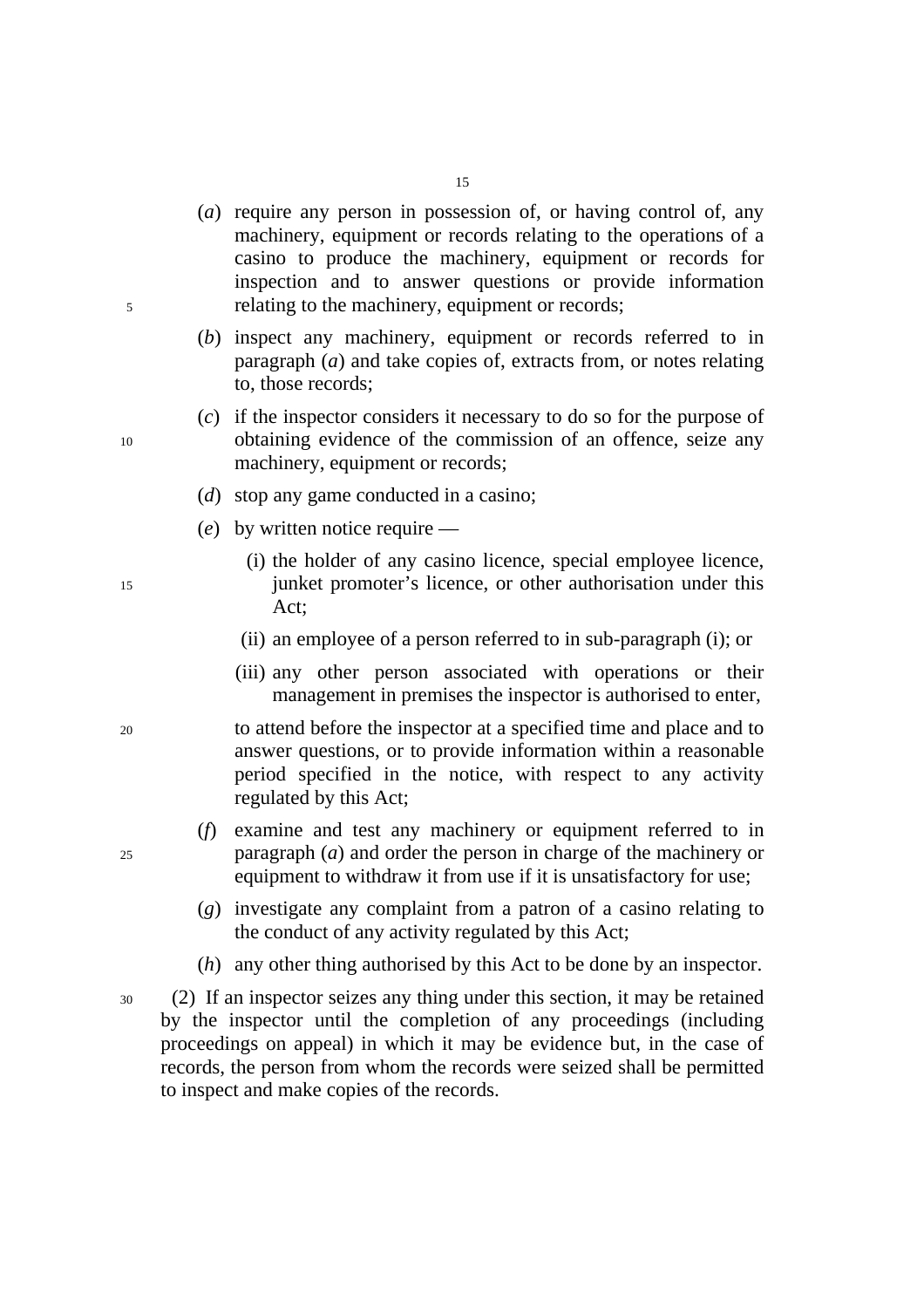(3) Subsection (2) ceases to have effect in relation to things seized if, on the application of a person aggrieved by the seizure, the court in which proceedings referred to in that subsection are instituted so orders.

## **Power to require names and addresses**

<sup>5</sup>**16.**—(1) An inspector who exercises a right of entry to casino premises under section 118 or under a search warrant may require a person on the premises to state the person's full name and residential address.

(2) An inspector is not authorised to require a person to state his name or address unless the inspector —

- 10 (*a*) suspects on reasonable grounds that the person has committed an offence; and
	- (*b*) has informed the person, at the time of stating the requirement, that it is an offence to fail to comply with the requirement.

(3) Any person who fails to comply with a requirement made under 15 subsection (1) shall be guilty of an offence.

# **Seizure and forfeiture of equipment, etc.**

**17.**—(1) An inspector may seize ––

- (*a*) any thing that the inspector reasonably suspects is gaming equipment that is not authorised under this Act to be on the 20 casino premises; or
	- (*b*) any article or thing the use or possession of which is unlawful.

(2) A police officer or an inspector may apply to a court upon completion of the investigation in relation to any item seized under subsection (1) for an order that the item seized under that subsection be 25 forfeited to the Authority.

(3) On an application under subsection (2), the court shall order that the item be forfeited to the Authority if the court is satisfied that the item is ––

- (*a*) gaming equipment that is not authorised under this Act to be on the casino premises; or
- 30 (*b*) an article or thing the use or possession of which is unlawful,

as the case may be, regardless of whether a charge has been filed in relation to the item or whether a person has been convicted of an offence in relation to the item.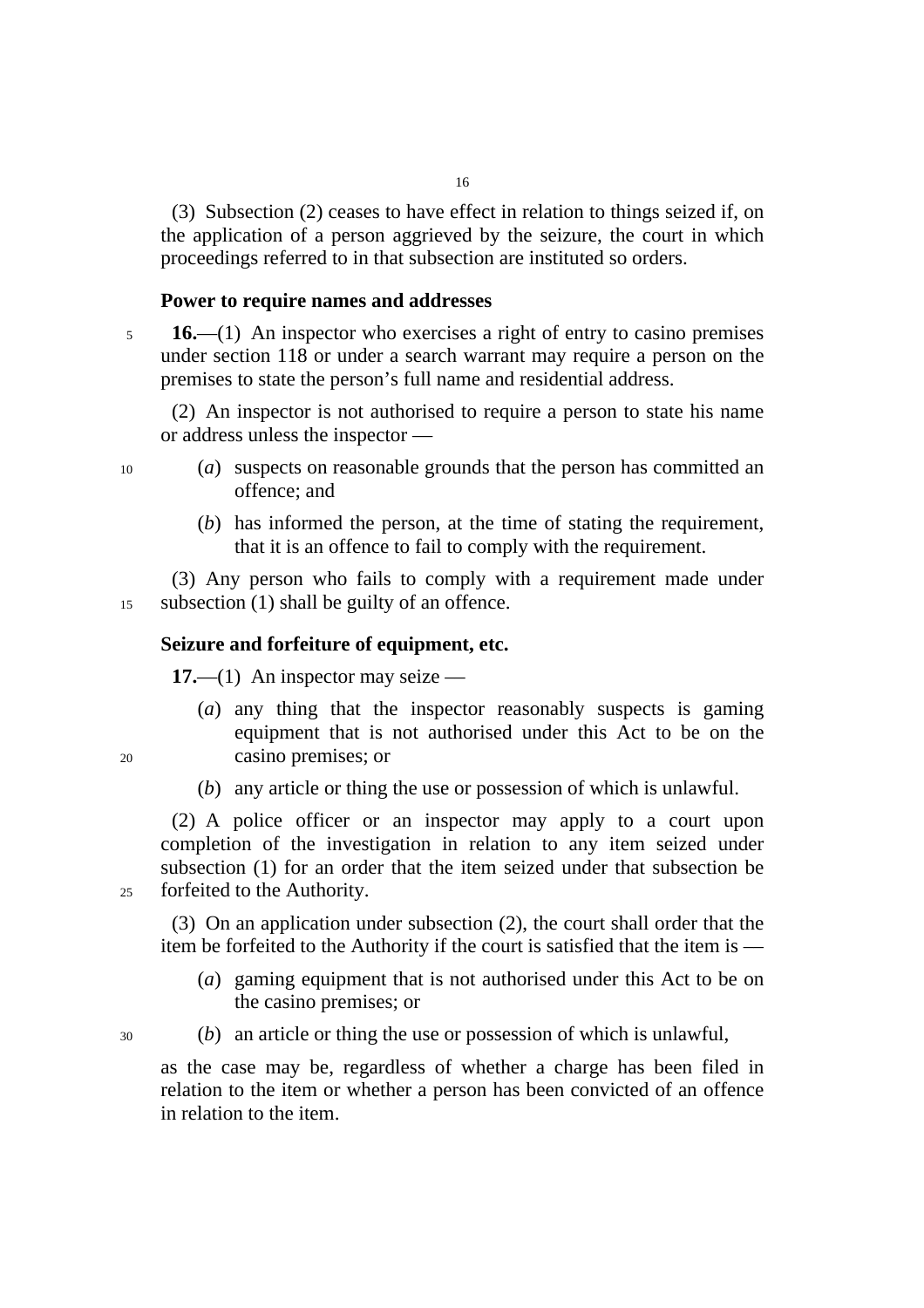(4) Any item forfeited under this section shall be disposed of in accordance with any direction of the court.

## *Division 4 — Financial provisions*

## **Funds and property of Authority**

<sup>5</sup>**18.** The funds and property of the Authority shall consist of —

- (*a*) grants made under section 21;
- (*b*) all fees, fines, composition sums and financial penalties paid into the funds of the Authority under this Act;
- (*c*) all moneys paid to the Authority for the purposes of the 10 Authority;
	- (*d*) all moneys paid to the Authority by way of grants, subsidies, donations, gifts and contributions;
	- (*e*) all moneys received by the Authority by way of charges and fees for services rendered by the Authority to any person;
- 15 (*f*) all moneys, dividends, royalties, interest or income received from any transaction made pursuant to the powers conferred on the Authority under this Act or any other written law;
	- (*g*) all moneys borrowed by the Authority under this Act;
- (*h*) all other moneys and property lawfully received by the Authority 20 for the purposes of the Authority; and
	- (*i*) all accumulations of income derived from any such property or money.

#### **Financial year**

**19.** The financial year of the Authority shall begin on 1st April of each 25 year and end on 31st March of the succeeding year, except that the first financial year of the Authority shall begin on the appointed day and end on 31st March of the succeeding year.

#### **Moneys recovered or collected by Authority**

**20.** Except where otherwise provided, all moneys recovered and 30 charges, fees, fines, composition sums and financial penalties collected by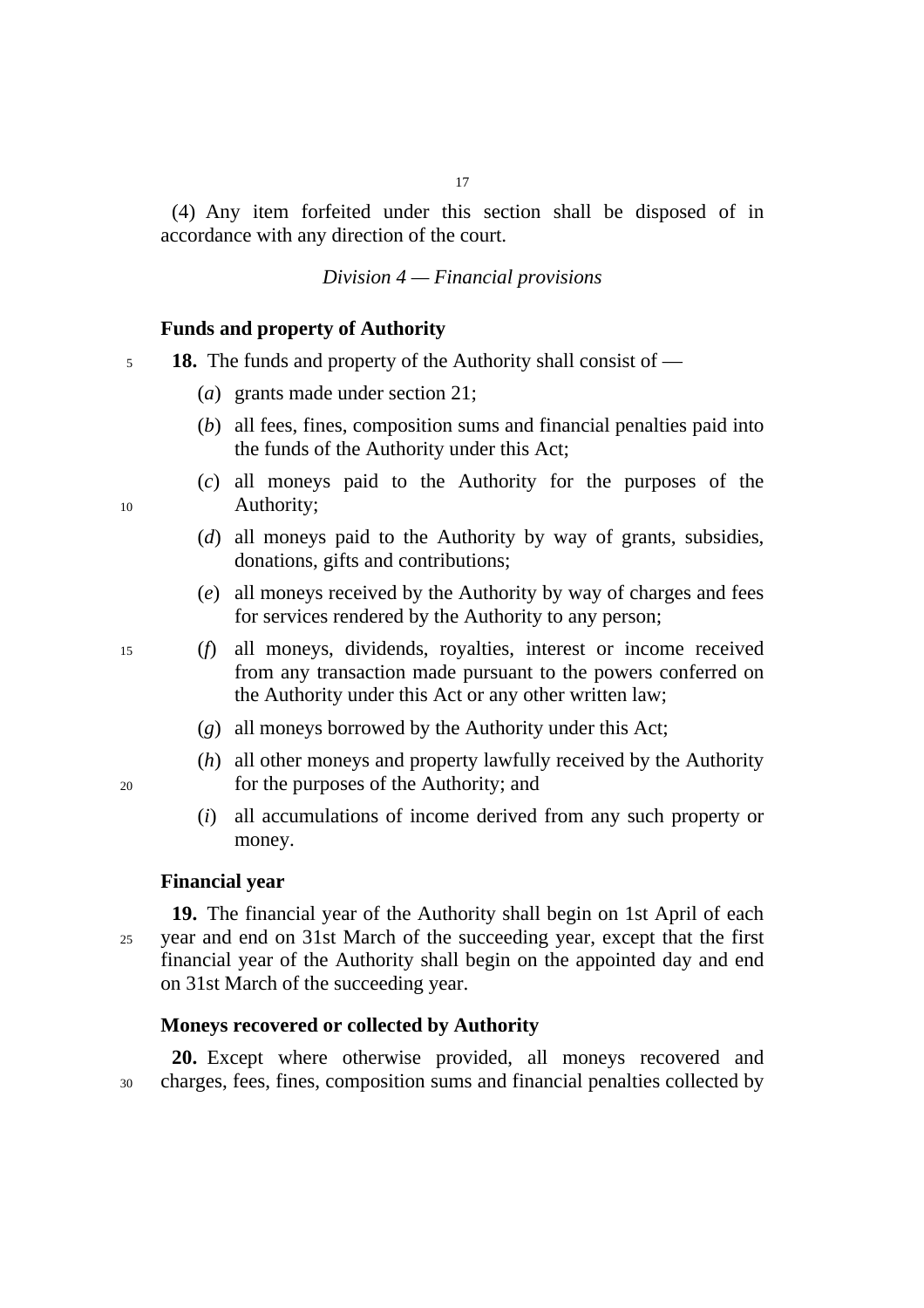the Authority under this Act shall be paid into and form part of the moneys of the Authority.

## **Grants-in-aid**

**21.** For the purpose of enabling the Authority to perform its functions 5 and discharge its duties under this Act, the Minister may, from time to time, make grants-in-aid to the Authority of such sums of money, as the Minister may determine, out of moneys to be provided by Parliament.

## **Power to borrow**

**22.**—(1) For the performance of its functions or discharge of its duties 10 under this Act or any other written law, the Authority may, from time to time, raise loans from the Government or, with the approval of the Minister, raise loans within or outside Singapore from such source as the Minister may direct by —

- (*a*) mortgage, overdraft or other means, with or without security;
- 

15 (*b*) charge, whether legal or equitable, on any property vested in the Authority or on any other revenue receivable by the Authority under this Act or any other written law; or

- (*c*) the creation and issue of debentures, bonds or any other instrument as the Minister may approve.
- 20 (2) For the purposes of this section, the power to raise loans shall include the power to make any financial agreement whereby credit facilities are granted to the Authority for the purchase of goods, materials or things.

## **Issue of shares, etc.**

- <sup>25</sup>**23.** As a consequence of the vesting of any property, rights or liabilities of the Government in the Authority under this Act, or of any capital injection or other investment by the Government in the Authority in accordance with any written law, the Authority shall issue such shares or other securities to the Minister for Finance as that Minister may, from 30 time to time, direct.
- 

# **Bank account**

**24.**—(1) The Authority shall open and maintain an account with such bank as the Authority thinks fit.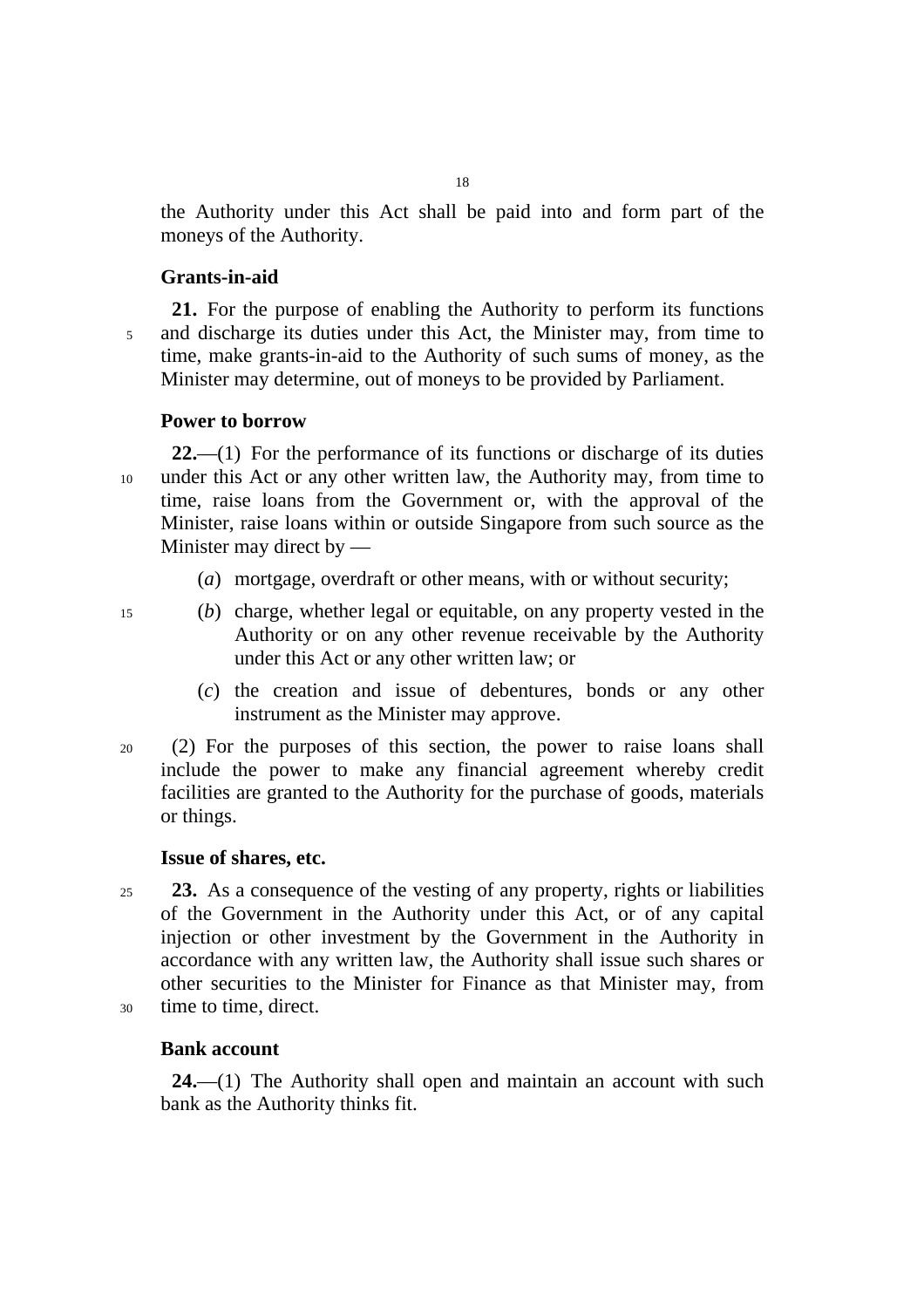(2) Every such account shall be operated by such person as may, from time to time, be authorised in that behalf by the Authority.

## **Application of moneys**

**25.** The moneys of the Authority shall be applied only in payment or 5 discharge of the expenses, obligations and liabilities of the Authority and in making any payment that the Authority is authorised or required to make.

## **Power of investment**

**26.** The Authority may invest its moneys in accordance with the 10 standard investment power of statutory bodies as defined in section 33A of the Interpretation Act (Cap. 1).

#### **Accounts**

**27.** The Authority shall keep proper accounts and records of its transactions and affairs and shall do all things necessary to ensure that —

- 
- 15 (*a*) all payments out of its moneys are correctly made and properly authorised; and
	- (*b*) adequate control is maintained over the assets of, or in the custody of, the Authority and over the expenditure incurred by the Authority.

## <sup>20</sup>**Audit of accounts**

**28.**—(1) The accounts of the Authority shall be audited by the Auditor-General or such other auditor as may be appointed annually by the Minister in consultation with the Auditor-General (referred to in this Act as the auditor).

25 (2) A person shall not be qualified for appointment as an auditor under subsection (1) unless he is a public accountant who is registered or deemed to be registered under the Accountants Act (Cap. 2).

(3) The Authority shall, as soon as practicable after the close of each financial year, prepare and submit the financial statements in respect of 30 that year to the auditor who shall audit and report on them.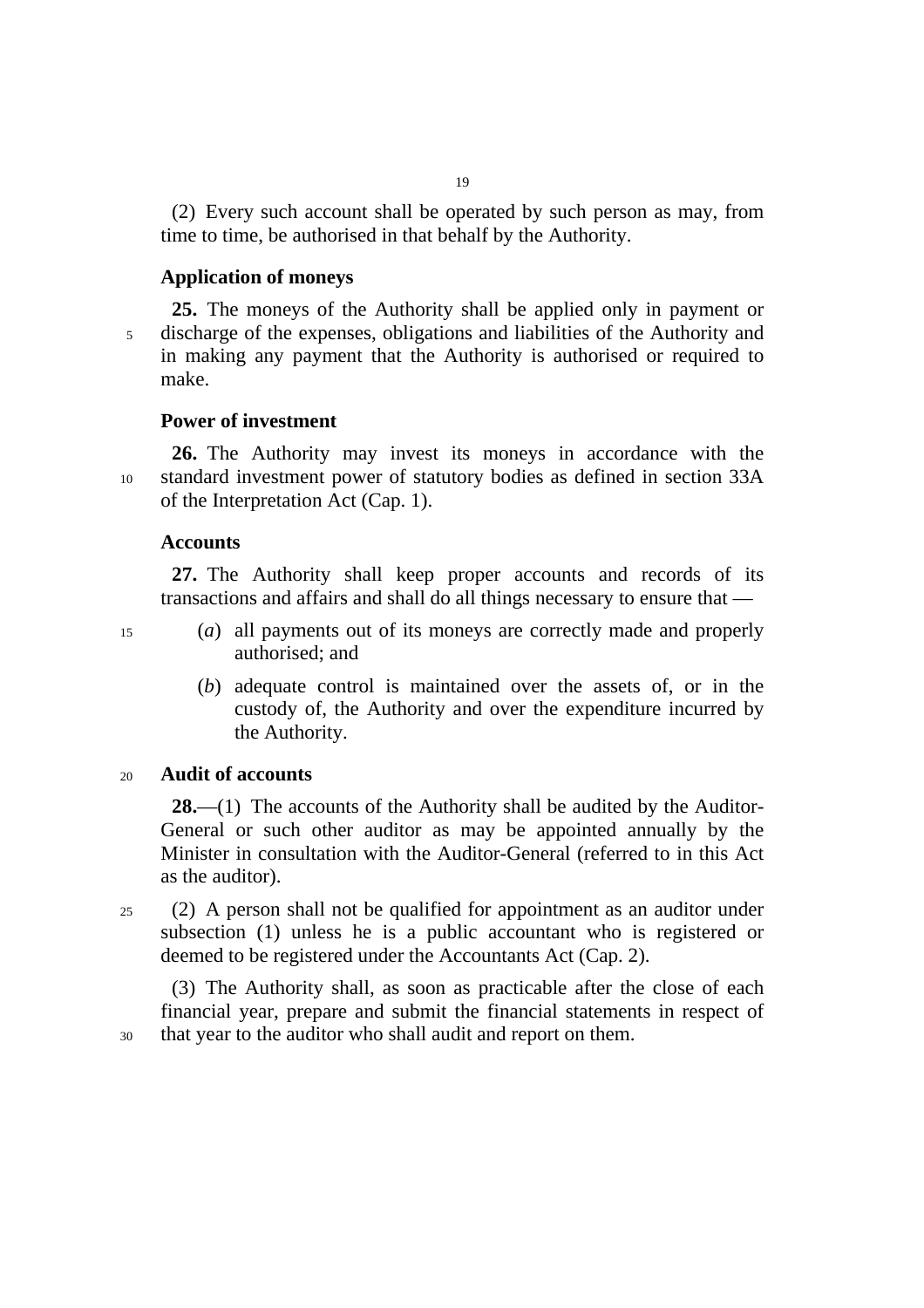- (4) The auditor shall in his report state
	- (*a*) whether the financial statements show fairly the financial transactions and the state of affairs of the Authority;
- (*b*) whether proper accounting and other records have been kept, 5 including records of all assets of the Authority whether purchased, donated or otherwise;
- (*c*) whether the receipts, expenditure and investment of moneys and the acquisition and disposal of assets by the Authority during the financial year were in accordance with the provisions of this Act; 10 and
	- (*d*) such other matters arising from the audit as he considers necessary.

(5) The auditor shall, as soon as practicable after the accounts have been submitted for audit, send a report of his audit to the Authority.

15 (6) The auditor shall submit such periodical and special reports to the Minister and to the Authority as may appear to him to be necessary or as the Minister or the Authority may require.

#### **Powers of auditor**

**29.**—(1) The auditor or any person authorised by him shall be entitled at 20 all reasonable times to full and free access to all accounting and other records relating, directly or indirectly, to the financial transactions of the Authority.

(2) The auditor or any person authorised by him may make copies of, or take extracts from, any such accounting or other records.

- 25 (3) The auditor or any person authorised by him may require any person to furnish him with such information in the possession of that person or to which that person has access as the auditor or the person authorised by him considers necessary for the performance of his functions under this Act.
- $30 \qquad (4)$  Any person who
	- (*a*) refuses or fails, without any reasonable cause, to allow the auditor or any person authorised by the auditor access to any accounting and other records of the Authority in his custody or power;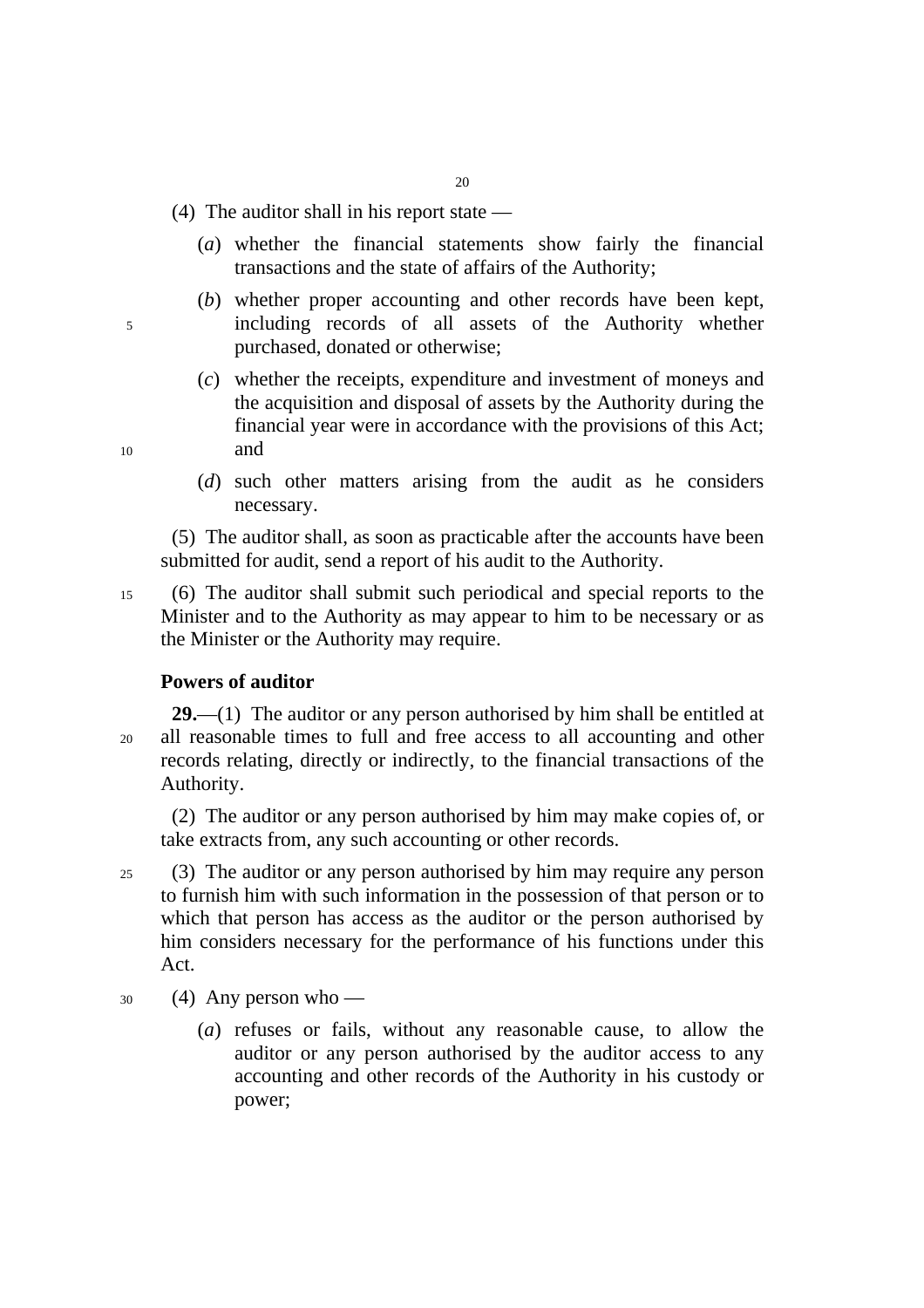- (*b*) refuses or fails, without any reasonable cause, to give any information possessed by him as and when required by the auditor or person authorised by the auditor; or
- (*c*) hinders, obstructs or delays the auditor or any person authorised 5 by the auditor in the performance of his functions,

shall be guilty of an offence and shall be liable on conviction to a fine not exceeding \$1,000 and, in the case of a continuing offence, to a further fine not exceeding \$100 for every day or part thereof during which the offence continues after conviction.

# <sup>10</sup>**Presentation of financial statements and auditor's report to Parliament**

**30.**—(1) The Authority shall, as soon as its accounts and financial statements have been audited in accordance with the provisions of this Act, send to the Minister a copy of the audited financial statements, 15 signed by the Chairman, together with a copy of the auditor's report.

(2) Where the Auditor-General is not the auditor of the Authority, a copy of the audited financial statements and any report made by the auditor shall be forwarded to the Auditor-General at the same time they are submitted to the Authority.

20 (3) The Minister shall, as soon as practicable, cause a copy of the audited financial statements and of the auditor's report referred to in subsection (1) to be presented to Parliament.

# *Division 5 — General*

## **Annual report**

<sup>25</sup>**31.**—(1) The Authority shall, as soon as practicable after the end of each financial year, cause to be prepared and transmitted to the Minister a report dealing generally with the activities of the Authority during the preceding financial year and containing such information relating to the proceedings and policy of the Authority as the Minister may, from time to 30 time, direct.

(2) The Minister shall, as soon as practicable, cause a copy of every such report to be presented to Parliament.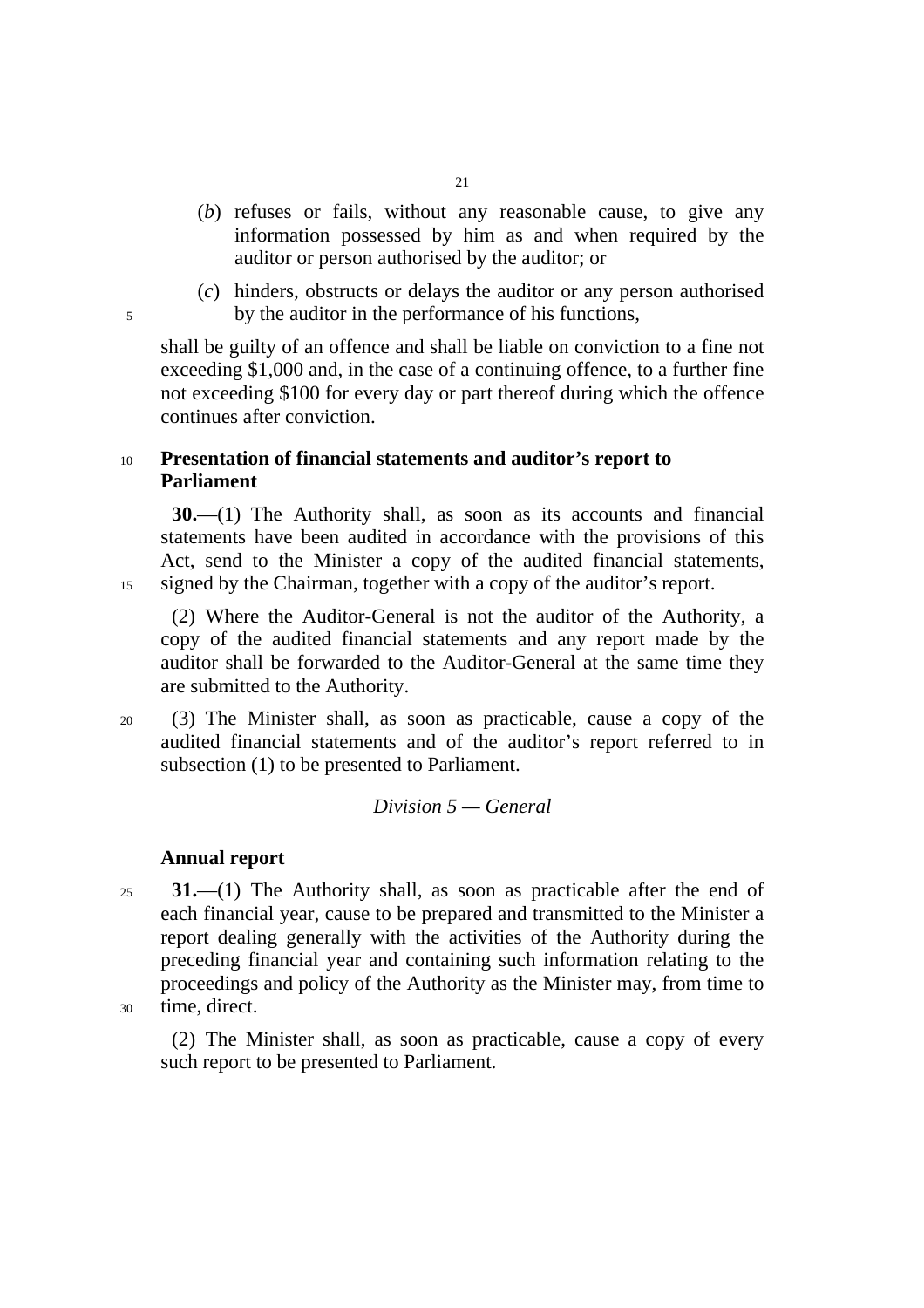## **Symbol or representation of Authority**

**32.**—(1) The Authority shall have the exclusive right to the use of such symbol or representation as the Authority may select or devise and thereafter display or exhibit such symbol or representation in connection 5 with its activities or affairs.

22

(2) Any person who uses a symbol or representation identical with that of the Authority, or which so resembles the Authority's symbol or representation as to deceive or cause confusion, or to be likely to deceive or to cause confusion, shall be guilty of an offence and shall be liable on 10 conviction to a fine not exceeding \$5,000 or to imprisonment for a term not exceeding 6 months or to both and, in the case of a continuing offence, to a further fine not exceeding \$250 for every day or part thereof during which the offence continues after conviction.

*Division 6 — Transfer of property, assets,*  <sup>15</sup>*liabilities and employees* 

#### **Transfer to Authority of property, assets and liabilities**

**33.**—(1) As from the appointed day, such movable and immovable property vested in the Government as may be determined by the Minister for Finance and used or managed by the Ministry of Home Affairs and 20 such assets, interests, rights, privileges, liabilities and obligations of the Government as may be determined by the Minister for Finance relating to the Ministry of Home Affairs shall be transferred to and shall vest in the Authority without further assurance, act or deed.

(2) If any question arises as to whether any particular property, asset, 25 interest, right, privilege, liability or obligation has been transferred to or vested in the Authority under subsection (1), a certificate under the hand of the Minister for Finance shall be conclusive evidence that the property, asset, interest, right, privilege, liability or obligation was or was not so transferred or vested.

30 (3) Any immovable property to be transferred to and vested in the Authority under subsection (1) shall be held by the Authority upon such tenure and subject to such terms and conditions as the President may determine.

(4) Every agreement relating to any of the transferred properties to 35 which the Government was a party immediately before the appointed day,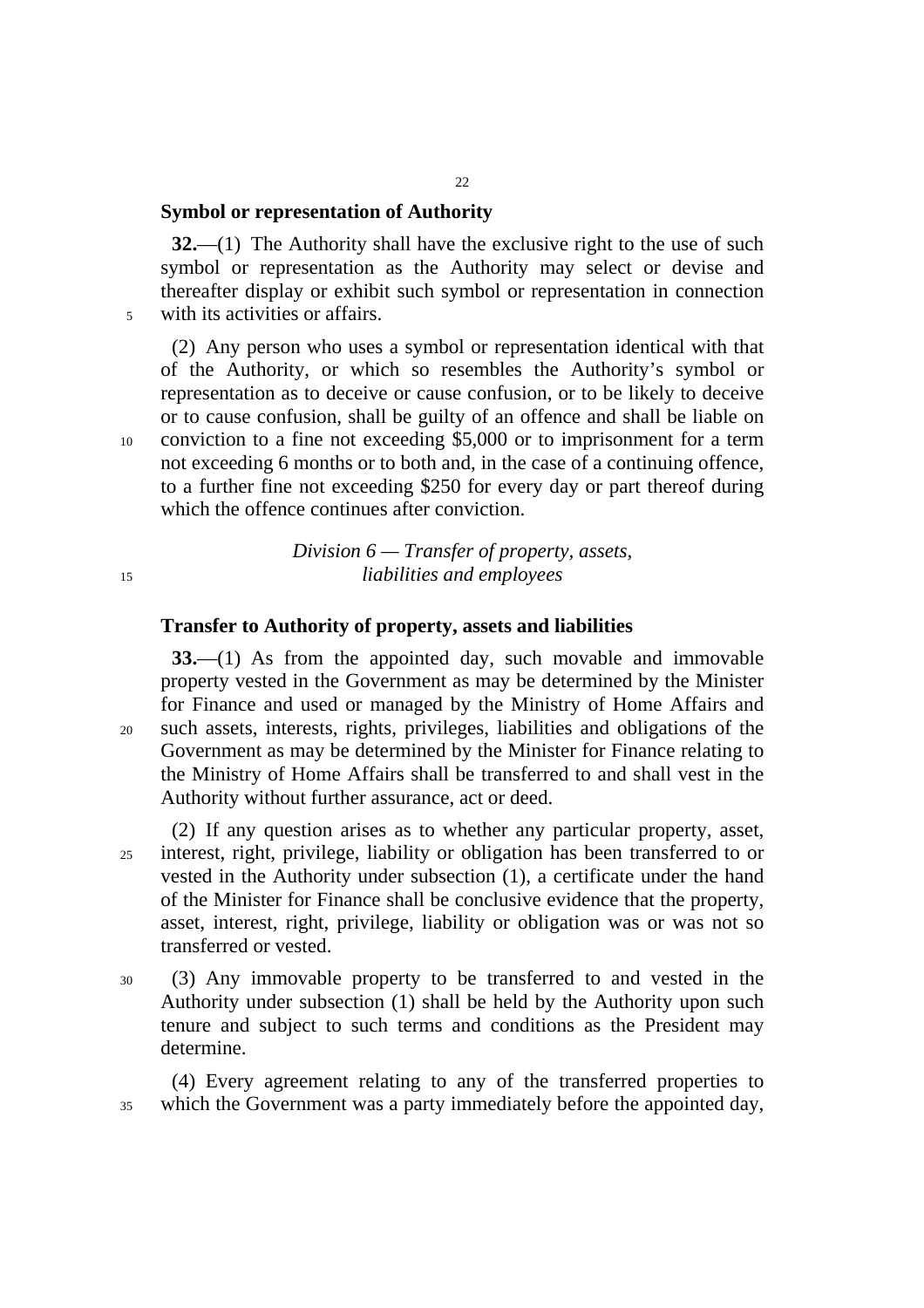whether or not of such nature that the rights and liabilities thereunder could be assigned, shall have effect as from that day as if —

- (*a*) the Authority had been a party to such an agreement; and
- (*b*) for any reference to the Government there were substituted in 5 respect of anything to be done on or after the appointed day a reference to the Authority.

#### **Transfer of employees**

**34.**—(1) As from the appointed day, such persons or categories of persons as the Minister may determine who, immediately before that day, 10 were employed by the Government shall be transferred to the service of the Authority on terms no less favourable than those enjoyed by them immediately prior to their transfer.

(2) If any question arises as to whether any person or any category of persons has been transferred to the service of the Authority under 15 subsection (1), a certificate under the hand of the Minister shall be conclusive evidence that the person or category of persons was or was not so transferred.

(3) Until such time as terms and conditions of service are drawn up by the Authority, the terms and conditions of service in the Government shall 20 continue to apply to every person transferred to the service of the Authority under subsection (1) as if he were still in the service of the Government.

(4) Notwithstanding the provisions of the Pensions Act (Cap. 225), no person who is transferred to the service of the Authority under this section 25 shall be entitled to claim any benefit under that Act on the ground that he has been retired from the public service on account of abolition or reorganisation of office in consequence of the establishment of the Authority.

#### **Service rights, etc., of transferred employees to be preserved**

<sup>30</sup>**35.**—(1) The terms and conditions to be drawn up by the Authority shall take into account the salaries and terms and conditions of service, including any accrued rights to leave, enjoyed by the persons transferred to the service of the Authority under section 34 while in the employment of the Government.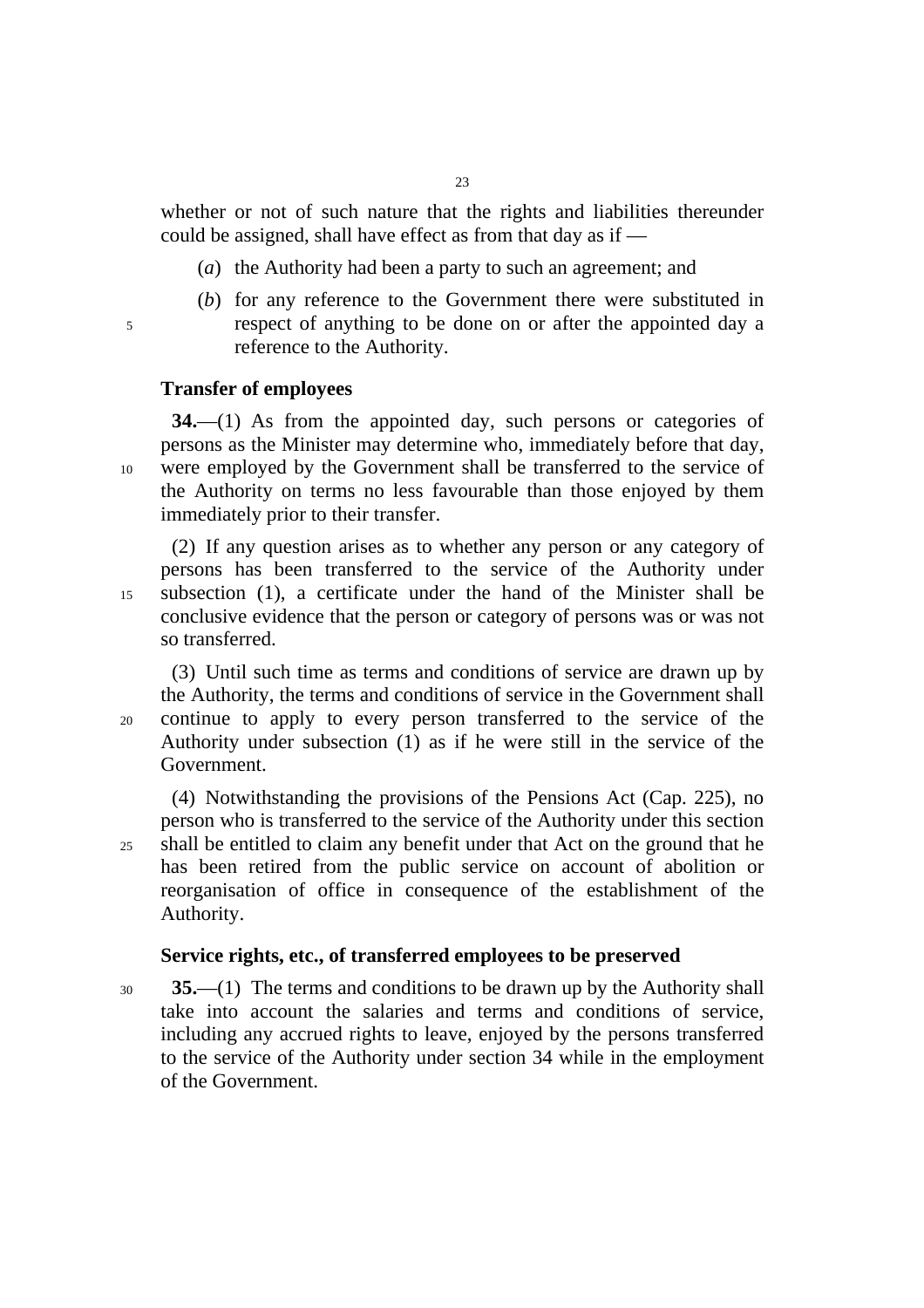(2) Any term or condition relating to the length of service with the Authority shall recognise the length of service of the persons so transferred while in the employment of the Government to be service with the Authority.

5 (3) Nothing in the terms and conditions of service to be drawn up by the Authority shall adversely affect the conditions that would have been applicable to persons transferred to the service of the Authority as regards any pension, gratuity or allowance payable under the Pensions Act (Cap. 225).

10 (4) Where a person has been transferred to the service of the Authority under section 34, the Government shall be liable to pay to the Authority such portion of any pension, gratuity or allowance payable to the person on his retirement as the same shall bear to the proportion which the aggregate amount of his pensionable emoluments during his service with 15 the Government bears to the aggregate amount of his pensionable emoluments during his service under both the Government and the Authority.

(5) Where any person in the service of the Authority, whose case does not fall within the scope of any pension or other schemes established 20 under this section, retires or dies in the service of the Authority or is discharged from such service, the Authority may grant to him or to such other person or persons wholly or partly dependent on him, as the Authority thinks fit, such allowance or gratuity as the Authority may determine.

#### <sup>25</sup>**Existing contracts**

**36.** All deeds, schemes, bonds, agreements, instruments and arrangements subsisting immediately before the appointed day to which the Government is a party and relating to any person transferred to the service of the Authority under section 34 shall continue in force on and 30 after that day and shall be enforceable by or against the Authority as if the Authority had been named therein or had been a party thereto instead of the Government.

## **Pending proceedings**

**37.** Any proceedings or cause of action relating to the portion of the 35 property, assets, interests, rights, privileges, liabilities and obligations transferred to the Authority under section 33 or to any employee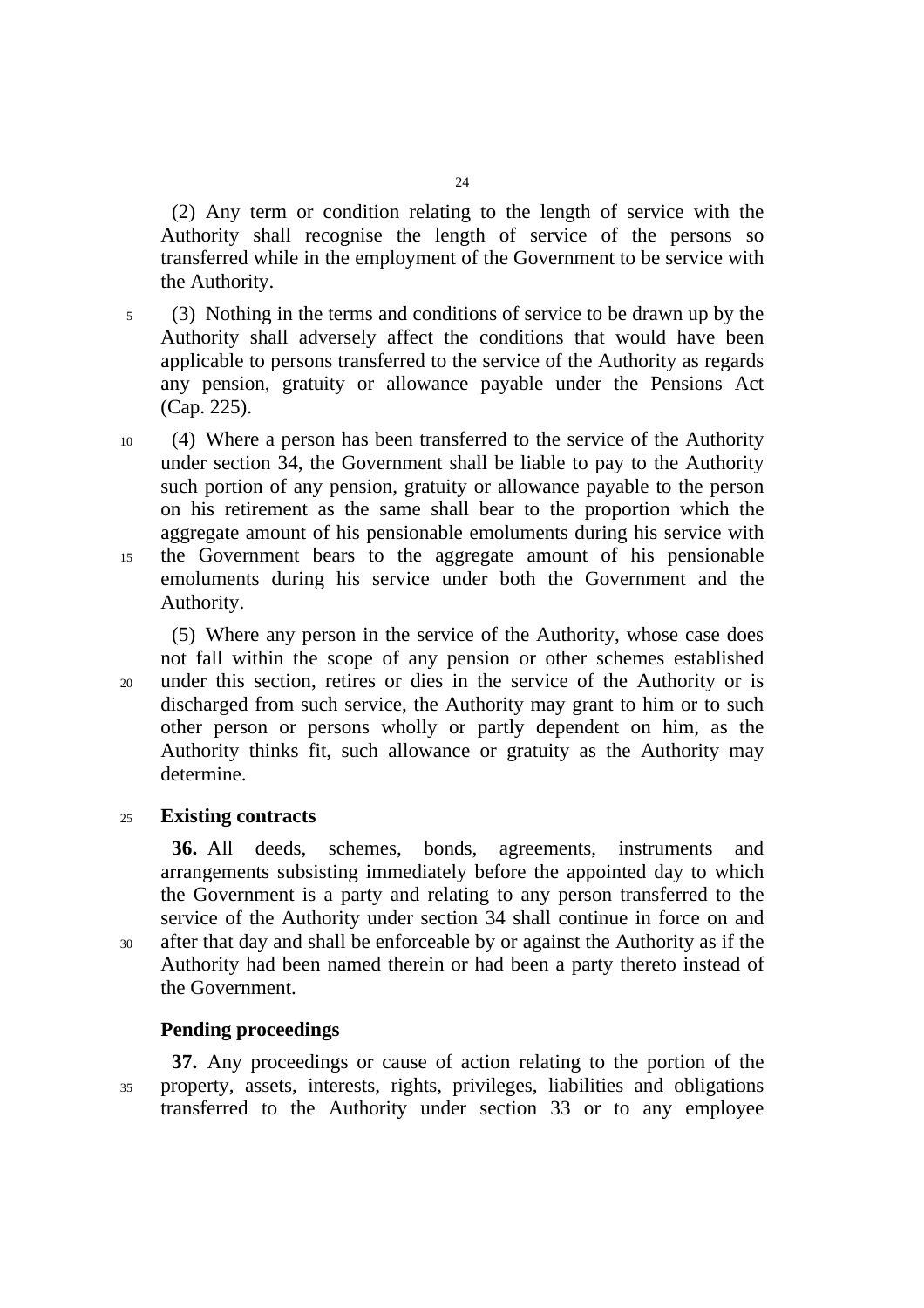transferred to the service of the Authority under section 34 pending or existing immediately before the appointed day by or against the Government, or any person acting on its behalf, may be continued and shall be enforced by or against the Authority.

## <sup>5</sup>**Continuation and completion of disciplinary proceedings**

**38.**—(1) Where, on the appointed day, any disciplinary proceedings were pending against any employee of the Government transferred to the service of the Authority, the proceedings shall be carried on and completed by the Authority.

10 (2) Where, on the appointed day, any matter was in the course of being heard or investigated or had been heard or investigated by a committee acting under due authority but no order, ruling or direction had been made thereon, the committee shall complete the hearing or investigation and shall make such order, ruling or direction as it could have made under the 15 authority vested in it before that day.

(3) Any order, ruling or direction made by a committee under this section shall be treated as an order, a ruling or a direction of the Authority and have the same force or effect as if it had been made by the Authority under this Act.

#### <sup>20</sup>**Misconduct or neglect of duty by employee before transfer**

**39.** The Authority may reprimand, reduce in rank, retire, dismiss or punish in some other manner a person who had, whilst he was in the employment of the Government, been guilty of any misconduct or neglect of duty which would have rendered him liable to be reprimanded, reduced 25 in rank, retired, dismissed or punished in some other manner if he had continued to be in the employment of the Government, and if this Act had not been enacted.

# PART III

# LICENSING OF CASINOS

## <sup>30</sup>**Certain contracts in relation to gaming valid and enforceable**

**40.** Section 5(1) and (2) of the Civil Law Act (Cap. 43) shall not apply in relation to —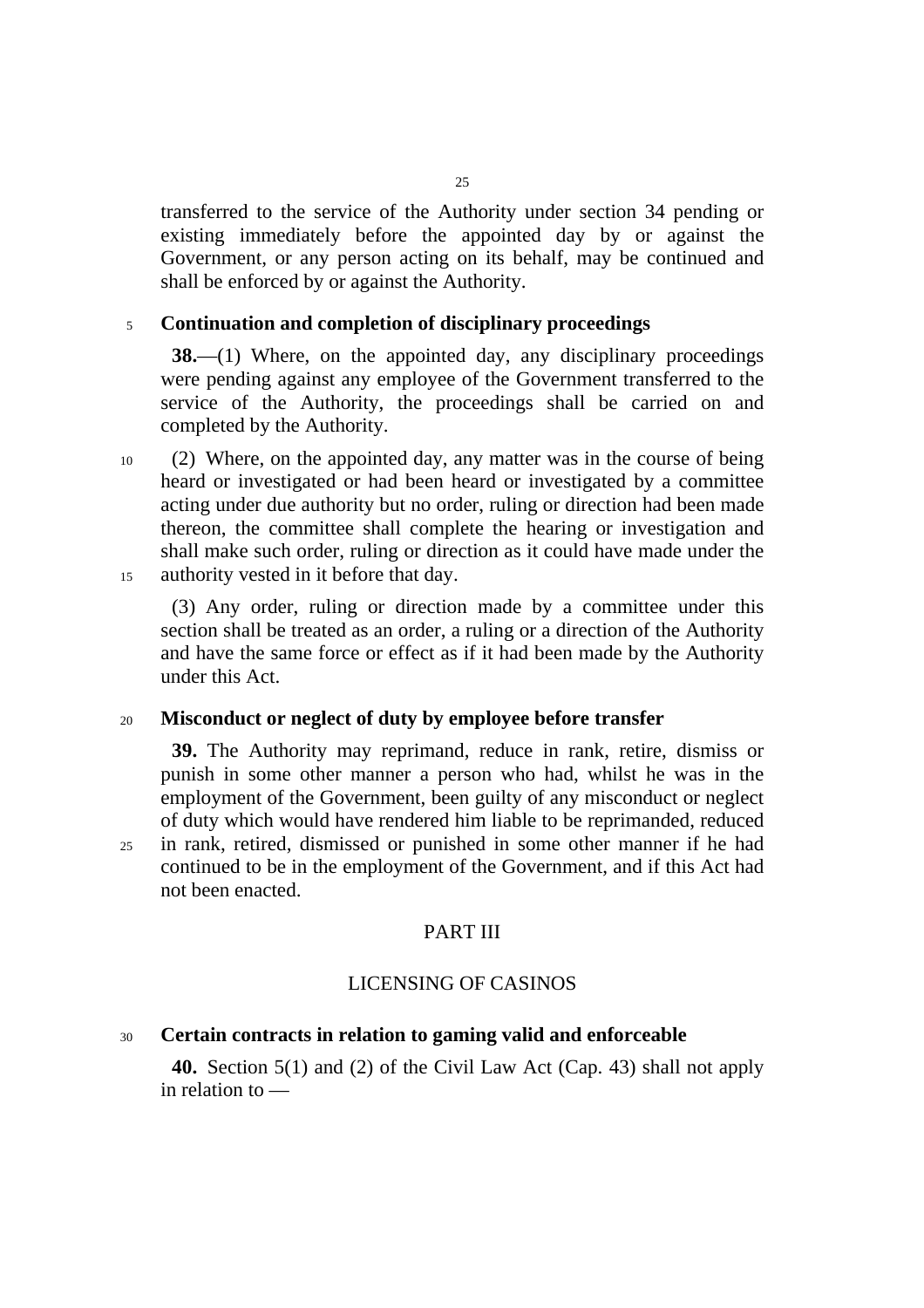- (*a*) any contract entered into with a casino operator or his agent for the playing in the casino of a game that is conducted by or on behalf of the casino operator or his agent, as the case may be, at any time while the casino licence is in force;
- 5 (*b*) any contract entered into with a casino operator or his agent for the use of a gaming machine in the casino, at any time while the casino licence is in force; and
	- (*c*) any contract for any transaction permitted under section 108, at any time while the casino licence is in force.

#### <sup>10</sup>**Two casinos only**

**41.**––(1) The Authority shall, during the period of 10 years commencing from the date on which a second site for a casino is designated by an order made under section 2(2), ensure that there are not more than 2 casino licences in force under this Act at any particular time.

15 (2) A casino licence is to apply to one casino only.

# **Main shareholder of casino operator not to divest stake or participate in other casino for certain period**

**42.**––(1) During the period of 10 years commencing from the date on which a second site for a casino is designated by an order made under  $_{20}$  section  $2(2)$  —

- (*a*) the main shareholder of a casino operator shall not, without the prior written approval of the Authority, transfer or dispose of any part of his stake in the casino operator to the extent that after the transfer or disposal, the percentage of the total votes attached to 25 his stake in the casino operator ––
	- (i) is less than 20% of the total votes attached to all voting shares in the casino operator; or
- (ii) is equal to or less than the percentage of the total votes attached to the stake of any other stakeholder in the casino 30 operator; and
	- (*b*) no person other than the main shareholder of a casino operator shall, without the prior written approval of the Authority, acquire any stake in the casino operator to the extent that after the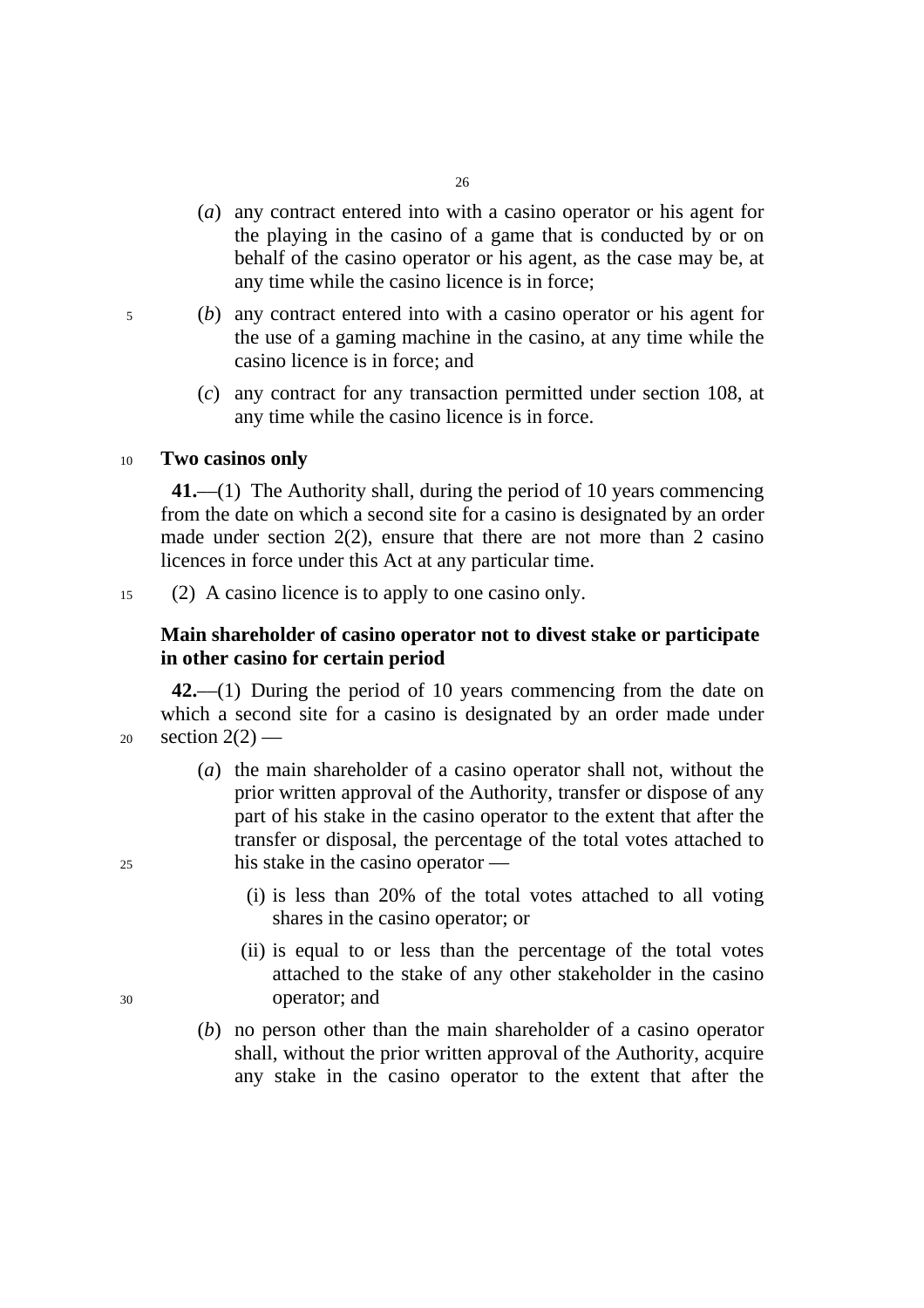acquisition, the percentage of the total votes attached to the stake of that person in the casino operator ––

- (i) is equal to or more than 20% of the total votes attached to all voting shares in the casino operator; and
- 5 (ii) is equal to or more than the percentage of the total votes attached to the main shareholder's stake in the casino operator.

(2) The main shareholder of a casino operator shall not, at any time there are only 2 casinos in Singapore ––

- 10 (*a*) acquire or hold any stake in the other casino operator;
	- (*b*) participate in the management or operation of the other casino operator, whether by nominating or appointing any director or officer of the other casino operator or otherwise; or
- (*c*) enter into any agreement for the management or operation of the 15 other casino.

(3) Any person who contravenes subsection (1) or (2) shall be guilty of an offence and shall be liable on conviction ––

- (*a*) in the case of an individual, to a fine not exceeding \$125,000; or
- (*b*) in any other case, to a fine not exceeding \$250,000.

20 (4) Without prejudice to subsection (3), the Minister may, by notice in writing, do one or more of the following:

- (*a*) where the Minister is satisfied that the main shareholder of a casino operator has contravened subsection  $(1)(a)$ , direct the main shareholder to acquire a stake in the casino operator, in 25 such manner, within such time and subject to such conditions as may be specified in the notice, to the extent that after the acquisition, the percentage of the total votes attached to his stake in the casino operator ––
- (i) is equal to or more than 20% of the total votes attached to 30 all voting shares in the casino operator; and
	- (ii) is more than the percentage of the total votes attached to the stake of every other stakeholder in the casino operator;
	- (*b*) where the Minister is satisfied that any person has contravened subsection  $(1)(b)$  or  $(2)(a)$ , direct that person to transfer or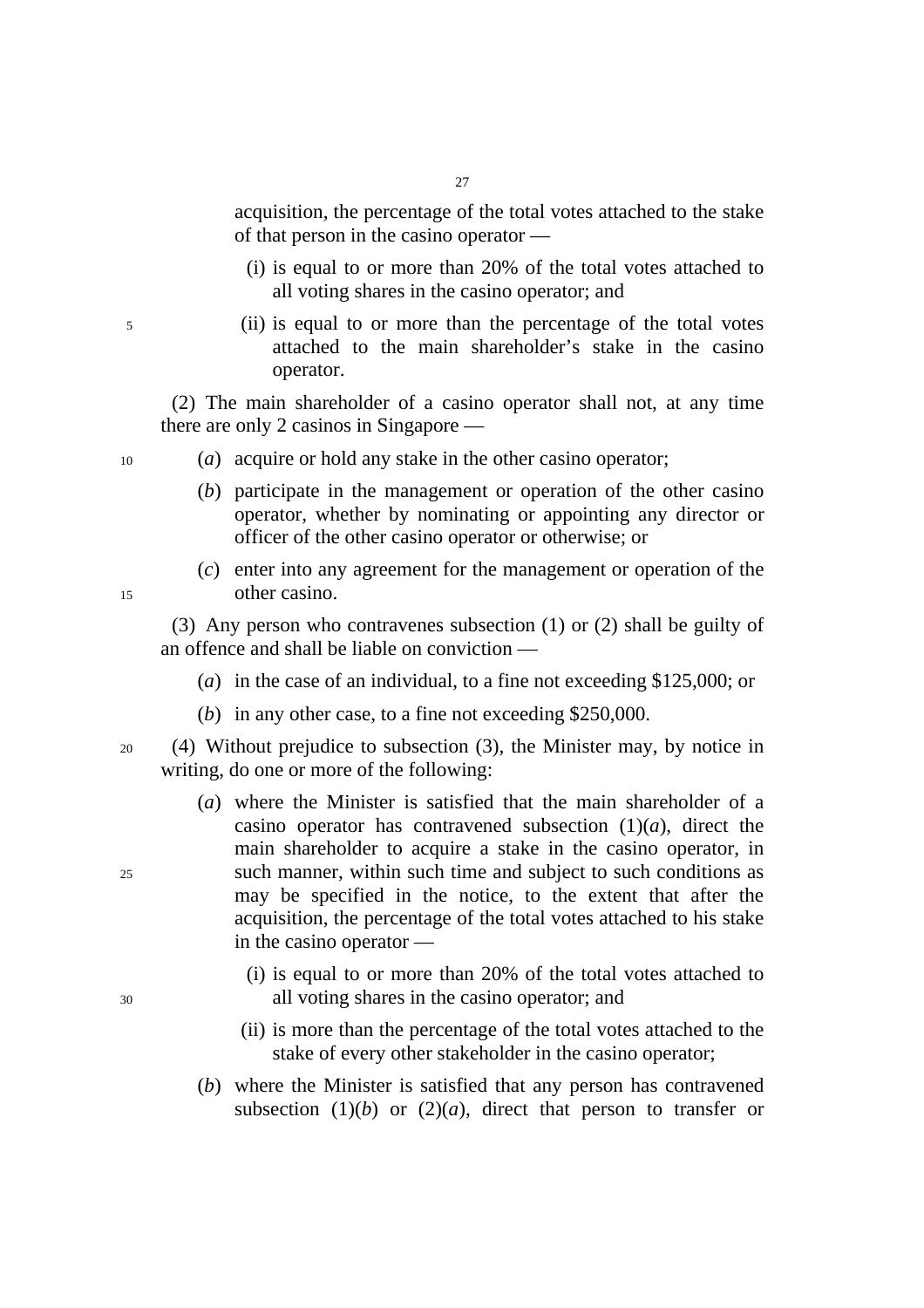dispose of the whole or any part of his stake in the casino operator which has been acquired or held in contravention of that provision in such manner, within such time and subject to such conditions as may be specified in the notice;

5 (*c*) where the Minister is satisfied that the main shareholder of a casino operator has contravened subsection (2)(*b*), direct the main shareholder to cease all participation in contravention of that provision within such time as may be specified in the notice;

28

- (*d*) where the Minister is satisfied that the main shareholder of a 10 casino operator has contravened subsection (2)(*c*), direct the main shareholder to terminate any agreement made in contravention of that provision within such time as may be specified in the notice;
	- (*e*) give such other direction as the Minister considers appropriate.

15 (5) Any person who fails, without reasonable excuse, to comply with a direction made under subsection (4) shall be guilty of an offence and shall be liable on conviction ––

- (*a*) in the case of an individual, to a fine not exceeding \$12,500 for every day or part thereof that he fails to comply with the 20 direction; or
	- (*b*) in any other case, to a fine not exceeding \$25,000 for every day or part thereof that he fails to comply with the direction.

(6) Where any direction has been made under subsection  $(4)(b)$ , then, until a transfer or disposal is effected in accordance with the direction, and 25 notwithstanding anything in the Companies Act (Cap. 50) or in the memorandum or articles of association of the casino operator —

- (*a*) no voting rights shall be exercisable in respect of any voting shares in the casino operator which are comprised in any part of any stake in the casino operator acquired or held in contravention 30 of subsection (1)(*b*) or (2)(*a*) (referred to in this subsection as the relevant shares), unless the Minister expressly permits such rights to be exercised;
- (*b*) no shares in the casino operator shall be issued or offered (whether by way of rights, bonus or otherwise) in respect of the 35 relevant shares unless the Minister expressly permits such issue or offer; and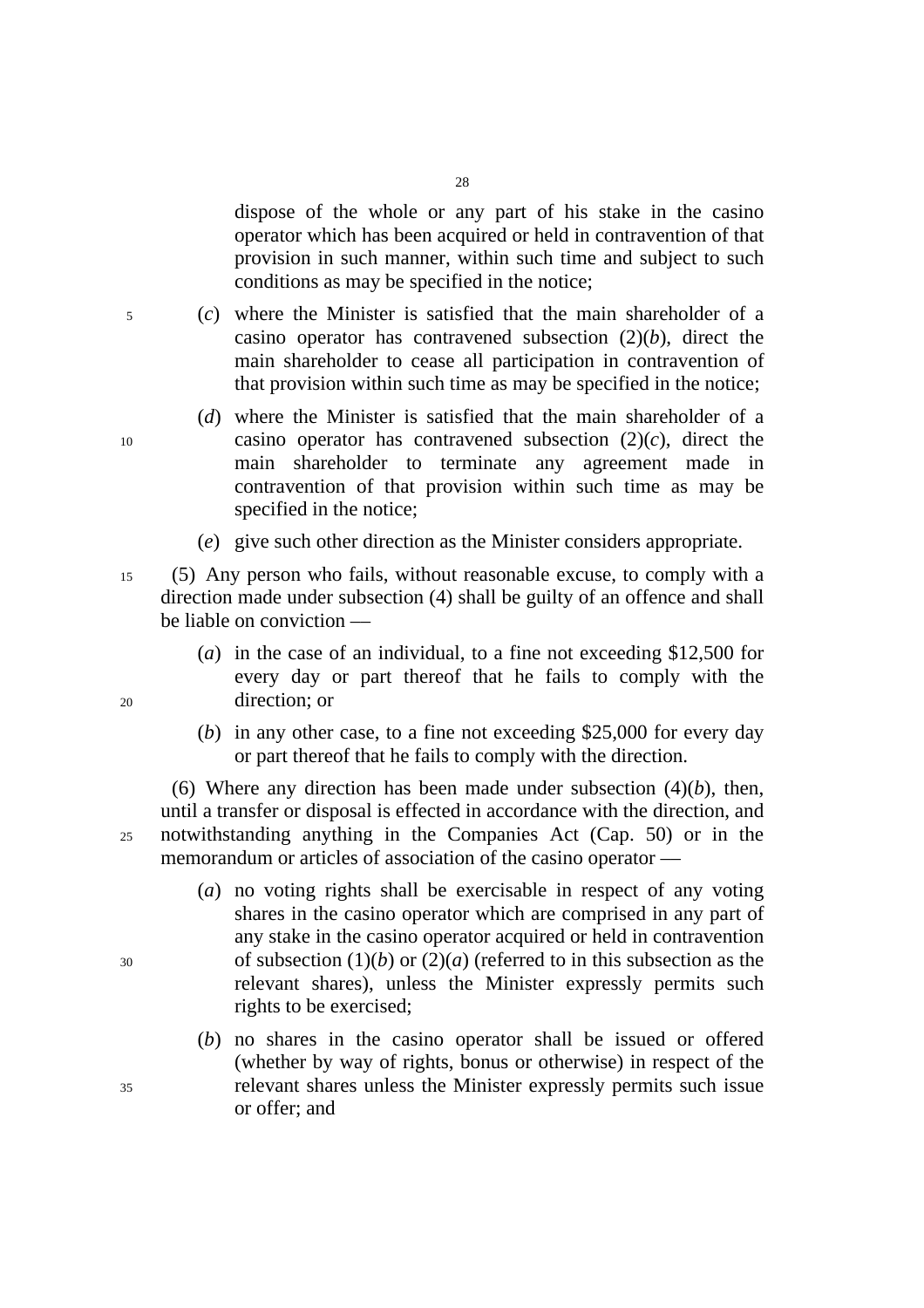- (*c*) except in a liquidation of the casino operator, no payment shall be made by the casino operator of any amount (whether by way of dividends or otherwise) in respect of the relevant shares unless the Minister expressly permits such payment.
- 5 (7) For the purposes of this section
	- (*a*) a person holds a stake in a casino operator if he
		- (i) holds any voting share in the casino operator; or
- (ii) is deemed under subsection (8) to control any percentage of the total votes attached to all voting shares in the casino 10 operator; and
	- (*b*) the percentage of the total votes attached to a person's stake in a casino operator at a particular time is the aggregate of —
- (i) the percentage which represents the proportion that the votes attached to the voting shares which he holds in the casino 15 operator at that time bear to the total votes attached to all voting shares in the casino operator at that time; and
	- (ii) every percentage of the total votes attached to all voting shares in the casino operator which he is deemed under subsection (8) to control at that time.
- 20 (8) For the purposes of this section, if
	- (*a*) a person
		- (i) holds one or more units of equity interests in an entity (referred to in this subsection as the first level entity) and by virtue of that holding controls; or
- 25 (ii) is deemed under this subsection to control,

a certain percentage (referred to in this subsection as the first level percentage) of the total votes attached to all equity interests in the first level entity; and

(*b*) the first level entity holds one or more units of equity interests in 30 another entity (referred to in this subsection as the second level entity) and by virtue of that holding controls a certain percentage (referred to in this subsection as the second level percentage) of the total votes attached to all equity interests in the second level entity,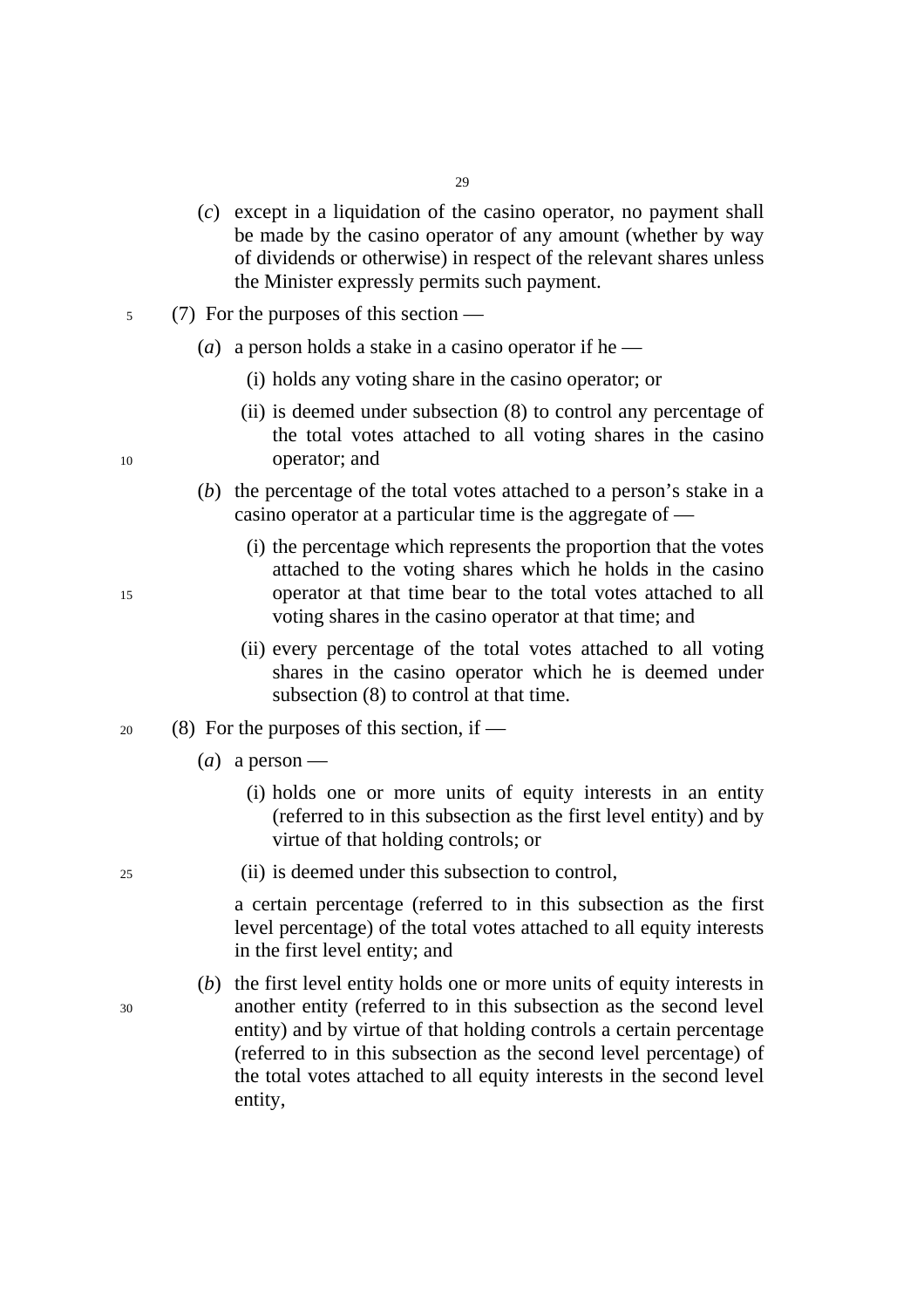then the person shall be deemed to control a percentage of the total votes attached to all equity interests in the second level entity which is equal to the product of the first level percentage and the second level percentage.

- $(9)$  In this section —
- 5 "business trust" has the same meaning as in section 2 of the Business Trusts Act (Cap. 31A);
	- "entity" includes a corporation, an unincorporated association, a sole proprietorship, a partnership, a limited liability partnership and a business trust;
- 10 "equity interest" ––
	- (*a*) in relation to a corporation, means a voting share in that corporation; and
- (*b*) in relation to any entity other than a corporation, means any right or interest, whether legal or equitable, in the entity, by 15 whatever name called, which gives the holder of that right or interest voting power in that entity;
	- "hold", in relation to any stake, voting share or unit of equity interest, includes holding that stake, voting share or unit through a nominee, and "holder" and "holding" shall be construed accordingly;
- 20 "limited liability partnership" means a limited liability partnership formed under section 4(1) of the Limited Liability Partnerships Act 2005 (Act 5 of 2005) or any equivalent foreign law;

"main shareholder", in relation to a casino operator, means such person as the Minister may, by notification in the *Gazette*, 25 designate as the main shareholder of the casino operator.

(10) This section shall apply to every individual, whether resident in Singapore or not, and to every body corporate or unincorporate, whether incorporated or carrying on business in Singapore or not.

(11) Where the main shareholder of a casino operator is not resident or 30 does not have a place of business in Singapore, it shall be a condition of the casino licence that the casino operator shall notify the Authority of an address within Singapore for the service of any summons, notice, order or legal process upon its main shareholder and of a person or persons authorised by the main shareholder to accept service on its behalf.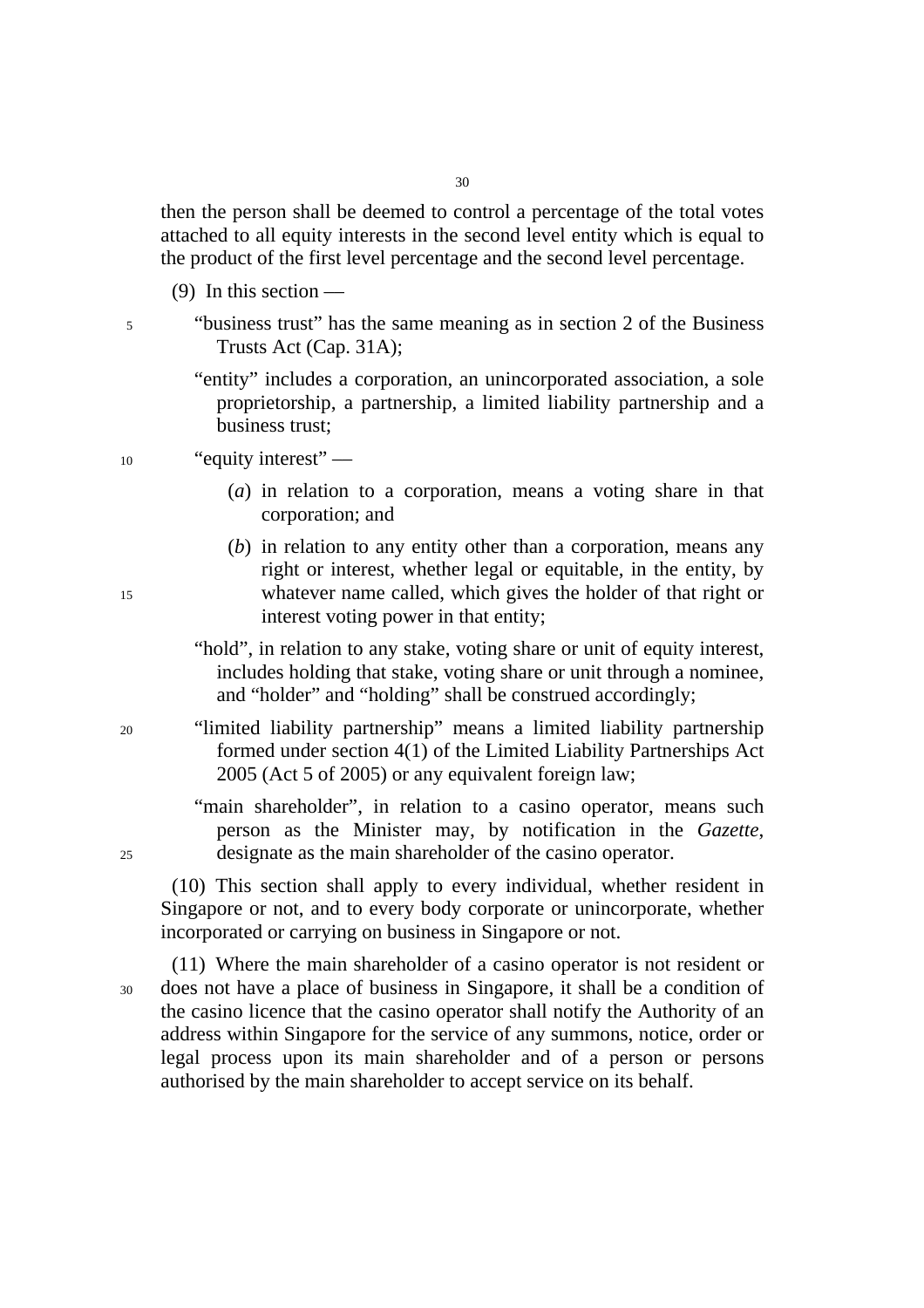# **Operating casino without casino licence prohibited**

43.—(1) No person shall operate a casino without a valid casino licence in force.

(2) Any person who contravenes subsection (1) shall be guilty of an 5 offence and shall be liable on conviction to a fine not exceeding \$200,000 and, in the case of a continuing offence, to a further fine not exceeding \$20,000 for every day or part thereof during which the offence continues after conviction.

(3) The court before which a person is convicted of an offence under 10 this section shall, in addition to imposing on that person any other punishment, order the payment by him of a sum which is equal to his gross gaming revenue for the period that the offence was committed, and any such payment ordered shall be recoverable as a fine.

(4) In this section, "gross gaming revenue" has the same meaning as in 15 section 146 as if the person who operated the casino had been a casino operator.

### **Application for casino licence**

**44.**—(1) An application for a casino licence may be made to the Authority only by the owner of a designated site on which a casino is 20 intended to be located or, with the approval of the Authority, by a person nominated by that owner.

(2) Every application for a casino licence or for the renewal of a casino licence shall be —

(*a*) made to the Authority in a form specified by the Authority;

- 25 (*b*) accompanied by the prescribed application fee; and
	- (*c*) accompanied by such documents and information as may be required by the Authority as regards that licence.

(3) If an application is refused under subsection (4) or withdrawn by the applicant, the Authority, in its discretion, may refund the whole or part of 30 the application fee.

(4) If a requirement under this section is not complied with, the Authority may refuse to consider the application.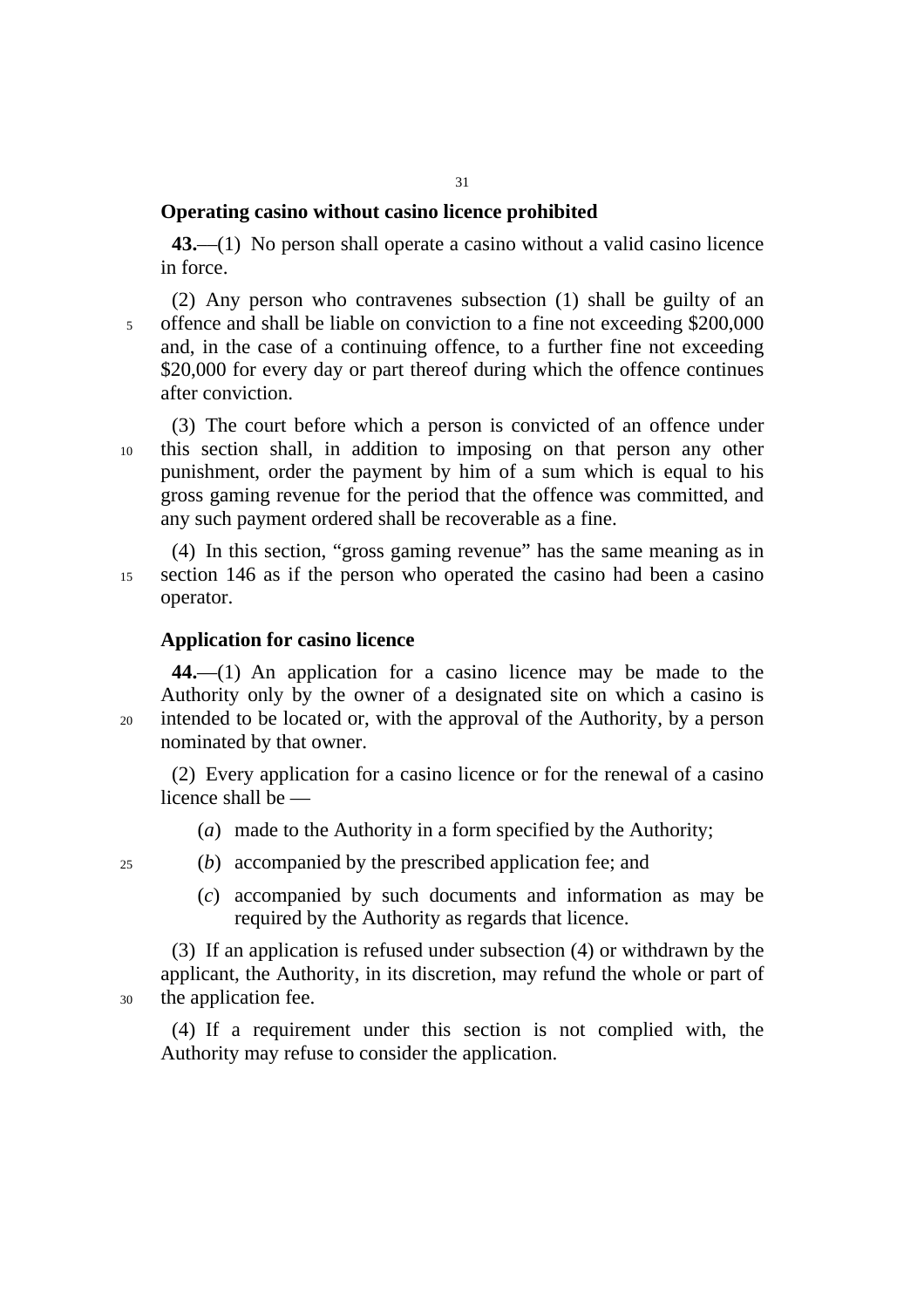## **Matters to be considered in determining applications**

**45.**—(1) The Authority shall not grant an application for a casino licence unless the Authority is satisfied that the applicant, and each associate of the applicant, is a suitable person to be concerned in or 5 associated with the management and operation of a casino.

32

(2) In particular, the Authority shall consider whether —

- (*a*) each such person is of good repute, having regard to character, honesty and integrity;
- (*b*) each such person is of sound and stable financial background;

- 10 (*c*) in the case of an applicant that is not a natural person, the applicant has, or has arranged, a satisfactory ownership, trust or corporate structure;
- (*d*) the applicant has or is able to obtain financial resources that are adequate to ensure the financial viability of the proposed casino 15 and the services of persons who have sufficient experience in the management and operation of a casino;
	- (*e*) the applicant has sufficient business ability to establish and maintain a successful casino;
- (*f*) any of those persons has any business association with any 20 person, body or association who or which, in the opinion of the Authority, is not of good repute having regard to character, honesty and integrity or has undesirable or unsatisfactory financial resources;
- (*g*) each director, partner, trustee, executive officer and secretary and 25 any other officer or person determined by the Authority to be associated or connected with the ownership, administration or management of the operations or business of the applicant is a suitable person to act in that capacity;
- (*h*) any person proposed to be engaged or appointed to manage or 30 operate the casino is a suitable person to act in that capacity; and
	- (*i*) any other matter that may be prescribed.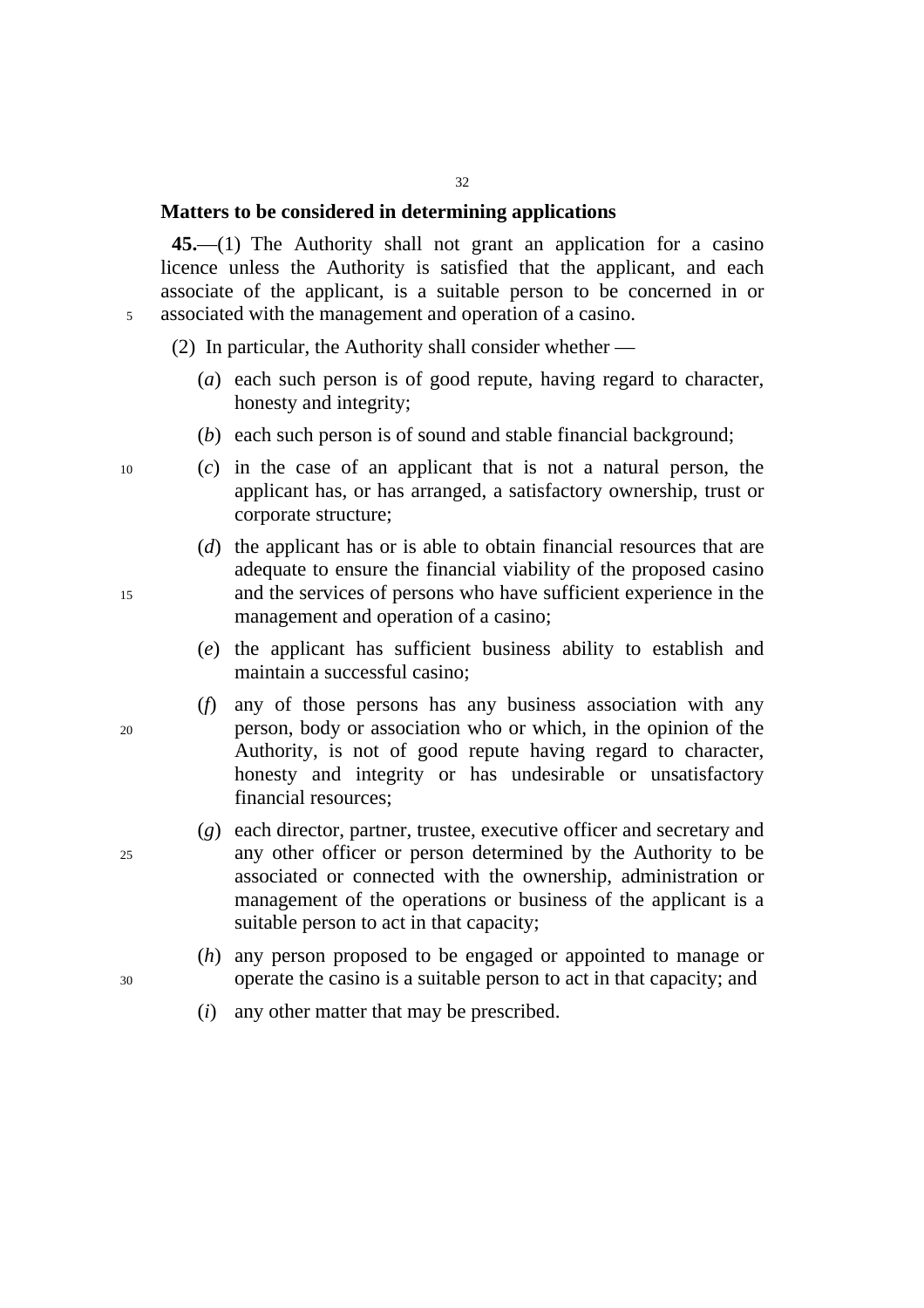### **Investigation of application**

**46.**—(1) On receiving an application for a casino licence, the Authority shall cause to be carried out all such investigations and inquiries as it considers necessary to enable it to consider the application properly.

- 5 (2) In particular, the Authority may
	- (*a*) require any person it is investigating in relation to the person's suitability to be concerned in or associated with the management or operation of a casino to consent to having his photograph, finger prints and palm prints taken; and
- 10 (*b*) send a copy of the application and of any such photograph, finger prints and palm prints taken under paragraph (*a*) and any supporting documentation to the Commissioner of Police.

(3) The Commissioner of Police or any police officer authorised by the Commissioner shall inquire into and report to the Authority on such 15 matters concerning the application as the Authority requests.

(4) The Authority may refuse to consider an application for a casino licence if any person from whom it requires a photograph, finger prints or palm prints under this section refuses to allow his photograph, finger prints or palm prints to be taken.

#### <sup>20</sup>**Authority may require further information, etc.**

**47.**—(1) The Authority may, by notice in writing, require a person who is an applicant for a casino licence or a person whose association with the applicant is, in the opinion of the Authority, relevant to the application to do any one or more of the following:

25 (*a*) to provide, in accordance with directions in the notice, any information, that is relevant to the investigation of the application and is specified in the notice;

- (*b*) to produce, in accordance with directions in the notice, any records relevant to the investigation of the application that are 30 specified in the notice and to permit examination of the records, the taking of extracts from them and the making of copies of them;
- (*c*) to authorise a person described in the notice to comply with a specified requirement of the kind referred to in paragraph (*a*) or  $35$  (*b*);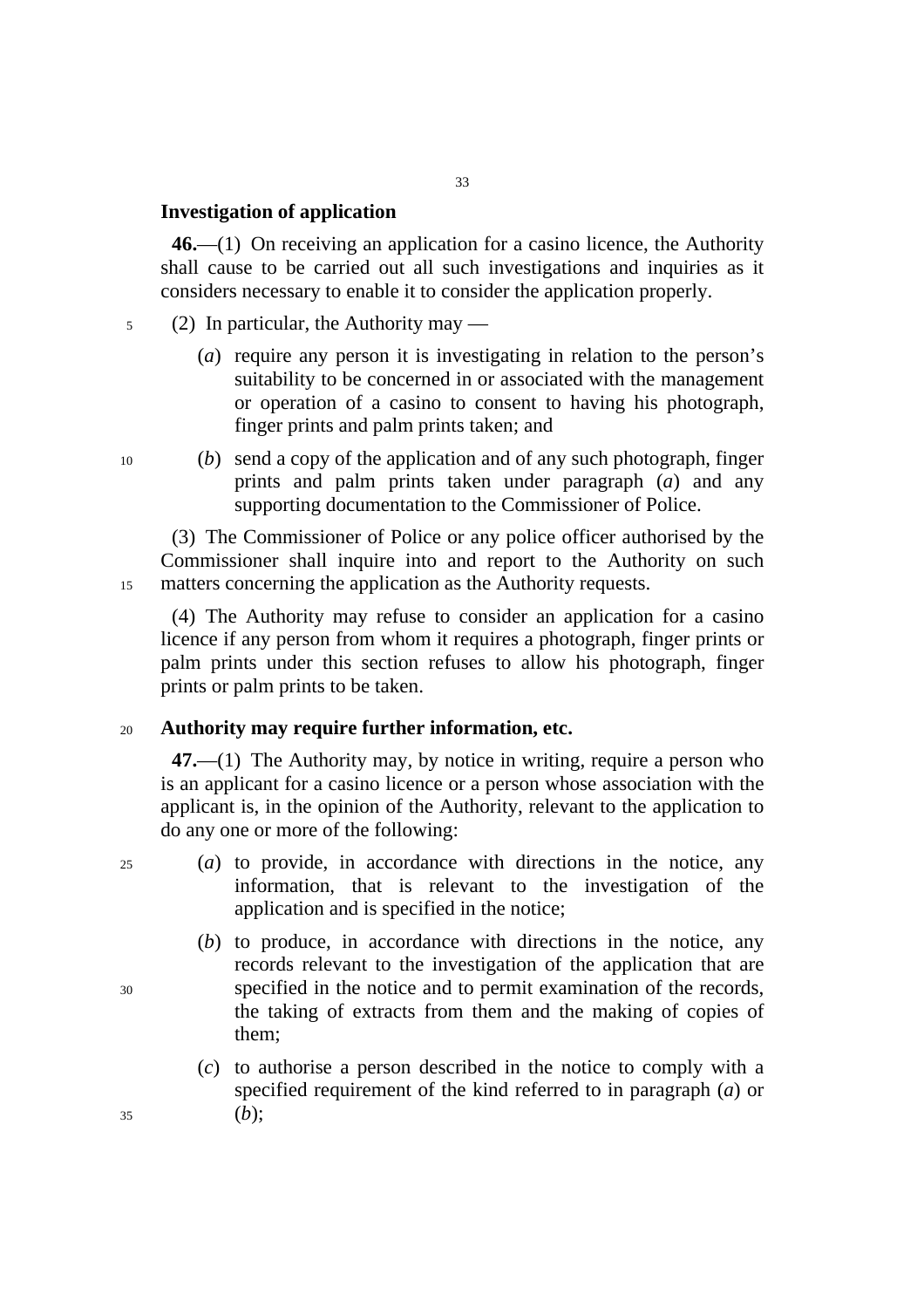(*d*) to furnish to the Authority any authorities and consents that the Authority directs for the purpose of enabling the Authority to obtain information (including financial and other confidential information) concerning the person and his associates or 5 relations from other persons.

(2) If a requirement made under this section is not complied with, the Authority may refuse to consider the application concerned.

## **Updating of application**

**48.**—(1) If a change occurs in the information provided in or in 10 connection with an application for a casino licence (including in any documents lodged with the application) before the application is granted or refused, the applicant shall, without delay, give the Authority written particulars of the change.

 $(2)$  If —

15 (*a*) the Authority requires information (including information in any records) from a person referred to in section 47 whose association with the applicant is in the opinion of the Authority relevant to the application; and

(*b*) a change occurs in that information before the application is 20 granted or refused,

that person shall, without delay, give the Authority written particulars of the change.

(3) Any person who fails to comply with subsection (1) or (2) shall be guilty of an offence and shall be liable on conviction to a fine not 25 exceeding \$200,000 and, in the case of a continuing offence, to a further fine not exceeding \$20,000 for every day or part thereof during which the offence continues after conviction.

(4) When particulars of the change are given, those particulars shall then be considered to have formed part of the original application, for the 30 purposes of the application of subsection (1) or (2) to any further change in the information provided.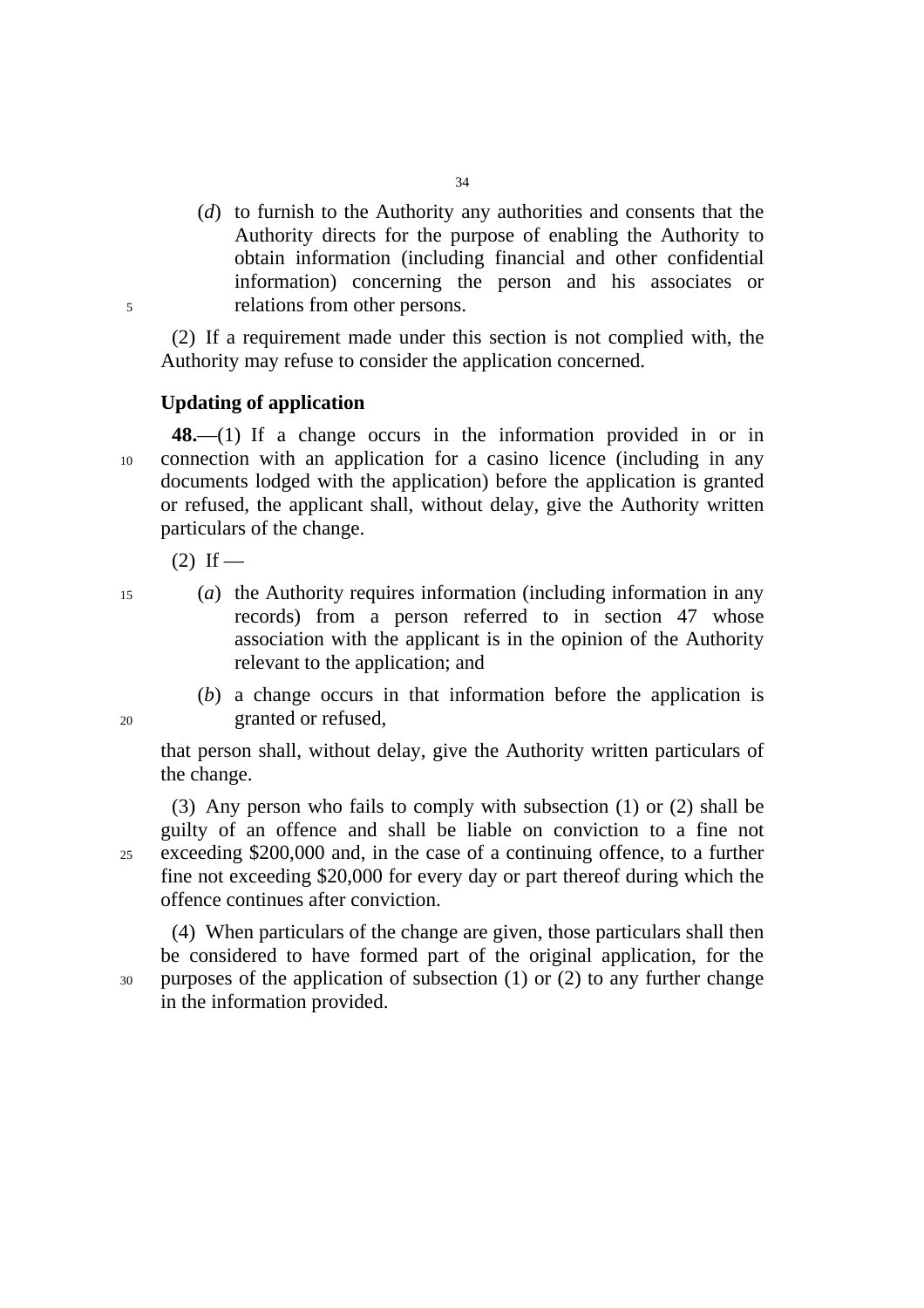# **Grant or refusal of casino licence**

**49.**—(1) The Authority shall determine an application for a casino licence by either granting or refusing the application and shall notify the applicant in writing of its decision.

5 (2) A casino licence may be granted subject to such conditions as the Authority thinks fit.

(3) Without limiting the matters to which conditions may relate, the conditions of a casino licence may relate to any matter for which provision is made by this Act but shall not be inconsistent with a 10 provision of this Act.

(4) If an application is granted, the casino licence is granted for the term, subject to the conditions and for the location specified in the licence.

(5) The casino operator shall pay to the Authority a casino licence fee of such amount, at such times and in such manner as may be prescribed.

#### <sup>15</sup>**Amendment of conditions**

**50.**—(1) The conditions of a casino licence may be amended in accordance with this section.

(2) An amendment may be proposed —

- (*a*) by the casino operator by requesting the Authority in writing to 20 make the amendment; or
	- (*b*) by the Authority by giving notice in writing of the proposed amendment to the casino operator.

(3) The Authority shall allow the casino operator such period as it may specify to make submissions to the Authority concerning any proposed 25 amendment (whether proposed by the Authority or the casino operator) and shall consider the submissions made.

(4) The Authority shall then decide whether to make the proposed amendment, either with or without changes from that originally proposed, and shall notify the casino operator of its decision.

30 (5) Any amendment that the Authority decides upon takes effect when notice of the decision is given to the casino operator or on any later date that may be specified in the notice.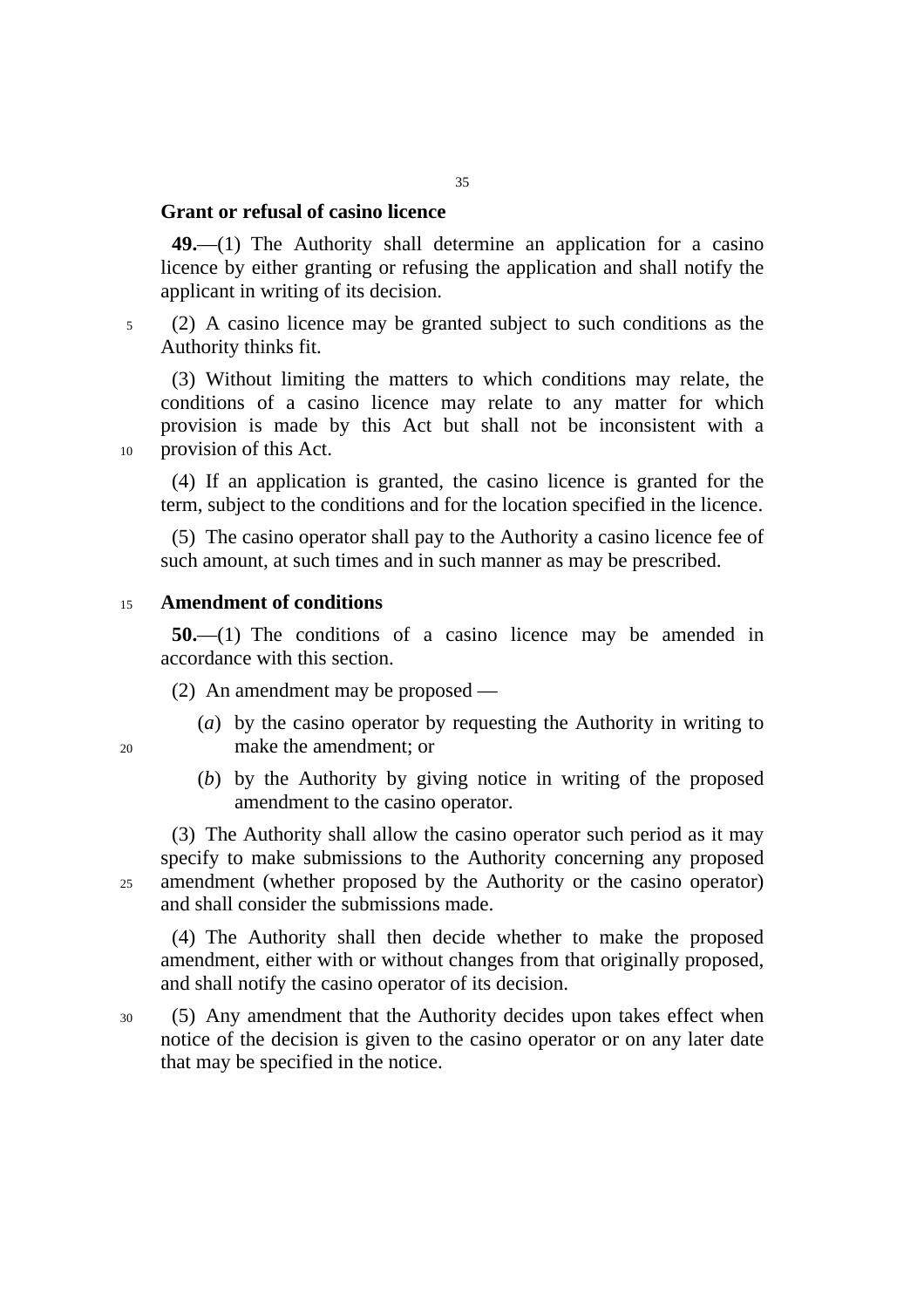#### **Authority to define casino premises**

**51.**—(1) The boundaries of any casino premises, as at the time when a casino licence is granted, shall be defined by the casino licence within the designated site for which the casino licence is granted.

5 (2) The Authority may, from time to time, redefine the boundaries of the casino premises, within the designated site for which the casino licence is granted, as the Authority thinks fit and may do so of its own motion or on the application of the casino operator.

(3) An application for the redefining of the boundaries of the casino 10 premises shall be accompanied by the prescribed fee.

(4) The defining or redefining of the boundaries of casino premises takes effect when the Authority gives written notice of it to the casino operator concerned or any later date specified in the notice.

# **Duration of casino licence**

<sup>15</sup>**52.** A casino licence remains in force for the period for which it is granted, as specified in the licence, unless it is sooner cancelled or surrendered under this Act.

#### **Transfer, mortgage, etc., of casino licence**

**53.**—(1) No casino licence shall be transferable except with the prior 20 approval in writing of the Authority.

(2) A casino operator shall not mortgage, charge or otherwise encumber the casino licence except with the prior approval in writing of the Authority.

#### **Disciplinary action against casino operator**

<sup>25</sup>**54.**—(1) In this section —

"disciplinary action", in relation to a casino operator, means one or more of the following:

- (*a*) the cancellation or suspension of a casino licence;
- (*b*) the issuing of a letter of censure;
- 30 (*c*) the variation of the terms of a casino licence;
	- (*d*) the imposition of a financial penalty not exceeding \$1 million for each ground of disciplinary action;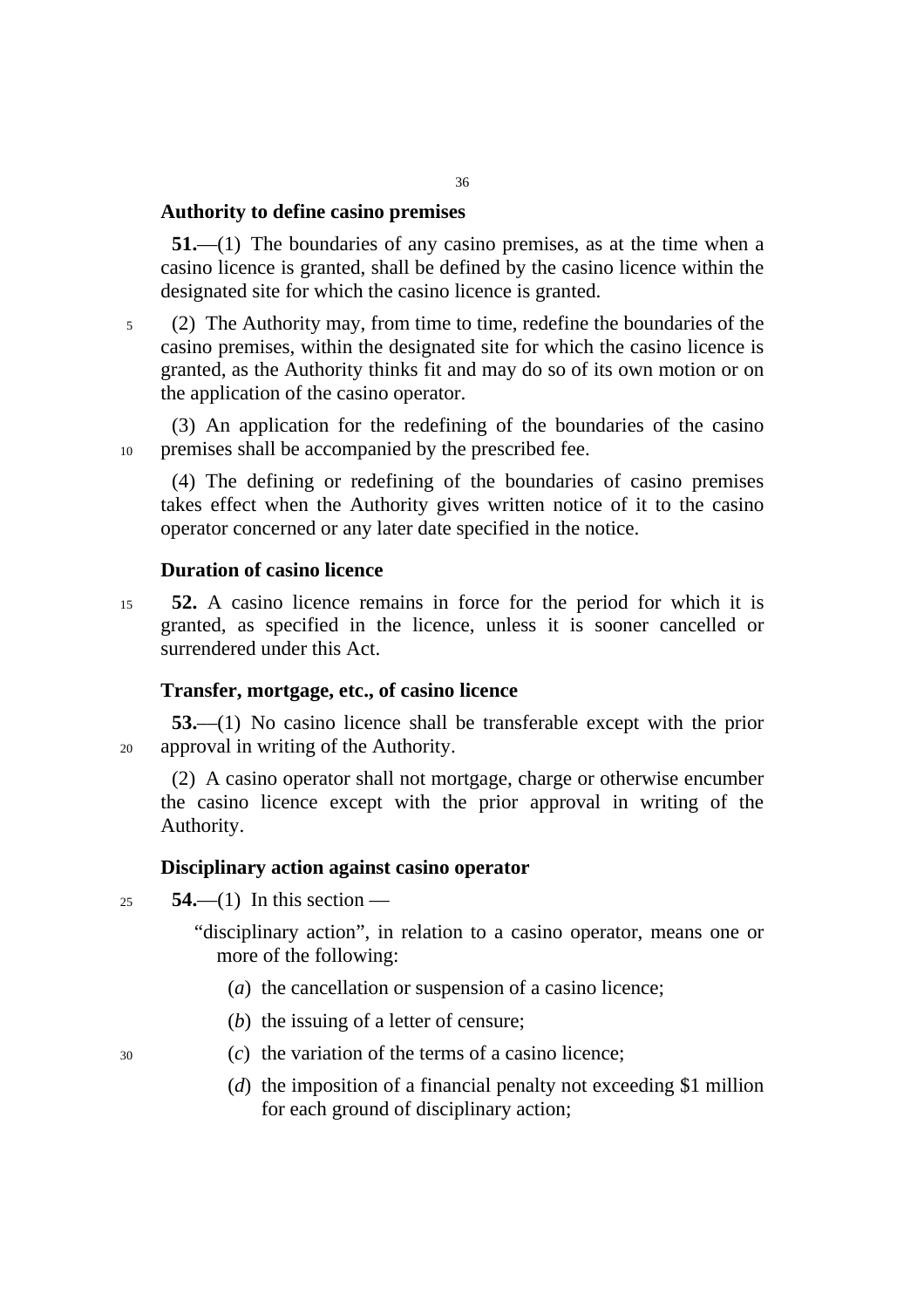"grounds for disciplinary action", in relation to a casino operator, means any of the following grounds:

- (*a*) that the casino licence was improperly obtained in that, at the time the casino licence was granted, there were grounds for 5 refusing it;
	- (*b*) that the casino operator, a person in charge of the casino, an agent of the casino operator or a casino employee has contravened a provision of this Act or a condition of the casino licence;
- 10 (*c*) that the casino premises are, for specified reasons attributable to the casino operator, no longer suitable for the conduct of casino operations;
- (*d*) the casino operator is, for specified reasons attributable to the casino operator, considered to be no longer a suitable person 15 to hold the casino licence having regard to the matters in section 45(2):
- (*e*) the casino operator has failed to comply with a direction under subsection (7) of section 63 within the time referred to in that subsection to terminate an association with an 20 associate.

(2) The Authority may serve on a casino operator a notice in writing affording the casino operator an opportunity to show cause within 14 days why disciplinary action should not be taken on grounds for disciplinary action specified in the notice.

25 (3) The casino operator may, within the period allowed by the notice in subsection (2), arrange with the Authority for the making of submissions to the Authority as to why disciplinary action should not be taken and the Authority shall consider any submissions so made.

(4) The Authority may then take such disciplinary action against the 30 casino operator as the Authority sees fit by giving written notice to the casino operator of the disciplinary action that the Authority intends to take.

(5) The cancellation, suspension or variation of a casino licence under this section takes effect when the notice under subsection (4) is given or 35 on a later date specified in the notice.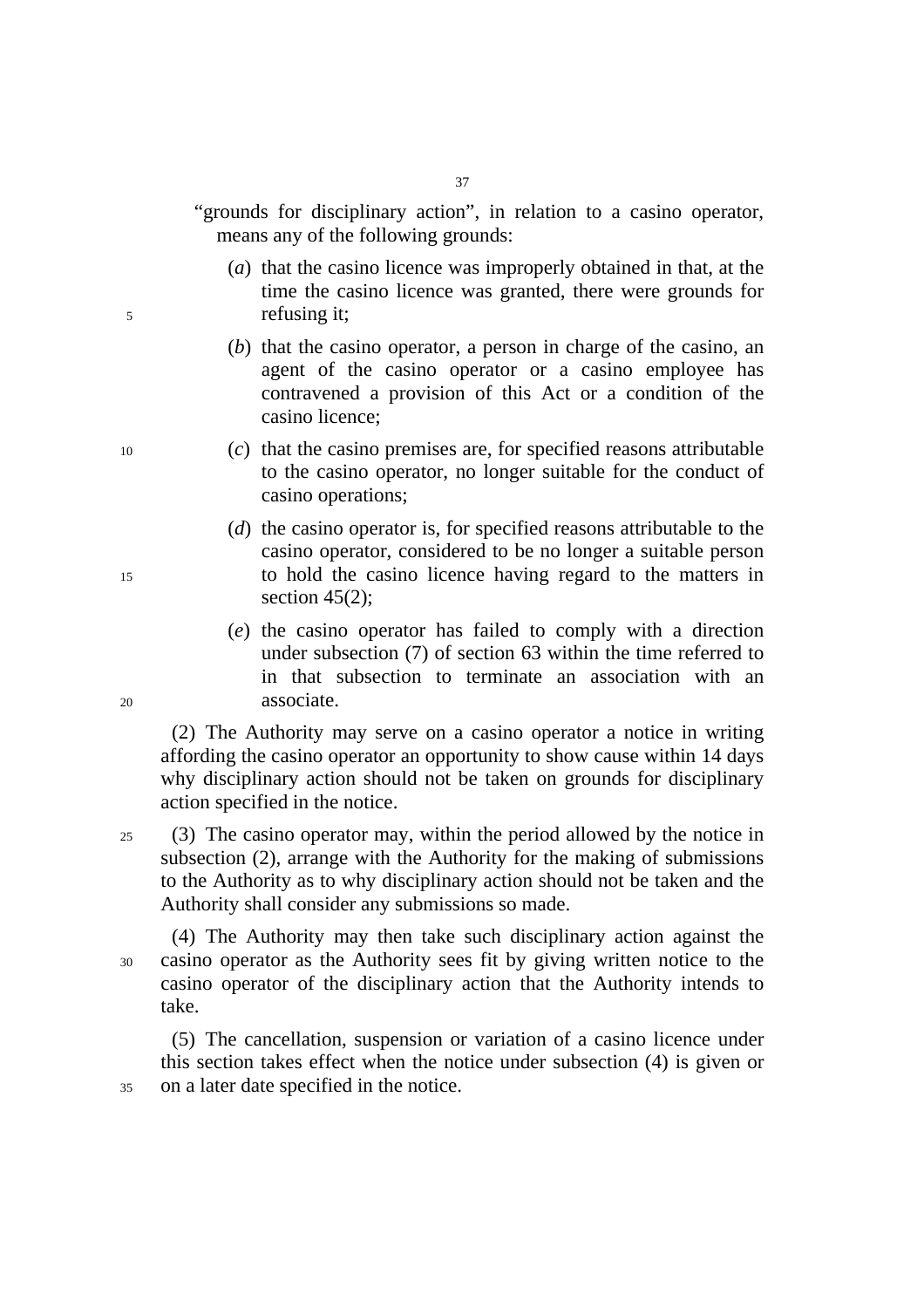(6) A letter of censure may censure the casino operator in respect of any matter connected with the operation of the casino and may include a direction to the casino operator to rectify within a specified time any matter giving rise to the letter of censure.

- 5 (7) If any direction given under subsection (6) is not complied within the specified time, the Authority may by giving written notice to the casino operator, cancel, suspend or vary the terms of the casino licence or impose a financial penalty not exceeding \$1 million without affording the casino operator a further opportunity to be heard.
- 10 (8) If a casino operator operates a casino during the suspension of the casino licence, the Authority may, by written notice, impose a financial penalty not exceeding \$1 million on the casino operator for every day or part thereof that the casino operations continue while the casino licence is suspended, without affording the casino operator a further opportunity to 15 be heard.

(9) A member of the Authority who has participated in the consideration of disciplinary action against a casino operator is not prevented by that reason alone from considering whether further disciplinary action should be taken against that casino operator.

# <sup>20</sup>**Surrender of casino licence**

**55.**—(1) A casino operator may surrender the casino licence by giving notice in writing to the Authority.

(2) The surrender takes effect only if the Authority consents to the surrender.

# <sup>25</sup>**Appointment of manager if casino licence cancelled, surrendered or suspended**

**56.**—(1) If a casino licence is cancelled, surrendered or suspended, the Authority may, with the approval of the Minister, appoint a manager of the casino for the purposes of this section.

30 (2) In appointing a person to be a manager, the Authority shall have regard to the suitability of the person.

(3) A manager is appointed on such terms and conditions as the Authority thinks fit.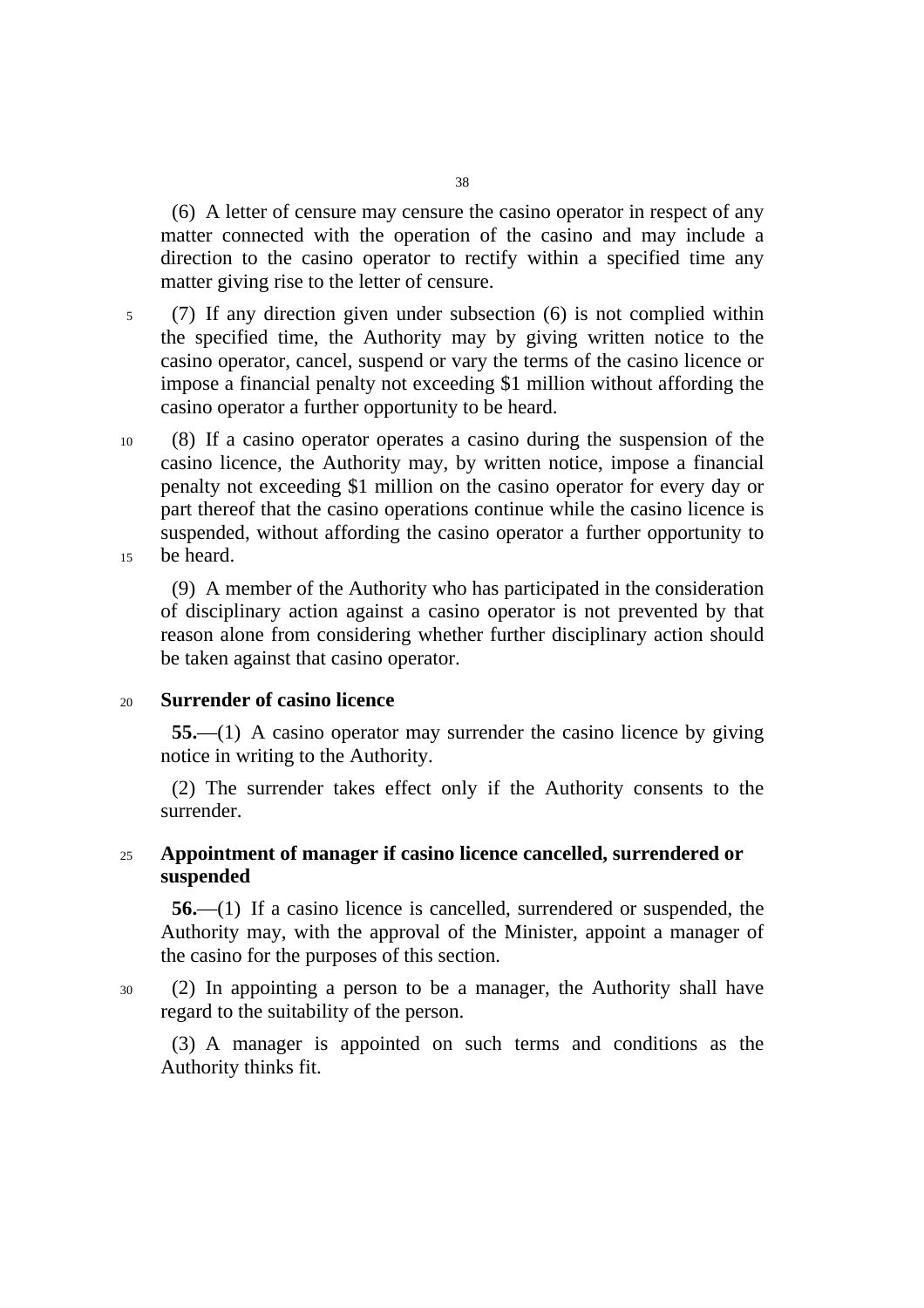(4) The appointment of a manager of a casino may be terminated at any time by the Authority and is terminated by the grant of another casino licence in respect of the casino.

(5) If the appointment of the manager is terminated, the manager ceases 5 to be deemed to be the holder of a casino licence.

 $(6)$  A manager —

- (*a*) is deemed to be the holder of a casino licence on the same terms as those on which the casino operator held the licence before its cancellation, suspension or surrender, subject to such 10 modifications as the Authority determines;
	- (*b*) assumes full control of and responsibility for the business of the casino operator in respect of the casino and may retain for use in the casino any property of the casino operator;
- (*c*) shall conduct, or cause to be conducted, casino operations in 15 accordance with this Act;
	- (*d*) has, in connection with the conduct of those operations, all the functions of the casino operator; and
	- (*e*) may employ such staff as may be required to operate the casino.

(7) Regulations made under this Act may make provision for or with 20 respect to the appointment and functions of a manager appointed under this section.

(8) The following provisions have effect in respect of the net earnings of a casino while operations in the casino are being conducted by a manager under this section:

- 25 (*a*) subject to paragraph (*b*), no payment of net earnings is to be made to the former casino operator without the prior approval of the Authority;
- (*b*) the former casino operator is entitled to a fair rate of return out of net earnings (if any) on any property of the former casino 30 operator retained by the manager;
	- (*c*) the Authority may direct that all or any part of net earnings (other than that referred to in paragraph (*b*)) shall be paid to the Authority, with any balance to be paid to the former casino operator.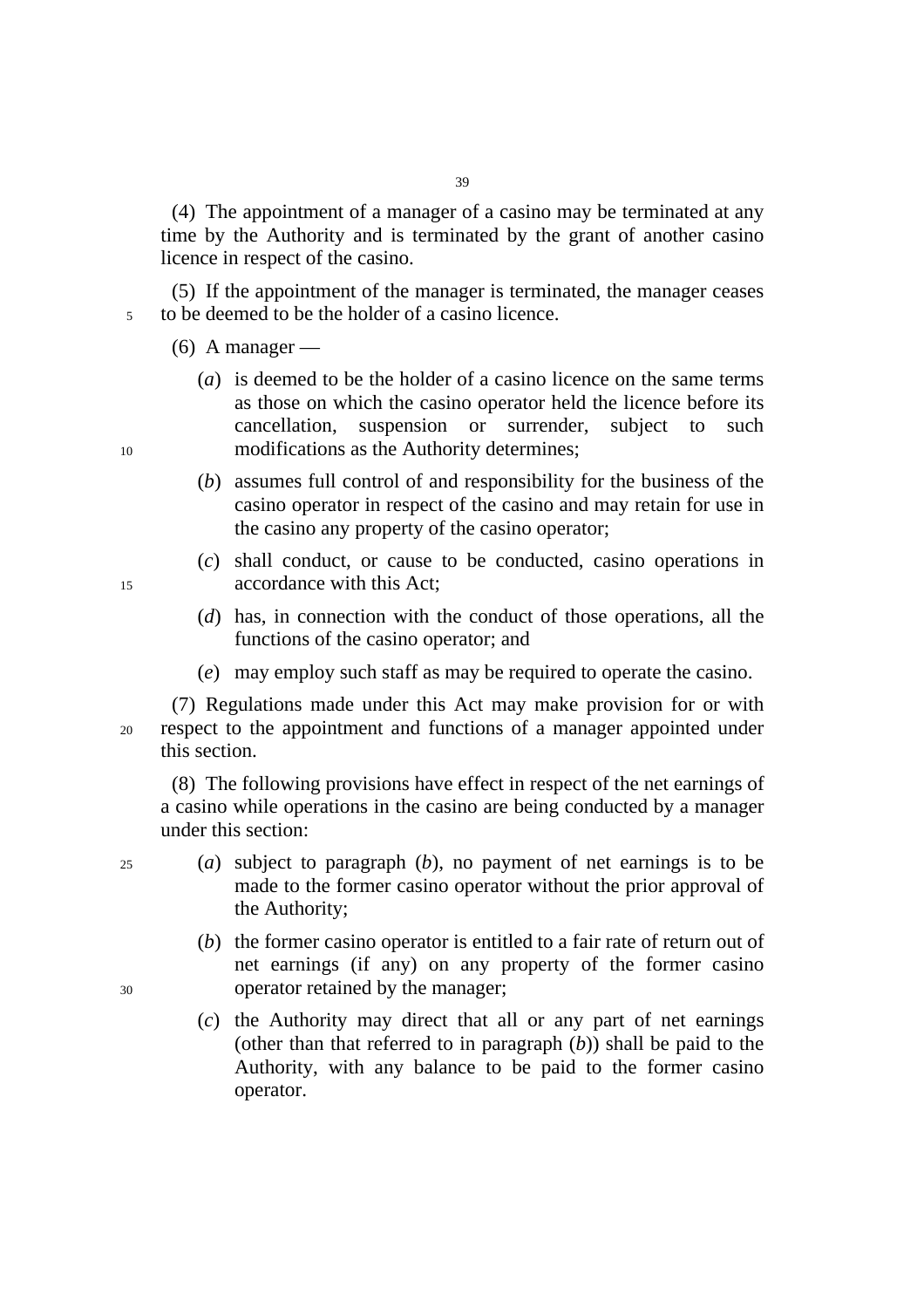# PART IV

# SUPERVISION AND CONTROL OF CASINO OPERATORS

*Division 1 — Directions, investigations, etc.* 

## **Directions to casino operator**

<sup>5</sup>**57.**—(1) The Authority may give to a casino operator a written direction that relates to the conduct, supervision or control of operations in the casino and the casino operator shall comply with the direction as soon as it takes effect.

(2) The direction takes effect when the direction is given to the casino 10 operator or on a later date specified in the direction.

(3) The power conferred by this section includes a power to give a direction to a casino operator to adopt, vary, cease or refrain from any practice in respect of the conduct of casino operations.

(4) A direction under this section shall not be inconsistent with this Act 15 or the conditions of the casino licence.

(5) Any casino operator who fails to comply with a direction under this section shall be liable to disciplinary action.

(6) Where a casino operator has been subject to disciplinary action under subsection (5) (referred to in this section as the first disciplinary 20 action) and continues to fail to comply with the direction of the Authority, such failure shall constitute a fresh ground of disciplinary action for every day or part thereof that the failure continues after the first disciplinary action.

# **General investigations**

<sup>25</sup>**58.**—(1) The Authority may investigate a casino from time to time and at any time that the Authority thinks it desirable to do so and, if it is directed to do so by the Minister, shall investigate the casino.

(2) The investigation may include (but is not limited to) an investigation of any or all of the following matters:

30 (*a*) the casino and operations in the casino;

40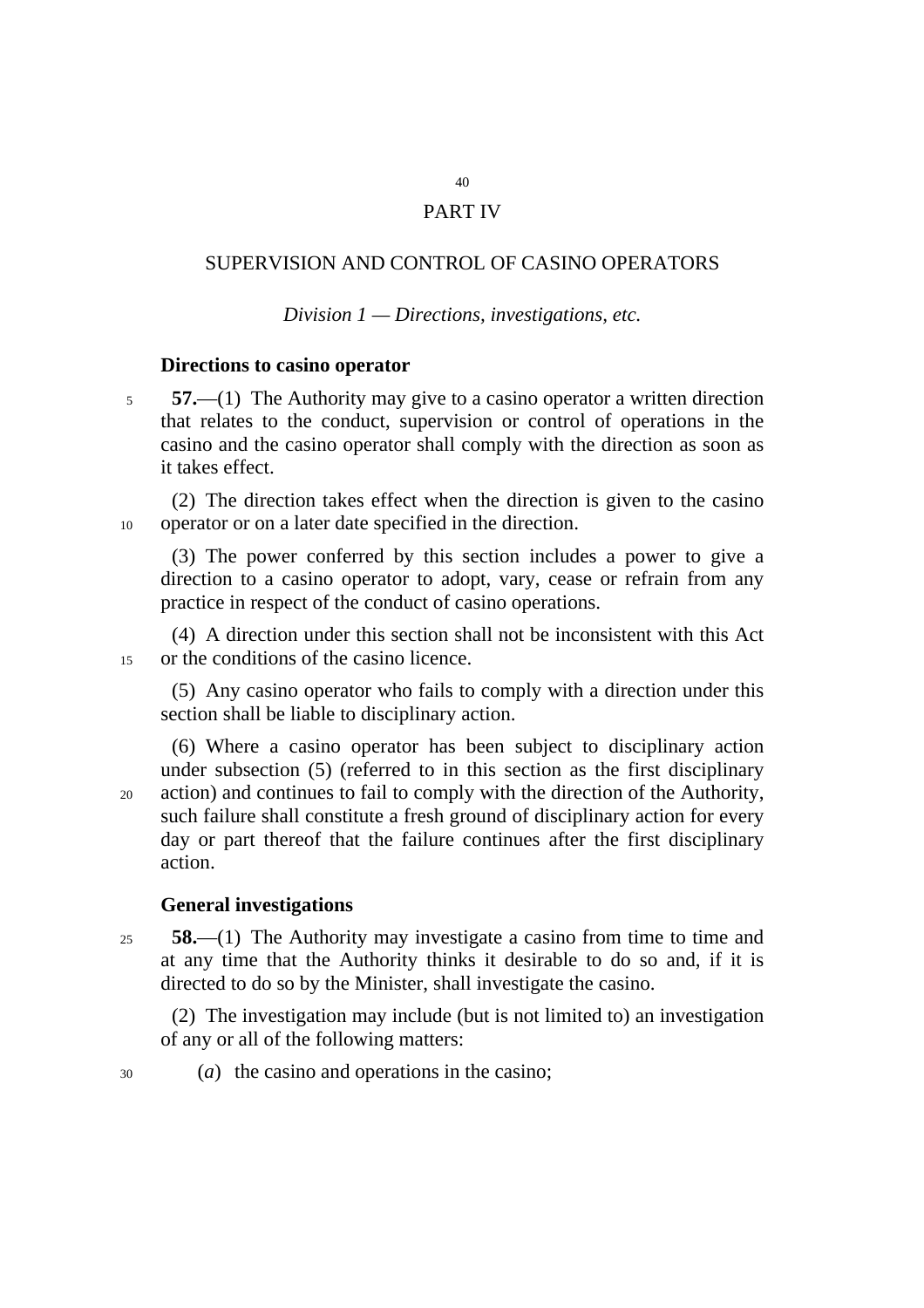- 41
- (*b*) the casino operator or a person who, in the opinion of the Authority, is an associate of the casino operator;
- (*c*) any person who, in the opinion of the Authority, could affect the exercise of functions in or in relation to the casino;
- 5 (*d*) any person who, in the opinion of the Authority, could be in a position to exercise direct or indirect control over the casino operator, or an associate of the casino operator, in relation to functions in or in relation to the casino.

(3) The Authority may make a report to the Minister on the results of 10 such an investigation if it thinks it desirable to do so and shall make such a report if the investigation was made at the direction of the Minister.

### **Regular investigations of casino operator's suitability, etc.**

**59.** The Authority shall, at such intervals as it may determine, investigate whether or not —

- 15 (*a*) the casino operator is a suitable person to continue to hold the casino licence; and
	- (*b*) the casino licence should continue in force,

and shall take whatever action the Authority considers appropriate in the light of its findings.

### <sup>20</sup>**Casino operator to provide information**

**60.**—(1) The Authority may, by notice in writing, require a casino operator or a person who was a casino operator or a person who, in the opinion of the Authority, is or was directly or indirectly associated with the casino operator —

- 25 (*a*) to provide the Authority or an authorised person, in accordance with directions in the notice, with such information relevant to the casino operator or that association or to the casino, or with such information as the Authority requires, as is specified in the notice;
- 30 (*b*) to produce to the Authority or an authorised person, in accordance with the directions in the notice, such records relevant to the casino operator or that association or to the casino, or to matters specified by the Authority, as are specified in the notice and to permit examination of those records, the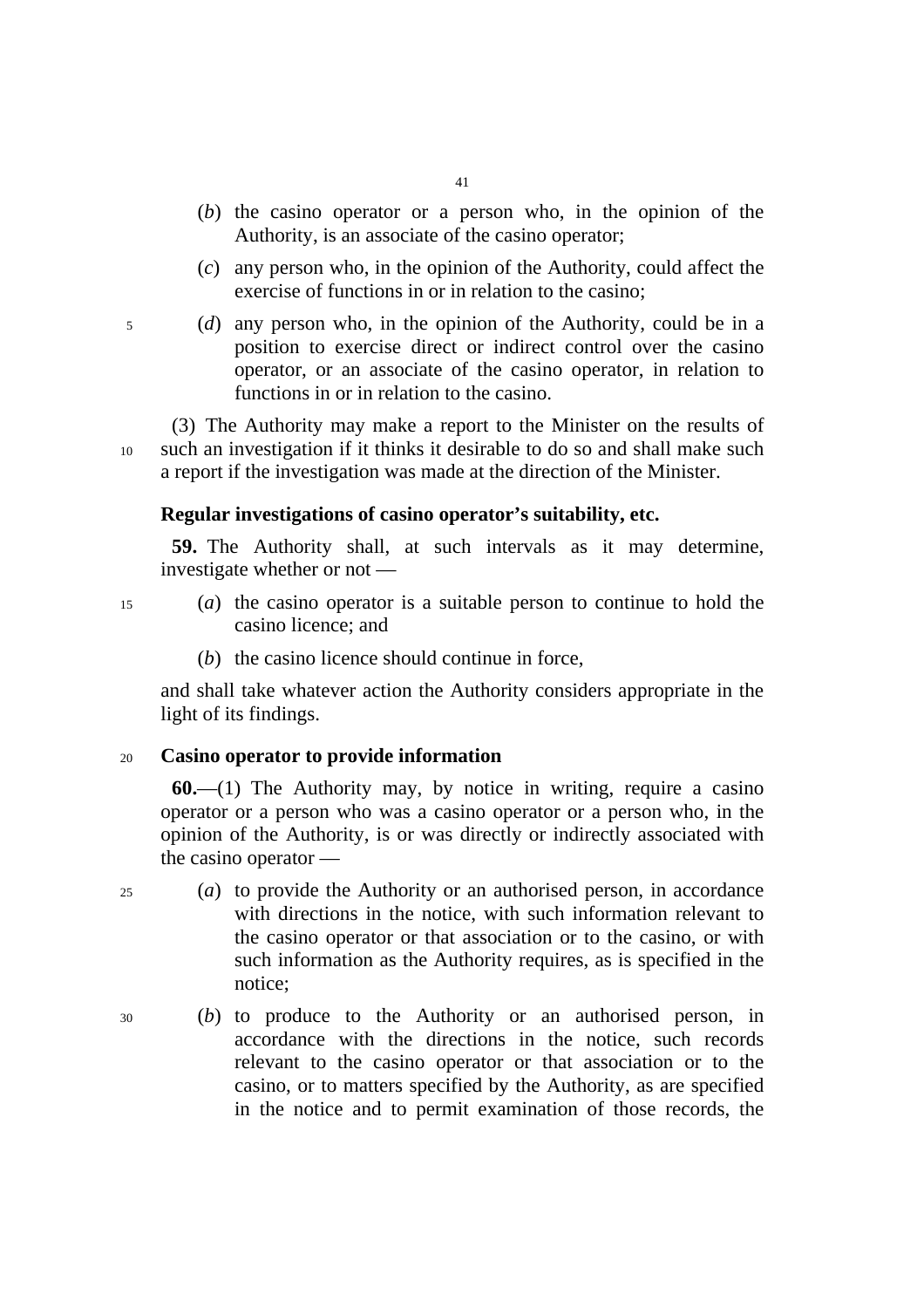taking of extracts from them and the making of copies of them; or

(*c*) to attend before the Authority or an authorised person for examination in relation to any matters relevant to the casino 5 operator or that association or to the casino, or to matters specified by the Authority, and to answer questions relating to those matters.

(2) If records are produced under this section, the Authority or authorised person to whom they are produced may retain possession of the 10 records for such period as may reasonably be necessary for investigations to be carried out.

(3) At any reasonable time during the period for which records are retained, the Authority or authorised person shall permit inspection of the records by a person who would be entitled to inspect them if they were 15 not in the possession of the Authority or an authorised person.

(4) A person who complies with a requirement of a notice under this section does not on that account incur a liability to another person.

(5) Any casino operator who fails to comply with a requirement of a notice under this section shall be liable to disciplinary action.

20 (6) Any person (other than a casino operator) who fails to comply with a requirement of a notice under this section shall be guilty of an offence and shall be liable on conviction to a fine not exceeding \$200,000 and, in the case of a continuing offence, to a further fine not exceeding \$20,000 for every day or part thereof during which the offence continues after 25 conviction.

## **Change in situation of casino operator**

 $61$ —(1) In this section —

"major change", in the situation existing in relation to a casino operator, means —

- 30 (*a*) any change which results in a person becoming an associate of the casino operator;
	- (*b*) any change in the person engaged or appointed to manage or operate the casino; or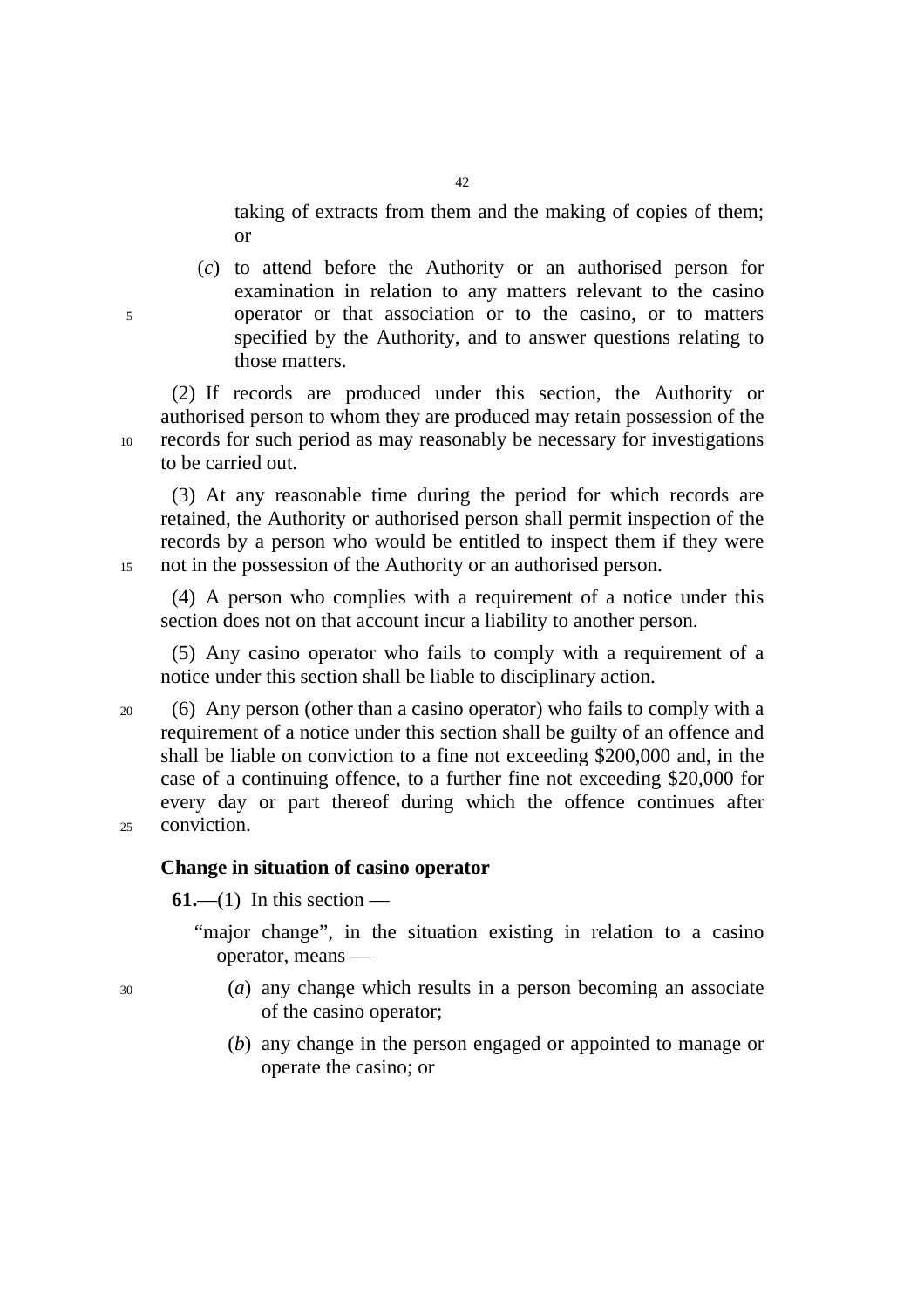(*c*) any other change which is of a class or description prescribed as major for the purposes of this section;

"minor change", in the situation existing in relation to a casino operator, means any change in that situation that is prescribed as a 5 minor change for the purposes of this section.

(2) A casino operator shall —

- (*a*) take all reasonable steps to ensure that a major change in the situation existing in relation to the casino operator which is within the casino operator's power to prevent occurring does not 10 occur except with the prior approval in writing of the Authority;
	- (*b*) where paragraph (*a*) does not apply, notify the Authority in writing of any major change in the situation existing in relation to the casino operator within 3 days after the casino operator becomes aware of the change; and
- 15 (*c*) notify the Authority in writing of any minor change in the situation existing in relation to the casino operator within 14 days after becoming aware that the change has occurred.

(3) Sections 46 and 47 apply to and in respect of an application for approval under this section in the same manner that they apply to and in 20 respect of an application for a casino licence.

(4) If a major change is proposed or has occurred involving a person becoming an associate of a casino operator ––

- $(a)$  in a case which also requires  $-$
- (i) an application to be made under section 65 or 66 by a 25 shareholder or prospective shareholder of the casino operator;
	- (ii) notice of a controlled contract to be given under section 73; or
- (iii) an application for a special employee licence to be made 30 under section 81,

the casino operator shall be deemed to have complied with subsection  $(2)(a)$  if such application is made or such notice is given, as the case may be; or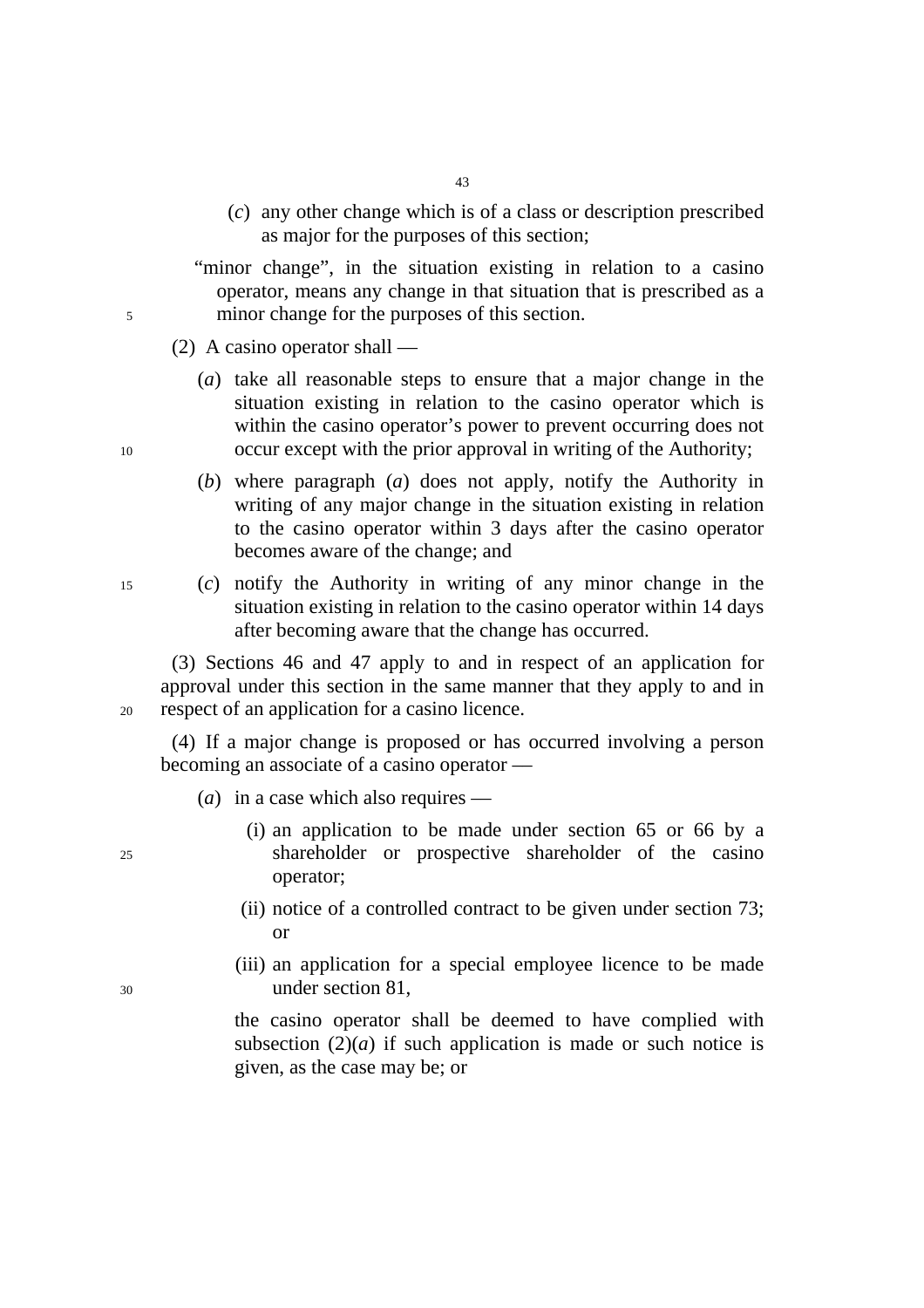(*b*) in any other case, the Authority shall inquire into the change to determine whether it is satisfied that the person is a suitable person to be associated with the management of a casino having regard to the matters in section 63(4) and if it is not so satisfied, 5 shall take such action as it considers appropriate under section 63.

(5) Any casino operator who fails to comply with subsection (2) shall be liable to disciplinary action.

# **Change in situation of associate**

- <sup>10</sup>**62.**—(1) Where a change of a kind specified by the Authority in writing given to an associate of a casino operator takes place in the situation existing in relation to the associate of the casino operator, the associate shall notify the Authority in writing of the change within 14 days after it takes place.
- 15 (2) Any associate of a casino operator who fails to comply with subsection (1) shall be guilty of an offence and shall be liable on conviction to a fine not exceeding \$25,000 and, in the case of a continuing offence, to a further fine not exceeding \$2,500 for every day or part thereof during which the offence continues after conviction.

### <sup>20</sup>**On-going monitoring of associates and others**

**63.**—(1) The Authority may, from time to time, investigate —

- (*a*) an associate, or a person likely to become an associate, of a casino operator; or
- (*b*) any person, body or association having a business association 25 with a person referred to in paragraph (*a*).

(2) A casino operator shall notify the Authority in writing that a person is likely to become an associate as soon as practicable after the casino operator becomes aware of the likelihood.

(3) If the Authority, having regard to the matters referred to in 30 subsection (4), determines that an associate is unsuitable to be concerned in or associated with the business of the casino operator, the Authority may, by notice in writing, require the associate to terminate the association with the casino operator.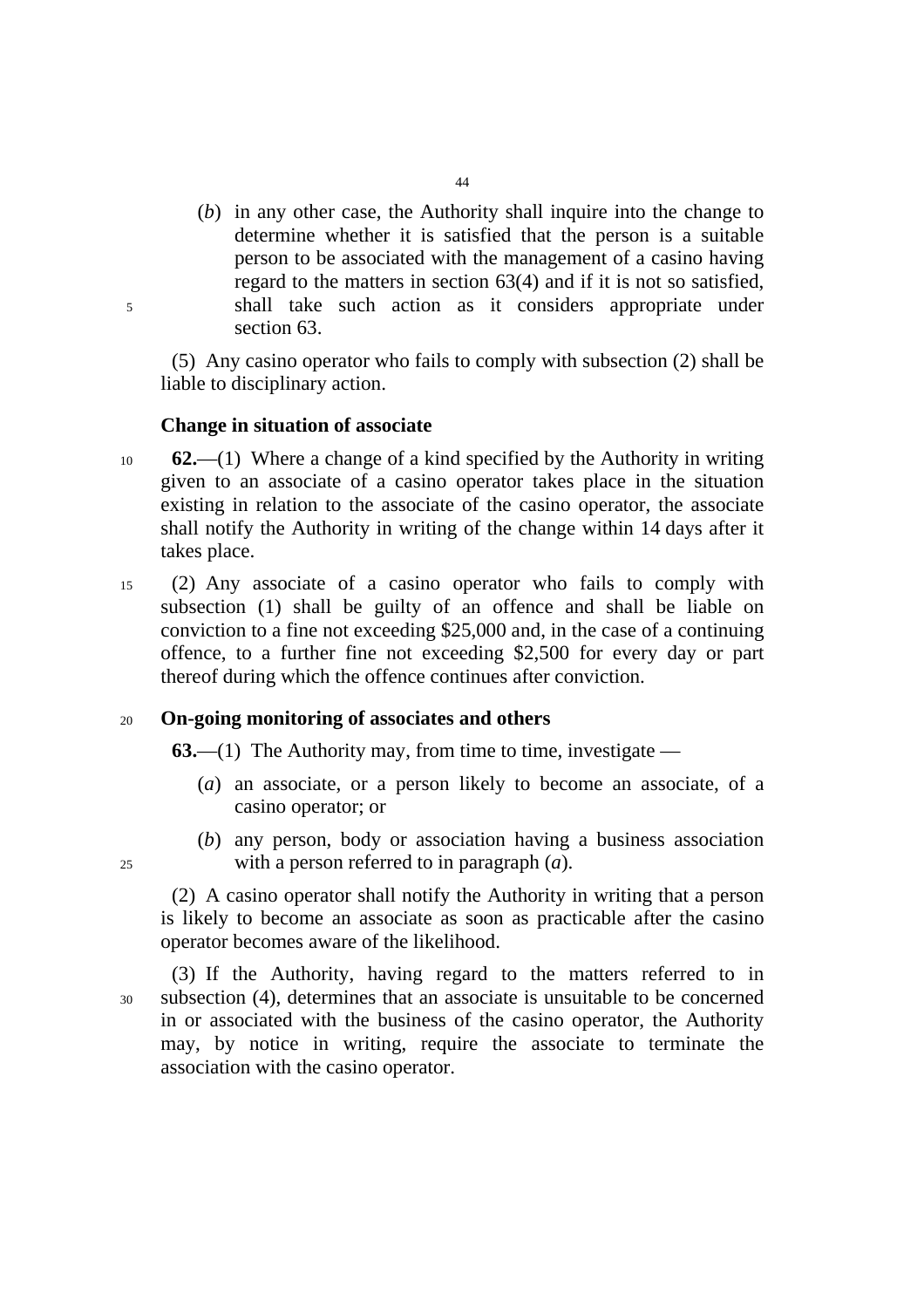- (4) In particular, the Authority shall consider whether the associate
	- (*a*) is of good repute, having regard to character, honesty and integrity;
	- (*b*) is of sound and stable financial background; and
- 
- 5 (*c*) has any business association with any person, body or association who or which, in the opinion of the Authority, is not of good repute having regard to character, honesty and integrity or has undesirable or unsatisfactory financial resources.

(5) If the Authority determines that an associate of a casino operator has 10 engaged or is engaging in conduct that, in the Authority's opinion, is unacceptable for a person who is concerned in or associated with the ownership, management or operation of the business of the casino operator, the Authority may —

- (*a*) issue a written warning to the associate that the conduct is 15 unacceptable; or
	- (*b*) give written notice to the associate requiring the associate to give a written undertaking to the Authority, within the period specified in the notice, regarding the future conduct of the associate.
- 20 (6) If the associate fails to give an undertaking required under subsection  $(5)(b)$  or breaches an undertaking given under that subsection, the Authority may give the associate written notice requiring the associate to terminate, within 14 days or a longer period agreed with the Authority, the association with the casino operator.
- 25 (7) If the association is not terminated within 14 days from the date of the notice referred to in subsection (3) or (6) or any longer period agreed with the Authority, the Authority may, by notice in writing, direct the casino operator to take all reasonable steps to terminate the association and the casino operator shall comply with the direction within 14 days or 30 any longer period agreed with the Authority.
	- (8) The Authority may
		- (*a*) require an associate or a person likely to become an associate to consent to having his photograph, finger prints and palm prints taken; and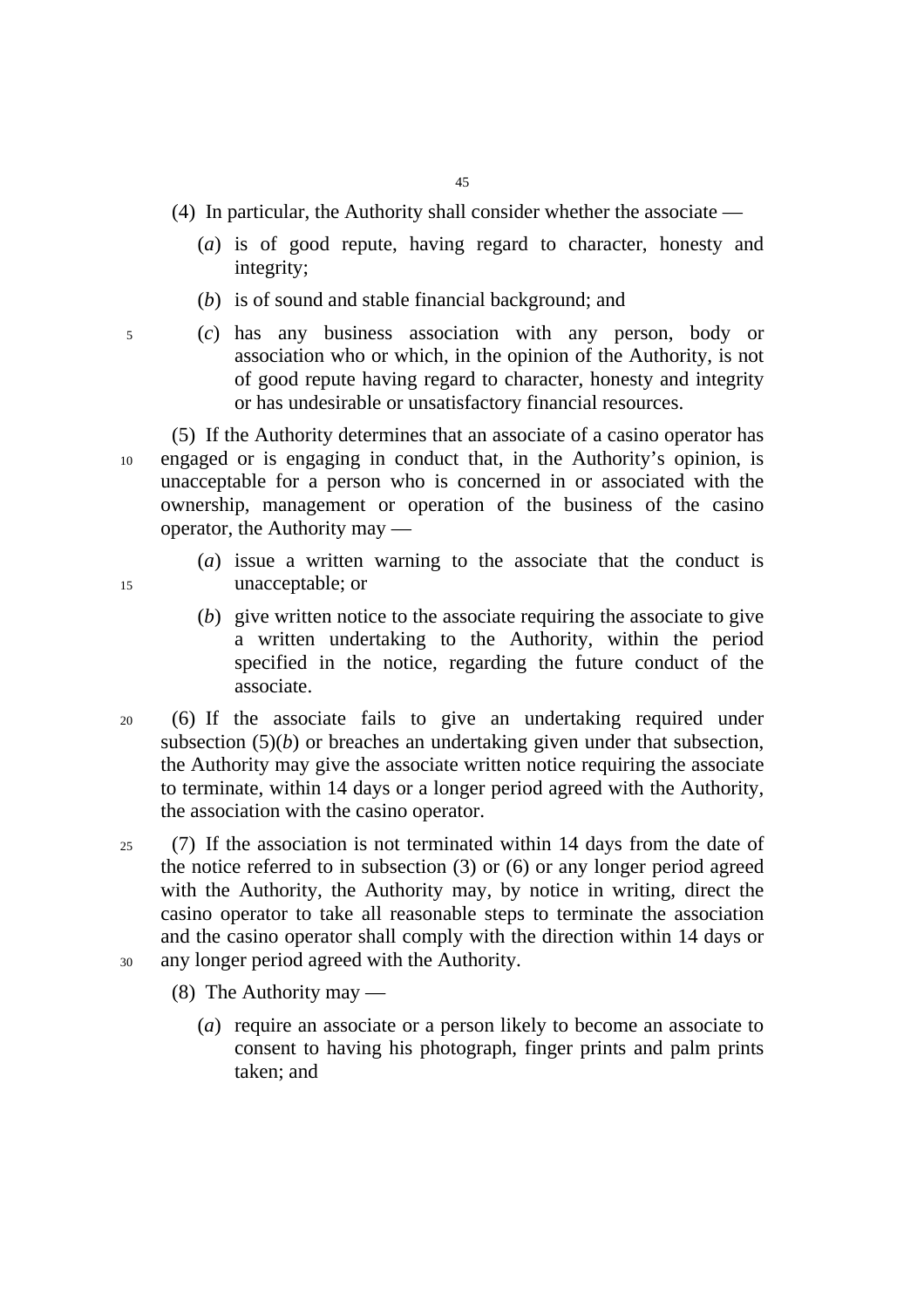(*b*) send a copy of such photograph, finger prints and palm prints and any supporting documents to the Commissioner of Police.

(9) Any casino operator who fails to comply with subsection (2) or (7) shall be liable to disciplinary action.

<sup>5</sup>*Division 2 — Controlled shareholdings* 

### **Application and interpretation of this Division**

**64.**—(1) This Division shall apply to, and in relation to, all individuals whether resident in Singapore or not and whether citizens of Singapore or not, and to all bodies corporate or unincorporate, whether incorporated or 10 carrying on business in Singapore or not.

(2) In this Division, unless the context otherwise requires —

"arrangement" includes any formal or informal scheme, arrangement or understanding, and any trust whether express or implied;

"related corporation", in relation to a corporation, means a 15 corporation that is deemed to be related to the first-mentioned corporation under section 6 of the Companies Act (Cap. 50);

> "substantial shareholder" has the same meaning as in section 81 of the Companies Act.

(3) In this Division, a person, *A*, is an associate of another person, *B*,  $20$  if —

- (*a*) *A* is a spouse, a parent, remoter lineal ancestor or step-parent, a son, daughter, remoter issue, step-son or step-daughter or a brother or sister of *B*;
- (*b*) *A* is a corporation the directors of which are accustomed or under 25 an obligation, whether formal or informal, to act in accordance with the directions, instructions or wishes of *B*, or where *B* is a corporation, of the directors of *B*;
- (*c*) *B* is a corporation the directors of which are accustomed or under an obligation, whether formal or informal, to act in accordance 30 with the directions, instructions or wishes of *A*, or where *A* is a corporation, of the directors of *A*;
	- (*d*) *A* is a person who is accustomed or under an obligation, whether formal or informal, to act in accordance with the directions, instructions or wishes of *B*;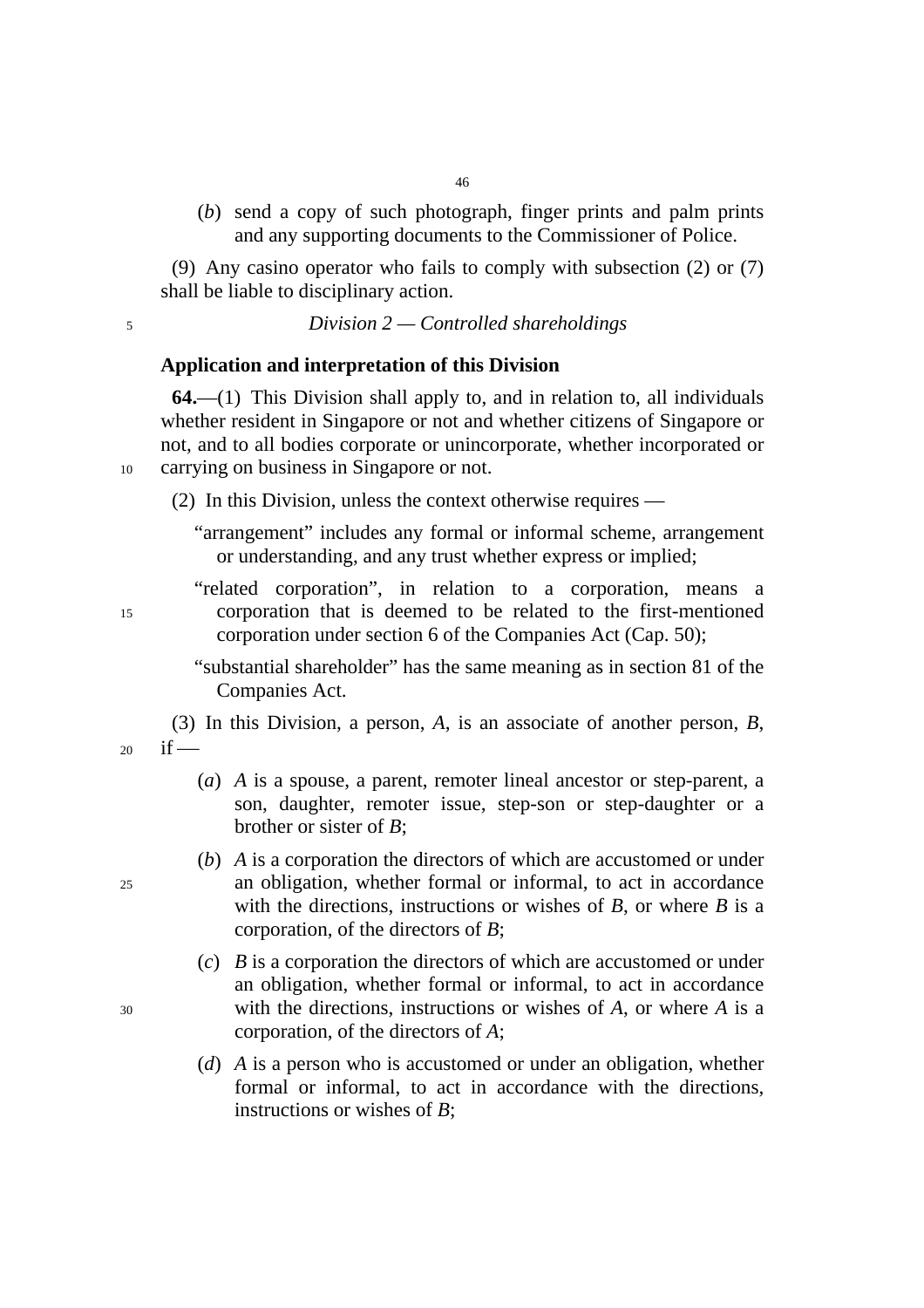(*e*) *B* is a person who is accustomed or under an obligation, whether formal or informal, to act in accordance with the directions, instructions or wishes of *A*;

47

- (*f*) *A* is a related corporation of *B*;
- 5 (*g*) *A* is a corporation in which *B*, alone or together with other associates of *B* as described in paragraphs (*b*) to (*f*), is in a position to control not less than 20% of the votes in *A*;
- (*h*) *B* is a corporation in which *A*, alone or together with other associates of *A* as described in paragraphs (*b*) to (*f*), is in a 10 position to control not less than 20% of the votes in *B*; or
- (*i*) *A* is a person with whom *B* has an agreement or arrangement, whether oral or in writing and whether express or implied, to act together with respect to the acquisition, holding or disposal of shares or other interests in, or with respect to the exercise of their 15 votes in relation to, the casino operator.

(4) For the purposes of this Division, a person has an interest in any share if —

- (*a*) he is deemed to have an interest in that share under section 7 of the Companies Act (Cap. 50); or
- 20 (*b*) he otherwise has a legal or an equitable interest in that share except for such interest as is to be disregarded under section 7 of the Companies Act.

### **Control of substantial shareholdings in casino operator**

**65.**—(1) No person shall, on or after the appointed day —

- 25 (*a*) become a substantial shareholder of a casino operator; or
- (*b*) enter into any agreement or arrangement, whether oral or in writing and whether express or implied, to act together with any other person with respect to the acquisition, holding or disposal of, or the exercise of rights in relation to, their interests in voting 30 shares of an aggregate of 5% or more of the total votes attached to all voting shares in a casino operator,

without first obtaining the approval of the Minister.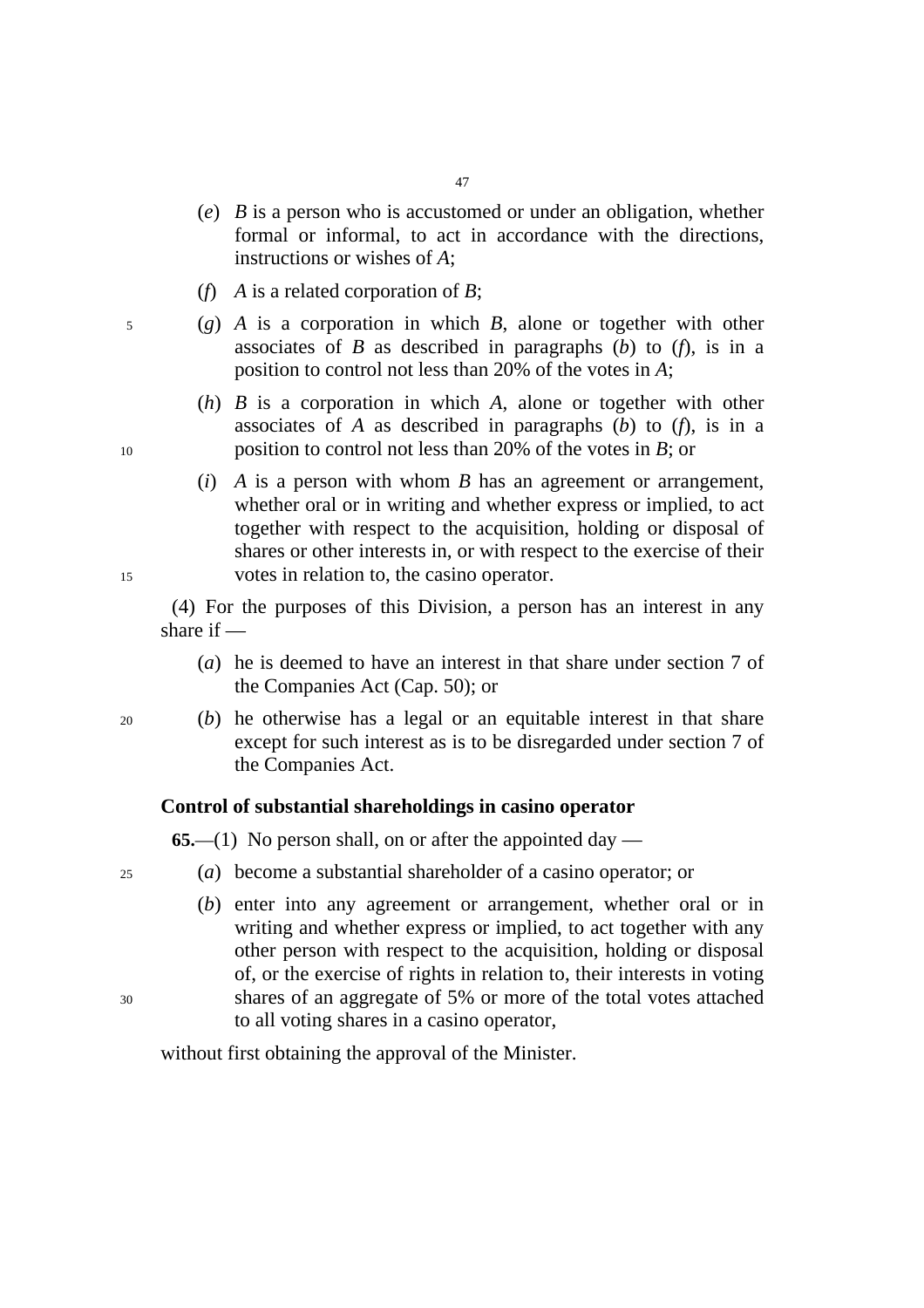48

# (2) Subject to section  $67(4)$ , no person who —

- (*a*) immediately before the appointed day, is a substantial shareholder of a casino operator shall continue to be such a shareholder unless he has, within 6 months after the appointed 5 day or such longer period as the Minister may allow, applied to the Minister for approval to continue to be such a shareholder; or
- (*b*) at any time before the appointed day, has entered into any agreement or arrangement referred to in subsection (1)(*b*) shall continue to be a party to such an agreement or arrangement 10 unless he has, within 6 months after the appointed day or such longer period as the Minister may allow, applied to the Minister for approval to continue to be a party to such an agreement or arrangement.

## **Control of shareholdings and voting power in casino operator**

- <sup>15</sup>**66.**—(1) No person shall, on or after the appointed day, become
	- (*a*) a 12% controller;
	- (*b*) a 20% controller; or
	- (*c*) an indirect controller,

of a casino operator without first obtaining the approval of the Minister.

- 20 (2) Subject to section 67(4), no person who, immediately before the appointed day, is —
	- (*a*) a 12% controller;
	- (*b*) a 20% controller; or
	- (*c*) an indirect controller,
- 25 of a casino operator shall continue to be such a controller unless he has, within 6 months after the appointed day or such longer period as the Minister may allow, applied to the Minister for approval to continue to be such a controller.
	- (3) In subsections (1) and  $(2)$  —
- 
- 30 "12% controller" means a person who, alone or together with his associates —
	- (*a*) holds or has interests in 12% or more but less than 20% of the total number of issued shares in a casino operator; or

- 
-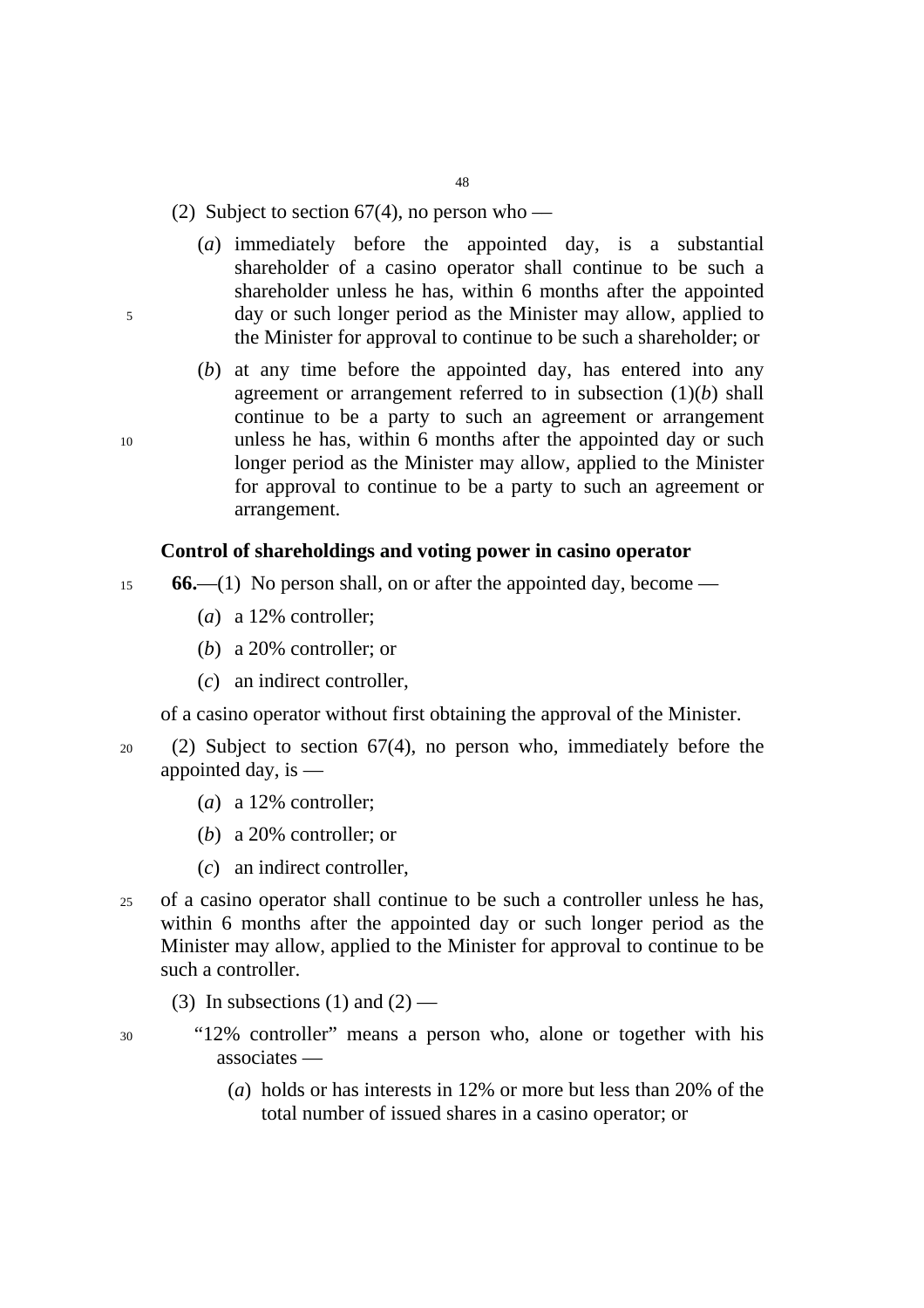- (*b*) is in a position to control voting power of 12% or more but less than 20% in a casino operator;
- "20% controller" means a person who, alone or together with his associates —
- 5 (*a*) holds or has interests in 20% or more of the total number of issued shares in a casino operator; or
	- (*b*) is in a position to control voting power of 20% or more in a casino operator;

"indirect controller" means any person, whether acting alone or 10 together with any other person, and whether with or without holding shares or controlling voting power in a casino operator —

- (*a*) in accordance with whose directions, instructions or wishes the directors of the casino operator are accustomed or under an obligation, whether formal or informal, to act; or
- 15 (*b*) who is in a position to determine the policy of the casino operator,

but does not include any person —

- (i) who is a director or other officer of the casino operator whose appointment has been approved by the Authority; or
- 20 (ii) in accordance with whose directions, instructions or wishes the directors of the casino operator are accustomed to act by reason only that they act on advice given by him in his professional capacity.

(4) For the purposes of subsection (3), a reference to the control of a 25 percentage of the voting power in a casino operator is a reference to the control, whether direct or indirect, of that percentage of the total number of votes that might be cast in a general meeting of the casino operator.

#### **Approval of applications**

**67.**—(1) The Minister may, in his discretion, approve an application 30 made by any person under section 65 or 66 if the Minister is satisfied that —

> (*a*) the person is a suitable person to be concerned in or associated with the management and operation of a casino;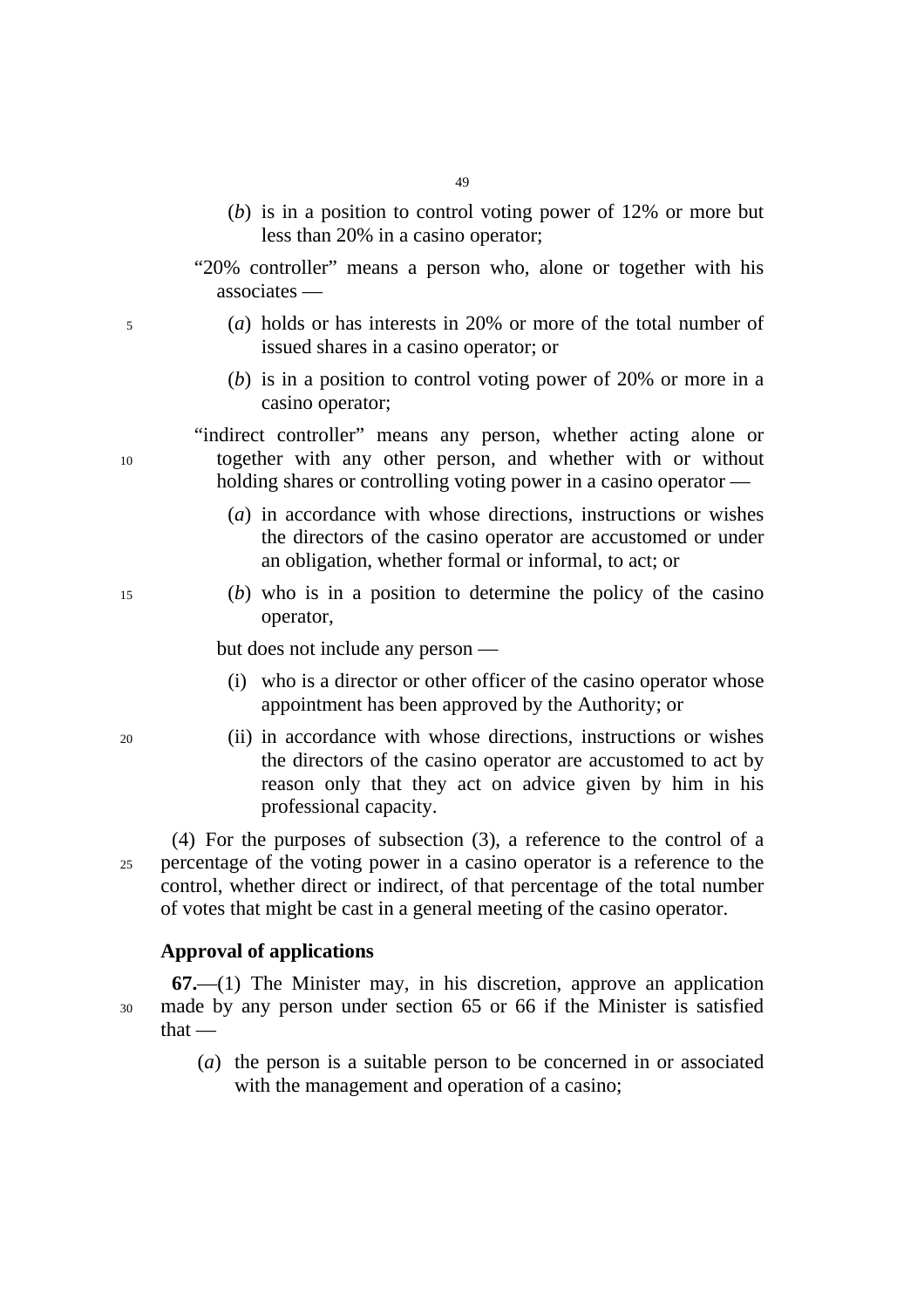(*b*) having regard to the person's likely influence, the casino operator will or will continue to conduct its business prudently and comply with the provisions of this Act; and

50

- (*c*) it is in the public interest to do so.
- 5 (2) Any approval under this section may be granted to any person subject to such conditions as the Minister may determine, including but not limited to any condition —
	- (*a*) restricting the person's disposal or further acquisition of shares or voting power in the casino operator; or

10 (*b*) restricting the person's exercise of voting power in the casino operator.

(3) Any condition imposed under subsection (2) shall have effect notwithstanding any of the provisions of the Companies Act (Cap. 50) or anything contained in the memorandum or articles of association of the 15 casino operator.

(4) Where the Minister disapproves an application made by any person under section  $65(2)$  or  $66(2)$ , the person shall, within such time as the Minister may specify, take such steps as are necessary —

- (*a*) in the case of section 65(2), to cease to be a substantial 20 shareholder or a party to the agreement or arrangement, as the case may be;
	- (*b*) in the case of section 66(2), to cease to be
		- (i) a 12% controller;
		- (ii) a 20% controller; or

25 (iii) an indirect controller,

as the case may be.

### **Power to exempt**

**68.** The Minister may, by order published in the *Gazette*, exempt —

- (*a*) any person or class of persons; or
- 30 (*b*) any class or description of shares or interests in shares,

from section 65 or 66, subject to such terms and conditions as may be specified in the order.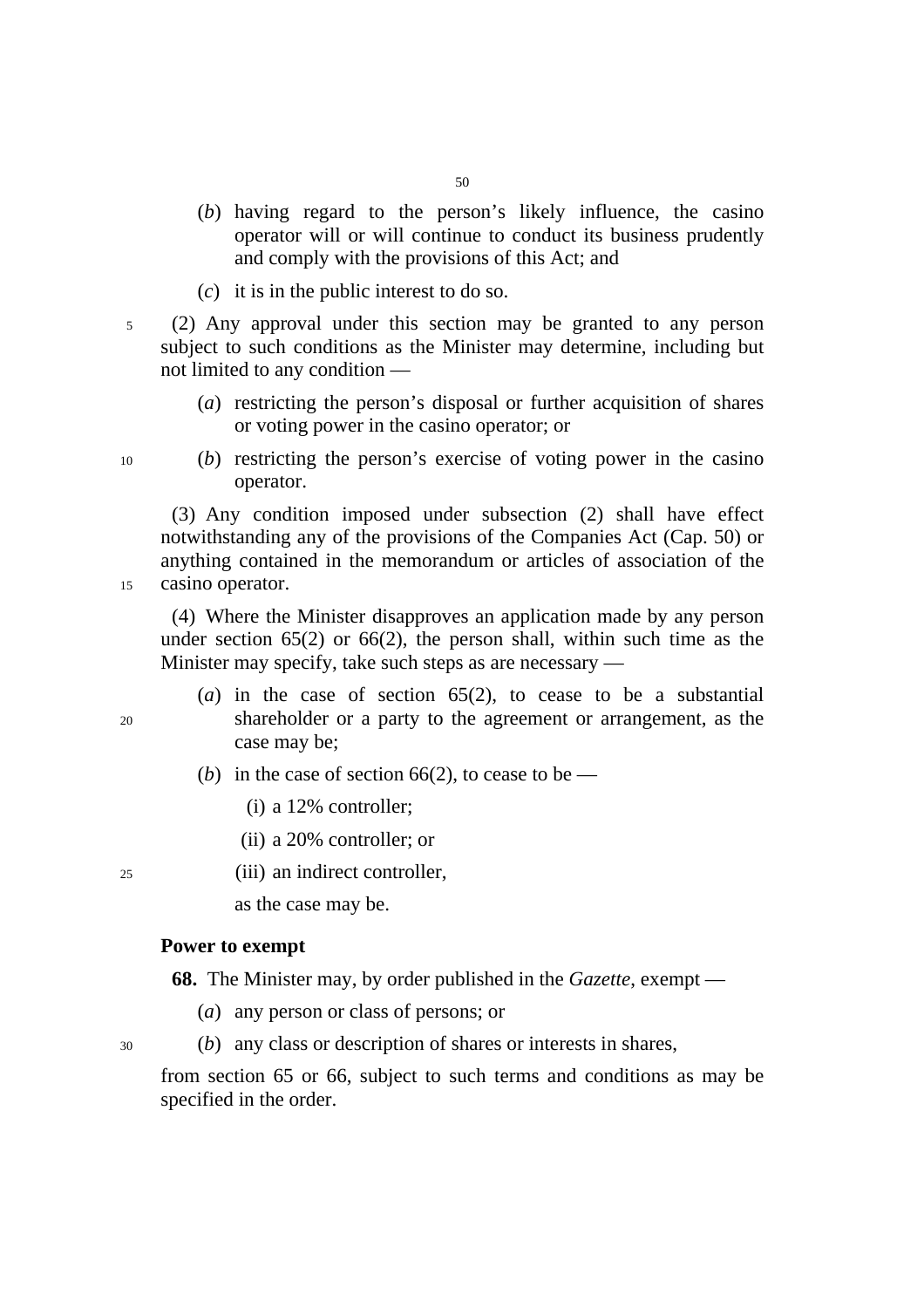# **Objection to existing control of casino operator**

**69.**—(1) The Minister may serve a written notice of objection on any person referred to in section 65 or 66 if the Minister is satisfied that —

- (*a*) any condition of approval imposed on the person under section 5 67(2) has not been complied with;
	- (*b*) the person ceases to be a suitable person to be concerned in or associated with the management and operation of a casino;
- (*c*) having regard to the person's likely influence, the casino operator is no longer likely to conduct its business prudently or 10 to comply with the provisions of this Act;
- (*d*) it is no longer in the public interest to allow the person to continue to be a party to the agreement or arrangement described in section  $65(1)(b)$  or  $(2)(b)$ , or to continue to be a substantial shareholder, a 12% controller, a 20% controller or an indirect 15 controller, as the case may be;
	- (*e*) the person has furnished false or misleading information or documents in connection with an application under section 65 or 66; or
- (*f*) he would not have granted his approval under section 67 had he 20 been aware, at that time, of circumstances relevant to the person's application for such approval.

(2) Before the service of a written notice of objection, the Minister shall, unless he decides that it is not practicable or desirable to do so, cause to be given to the person concerned notice in writing of his intention to serve 25 the written notice of objection, specifying a date by which the person may make written representations with regard to the proposed written notice of objection.

(3) Upon receipt of any written representations, the Minister shall consider them for the purpose of determining whether to issue a written 30 notice of objection.

(4) The Minister shall, in any written notice of objection, specify a reasonable period within which the person to be served the written notice of objection shall —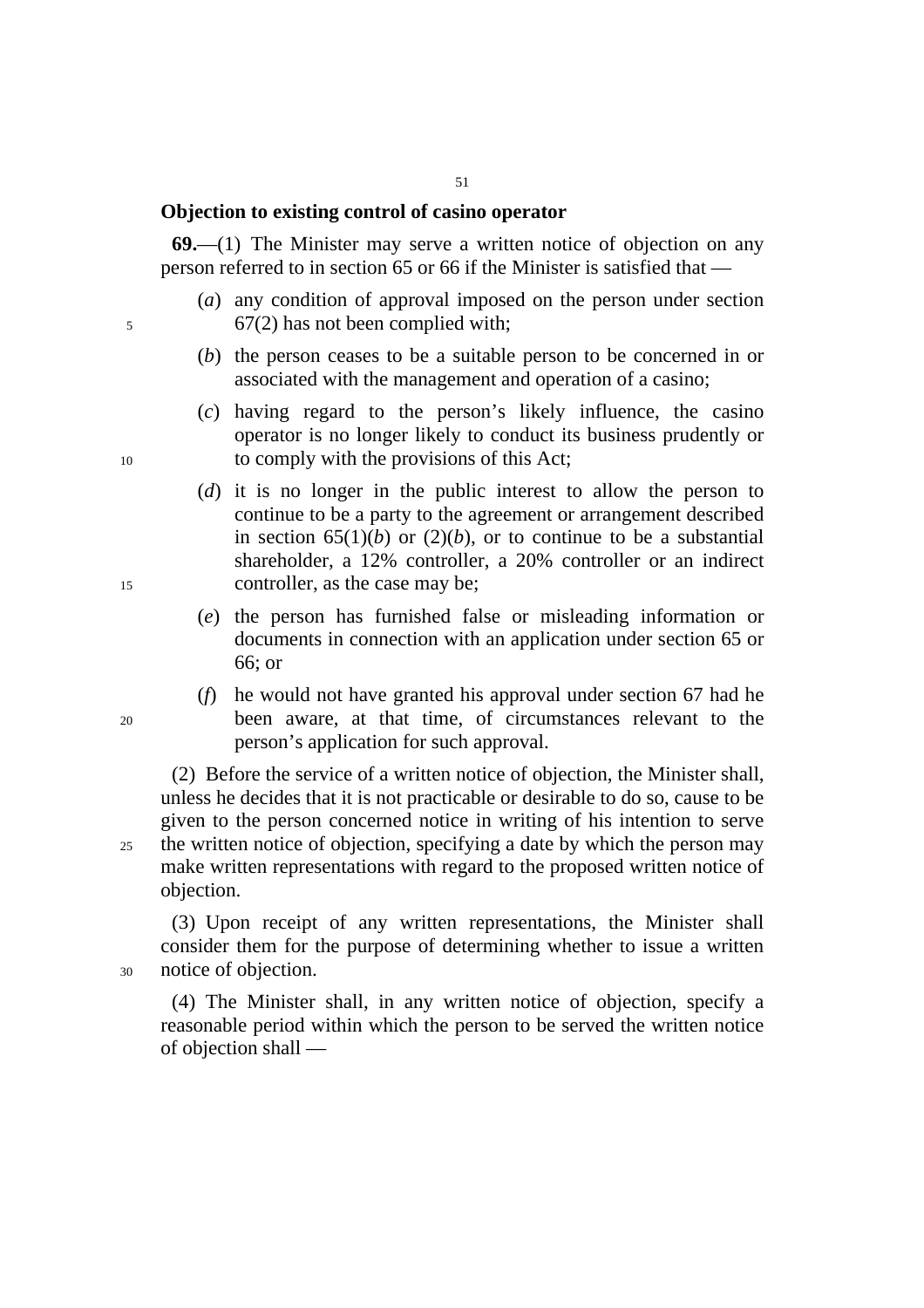- (*a*) take such steps as are necessary to ensure that he ceases to be a party to the agreement or arrangement described in section  $65(1)(b)$  or  $(2)(b)$ , or ceases to be a substantial shareholder, a 12% controller, a 20% controller or an indirect controller as 5 defined in section 66(3), as the case may be; or
	- (*b*) comply with such direction or directions as the Minister may make under section 70.

(5) Any person served with a notice of objection under this section shall comply with the notice.

### <sup>10</sup>**Power to make directions**

**70.**—(1) Without prejudice to section 71, if the Minister is satisfied that any person has contravened section 65, 66, 67(4) or 69(5) or has failed to comply with any condition imposed under section 67(2), or if the Minister has served a written notice of objection under section 69, the Minister

- 15 may, by notice in writing —
- (*a*) direct the transfer or disposal of all or any of the shares in the casino operator held by the person or any of his associates (referred to in this section as the specified shares) within such time or subject to such conditions as the Minister considers 20 appropriate;

- (*b*) restrict the transfer or disposal of the specified shares; or
- (*c*) make such other direction as the Minister considers appropriate.

(2) Any person to whom a notice is given under subsection (1) shall comply with such direction or directions as may be specified in the notice.

25 (3) In the case of any direction made under subsection  $(1)(a)$  or  $(b)$ , until a transfer or disposal is effected in accordance with the direction or until the restriction on the transfer or disposal is removed, as the case may be, notwithstanding any of the provisions of the Companies Act (Cap. 50) or anything contained in the memorandum or articles of association of the 30 casino operator —

- - (*a*) no voting rights shall be exercisable in respect of the specified shares unless the Minister expressly permits such rights to be exercised;
- (*b*) no shares of the casino operator shall be issued or offered 35 (whether by way of rights, bonus or otherwise) in respect of the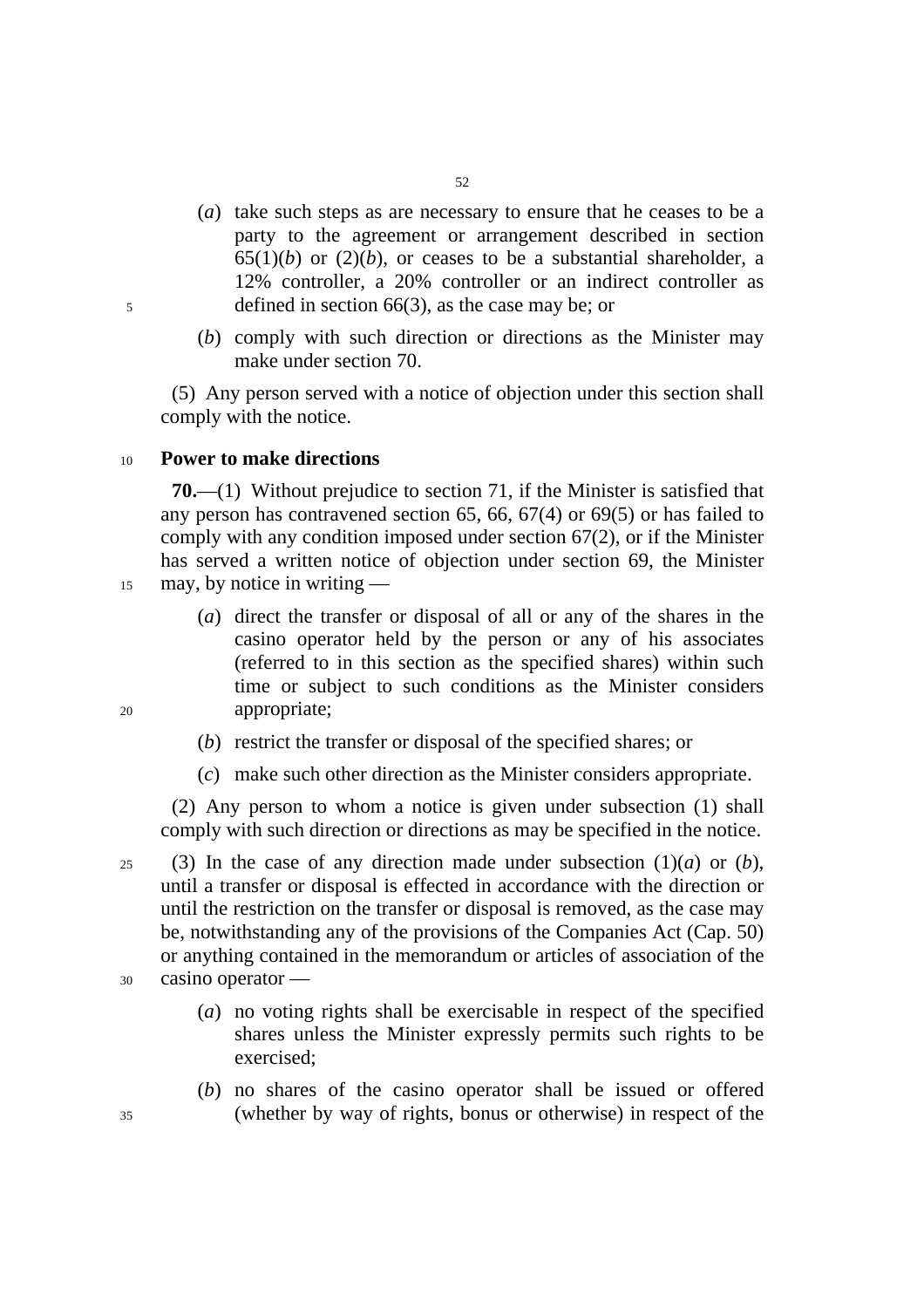specified shares unless the Minister expressly permits such issue or offer; and

(*c*) except in a liquidation of the casino operator, no payment shall be made by the casino operator of any amount (whether by way 5 of dividends or otherwise) in respect of the specified shares unless the Minister expressly permits such payment.

#### **Offences, penalties and defences**

**71.**—(1) Any person who contravenes section 65, 66(1)(*a*) or (2)(*a*) or  $67(4)(a)$  or  $(b)(i)$  shall be guilty of an offence and shall be liable on 10 conviction —

- (*a*) in the case of an individual, to a fine not exceeding \$125,000 and, in the case of a continuing offence, to a further fine not exceeding \$12,500 for every day or part thereof during which the offence continues after conviction; or
- 
- 15 (*b*) in any other case, to a fine not exceeding \$250,000 and, in the case of a continuing offence, to a further fine not exceeding \$25,000 for every day or part thereof during which the offence continues after conviction.

(2) Any person who contravenes section  $66(1)(b)$  or  $(c)$ ,  $(2)(b)$  or  $(c)$ ,  $20$  67(4)(*b*)(ii) or (iii), 69(5) or 70(2), or who fails to comply with any condition imposed under section 67(2), shall be guilty of an offence and shall be liable on conviction —

- (*a*) in the case of an individual, to a fine not exceeding \$125,000 or to imprisonment for a term not exceeding 3 years or to both and, 25 in the case of a continuing offence, to a further fine not exceeding \$12,500 for every day or part thereof during which the offence continues after conviction; or
- (*b*) in any other case, to a fine not exceeding \$250,000 and, in the case of a continuing offence, to a further fine not exceeding 30 \$25,000 for every day or part thereof during which the offence continues after conviction.

(3) Where a person is charged with an offence in respect of a contravention of section 65 or 66, it shall be a defence for the person to prove that —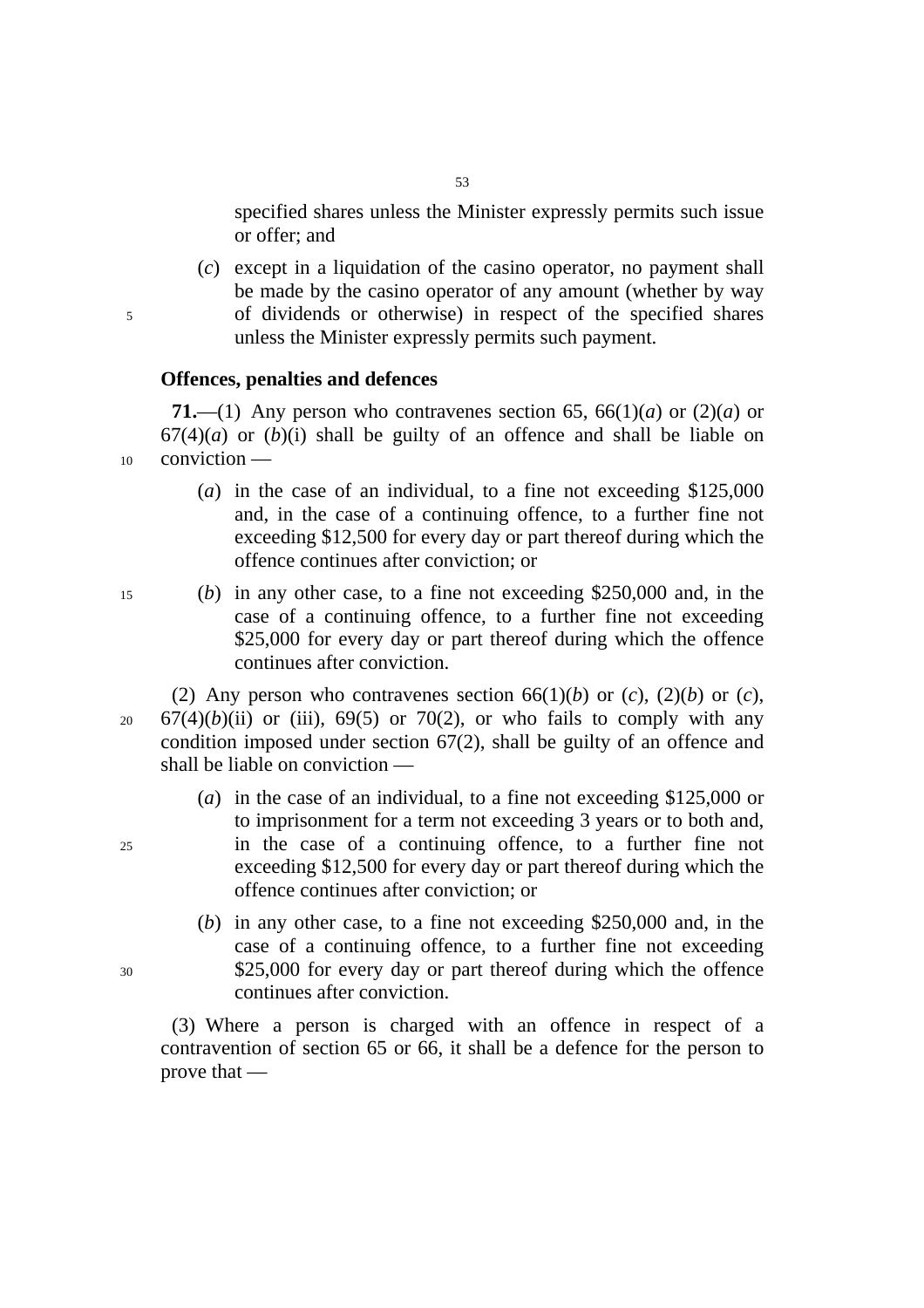- (*a*) he was not aware that he had contravened section 65 or 66, as the case may be; and
- (*b*) he has, within 14 days of becoming aware that he had contravened section 65 or 66, as the case may be, notified the 5 Minister of the contravention and, within such time as may be determined by the Minister, taken such actions in relation to his shareholding or control of the voting power in the casino operator as the Minister may direct.

(4) Where a person is charged with an offence in respect of a 10 contravention of section 66(1), it shall also be a defence for the person to prove that, even though he was aware of the contravention —

- (*a*) the contravention occurred as a result of an increase in the shareholding of, or in the voting power controlled by, any of his associates;
- 15 (*b*) he has no agreement or arrangement, whether oral or in writing and whether express or implied, with that associate with respect to the acquisition, holding or disposal of shares or other interests in, or under which they act together in exercising their voting power in relation to the casino operator; and
- 20 (*c*) he has, within 14 days of the date of the contravention, notified the Minister of the contravention and, within such time as may be determined by the Minister, taken such action in relation to his shareholding or control of the voting power in the casino operator as the Minister may direct.
- 25 (5) Except as provided in subsections (3) and (4), it shall not be a defence for a person charged with an offence in respect of a contravention of section 65 or 66 to prove that he did not intend to or did not knowingly contravene section 65 or 66, as the case may be.

*Division 3 — Contracts* 

### <sup>30</sup>**Application of this Division and meaning of "controlled contract"**

 $72$ ,—(1) In this Division —

"contract" includes any kind of agreement or arrangement;

"controlled contract", in relation to a casino operator, means a contract that relates wholly or partly to the supply of goods or

- 
- 
-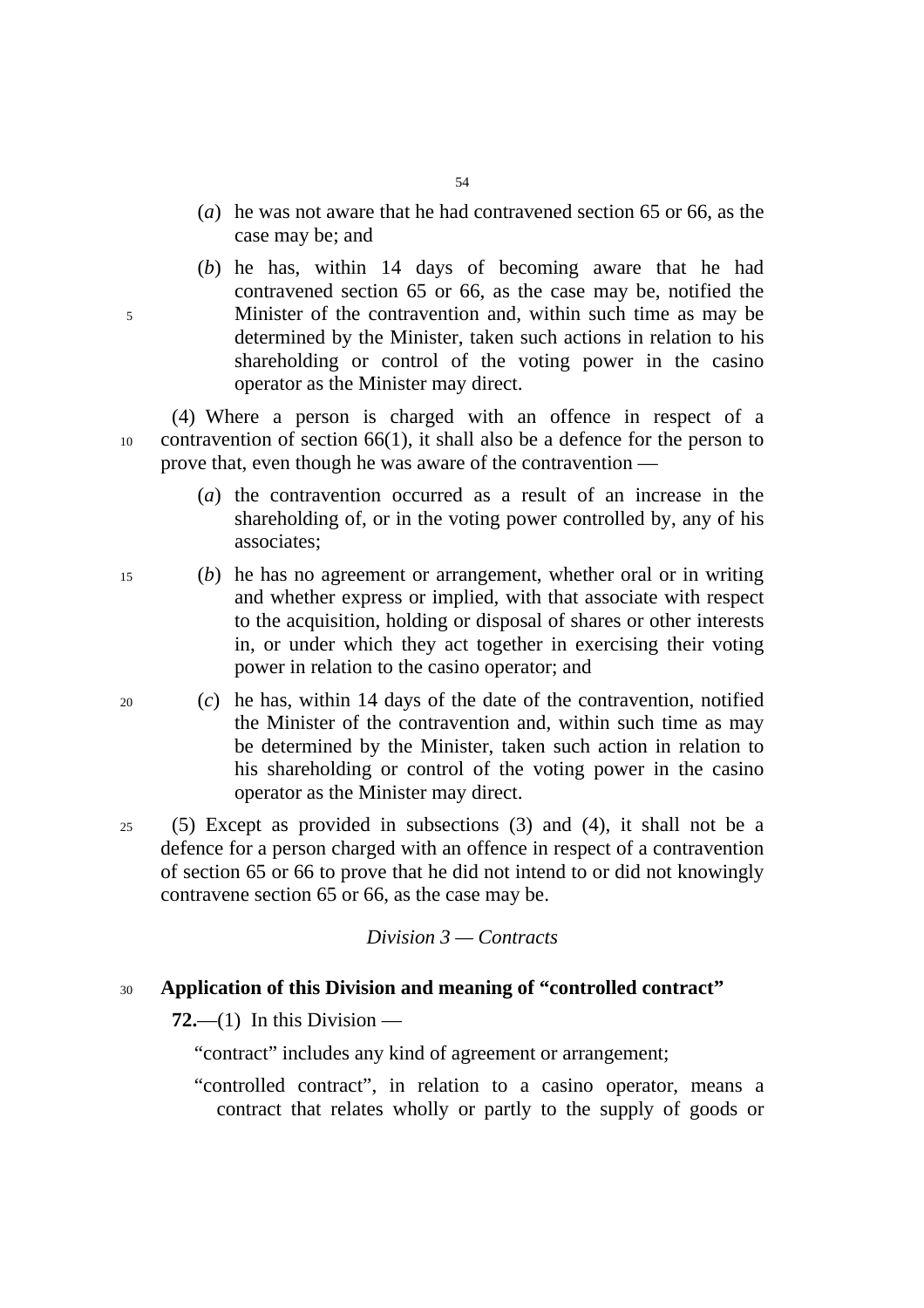55

services for the operations of the casino or to any other matter that is prescribed as a controlled matter for the purposes of this definition, a contract above a prescribed value or any class of contract prescribed as a controlled contract for the purposes of this 5 definition, but does not include a contract that relates solely to —

- (*a*) the construction of the casino premises;
- (*b*) any other class of matter prescribed as not being controlled matter for the purposes of this definition;
- (*c*) a class of contract of a kind approved under subsection (2); or
- 10 (*d*) any other class of contract prescribed as not being a controlled contract for the purposes of this definition.

(2) The Authority may, by notice in writing given to the casino operator, approve an agreement or arrangement with a specified person for the supply of specified goods or services as an agreement or arrangement that 15 is not a contract to which this Division applies.

(3) The Authority may, by notice in writing given to the casino operator, exempt the casino operator from any of the requirements or provisions of this Division that are specified in the notice in relation to contracts if the Authority is satisfied that the system of internal controls and 20 administrative and accounting procedures approved by the Authority under section 138 in relation to the casino operator adequately provide for compliance with this Division.

(4) The notice under subsection (3) may specify that it applies to contracts generally or to the classes of contracts specified in the notice.

### <sup>25</sup>**Requirements for controlled contracts**

**73.**—(1) A casino operator shall not enter into or be a party to, or to the variation of, a contract that is a controlled contract in relation to that casino operator unless —

(*a*) the casino operator has given notice in writing to the Authority 30 of the details of the proposed contract or variation at least 28 days (or any shorter period approved by the Authority in a particular case or in respect of a particular class of contract) before entering into or becoming a party to it; and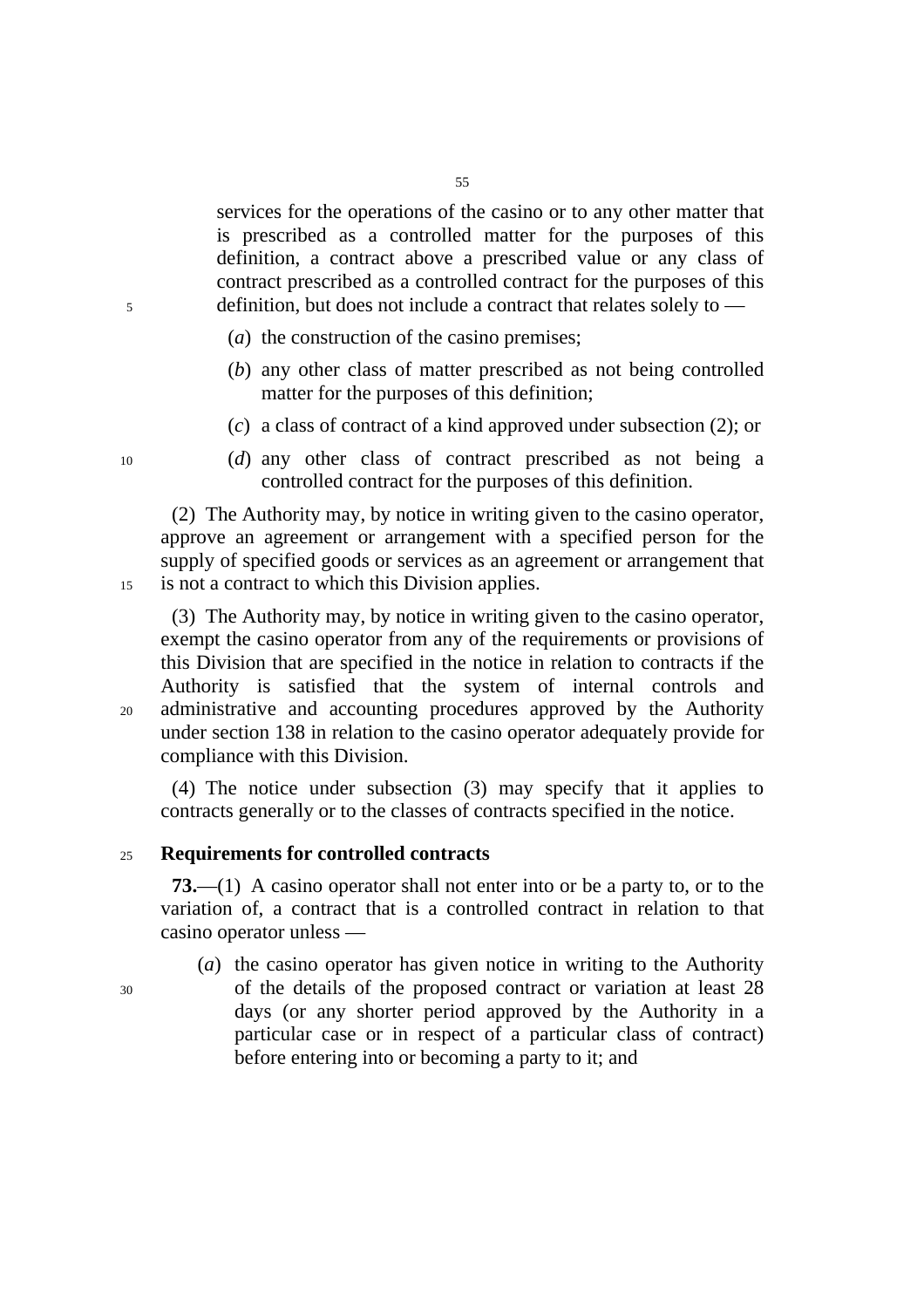- (*b*) the Authority has not, within that period, given notice in writing to the casino operator that the Authority objects to the proposed contract or requires further time, the further period to be specified in the notice, to conduct its investigations.
- 5 (2) If the Authority notifies the casino operator that it requires further time to conduct its investigations, the casino operator shall not enter into the contract until the expiration of the period specified in the notice.

(3) If the Authority notifies the casino operator that it objects to the proposed contract, the casino operator shall not enter into the contract.

10 (4) The Authority may object to a proposed contract if, having regard to the circumstances, including the suitability of each party to the contract, it considers that the contract will affect the credibility, integrity and stability of casino operations.

(5) Any casino operator who contravenes subsection (1), (2) or (3) shall 15 be liable to disciplinary action.

#### **Notice to be given of certain contracts**

**74.** If —

- (*a*) a casino operator enters into a prescribed contract relating solely to a class of matter or class of contract specified by the Authority 20 under section 72 as not being controlled matter or a controlled contract; or
	- (*b*) any such contract is varied,

the casino operator shall, within 14 days of entering into the prescribed contract or the variation, as the case may be, give notice in writing to the 25 Authority of that fact and brief particulars of the contract or variation.

### **Parties to contract to provide information**

**75.** The Authority may, by notice in writing, require any party to a controlled contract or a prescribed contract under section 74 to provide such information as the Authority may require, and section 60 shall apply 30 to that party in the same manner as section 60 applies to a casino operator.

56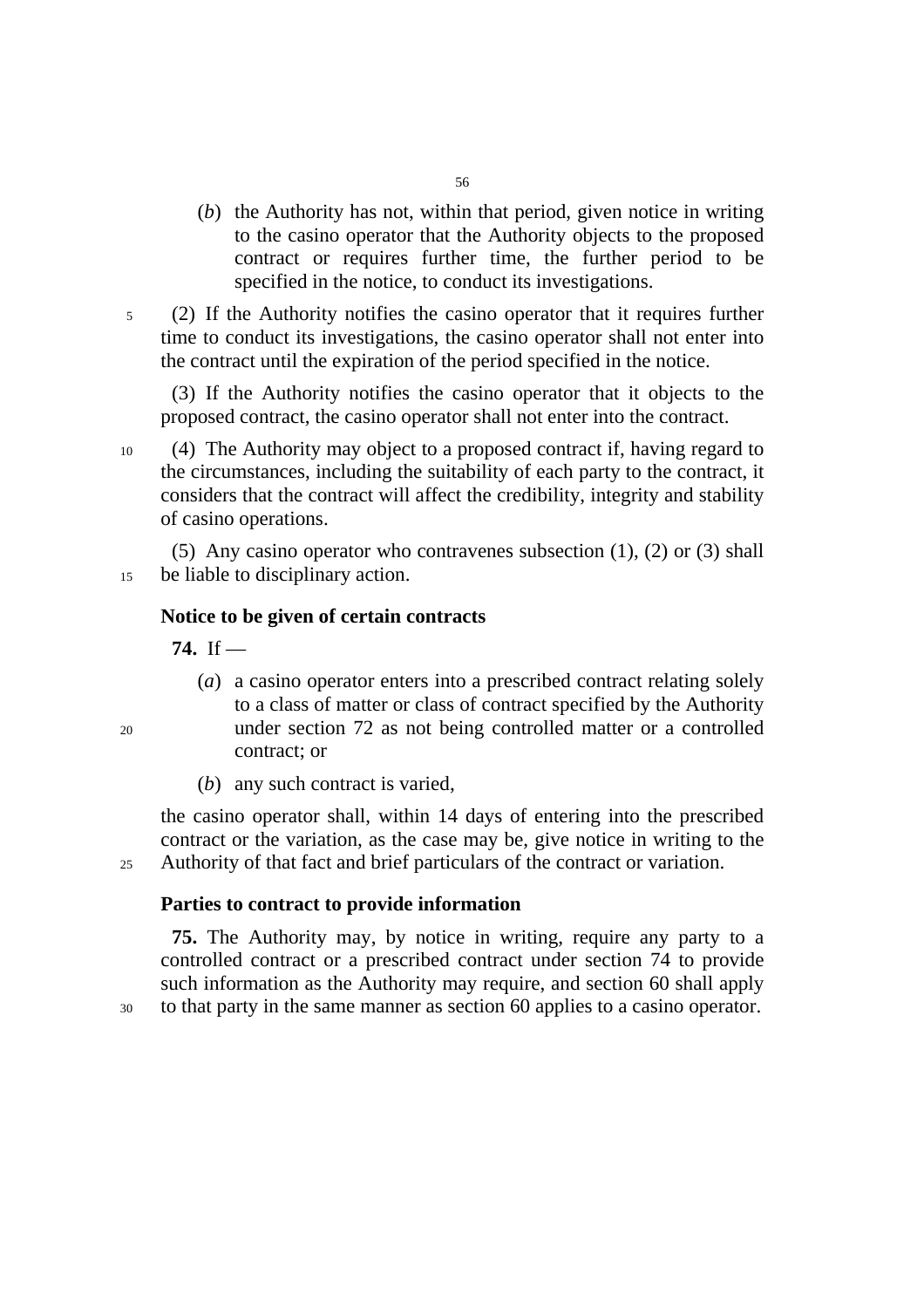# **Notice to show cause why controlled contract should not be terminated**

**76.**—(1) The Authority may serve on each party to a controlled contract a notice in writing affording the party an opportunity to show cause within 5 14 days why the contract should not be terminated on the ground that, for reasons specified in the notice, the continuance of the contract affects the credibility, integrity and stability of casino operations.

57

(2) The person may, within the period specified in the notice in subsection (1), arrange with the Authority for the making of submissions 10 as to why the contract should not be terminated.

(3) After considering any submissions so made, the Authority may, by notice in writing served on each party to the contract, require the contract to be terminated within a time specified in the notice.

(4) If the contract is not terminated as required by the notice under 15 subsection (3), it is deemed to be terminated by this Act upon expiry of the period specified in the notice.

# **Effect of termination of controlled contract**

**77.** If a controlled contract is terminated or deemed to be terminated in accordance with section 76 —

- 20 (*a*) the termination does not affect a right acquired, or a liability incurred, before that termination by a person who was a party to the contract;
- (*b*) no liability for breach of contract is incurred by a person who was a party to the contract by reason only of that termination; 25 and
	- (*c*) the Authority does not incur any liability by reason of that termination.

#### **No effect to be given to terminated contract**

**78.**—(1) A party to a contract terminated or deemed to be terminated in 30 accordance with section 76 shall not give any effect to any part of the contract.

(2) Any casino operator who contravenes subsection (1) shall be liable to disciplinary action.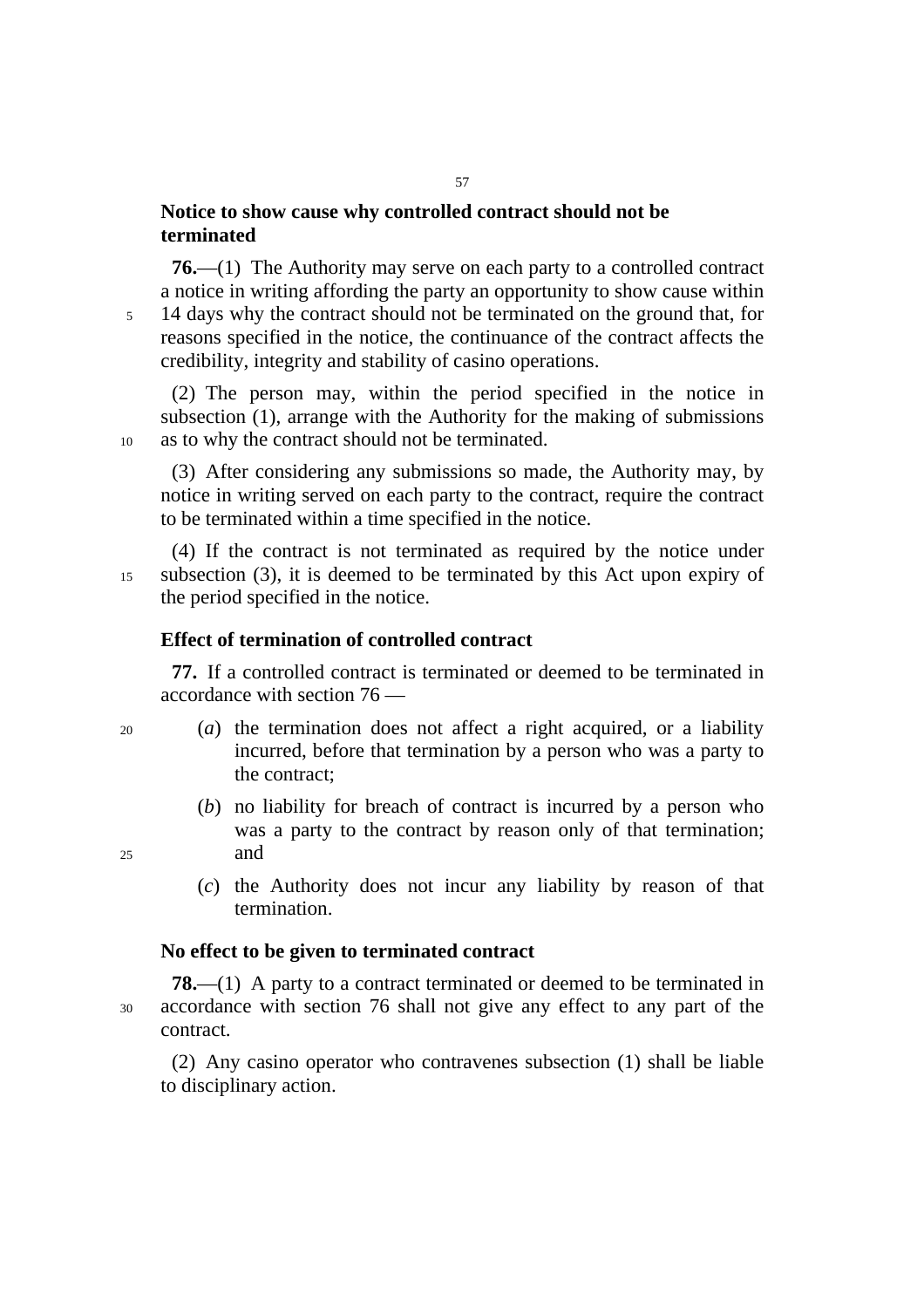(3) Any person (other than a casino operator) who contravenes subsection (1) shall be guilty of an offence and shall be liable on conviction to a fine not exceeding \$150,000 and, in the case of a continuing offence, to a further fine not exceeding \$15,000 for every day 5 or part thereof during which the offence continues after conviction.

#### PART V

## LICENSING OF CASINO EMPLOYEES

# **Interpretation of this Part**

**79.** In this Part, "licensee" means the holder of a special employee 10 licence.

#### **Special employees to be licensed**

**80.**—(1) A person shall not exercise in or in relation to a casino any of the functions of a special employee except in accordance with the authority conferred on the person by a special employee licence.

15 (2) Every licensee shall exercise the functions specified in his special employee licence in accordance with the provisions of this Act and the conditions of the special employee licence.

(3) A casino operator shall not —

- (*a*) employ or use the services of a person to perform any function of 20 a special employee in or in relation to a casino; or
	- (*b*) allocate or permit or suffer to be allocated to a person the exercise of any function of a special employee in or in relation to the casino,

unless the person is authorised by a special employee licence to exercise 25 the function concerned.

(4) Any person who contravenes subsection (1) shall be guilty of an offence and shall be liable on conviction to a fine not exceeding \$25,000 and, in the case of a continuing offence, to a further fine not exceeding \$2,500 for every day or part thereof during which the offence continues 30 after conviction.

(5) Any casino operator who contravenes subsection (3) shall be liable to disciplinary action.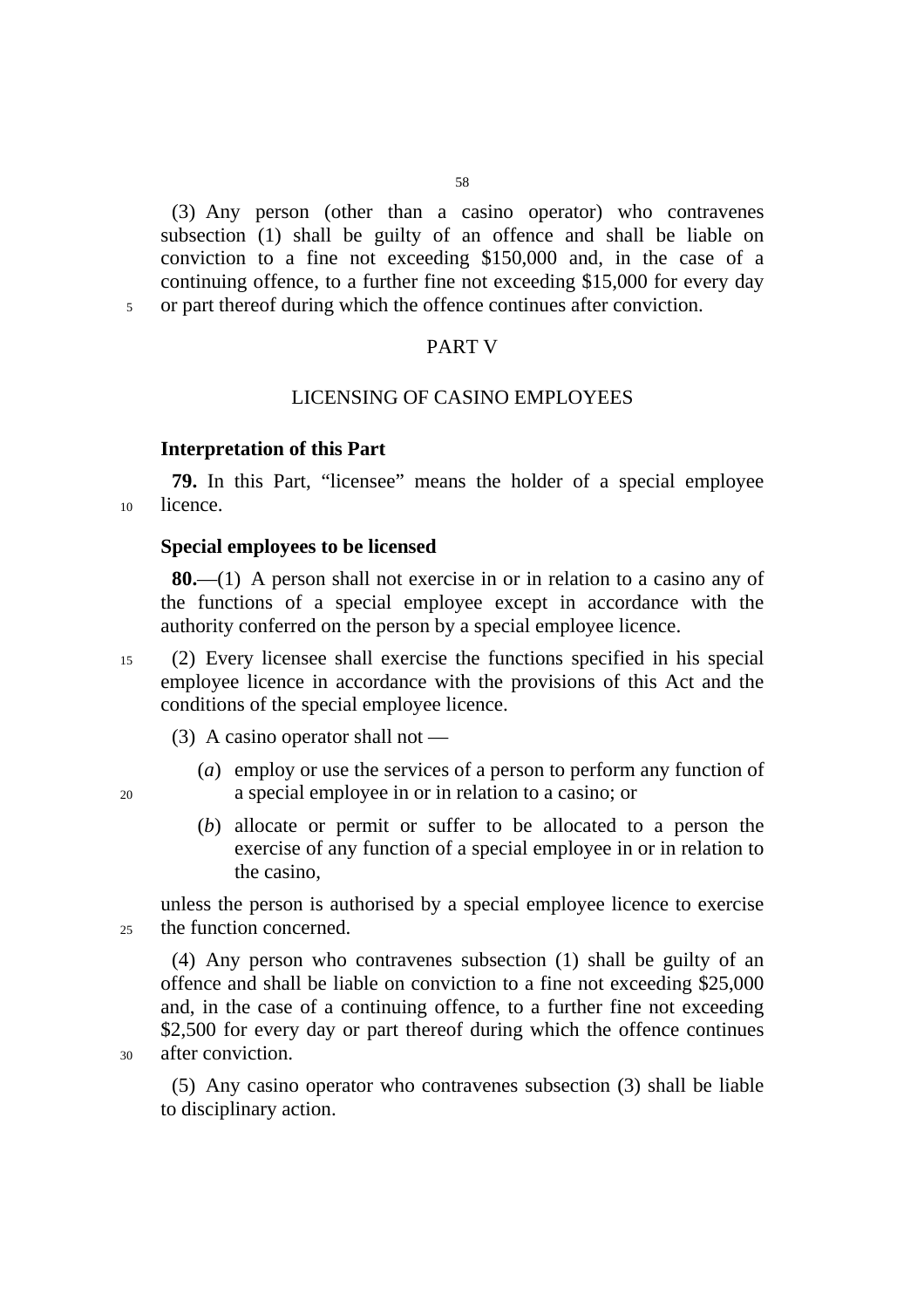# **Application for special employee licence**

**81.**—(1) An application for a special employee licence shall be in a form approved by the Authority, shall be lodged with the Authority and shall be accompanied by —

- 5 (*a*) the prescribed fee;
	- (*b*) such documents as may be specified in the application form and such other document as may be required by the Authority; and
- (*c*) a certificate by the casino operator who employs or is proposing to employ the applicant as to the competence of the applicant to 10 exercise the functions specified in the certificate.

(2) If the applicant is a natural person, the Authority may —

- (*a*) require the applicant to consent to have taken his photograph and finger prints or palm prints or both; and
- (*b*) send a copy of such photograph and finger prints or palm prints 15 or both, and any supporting documents to the Commissioner of Police.

(3) An application for a special employee licence may not be made by a person who is below the prescribed age or is a person within a class of persons prescribed as being ineligible to apply for a special employee 20 licence.

(4) If a requirement under this section is not complied with, the Authority may refuse to consider the application concerned.

#### **Direction to apply for special employee licence**

**82.**—(1) For the purposes of this section, a person has a special  $25$  relationship with a casino if, in the opinion of the Authority —

- (*a*) the person is associated with the casino operator or is a casino employee, and has the power to exercise a significant influence over or with respect to operations in the casino; or
- (*b*) the person is associated with the casino operator or is a casino 30 employee, and the person, by reason of his remuneration or authority in relation to the operations in the casino, should be licensed as a special employee.

(2) The Authority may by notice in writing given to a person who has a special relationship with a casino —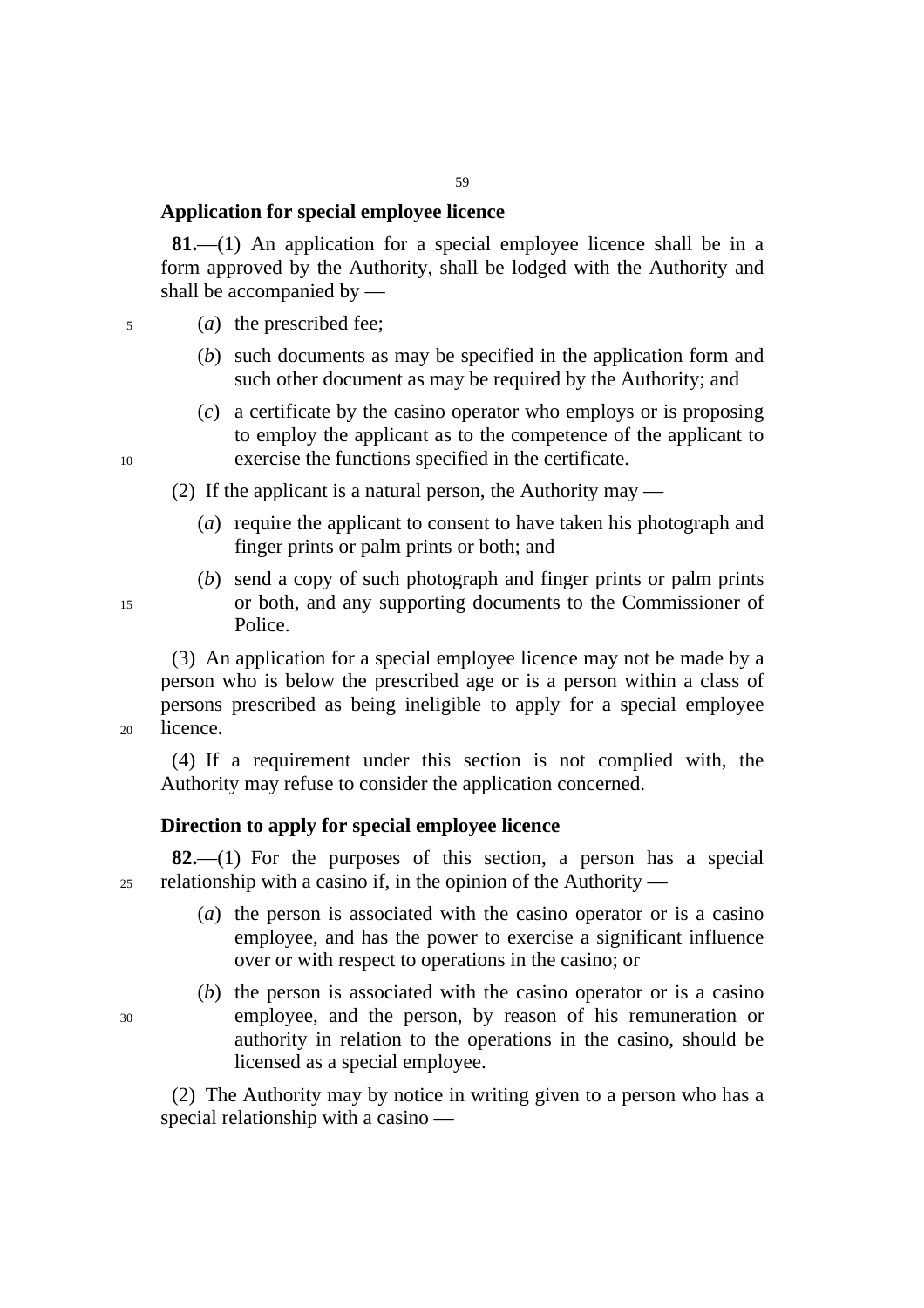- (*a*) direct that the association or employment that constitutes the special relationship is to be regarded as the exercise by the person of the functions of a special employee; and
- (*b*) require the person to apply for the appropriate special employee 5 licence within a specified period of not less than 7 days.

(3) The association or employment specified in the notice shall, for the purposes of this Part, be regarded as the exercise by the person of the functions of a special employee as soon as —

- (*a*) the period allowed by the direction for the making of an 10 application for the appropriate special employee licence expires with no application having been made; or
	- (*b*) if the application is made within that period, the application is determined.

(4) If this section results in a person who has a special relationship with 15 a casino contravening section 80 —

- (*a*) the Authority shall notify that person and the casino operator of that fact; and
- (*b*) the person and the casino operator are each guilty of contravening that section if the association or employment that 20 constitutes the contravention is not terminated within 24 hours, or such longer period as the Authority may allow, after that notice is given.

(5) The termination of an association or employment in accordance with this section may be effected despite any other Act or any law, award or 25 industrial or other agreement and the Authority does not incur any liability because of such a termination.

# **Updating of application for special employee licence**

**83.**—(1) If a change occurs in the information provided in or in connection with an application for a special employee licence (including 30 in any documents lodged with the application) before the application is granted or refused, the applicant shall, without delay, give the Authority written particulars of the change in the form approved by the Authority.

(2) When particulars of the change are given, those particulars are then to be considered to have formed part of the original application, for the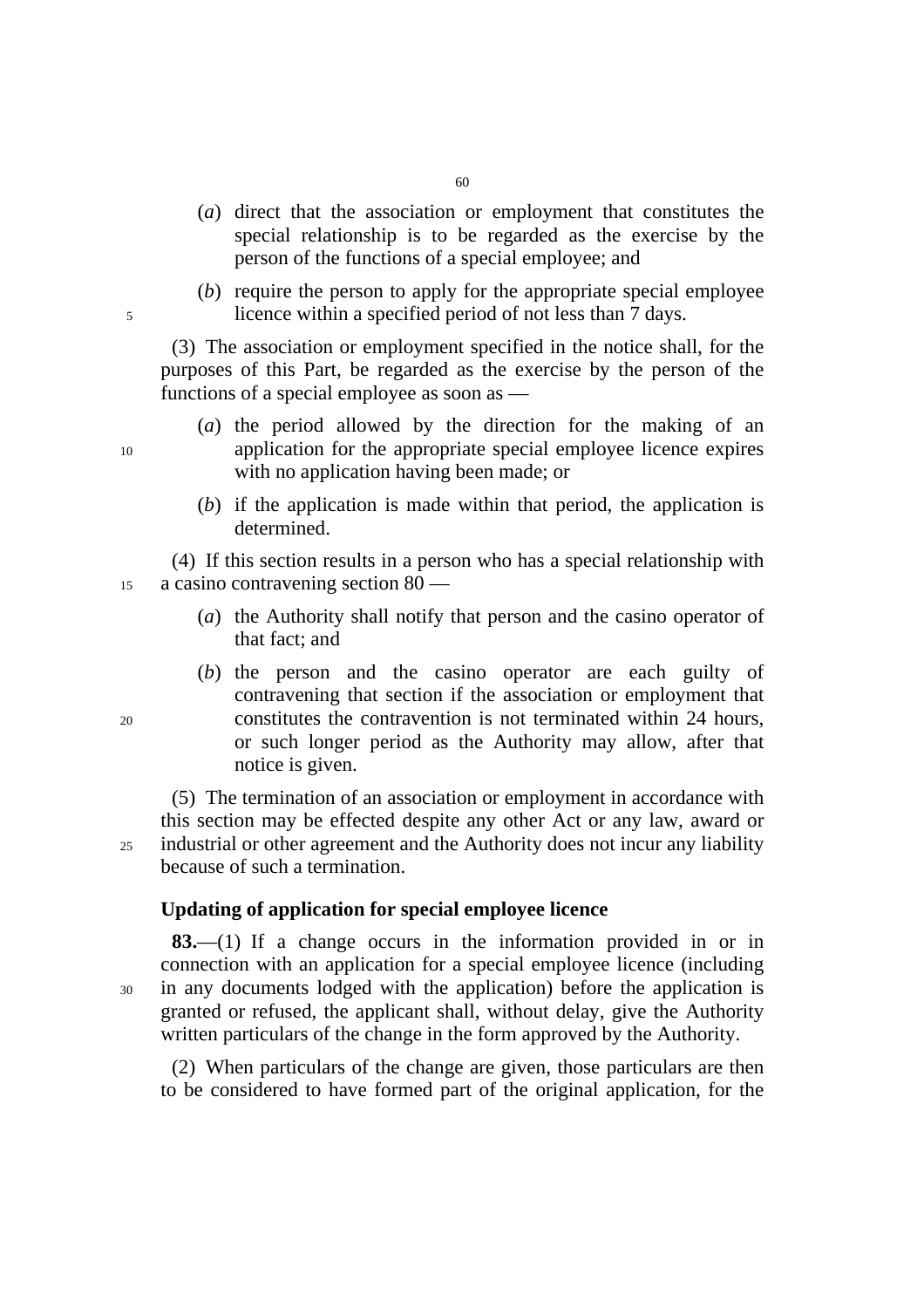purposes of the operation of subsection (1) in relation to any further change in the information provided.

(3) Any person who fails to comply with subsection (1) shall be guilty of an offence and shall be liable on conviction to a fine not exceeding 5 \$25,000 and, in the case of a continuing offence, to a further fine not exceeding \$2,500 for every day or part thereof during which the offence continues after conviction.

### **Authority may require further information**

**84.**—(1) The Authority may, by notice in writing, require a person who 10 is an applicant for a special employee licence or who, in the opinion of the Authority has some association or connection with the applicant that is relevant to the application, to do any one or more of the following:

- (*a*) to provide, in accordance with directions in the notice, such information as is relevant to the investigation of the application 15 and is specified in the notice;
- (*b*) to produce, in accordance with directions in the notice, such records relevant to investigation of the application as are specified in the notice and to permit examination of the records, the taking of extracts from them and the making of copies of 20 them;
	- (*c*) to authorise a person described in the notice to comply with a specified requirement of the kind referred to in paragraph (*a*) or (*b*);
- (*d*) to furnish to the Authority such authorities and consents as the 25 Authority directs for the purpose of enabling the Authority to obtain information (including financial and other confidential information) concerning the person and his associates or relations from other persons.

(2) If a requirement made under this section is not complied with, the 30 Authority may refuse to consider the application concerned.

### **Investigation and determination of application**

**85.**—(1) The Authority shall investigate and consider each application for a special employee licence, taking into account any submissions made by the applicant within the time allowed, and shall make an assessment  $35$  of —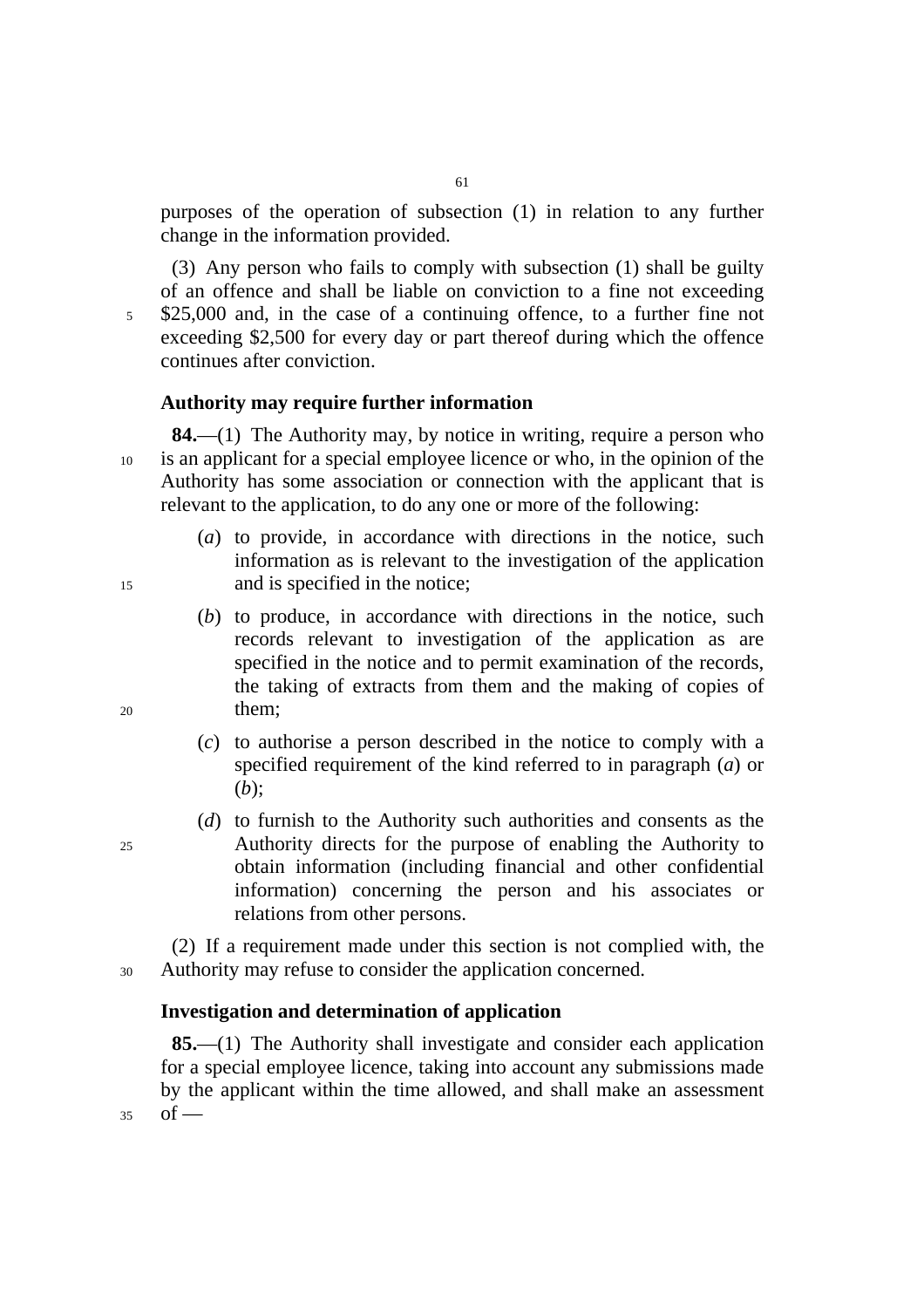- (*a*) the integrity, responsibility, personal background and financial stability of the applicant;
- (*b*) the general reputation of the applicant having regard to character, honesty and integrity;
- 5 (*c*) the suitability of the applicant to perform the type of work proposed to be performed by the applicant as a licensee; and
	- (*d*) any other matter relevant to the application.

(2) The Authority shall determine the application by either issuing a special employee licence to the applicant or refusing the application and 10 shall notify the applicant in writing accordingly.

(3) The Authority is not required to give reasons for the decision but may give reasons if it thinks fit.

(4) The licensee shall pay to the Authority a special employee licence fee of such amount, at such times and in such manner as may be 15 prescribed.

**Conditions of special employee licence** 

**86.**—(1) A special employee licence is subject to any condition imposed by the Authority and notified to the licensee on the issue of the special employee licence or during its currency.

20 (2) A condition of a special employee licence may be varied or revoked by the Authority whether or not an application is made to the Authority by the licensee.

### **Identification**

**87.**—(1) Subject to subsection (2), a special employee shall at all times 25 while on duty in the casino wear identification of a kind approved by the Authority in such manner as to be visible to other persons within the casino premises.

(2) The Authority may exempt a person or class of persons from the requirements of subsection (1).

### <sup>30</sup>**Provisional licences**

**88.**—(1) The Authority may, pending a decision on an application for a licence, grant the applicant a provisional licence.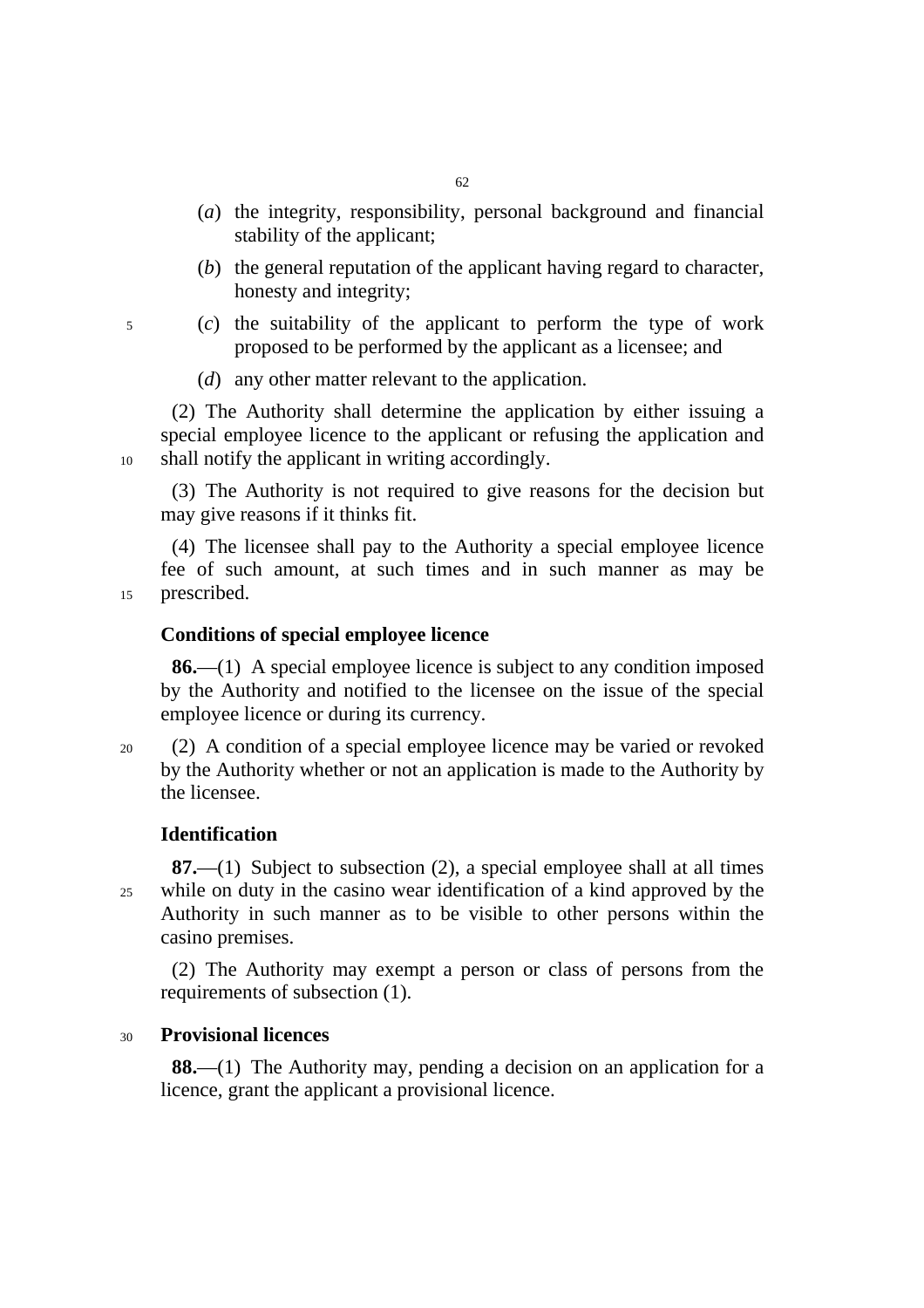(2) A provisional licence is subject to any conditions or restrictions of which the provisional licensee is notified by the Authority when issuing the licence.

(3) A provisional licence may be cancelled by the Authority at any time 5 and, unless sooner surrendered or cancelled, ceases to have effect on the approval or refusal of the provisional licensee's application for a licence.

(4) This Part applies to a provisional licence in the same way as it applies to a licence to the extent that it is consistent with this section.

#### **Duration of special employee licence**

<sup>10</sup>**89.** A special employee licence remains in force until whichever of the following happens first:

- (*a*) the special employee licence is cancelled;
- (*b*) the licensee, by notice in writing, surrenders the special employee licence to the Authority; or
- 15 (*c*) the expiration of such period as is specified in the special employee licence.

#### **Renewal of special employee licence**

**90.**—(1) A licensee may apply to the Authority for a new special employee licence, in which case the current special employee licence 20 continues in force until the new licence is issued or its issue is refused.

(2) An application for a new special employee licence shall be made in a form approved by the Authority and shall be accompanied by the prescribed fee.

(3) This Part (except provisions relating to the form of an application or 25 the issue of a provisional licence) applies to and in relation to —

- (*a*) an application under this section for a new special employee licence;
- (*b*) the determination of such an application; and
- (*c*) any special employee licence issued as a result of such an 30 application,

as if the application has been made by a person other than a licensee.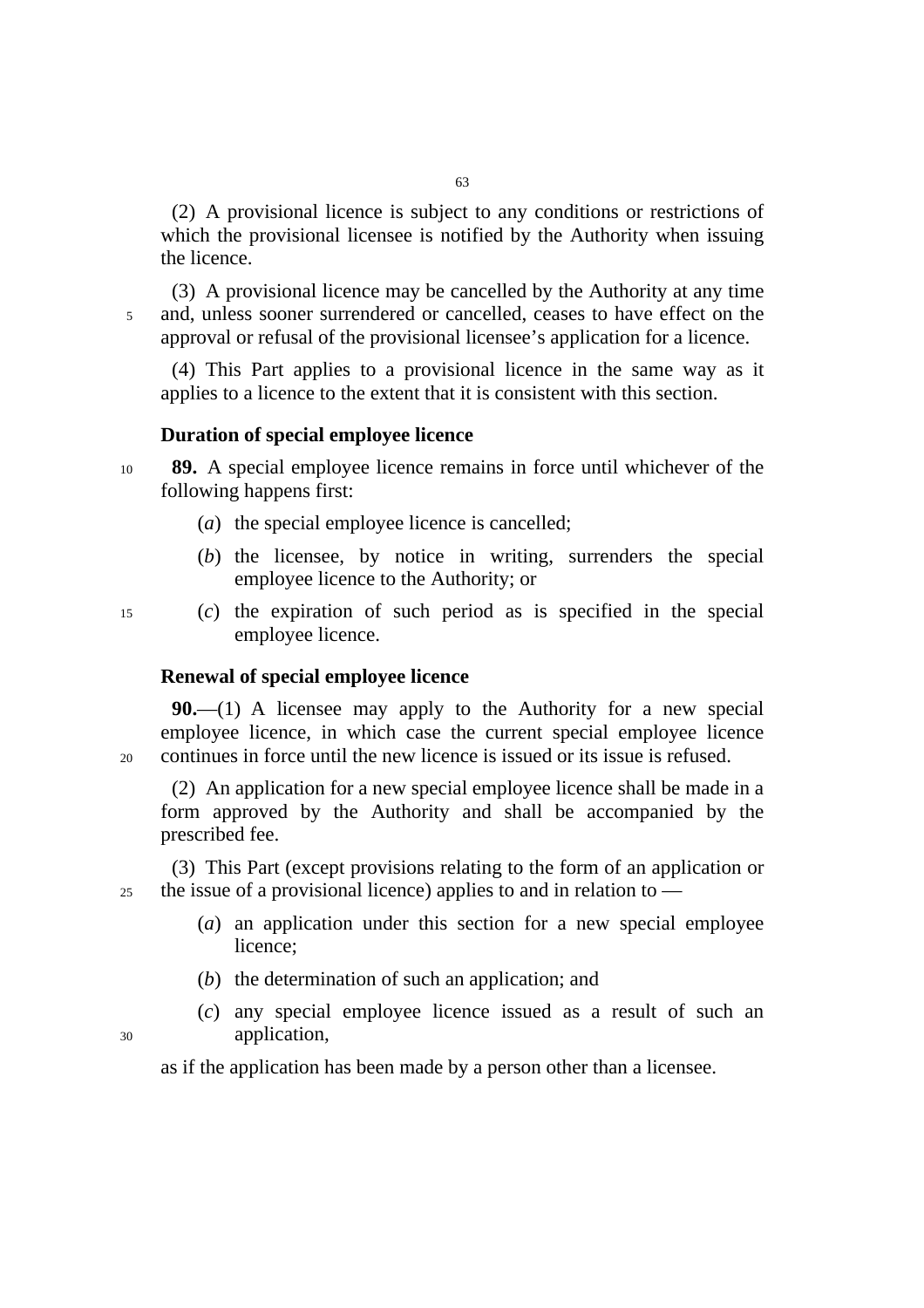#### **Variation of special employee licence**

**91.**—(1) An application may be made to the Authority by the licensee, accompanied by the prescribed fee, for variation of a special employee licence.

5 (2) Except in relation to the fee to accompany the application, this Part applies in relation to such an application in the same way as it applies to an application for a special employee licence.

(3) If the application is approved, the Authority may vary the special employee licence to which the application relates (or issue a new special 10 employee licence specifying the varied authority).

#### **Loss, etc., of special employee licence**

**92.** If the Authority is satisfied that a special employee licence has been lost, destroyed or damaged, the Authority may, on payment of the prescribed fee, issue a replacement special employee licence.

#### <sup>15</sup>**Cancellation, etc., of special employee licence**

**93.**—(1) In this section —

"disciplinary action", in relation to a licensee, means any of the following:

- (*a*) the service of a written notice on the licensee censuring him 20 for any action specified in the notice;
	- (*b*) variation of the special employee licence;
	- (*c*) suspension of the special employee licence for a specified period;
	- (*d*) cancellation of the special employee licence;
- 25 (*e*) cancellation of the special employee licence and disqualification from obtaining or applying for a special employee licence under this Part for a specified period;
	- (*f*) the imposition of a financial penalty not exceeding \$10,000 for each ground of disciplinary action;
- 30 "grounds for disciplinary action" means any of the following grounds in respect of a special employee licence: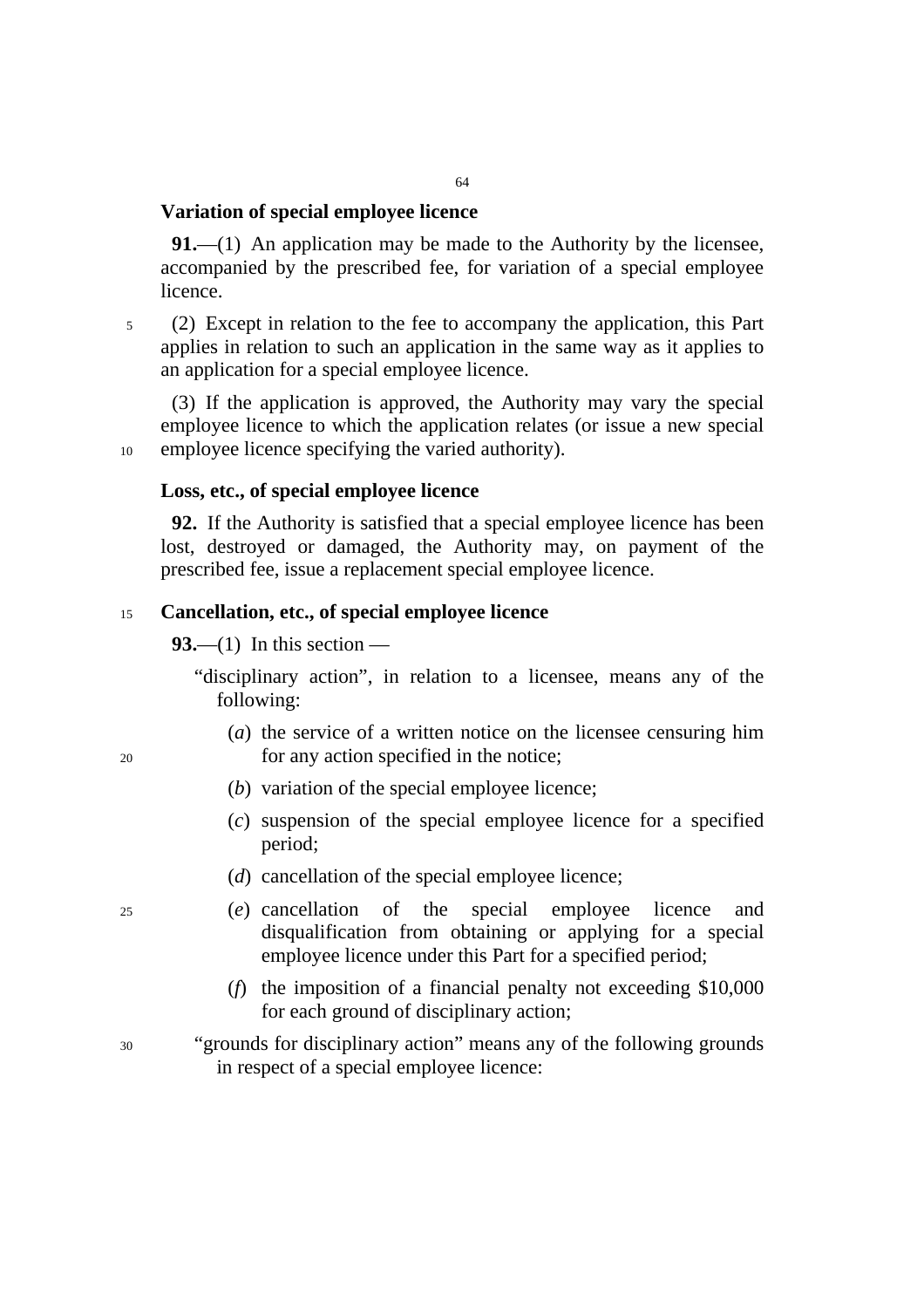- (*a*) that the special employee licence was improperly obtained in that, when it was granted, there were grounds for refusing it;
- (*b*) that the licensee has been convicted or found guilty of
	- (i) an offence under this Act;
- 5 (ii) an offence arising out of or in connection with the employment of the licensee under this Act; or
	- (iii) whether in Singapore or elsewhere, an offence involving dishonesty or moral turpitude;
- (*c*) that the licensee has contravened a condition of his special 10 employee licence;
	- (*d*) that the licensee has failed to provide information that he is required by this Act to provide or has provided information knowing it to be false or misleading;
- (*e*) that the licensee has become bankrupt, applied to take the 15 benefit of any law relating to bankrupt or insolvent debtors, has compounded with his creditors or made an assignment of his remuneration for their benefit;
	- (*f*) that for any reason, the licensee is not a suitable person to be the holder of the special employee licence.
- 20 (2) The Authority may inquire into whether there are grounds for disciplinary action against a licensee.

(3) If the Authority decides that disciplinary action be taken against the licensee, the Authority shall give the licensee notice of the recommendation and at least 14 days to make submissions to the 25 Authority on the matter.

(4) The Authority shall consider any submissions made by the licensee within the time allowed and shall decide whether to take disciplinary action against the licensee.

(5) If the Authority decides that there are grounds for disciplinary action 30 against a licensee, the Authority may take the disciplinary action by giving notice in writing of the disciplinary action to the licensee.

(6) The disciplinary action takes effect when the notice under subsection (5) is given or on a later date specified in the notice.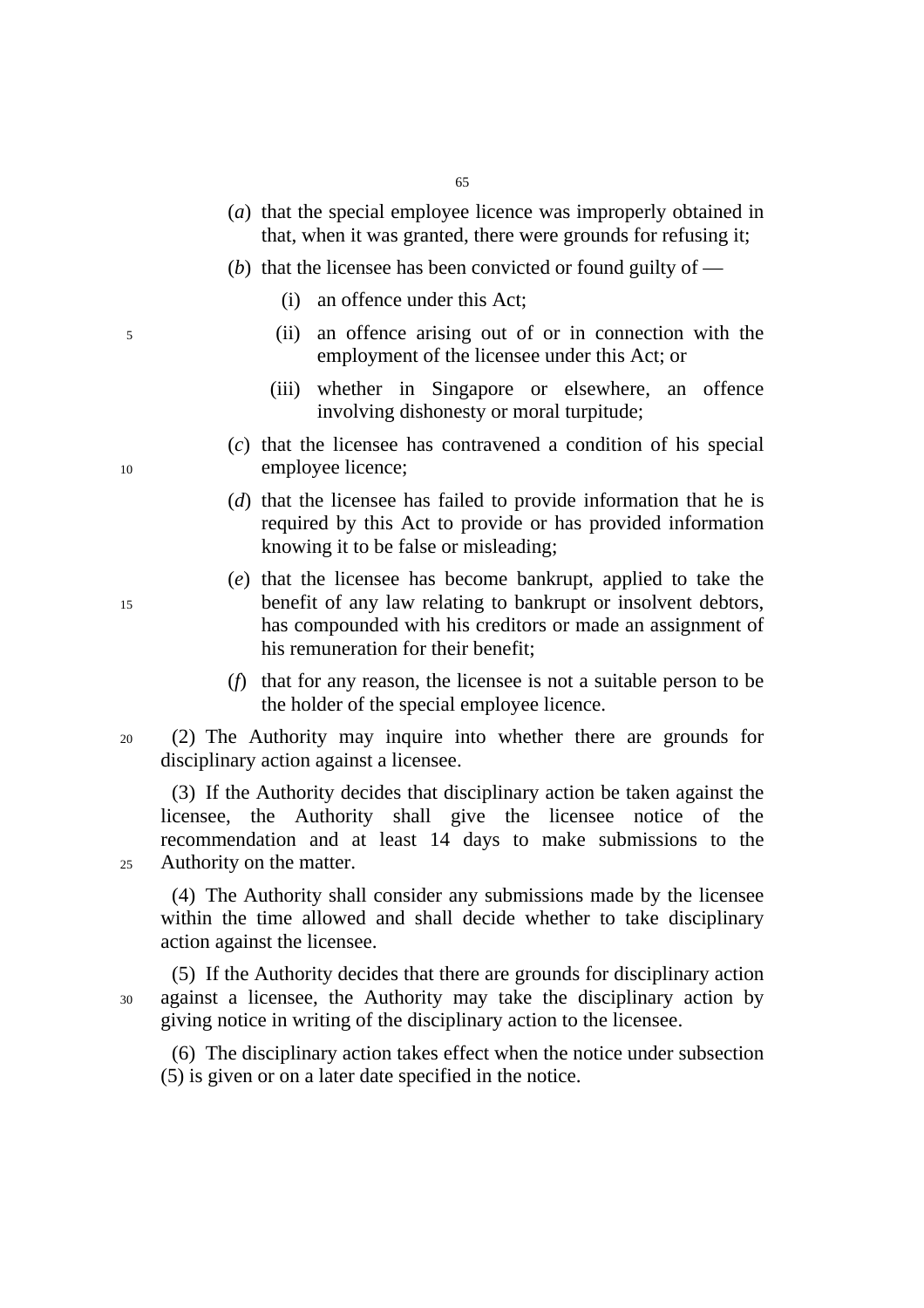# **Effect, etc., of suspension**

**94.**—(1) During any period of suspension of a special employee licence, the licensee is deemed not to be the holder of a special employee licence.

(2) The Authority may, at any time, terminate or reduce a period of 5 suspension of a special employee licence.

## **Return of special employee licence on suspension or cancellation**

**95.**—(1) If a special employee licence is suspended or cancelled, the licensee shall return the licence to the Authority immediately after the suspension or cancellation.

10 (2) Any person who fails to comply with subsection (1) shall be guilty of an offence and shall be liable on conviction to a fine not exceeding \$10,000 and, in the case of a continuing offence, to a further fine not exceeding \$1,000 for every day or part thereof during which the offence continues after conviction.

# <sup>15</sup>**Termination of employment on cancellation of special employee licence**

**96.**—(1) If a casino operator receives written notice from the Authority that a special employee licence has been cancelled under section 93 or has otherwise ceased to be in force, the casino operator shall, within 24 hours 20 after receiving the notice —

- (*a*) in the case of an associate of the casino operator, terminate the association that constitutes the exercise of the functions of a special employee; or
- (*b*) in the case of an employee, terminate the employment that 25 constitutes the exercise of the functions of a special employee or cause it to be terminated.

(2) A termination of employment in accordance with this section may be effected despite any other Act or any law, award or industrial or other agreement and the Authority does not incur any liability because of such a 30 termination.

(3) Any casino operator who fails to comply with subsection (1) shall be liable to disciplinary action.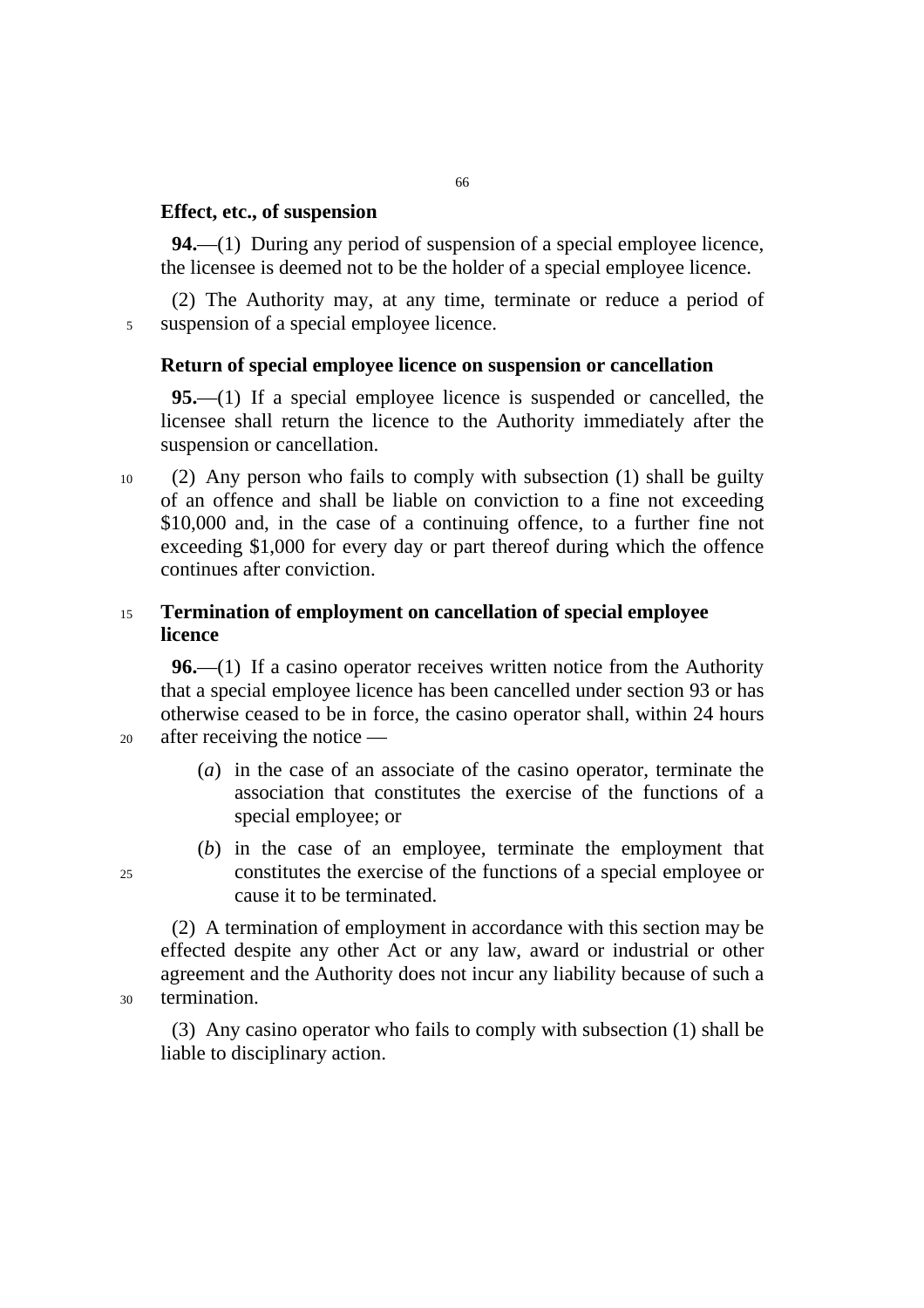# **Casino operator to provide information relating to employees**

**97.**—(1) A casino operator —

- (*a*) within 7 days after a licensed special employee commences to have functions in or in relation to the casino, shall notify the 5 Authority, in a form approved by the Authority, of the commencement of the exercise of those functions;
- (*b*) not less than once each year, on a date specified by the Authority, shall submit to the Authority, in a form approved by the Authority, a list of the licensed special employees having 10 functions in or in relation to the casino;
	- (*c*) not later than 7 days after a licensed special employee ceases to have functions in or in relation to the casino, shall notify the Authority, in a form approved by the Authority, of the cessation of the exercise of those functions; and
- 15 (*d*) when requested by the Authority to do so, shall submit to the Authority a list of non-licensed employees in or in relation to the casino.

(2) Any casino operator who fails to comply with subsection (1) shall be liable to disciplinary action.

- 20 (3) The Authority may, by notice in writing, require a licensee
	- (*a*) to provide, in accordance with directions in the notice, such information relevant to the holding of the special employee licence as is specified in the notice; or
- (*b*) to produce, in accordance with directions in the notice, such 25 records relevant to the holding of the special employee licence as are specified in the notice and to permit examination of the records and the making of copies of the records.

(4) It is a condition of a special employee licence that the licensee shall comply with the requirements of a notice under this section.

## <sup>30</sup>**Change in situation of licensee**

**98.**—(1) Where a change of a kind specified by the Authority in writing given to a licensee takes place in the situation existing in relation to the licensee, the licensee shall notify the Authority in writing of the change within 14 days after it takes place.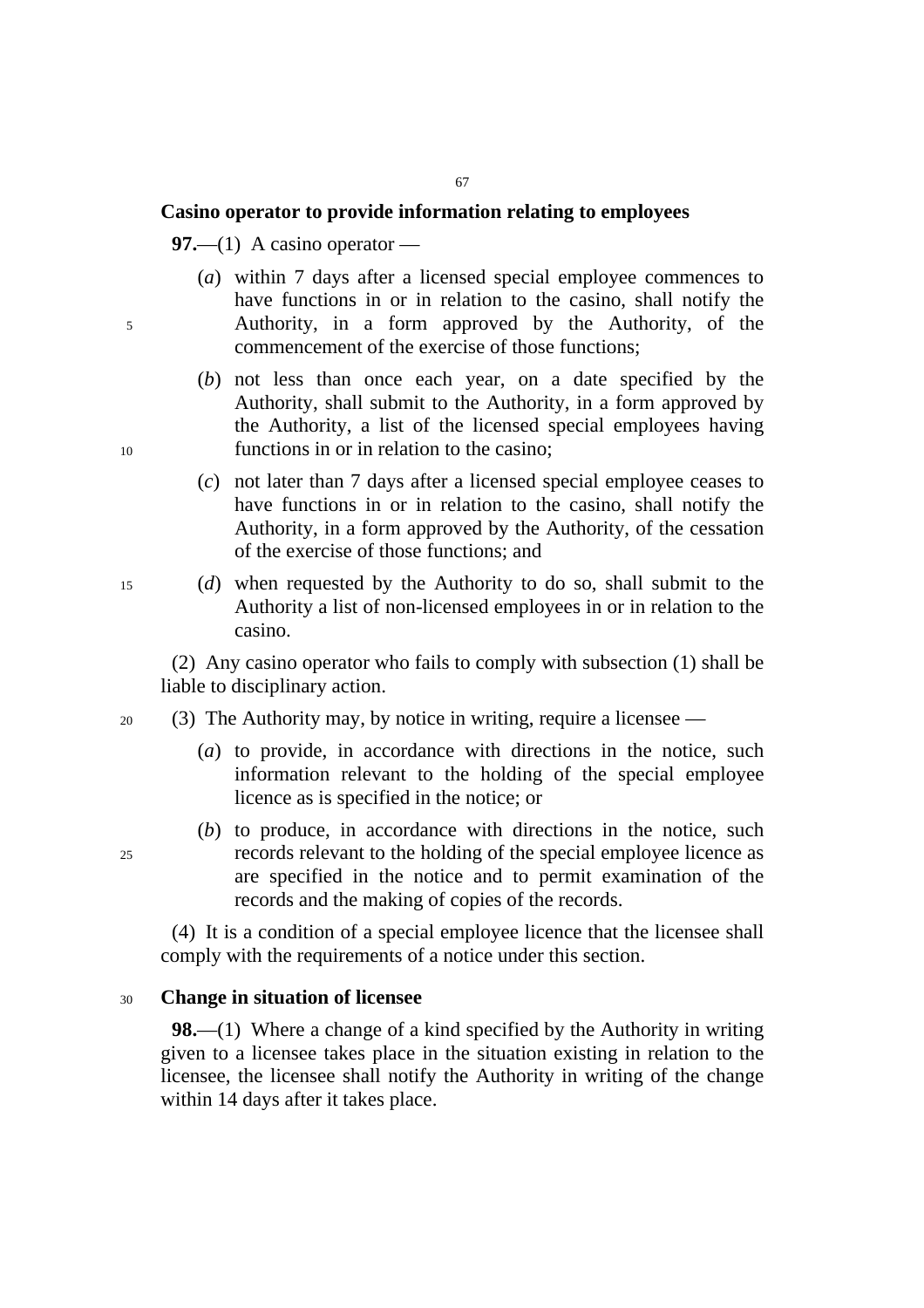(2) Any licensee who fails to comply with subsection (1) shall be liable to disciplinary action under section 93.

# PART VI

### CASINO OPERATIONS

<sup>5</sup>*Division 1 — Casino layout, games, gaming machines, etc.* 

### **Casino layout to comply with requirements of Authority**

**99.** It is a condition of a casino licence that —

- (*a*) the casino layout shall comply with such requirements as the Authority may prescribe; and
- 10 (*b*) the casino operator shall notify the Authority before making any changes to the casino layout.

## **Approval of games and rules for games**

**100.**—(1) The Authority may, by order published in the *Gazette*, approve the games that may be played in a casino (other than games to be 15 played on a gaming machine), mode of play and the rules for those games.

(2) The Authority may, under subsection (1), give approvals that differ according to differences in time, place or circumstances.

(3) A casino operator shall not permit a game to be conducted or played in a casino unless —

- 20 (*a*) there is an order in force under this section approving the game;
	- (*b*) the game is conducted or played in accordance with the mode of play and rules of the game approved by such an order; and
	- (*c*) the game is conducted or played on behalf of the casino operator by a licensed special employee.
- 25 (4) A person shall not conduct a game in a casino or permit a game conducted by him to be played in a casino, unless —
	- (*a*) there is an order in force under this section approving the game; and
- (*b*) the game is conducted or played in accordance with the mode of 30 play and rules of the game approved by such an order.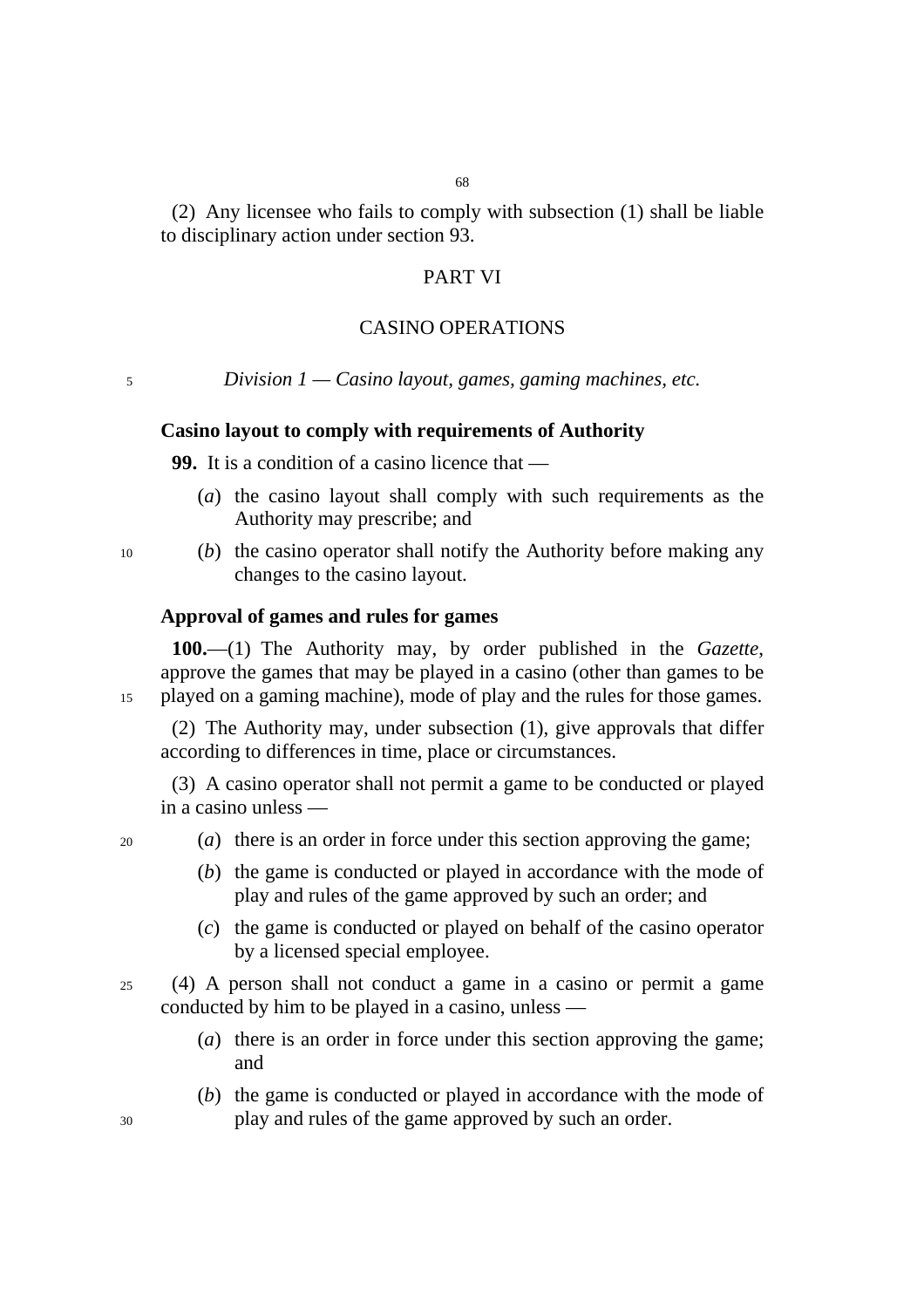(5) Any casino operator who contravenes subsection (3) shall be liable to disciplinary action.

(6) Any person who contravenes subsection (4) shall be  $-$ 

- (*a*) liable to disciplinary action, in the case of a licensed special 5 employee; or
- 
- (*b*) guilty of an offence and liable on conviction to a fine not exceeding \$200,000, in any other case.

(7) It is a defence to disciplinary action or prosecution for a contravention of subsection (4) if the special employee or other person, as 10 the case may be, establishes that the contravention was permitted by the casino operator.

(8) Subsections (3) and (4) do not apply to a game played on a gaming machine in a casino.

### **Directions as to games not to be played**

<sup>15</sup>**101.**—(1) The Authority may give a direction in writing to a casino operator concerning the particular games that may not be played in the casino.

(2) The Authority may amend any such direction by a further direction in writing to the casino operator.

20 (3) It is a condition of a casino licence that the casino operator is to comply with any direction for the time being in force under this section.

# **Approval of gaming equipment**

**102.**—(1) The Authority may investigate or authorise the investigation of gaming equipment for the purpose of determining whether the 25 equipment is suitable to be approved for use in a casino and may require the cost of such an investigation to be paid by a person seeking the approval.

(2) The Authority may approve gaming equipment for use in a casino and, for that purpose, may approve particular equipment or may approve 30 equipment of a specified class or description and may make the approval subject to conditions.

(3) Regulations made under this Act may specify standards with respect to the manufacture or supply of gaming equipment for use in a casino.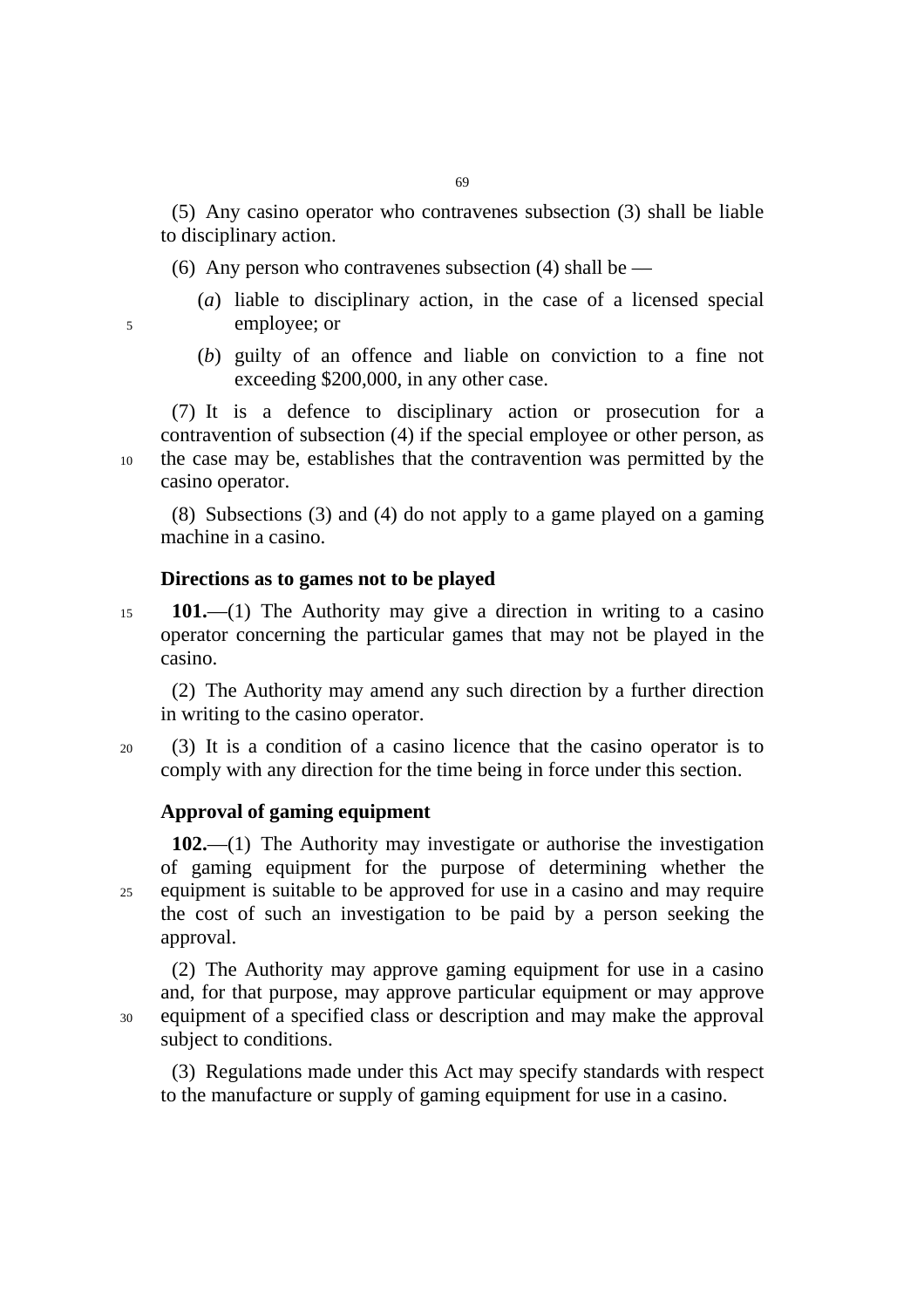(4) Despite the provisions of any other law, the possession of gaming equipment is lawful if —

(*a*) the possession is for the purposes of an investigation under this section; or

5 (*b*) the equipment is identifiable in a manner approved by the Authority and is in a casino with the approval of the Authority or the circumstances of its possession are such as have been approved by the Authority generally or in a particular case.

(5) This section does not apply to gaming equipment that is a gaming 10 machine.

# **Gaming machines in casinos**

**103.** It is a condition of a casino licence that —

- (*a*) gaming machines intended for use in a casino shall be obtained from manufacturers and suppliers approved by the Authority; 15 and
- 
- (*b*) the number of gaming machines available for gaming in a casino shall not exceed such number as the Authority may determine.

### **Simulated gaming**

- **104.**—(1) A casino operator may conduct gaming on a simulated basis 20 for the purpose of training employees, testing gaming equipment and gaming procedures, and demonstrating the conduct and playing of games, but only if —
	- (*a*) the casino operator has the approval of the Authority to do so; and
- 
- 25 (*b*) no cash or chips are used without the approval of the Authority.

(2) Despite the provisions of any other law, the possession and use of gaming equipment as authorised by subsection (1) is lawful.

(3) Any casino operator who contravenes subsection (1) shall be liable to disciplinary action.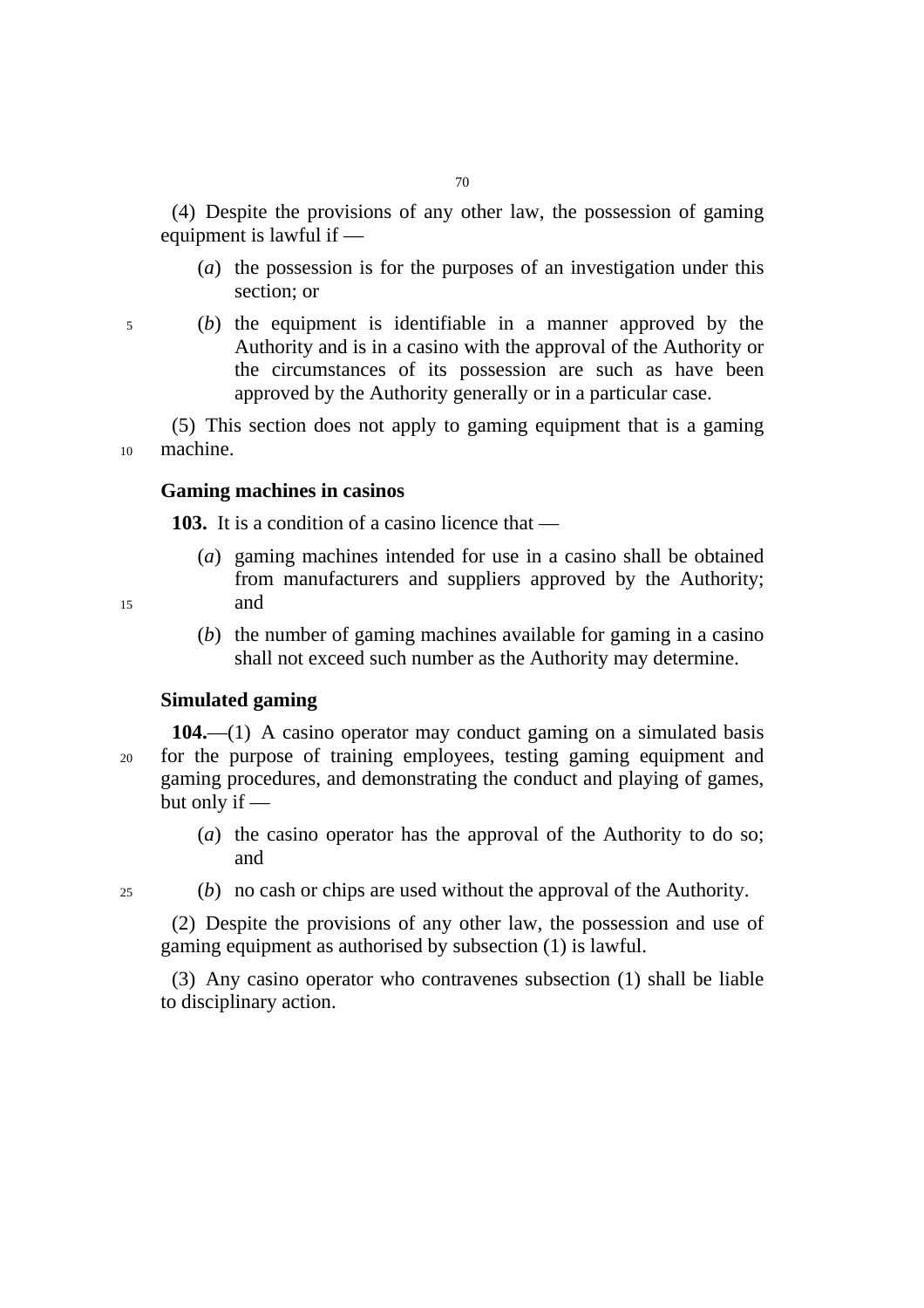# *Division 2 — Gaming measures*

71

## **Linked jackpot arrangement unlawful without approval**

**105.**—(1) A person shall not, without the approval of the Authority, install or cause to be installed any linked jackpot arrangement.

- 5 (2) The Authority shall not approve any linked jackpot arrangement ––
	- (*a*) between a casino in Singapore and any place outside Singapore;
	- (*b*) between a casino in Singapore and any place permitted to operate a fruit machine under the Private Lotteries Act (Cap. 250); or
	- (*c*) prohibited by regulations made under this Act.
- $10$  (3) Any person who contravenes subsection (1) shall be  $-$ 
	- (*a*) liable to disciplinary action, in the case of a casino operator or a licensed special employee; or
- (*b*) guilty of an offence and liable on conviction to a fine not exceeding \$200,000 or to imprisonment for a term not exceeding 15 5 years or to both, in any other case.

## **Assistance to patrons**

**106.**—(1) A casino operator shall —

- (*a*) display a notice in accordance with the directions of the Authority informing patrons where a copy of the rules for games 20 under section 100 may be inspected;
	- (*b*) display prominently in the casino
		- (i) the advice or information concerning those rules, the mode of payment of winning wagers and the odds of winning each wager; and
- 25 (ii) such other advice or information to the player as the Authority directs; and
- (*c*) display prominently at each gaming table or location related to the playing of a game, a sign indicating the permissible minimum and maximum wagers pertaining to the game played 30 there.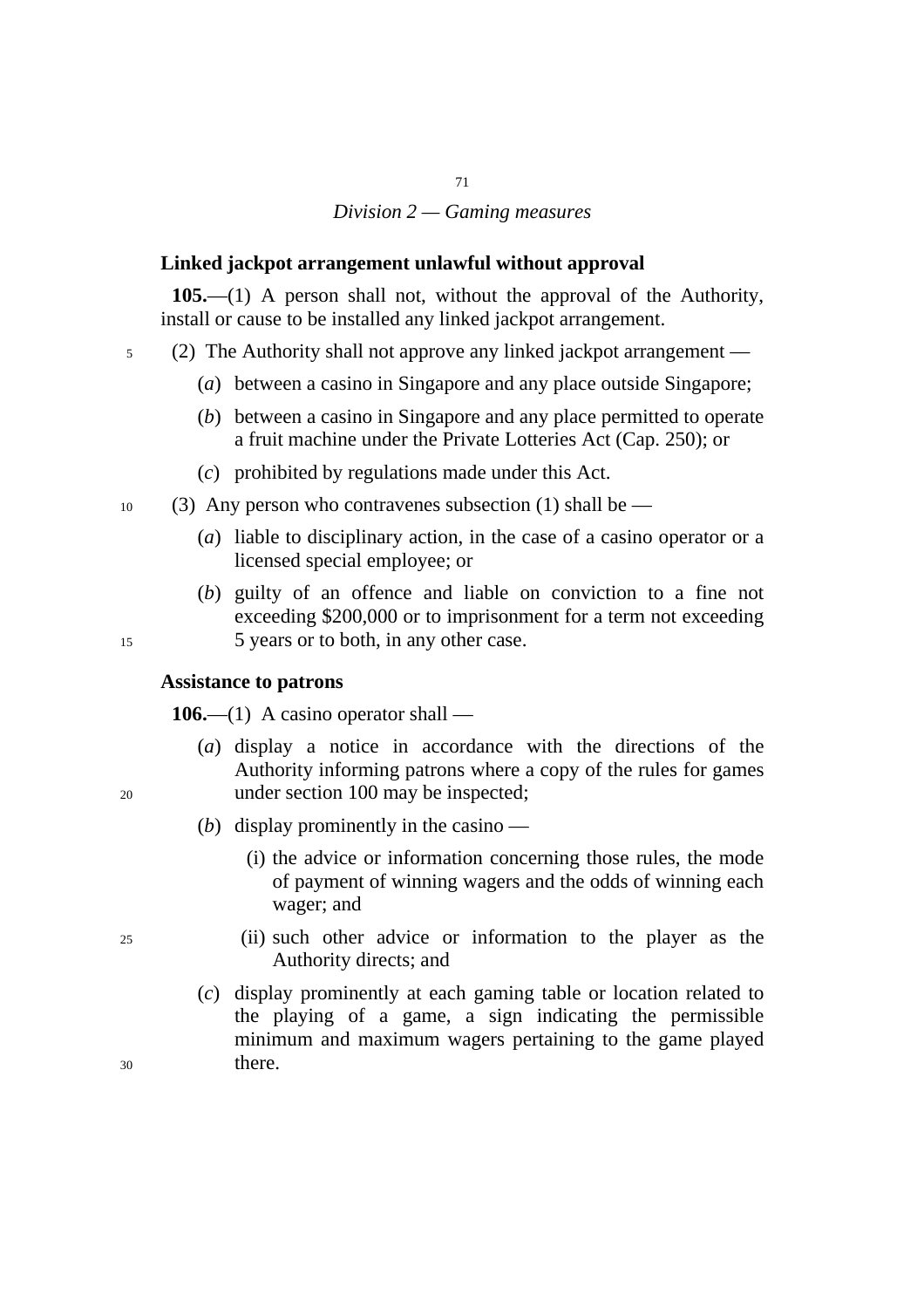- $(2)$  A casino operator shall
	- (*a*) allow a patron to inspect a copy of the rules for games on request; and
- (*b*) establish a system to allow patrons to voluntarily set loss limits 5 for gaming.

(3) Any casino operator who fails to comply with subsection (1) or (2) shall be liable to disciplinary action.

# **Operation of security equipment, etc.**

**107.**—(1) A casino operator shall ensure that all casino installations, 10 equipment and procedures for security and safety purposes are used, operated and applied in accordance with the directions of the Authority.

(2) Any casino operator who fails to comply with subsection (1) shall be liable to disciplinary action.

### **Credit, etc.**

- <sup>15</sup>**108.**—(1) Except to the extent that this section or regulations relating to credit allow, no casino operator, licensed junket promoter, agent of a casino operator or casino employee shall, in connection with any gaming in the casino —
- (*a*) accept a wager made otherwise than by means of money or 20 chips;
- 
- (*b*) lend money or any valuable thing;
- (*c*) provide money or chips as part of a transaction involving a credit card;
- (*d*) extend any other form of credit; or
- 25 (*e*) except with the approval of the Authority, wholly or partly release or discharge a debt.

(2) A casino operator may establish for a person a deposit account to which is to be credited the amount of any deposit to the account comprising —

- 30 (*a*) money;
	- (*b*) a cheque payable to the casino operator; or
	- (*c*) a traveller's cheque.

 $72$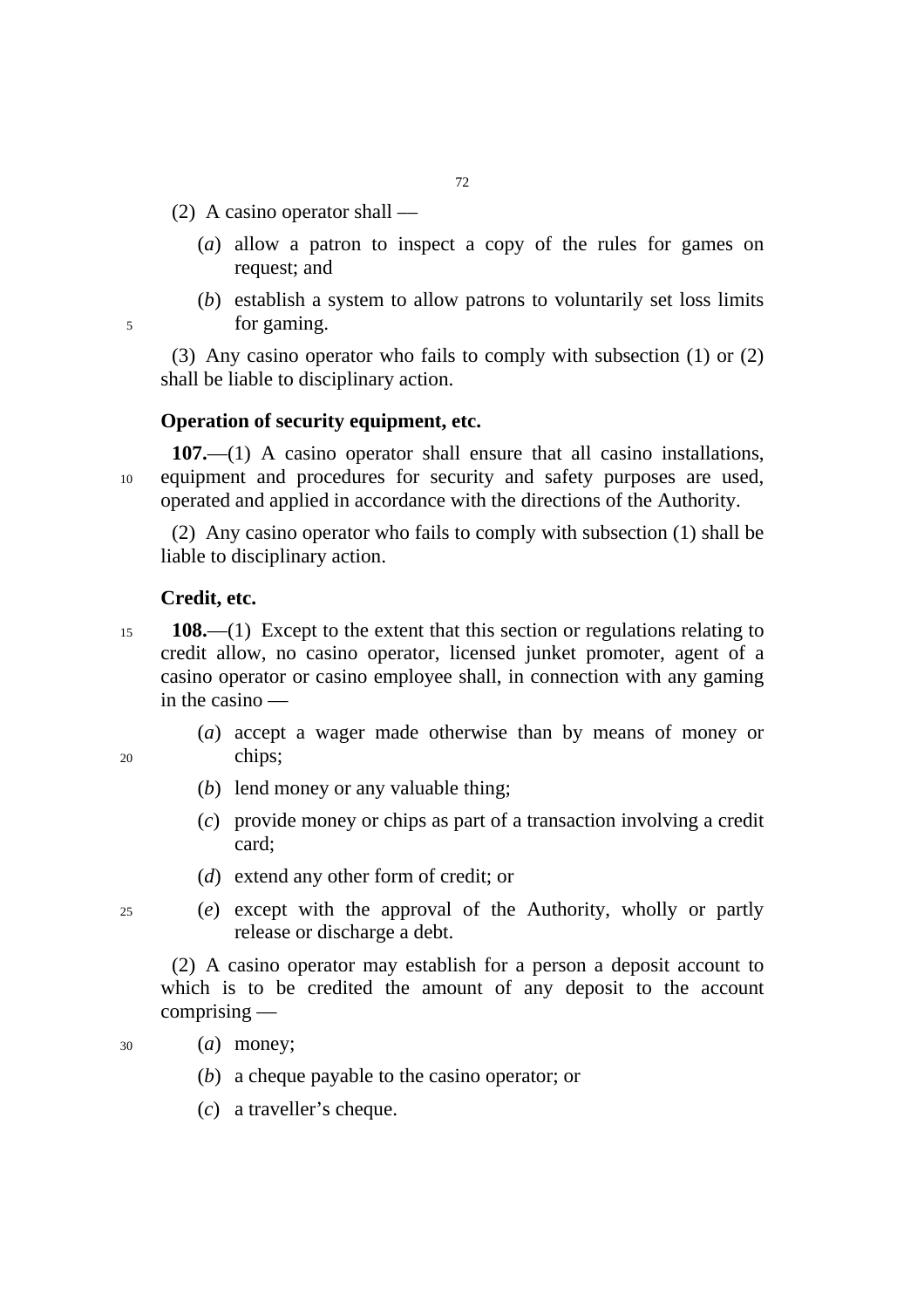(3) The casino operator may issue to a person who establishes a deposit account and debit to the account chip purchase vouchers, cheques or money, not exceeding in total value the amount standing to the credit of the account at the time of issue of the vouchers, cheques or money.

5 (4) The casino operator may, in exchange for a cheque payable to the casino operator or a traveller's cheque, issue to a person chip purchase vouchers of a value equivalent to the amount of the cheque or traveller's cheque.

(5) A cheque accepted by the casino operator may, by agreement with 10 the casino operator, be redeemed in exchange for the equivalent in value to the amount of the cheque of any one or more of the following:

- (*a*) money;
- (*b*) cheque payable to the casino operator;
- (*c*) chip purchase vouchers;
- 15 (*d*) chips.
	- (6) The casino operator —
- (*a*) shall, within the time specified by the Authority by notice in writing given to the casino operator for the purposes of this subsection, deposit with an authorised bank a cheque accepted by 20 the casino operator under this section; and
	- (*b*) shall not agree to the redemption of such a cheque for the purpose of avoiding compliance with paragraph (*a*).

(7) Notwithstanding anything in this section, a casino operator or a licensed junket promoter may provide chips on credit to a person —

- 25 (*a*) who is not a citizen or permanent resident of Singapore (as defined in section 116(9)); or
	- (*b*) who is a premium player,

if the casino operator or licensed junket promoter (as the case may be) and the person satisfy the requirements of any relevant controls and 30 procedures approved by the Authority under section 138.

- $(8)$  Any
	- (*a*) casino operator who contravenes subsection (1) or (6); or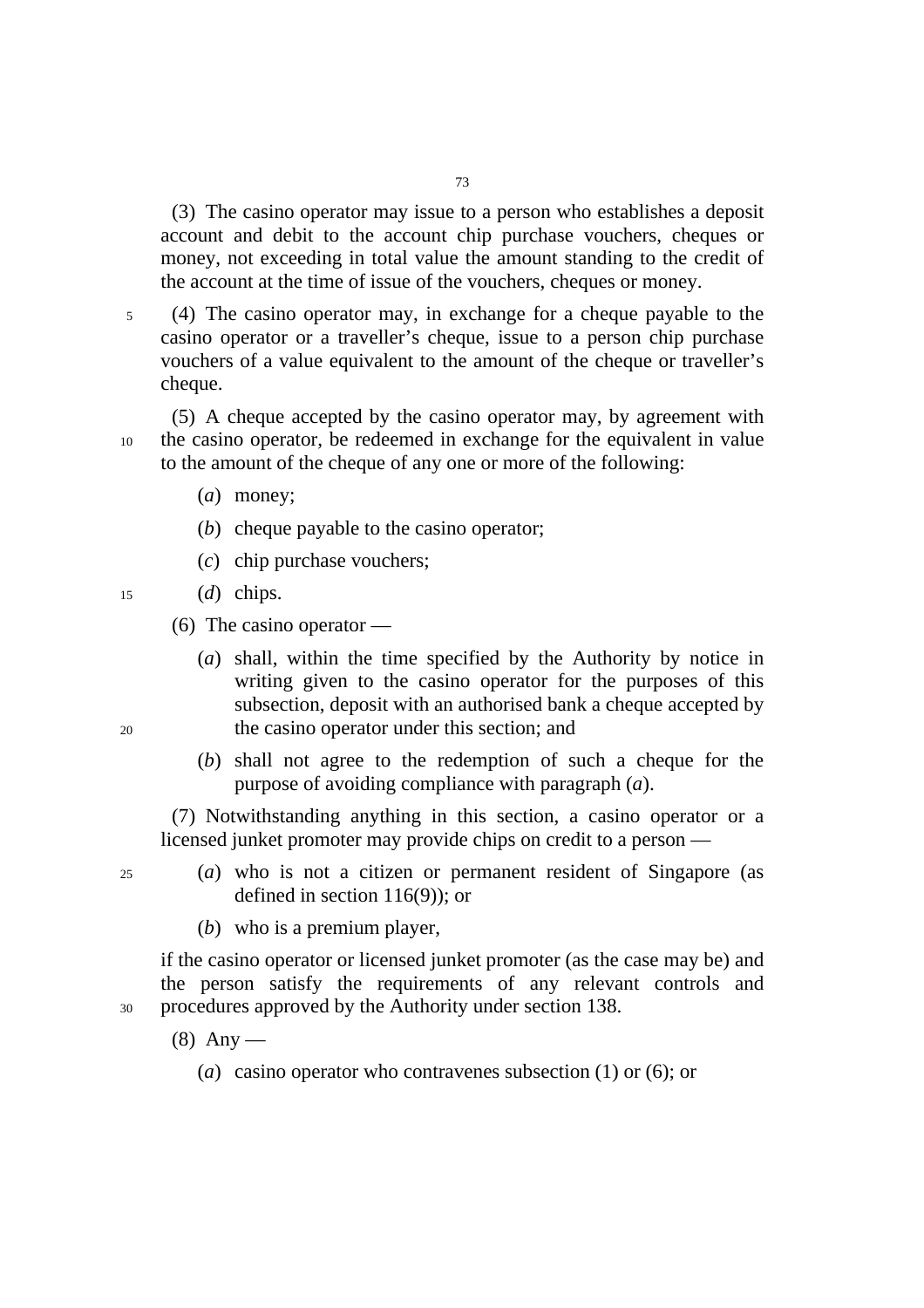(*b*) licensed junket promoter, agent of a casino operator or casino employee who contravenes subsection (1),

shall be ––

- (i) liable to disciplinary action, in the case of a casino operator, 5 licensed special employee or licensed junket promoter; or
	- (ii) guilty of an offence, in any other case.
	- (9) Any person who —
- (*a*) provides chips on credit to persons other than as permitted in subsection  $(7)(a)$  or  $(b)$  shall be deemed to be a moneylender for 10 the purposes of the Moneylenders Act (Cap. 188); and
	- (*b*) lends money in accordance with this section shall be deemed not to be a moneylender for the purposes of the Moneylenders Act.

(10) In this section, "cheque" means a cheque (other than a traveller's cheque) that —

- 15 (*a*) is drawn on an account of an authorised bank for a specific amount payable on demand; and
	- (*b*) is dated but not post-dated.

# **Automatic teller machines prohibited within casino premises**

**109.**—(1) A casino operator shall not provide or allow another person to 20 provide any automatic teller machine within the boundaries of the casino premises.

(2) Any casino operator who contravenes subsection (1) shall be liable to disciplinary action.

## **Junkets**

<sup>25</sup>**110.**—(1) No person shall organise, promote or conduct a junket without a licence granted by the Authority in accordance with the regulations.

(2) The Authority shall not grant a licence to a junket promoter unless satisfied that the criteria specified in the regulations are met.

30 (3) Any casino operator which enters into an agreement with an unlicensed junket promoter to organise or promote a junket shall be liable to disciplinary action.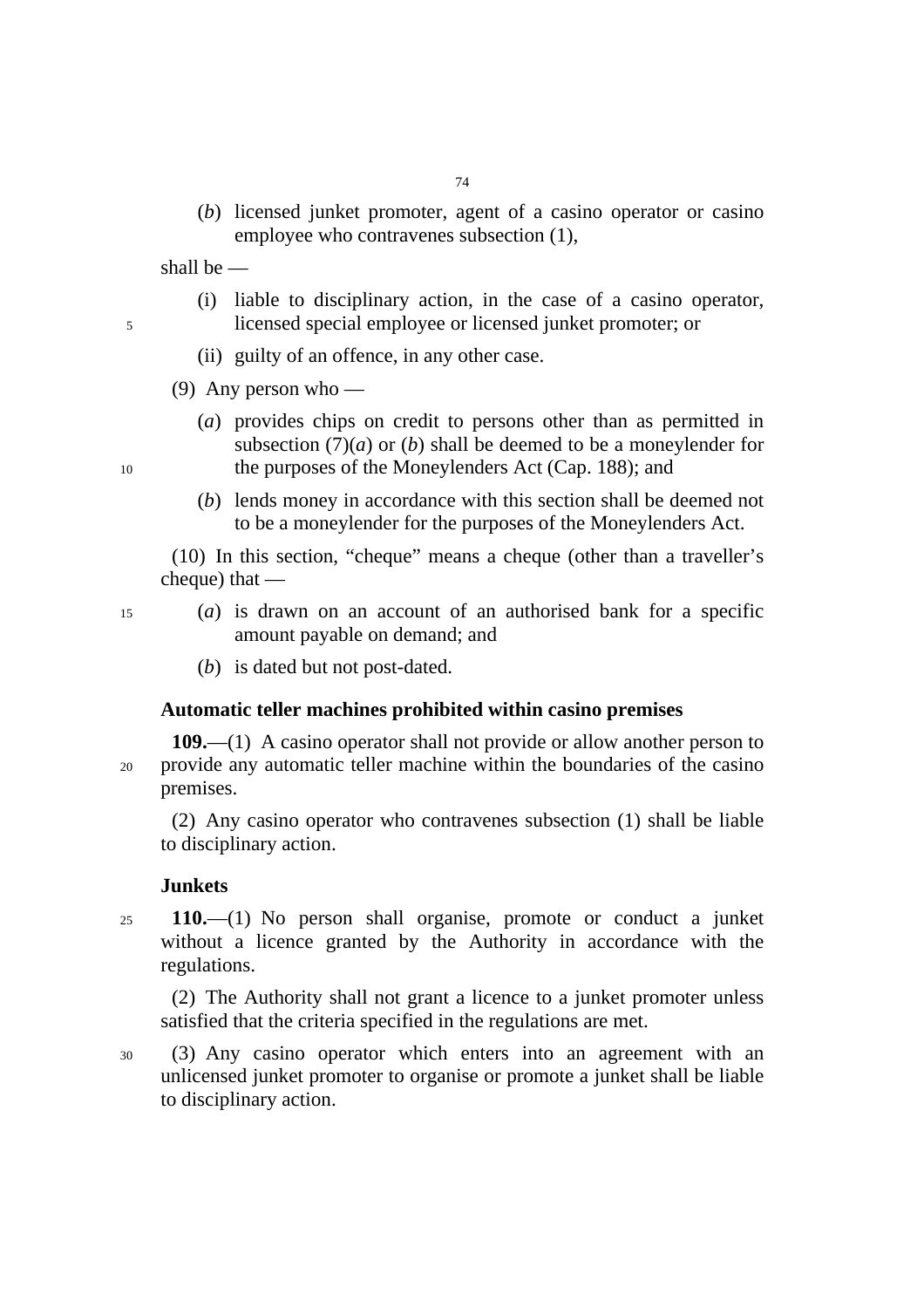(4) The Authority may, by notice in writing, require a casino operator to terminate any agreement with an unlicensed junket promoter within the time specified in the notice, and any casino operator which fails to comply with such notice shall be liable to disciplinary action.

5 (5) Any person who contravenes subsection (1) shall be guilty of an offence and shall be liable on conviction ––

(*a*) in the case of an individual, to a fine not exceeding \$150,000; or

(*b*) in any other case, to a fine not exceeding \$300,000,

and, in the case of a continuing offence, to a further fine not exceeding —

10 (i) \$15,000, in the case of an individual; or

(ii) \$30,000, in any other case,

for every day or part thereof during which the offence continues after conviction.

(6) The Authority may, with the approval of the Minister, make 15 regulations for or with respect to regulating or prohibiting the promotion and conduct of junkets, the licensing of junket promoters, arrangements for premium players and the obligations of casino operators in relation to junket promoters and premium players.

(7) In particular, the regulations may  $-$ 

- 20 (*a*) impose restrictions on who may be approved to organise or promote a junket;
	- (*b*) prescribe the procedure for applications for the approval of the Authority;
	- (*c*) prescribe the fees to be charged;

25 (*d*) require the junket promoter or the casino operator concerned to give the Authority advance notice of the junket and to furnish to the Authority detailed information concerning the conduct of and the arrangements for the conduct of any junket;

- (*e*) require any contract or other agreement that relates to the 30 conduct of a junket to be in a form and containing provisions approved by the Authority;
	- (*f*) require the junket promoter or the casino operator concerned to give specified information concerning the conduct of the junket to participants in the junket;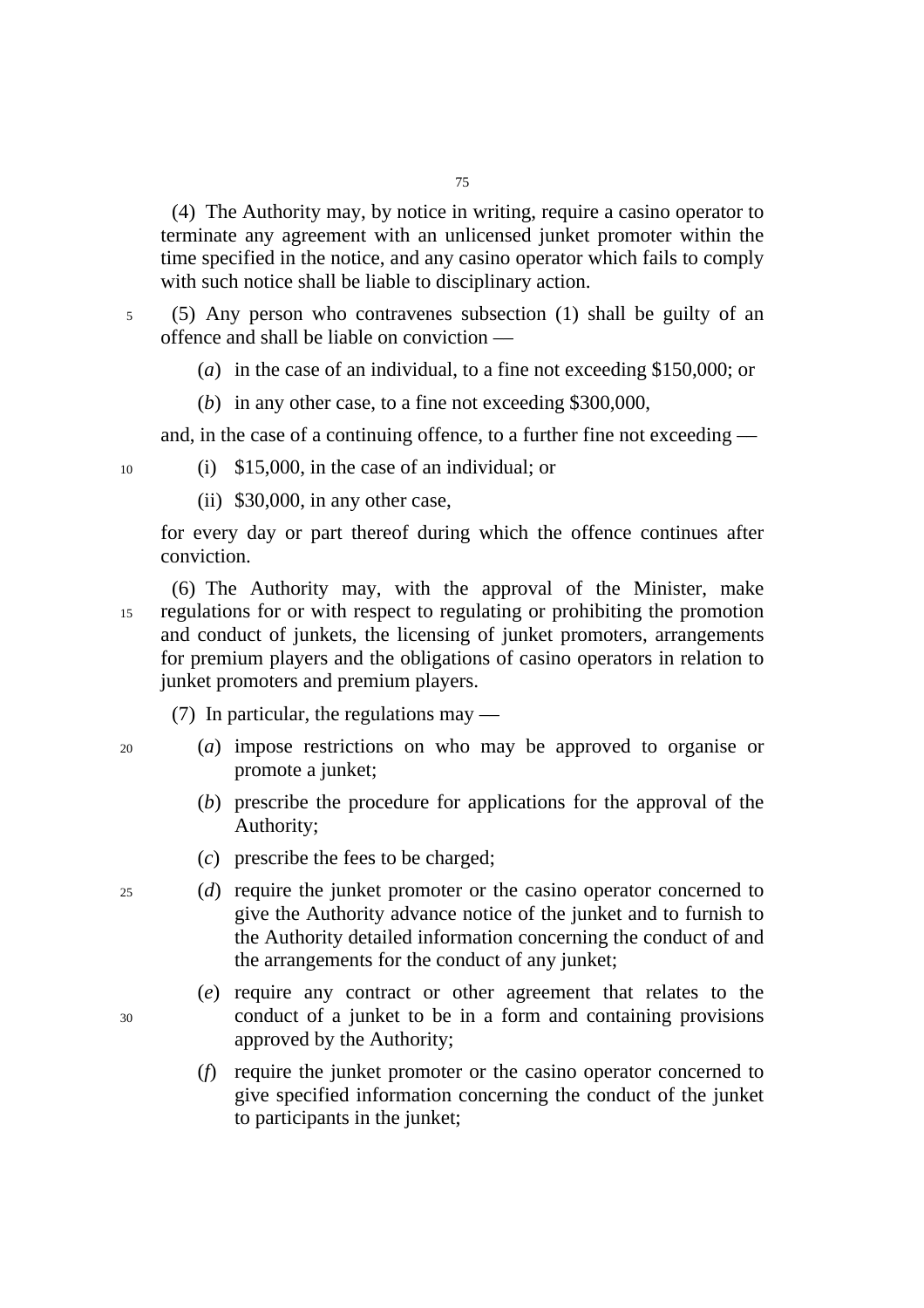- (*g*) require the junket promoter or the casino operator concerned to give the Authority advance notice of any arrangement for premium players and to furnish to the Authority specified information concerning the arrangement;
- 5 (*h*) regulate the conduct of licensed junket promoters and prescribe the disciplinary actions, including a financial penalty not exceeding \$400,000, against any licensed junket promoter who contravenes any provision of the regulations; and
- (*i*) provide that any contravention of any provision of the 10 regulations shall be an offence punishable with a fine not exceeding \$100,000 or with imprisonment for a term not exceeding 12 months or with both.

*Division 3 — Disputes between casino operator and patron* 

# **Resolution of dispute as to winnings, losses or manner in which game**  <sup>15</sup>**conducted**

**111.**––(1) Where a casino operator and a patron of the casino are unable to resolve to the satisfaction of the patron any dispute as to alleged winnings, alleged losses or the manner in which a game is conducted, and the dispute involves ––

- 20 (*a*) at least \$1,000, the casino operator shall immediately notify an inspector; or
	- (*b*) less than \$1,000, the casino operator shall inform the patron of his right to request that an inspector conduct an investigation.

(2) An inspector who is notified of a dispute under subsection (1) shall 25 conduct such investigations as he thinks necessary and shall determine whether payment should be made.

(3) Failure of a casino operator to notify an inspector or inform the patron as provided in subsection (1) is grounds for disciplinary action.

## **Reconsideration of inspector's decision**

<sup>30</sup>**112.**––(1) Any party aggrieved by the decision of an inspector under section 111 may, in the prescribed manner and within the prescribed time, appeal to the Authority requesting a hearing to reconsider the decision of the inspector.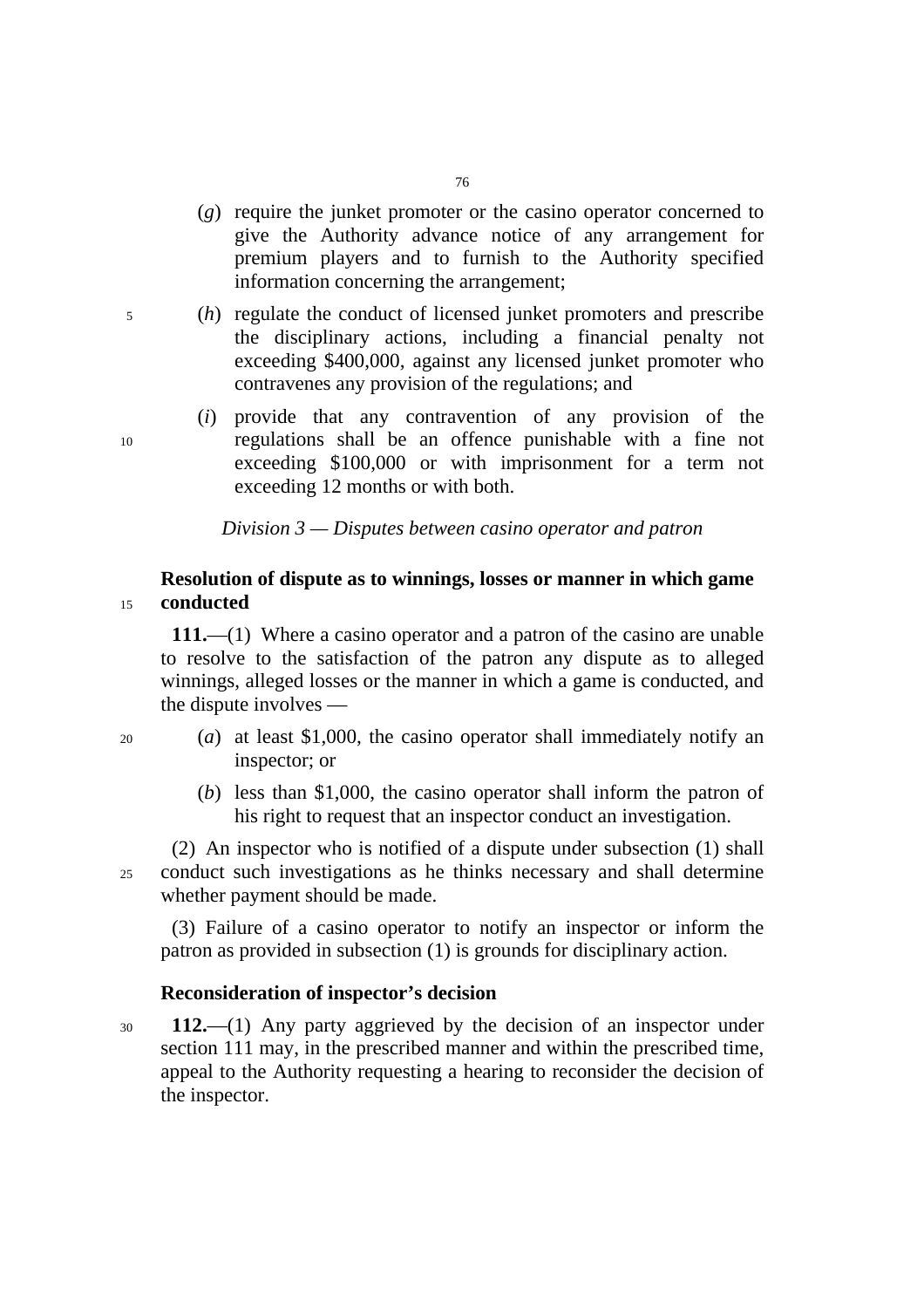(2) The appeal shall set forth the basis of the request for reconsideration.

(3) If no appeal for reconsideration is made within the time prescribed, the decision of the inspector shall be deemed final and is not subject to reconsideration by the Authority.

5 (4) The Authority shall convene a committee comprising such persons as the Authority may appoint to reconsider the decision of the inspector.

(5) The party seeking reconsideration bears the burden of showing that the inspector's decision should be reversed or modified.

(6) The committee appointed under subsection (4) shall be independent 10 of the Authority and may regulate its own procedure.

(7) After the hearing, the committee may confirm, vary or reverse the inspector's decision.

(8) The decision by the committee shall be in writing and shall be served on the casino operator and the patron concerned.

## <sup>15</sup>**Payment of claim after decision**

**113.**—(1) Except as otherwise allowed by the Authority, a casino operator shall pay a patron's claim within 30 days of ––

- (*a*) the decision of the committee under section 112; or
- (*b*) where an appeal was made under section 114, the decision of the 20 Authority under that section.

(2) Failure of a casino operator to pay within the time specified in subsection (1) is grounds for disciplinary action.

### **Appeal to Authority**

**114.** A person who is aggrieved by a decision made against him by the 25 committee under section 112 may, within 30 days of being notified of the decision of the committee, appeal to the Authority whose decision shall be final.

*Division 4 — Entry to casino premises* 

# **Right of entry to casino premises**

<sup>30</sup>**115.** Except as provided by sections 118 and 119, a person enters and remains on any casino premises only by the licence of the casino operator.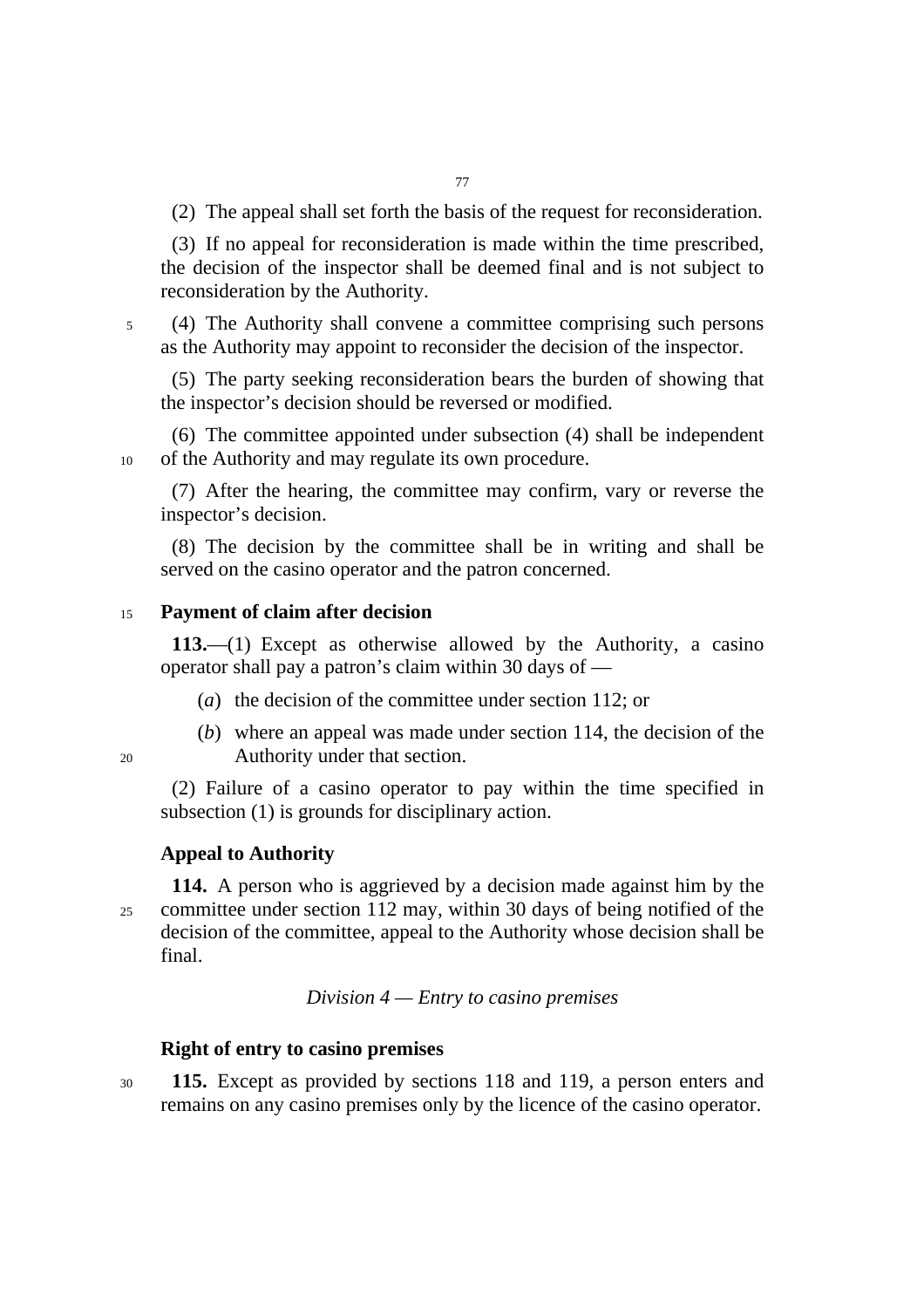# **Entry levy**

**116.**—(1) Subject to subsection (3), a casino operator shall not allow any person who is a citizen or permanent resident of Singapore to enter or remain on the casino premises at any time on any day unless the person 5 has paid to the casino operator an entry levy of ––

- (*a*) \$100 (inclusive of goods and services tax) for every consecutive period of 24 hours; or
- (*b*) \$2,000 (inclusive of goods and services tax) for a valid annual membership of the casino.
- 10 (2) All entry levies collected by a casino operator under subsection (1) shall be paid to the Singapore Totalisator Board within the prescribed time and shall be used by that Board for public, social or charitable purposes in Singapore.

(3) A casino operator shall not refund, remit or reimburse, directly or 15 indirectly, any entry levy paid or payable by any person under subsection  $(1)$ .

(4) The Minister may, after the expiration of 10 years commencing from the date on which a second site for a casino is designated by an order made under section 2(2), by order published in the *Gazette*, vary the entry 20 levies specified in subsection (1).

(5) This section shall not apply to  $-$ 

- (*a*) any employee of the casino;
- (*b*) any inspector, police officer, officer of the Central Narcotics Bureau or Corrupt Practices Investigation Bureau, civil defence 25 officer, officer of the Inland Revenue Authority of Singapore or employee of the Authority acting in the discharge of his duties; or
	- (*c*) such other person or class of persons as may be prescribed.
- (6) Subject to subsection (5), any citizen or permanent resident of 30 Singapore who enters any casino premises without paying the entry levy specified in subsection (1) is guilty of an offence and shall be liable on conviction to a fine not exceeding \$1,000, and shall also be liable for the amount of the entry levy specified in subsection (1)(*a*).

(7) Any casino operator who contravenes subsection (1), (2) or (3) shall 35 be liable to disciplinary action.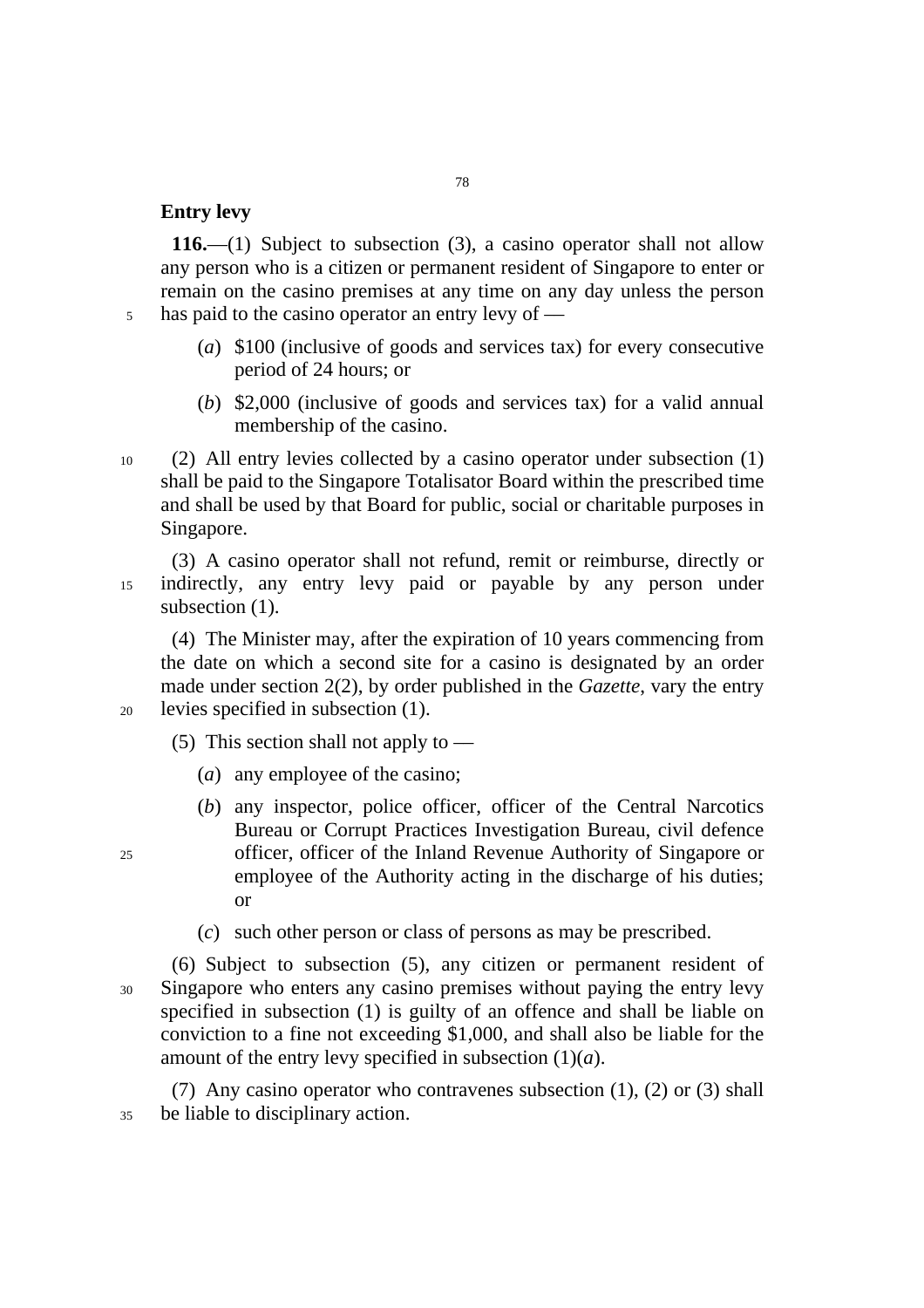(8) Section 147 shall apply in relation to late payment of the entry levy as it applies to the casino tax, and the reference to casino tax in that section shall be read as a reference to the entry levy.

(9) In this Part, "permanent resident of Singapore" means a person who 5 is granted an entry permit under section 10(1) of the Immigration Act (Cap. 133) or a re-entry permit under section 11 of that Act, which allows him to remain in Singapore indefinitely without restriction.

## **Supplementary provisions relating to entry levy**

**117.**—(1) The entry levy payable under section 116(1) shall be levied, 10 paid and collected by such method as may be prescribed.

(2) The Chief Executive may require a casino operator to lodge with the Authority such security as the Chief Executive may consider appropriate for the payment of entry levies.

(3) Entry levies shall be recoverable from a casino operator as a civil 15 debt due to the Government.

(4) It shall be lawful for the Chief Executive, if it is proved to his satisfaction that any money has been overpaid as entry levy under this Act, to direct the refund of the money so overpaid, such refund to be paid from entry levies collected under section 116(1).

20 (5) No refund under subsection (4) shall be allowed unless a claim in respect thereof is made within 6 months of the overpayment.

(6) Where for any reason the entry levy payable under section 116(1) has not been paid, or has been short paid, or the whole or any part of the entry levy, after having been paid, has, owing to any cause, been 25 erroneously refunded, the person liable to pay such levy, or the person to whom the refund has been erroneously made, as the case may be, shall pay the entry levy not paid or short paid, or the amount erroneously refunded to him, on demand being made by the Chief Executive, within 6 months of the date of the non-payment, or short payment, or erroneous 30 refund, as the case may be, without prejudice to any other remedy for the recovery of the amount unpaid or erroneously refunded.

(7) For the purposes of this section and section 116, every casino operator shall be liable for every act, omission, neglect or default of any agent or employee employed by him and acting within the scope of his 35 employment, as fully and effectually as if the act, omission, neglect or default were done or committed by the casino operator.

79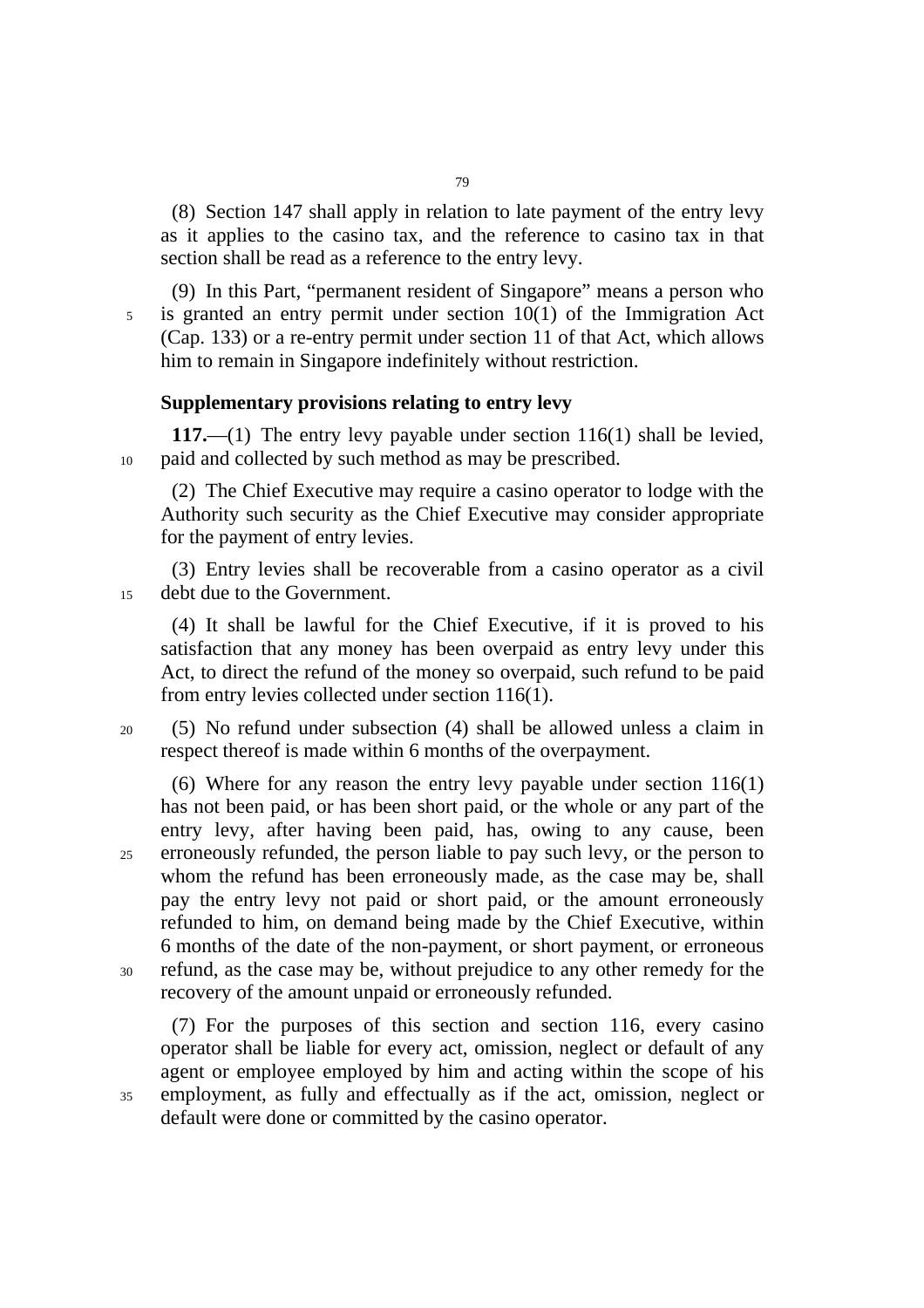(8) Nothing in this section shall affect the liability of the agent or employee of a casino operator.

## **Entry of inspector to casino premises**

**118.**—(1) An inspector may, at any time, enter and remain on any 5 casino premises for the purposes of exercising his functions as an inspector under this Act, including but not limited to  $-$ 

- (*a*) observing any of the operations of the casino;
- (*b*) ascertaining whether the operations of the casino are being properly conducted, supervised and managed;

- 10 (*c*) ascertaining whether the provisions of this Act are being complied with; and
	- (*d*) in any other respect, exercising his functions under this Act.

(2) An inspector who enters premises under this section is not authorised to remain on the premises if, on the request of the occupier of 15 the premises, the inspector does not show his identification card to the occupier.

## **Entry of police officer, etc., to casino premises**

**119.** Any police officer, officer of the Central Narcotics Bureau or Corrupt Practices Investigation Bureau or civil defence officer may enter 20 any casino premises, including any part to which the public does not have access, and may remain there for the purpose of discharging his duty as a police officer, officer of the Central Narcotics Bureau or Corrupt Practices Investigation Bureau or civil defence officer, as the case may be.

### **Exclusion orders by casino operator**

<sup>25</sup>**120.**—(1) A casino operator may give a written exclusion order under this section to a person, whether on the voluntary application of the person or otherwise, prohibiting the person from entering or remaining on the casino premises.

(2) A voluntary application under subsection (1) shall be in writing and 30 signed by the applicant in the presence of a person authorised by the casino operator to witness such an application.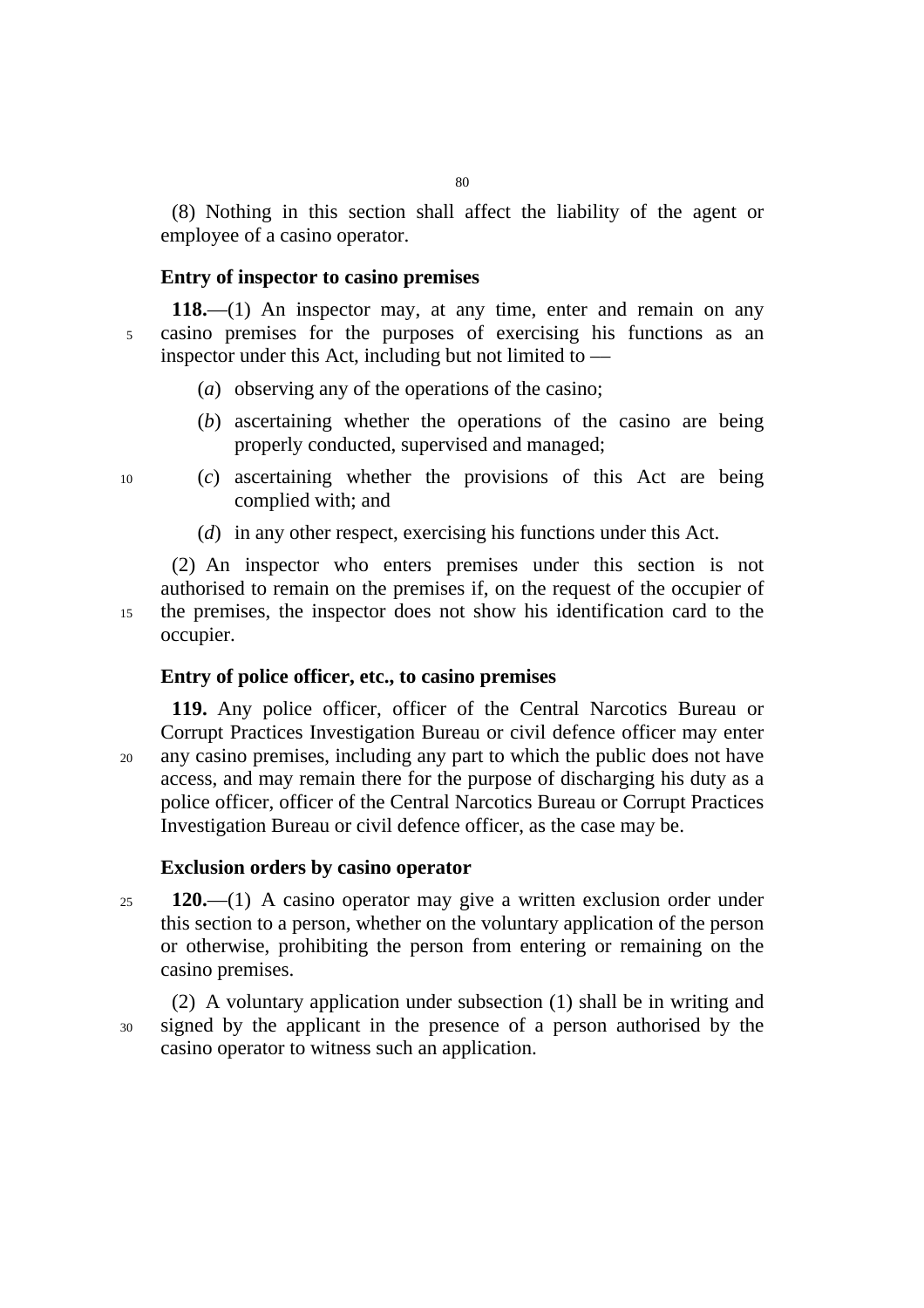(3) As soon as practicable after a casino operator gives an exclusion order under subsection (1) or revokes the order, the casino operator shall notify the Authority and the Council of that order or the revocation of that order, as the case may be.

## <sup>5</sup>**Exclusion orders by Authority**

**121.**—(1) The Authority may, by an exclusion order given to a person orally or in writing, prohibit the person from entering or remaining on any casino premises.

(2) An oral exclusion order lapses after 14 days.

10 (3) As soon as practicable after the Authority gives an exclusion order under this section, the Authority shall notify each casino operator of that order.

## **Exclusion orders by Commissioner of Police**

**122.**—(1) The Commissioner of Police may, by a written exclusion 15 order given to a person, prohibit the person from entering or remaining on any casino premises.

(2) As soon as practicable after making an exclusion order, the Commissioner of Police shall notify each casino operator and the Authority of that order.

20 (3) A person who has been given an exclusion order under this section may appeal to the Minister whose decision shall be final.

### **Duration of exclusion orders**

**123.**—(1) An exclusion order made under section 121 or 122 remains in force in respect of a person unless and until it is revoked by the person 25 who gave the order or by the Minister, on appeal.

(2) When an exclusion order is revoked by the Commissioner of Police or the Minister, the Commissioner of Police shall notify each casino operator and the Authority of the revocation.

(3) When an exclusion order is revoked by the Authority or the 30 Minister, the Authority shall give notice of the revocation to each casino operator as soon as practicable after it occurs.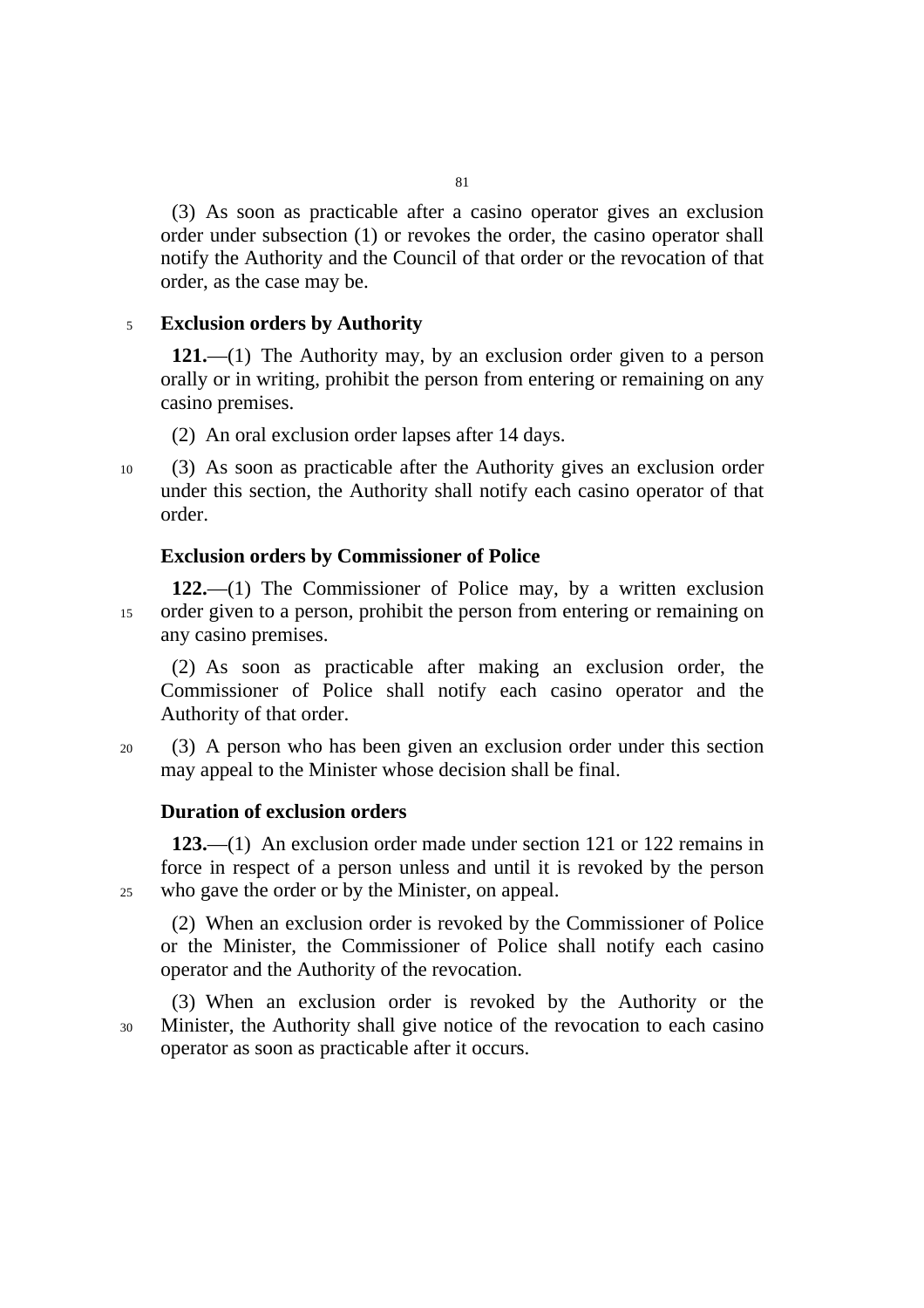# **List of persons excluded by casino operator**

**124.** The Authority may, from time to time, require a casino operator to furnish a list of persons excluded from the casino premises by the casino operator.

## <sup>5</sup>**Excluded person not to enter casino premises**

**125.**—(1) An excluded person shall not enter or remain, or take part in any gaming, on any casino premises.

(2) Any person, being subject to an exclusion order made under section 121 or 122, who contravenes subsection (1) shall be guilty of an 10 offence.

## **Casino operator to bar excluded persons from casino premises**

**126.**—(1) It is a condition of a casino licence that a casino operator shall not, without reasonable excuse, permit an excluded person to enter or remain on the casino premises.

15 (2) It is a condition of a casino licence that a casino operator shall comply with any order made under section 163(2)(*d*) to close any deposit account of a respondent named in that order.

## **Removal of excluded persons from casino premises**

**127.**—(1) This section applies to the following persons on any casino 20 premises:

- (*a*) the person for the time being in charge of the casino;
- (*b*) an agent of the casino operator;
- (*c*) a casino employee.

(2) A person to whom this section applies who knows that an excluded 25 person is about to enter or is on the casino premises shall —

- (*a*) notify an inspector as soon as practicable; and
- (*b*) using no more force than is reasonably necessary
	- (i) prevent the excluded person from entering the casino premises; or
- 30 (ii) remove such a person from the casino premises or cause such a person to be removed from the casino premises.
-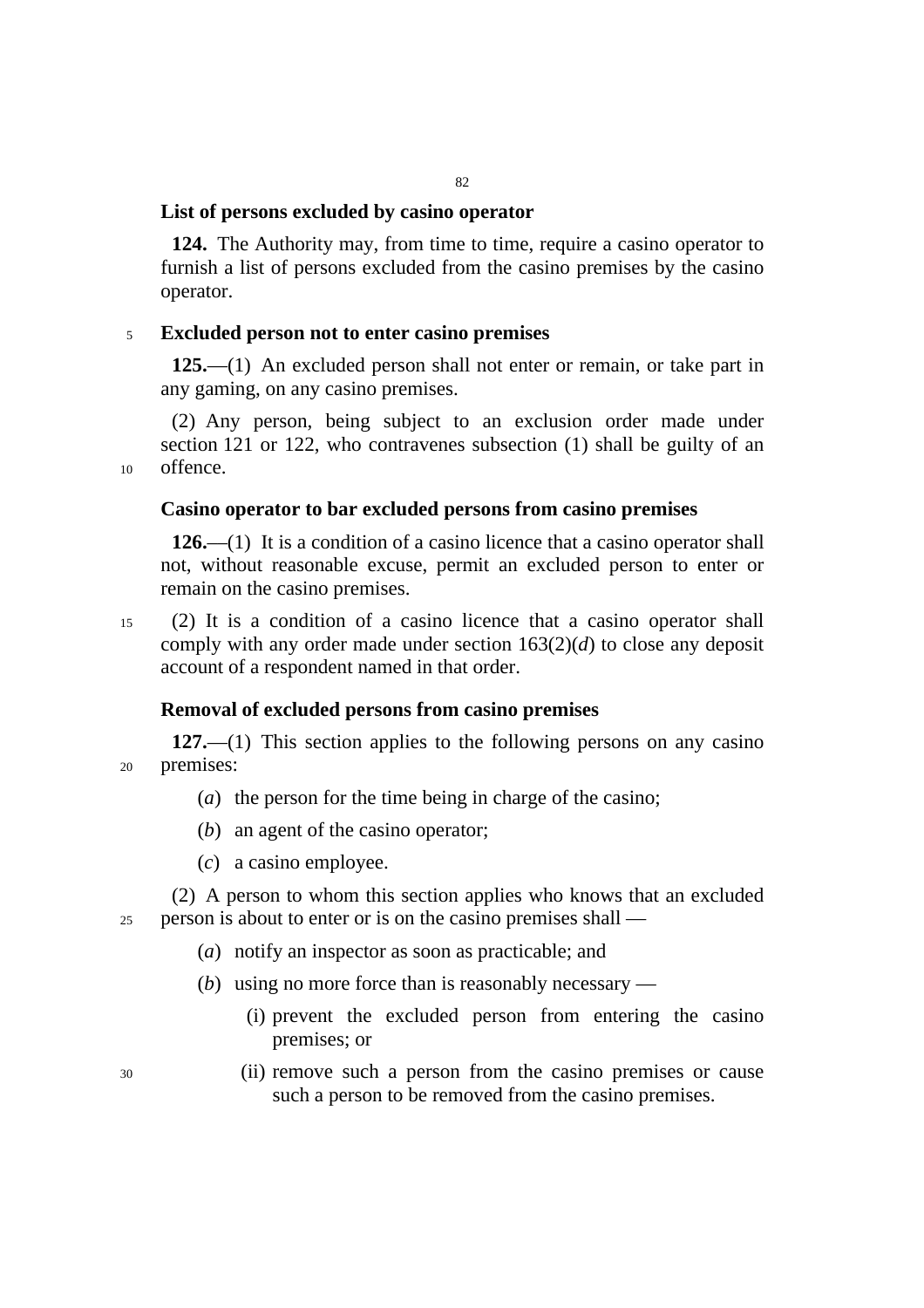(3) Any person who fails to comply with subsection (2) shall be  $-$ 

- (*a*) liable to disciplinary action, in the case of a casino operator or a licensed special employee; or
- (*b*) guilty of an offence, in any other case.

## <sup>5</sup>**Forfeiture of winnings**

**128.**—(1) This section applies to any person who is —

- (*a*) an excluded person; or
- (*b*) a minor (as defined in section 130).

(2) If a person to whom this section applies enters or remains on any 10 casino premises in contravention of this Act, all winnings (including linked jackpots) paid or payable to the person in respect of gaming on gaming machines or playing any game approved under section 100 in the casino are forfeited to the Consolidated Fund.

(3) If winnings referred to in subsection (2) comprise or include a non-15 monetary prize, the casino operator shall pay the value of that prize to the Consolidated Fund.

(4) In determining the value of a non-monetary prize for the purposes of subsection (3), any amount of goods and services tax payable in respect of the supply to which the prize relates is to be taken into account.

20 (5) The amount of winnings to be forfeited under this section shall be investigated and determined by an authorised person whose decision shall be final.

*Division 5 — Prohibited acts within casino premises* 

## **Conduct within casino premises**

- <sup>25</sup>**129.**––(1) A casino operator shall take all appropriate steps to ensure that the following acts are not committed by its employees, patrons or other persons within the casino premises:
	- (*a*) soliciting for the purpose of prostitution or for any other immoral purpose;

30 (*b*) unlicensed moneylending or related activities;

- (*c*) drunken, disorderly or riotous behaviour.
-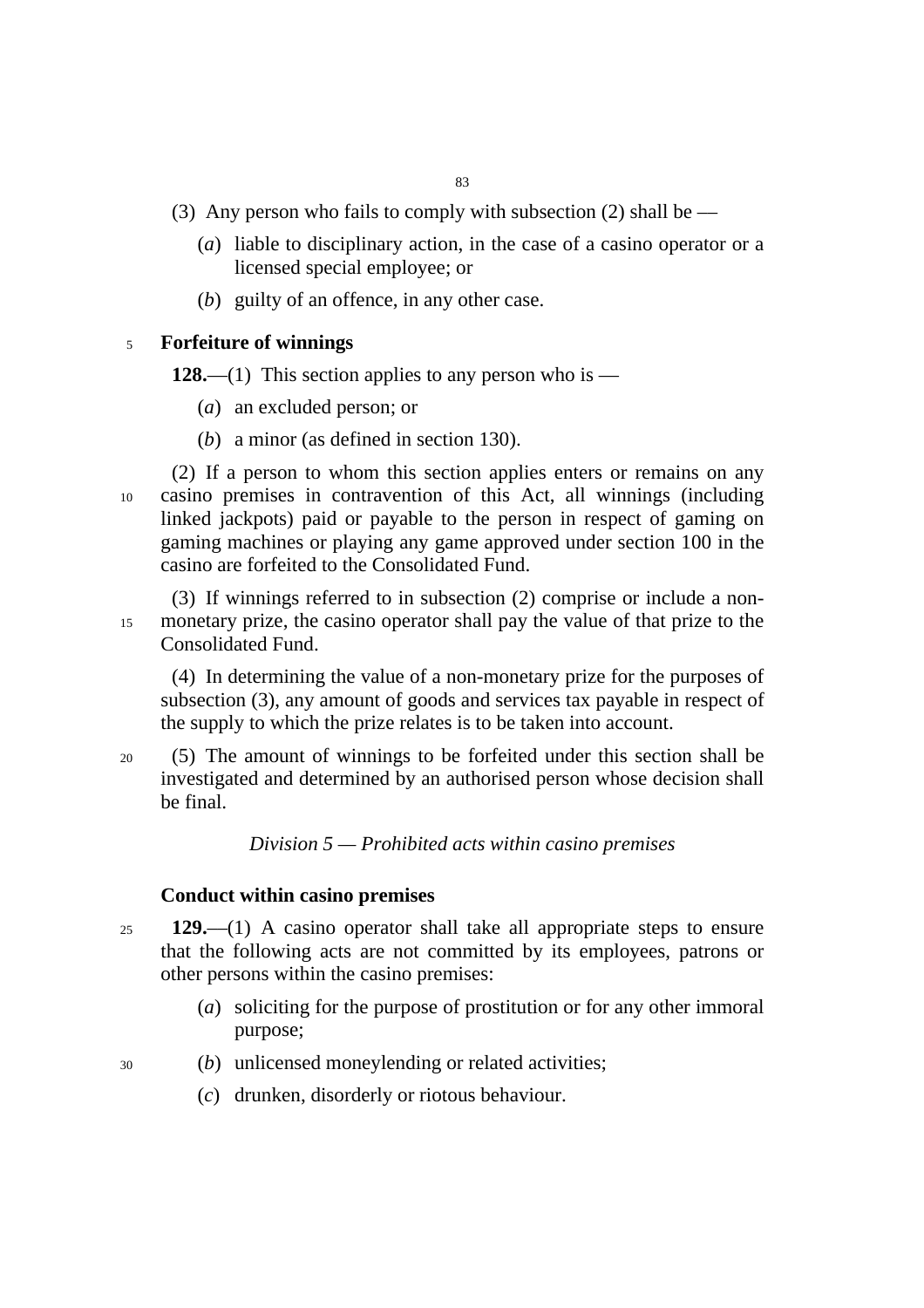(2) Any casino operator who contravenes subsection (1) shall be liable to disciplinary action.

# PART VII

### **MINORS**

### <sup>5</sup>**Interpretation of this Part**

**130.** In this Part —

"acceptable proof of age" for a person means —

- (*a*) documentary evidence that might reasonably be accepted as applying to the person and as proving that the person is at 10 least 21 years of age; or
	- (*b*) evidence that the Authority has declared by notice in writing given to a casino operator to be acceptable evidence in relation to the operation of the casino that a person is at least 21 years of age;

15 "minor" means a person who is below the age of 21 years.

#### **Part only applies during hours of operation of casino**

**131.** This Part applies to casino premises only during the hours of operation of the casino.

#### **Minors not to enter casino premises**

<sup>20</sup>**132.**—(1) A minor shall not enter or remain, or take part in any gaming, on any casino premises.

(2) Any minor who contravenes subsection (1) shall be guilty of an offence.

#### **Casino operator to bar minors from casino premises**

<sup>25</sup>**133.**—(1) A casino operator shall not, without reasonable excuse, permit a minor to enter or remain on the casino premises.

(2) If a minor is on the casino premises, the casino operator shall immediately notify an inspector.

(3) Any casino operator who contravenes subsection (1) or (2) shall be 30 liable to disciplinary action.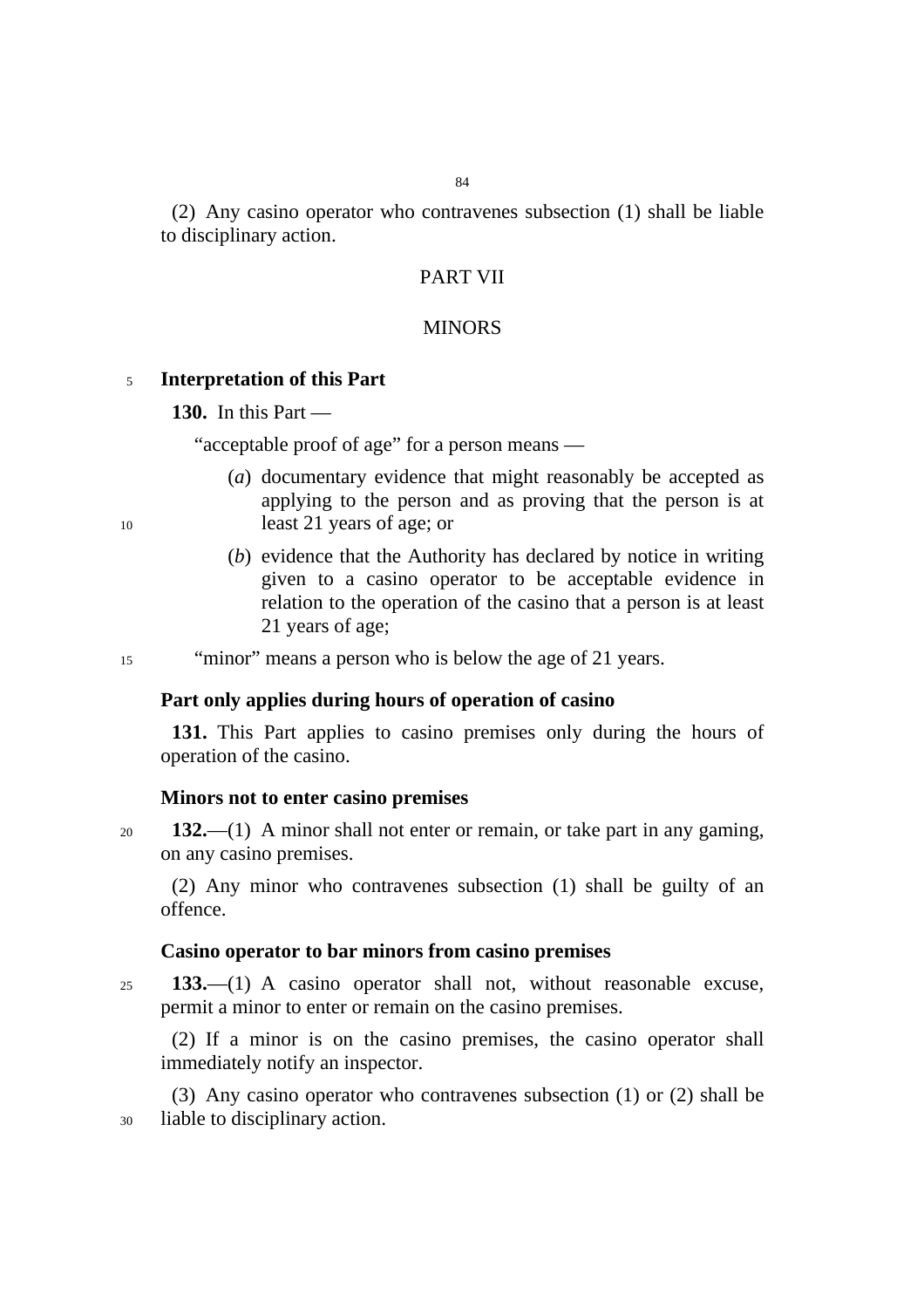(4) It is lawful for the person for the time being in charge of a casino, an agent of the casino operator or a casino employee to remove the minor or cause the minor to be removed from the casino premises, using no more force than is reasonably necessary.

5 (5) It is a defence to disciplinary action for a contravention of subsection (1) or (2) if it is proved that —

- (*a*) the minor was 16 years of age or above; and
- (*b*) before the minor entered the casino premises or while the minor was on the casino premises there was produced to the casino 10 operator or to his agent or employee acceptable proof of age for the minor.

### **Entry of minors to be prevented**

**134.**—(1) If a casino operator or a casino employee is aware that a person who may reasonably be suspected of being a minor is attempting 15 to enter the casino premises, the casino operator or casino employee shall refuse the person entry to the casino premises.

(2) The casino operator or casino employee is not required to refuse the person entry if there is produced to the casino operator or casino employee acceptable proof of age for the person.

- 20 (3) Any person who contravenes subsection (1) shall be  $-$ 
	- (*a*) liable to disciplinary action, in the case of a casino operator or a licensed special employee; or
	- (*b*) guilty of an offence, in any other case.

## **Proof of age may be required**

- <sup>25</sup>**135.**—(1) The person for the time being in charge of a casino, an agent of the casino operator, a casino employee, an inspector or a police officer may if he has reasonable cause to suspect that a person on the casino premises is a minor —
- (*a*) require the person on the casino premises to state his correct age, 30 name and address; and
	- (*b*) if it is suspected on reasonable grounds that the age, name or address given in response to the requirement is false, require the person to produce evidence of its correctness.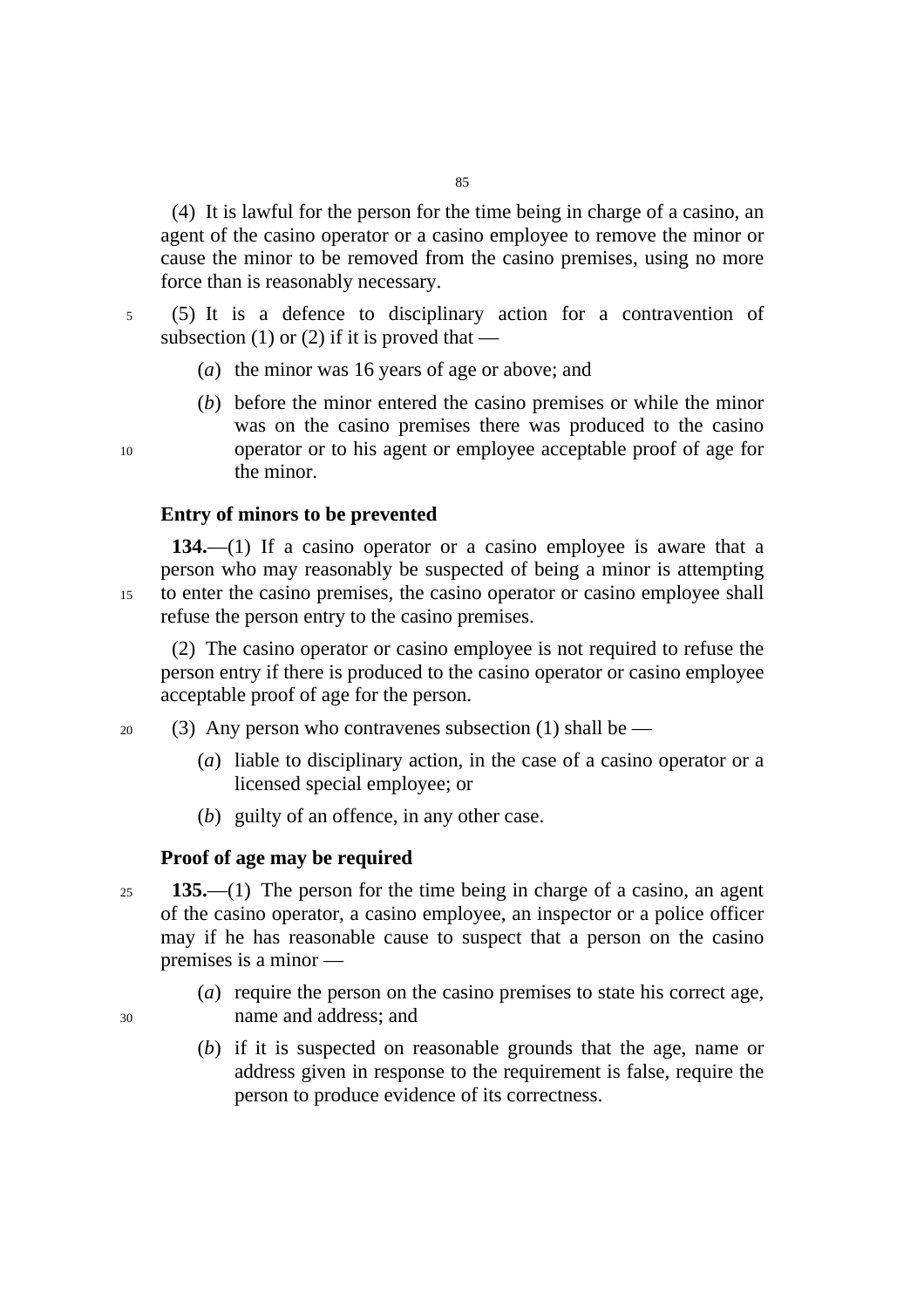- (2) A person who
	- (*a*) fails to comply with a requirement under subsection  $(1)(a)$ ; or
	- (*b*) without reasonable cause, fails to comply with a requirement under subsection (1)(*b*),
- 5 shall be guilty of an offence.

(3) It is not an offence to fail to comply with a requirement under subsection (1) if the person who made the requirement did not inform the person of whom the requirement was made, at the time it was made, that it is an offence to fail to comply with the requirement.

## <sup>10</sup>**Minor using false evidence of age**

**136.** A minor who uses any evidence purporting to be evidence of his age in order to obtain entry to or remain on any casino premises is guilty of an offence if the evidence is false in a material particular in relation to the minor.

## <sup>15</sup>**Notices to be displayed**

**137.**—(1) The Authority may, by written direction given to a casino operator, require a notice or notices to be displayed within the casino premises with respect to the exclusion from the casino premises of persons below the age of 21 years.

20 (2) The direction may impose requirements as to the form, position and matter to be displayed on any such notice.

(3) A casino operator is liable to disciplinary action if such a direction is not complied with in relation to the casino.

# PART VIII

# 25 CASINO INTERNAL CONTROLS

### **Approved system of controls and procedures to be implemented**

**138.**—(1) A casino operator shall not conduct operations in the casino unless the Authority has approved in writing of a system of internal controls and administrative and accounting procedures for the casino.

30 (2) Any such approval may be amended from time to time as the Authority thinks fit.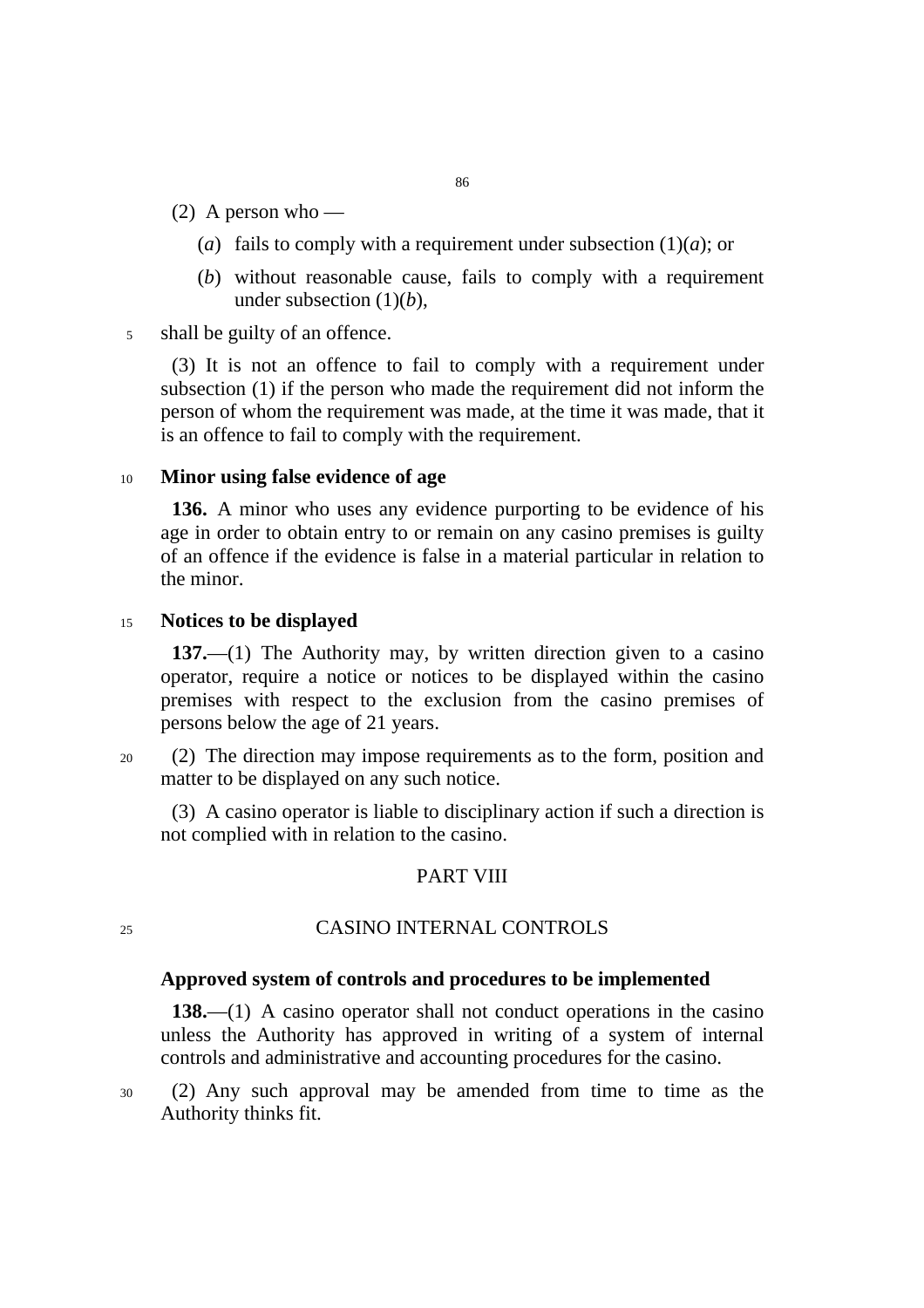(3) An approval or amendment of an approval under this section takes effect when notice of it is given in writing to the casino operator concerned, or on a later date specified in the notice.

(4) The casino operator shall ensure that the system approved for the 5 time being under this section for the casino is implemented.

(5) Any casino operator who fails to comply with subsection (1) or (4) shall be liable to disciplinary action.

## **Content of approved system**

**139.**—(1) A system of internal controls and administrative and 10 accounting procedures approved for the purposes of section 138 shall include (but is not limited to) details of the following:

- (*a*) accounting procedures, including the standardisation of forms, and the definition of terms, to be used in the operations of a casino;
- 15 (*b*) procedures, forms and, where appropriate, formulae for or with respect to —
	- (i) hold percentages and the calculation thereof;
	- (ii) revenue;
	- (iii) drop;
- 20 (iv) credit;
	- (v) complimentary services;
	- (vi) salary arrangements; and
	- (vii) personnel practices;
- (*c*) job descriptions and the system of organising personnel and 25 chain of command authority such as to establish diversity of responsibility among employees engaged in operations in a casino and identification of primary and secondary supervisory positions for areas of responsibility, which areas shall not be so extensive as to be impractical for an individual to supervise 30 effectively;
- 
- (*d*) procedures for the conduct and playing of games;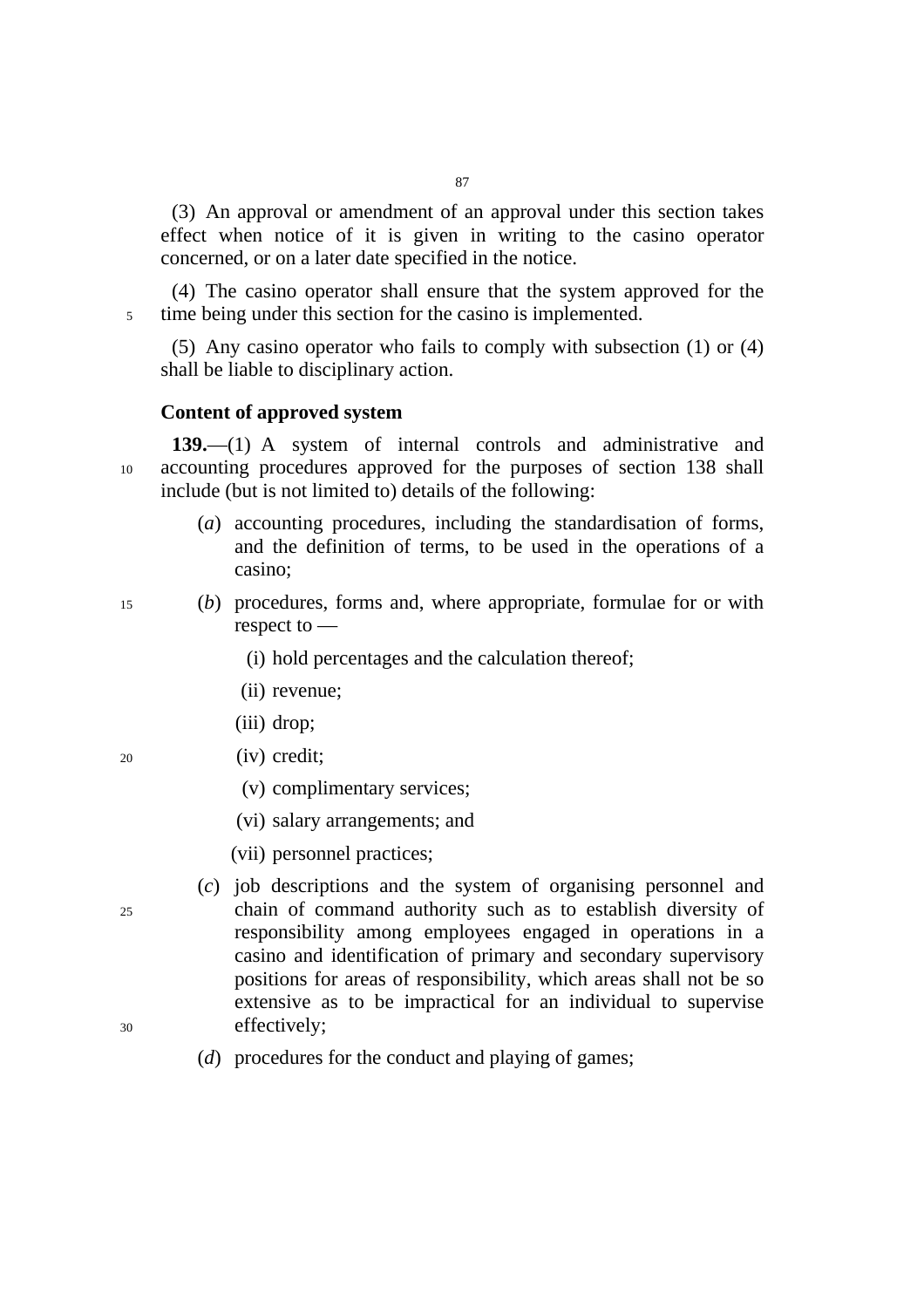- 88
- (*e*) procedures for the receipt, storage and disbursement of chips and cash, the cashing of cheques, the redemption of chips and the recording of all transactions pertaining to casino operations;
- (*f*) procedures for the collection and security of money at the 5 gaming tables and other places in a casino where games are conducted, and the transfer of such money to other areas of the casino premises for counting;
	- (*g*) procedures and forms relating to the transfer of money or chips within the casino premises;
- 10 (*h*) procedures and security for the counting and recording of revenue;
	- (*i*) procedures and security for the transfer of money from casino premises to an authorised bank and from an authorised bank to casino premises;
- 15 (*j*) procedures for the security, storage and recording of chips utilised in the gaming operations within the casino premises;
	- (*k*) procedures and standards for the maintenance, security and storage of gaming equipment;
- (*l*) procedures for the payment and recording of winnings associated 20 with games where the winnings are paid by cash or cheque;
	- (*m*) procedures for the issue of chip purchase vouchers and the recording of transactions in connection therewith;
	- (*n*) procedures for the cashing of cheques and recording of transactions by cheque;
- 25 (*o*) procedures for the establishment and use of deposit accounts;
	- (*p*) procedures for the use and maintenance of security and surveillance facilities, including closed circuit television systems;
- (*q*) procedures governing the utilisation of security personnel within 30 the casino premises;
	- (*r*) procedures for the control of keys used or for use in operations in a casino;
	- (*s*) procedures and standards for assessing the suitability of suppliers of goods or services to the casino and the casino operator which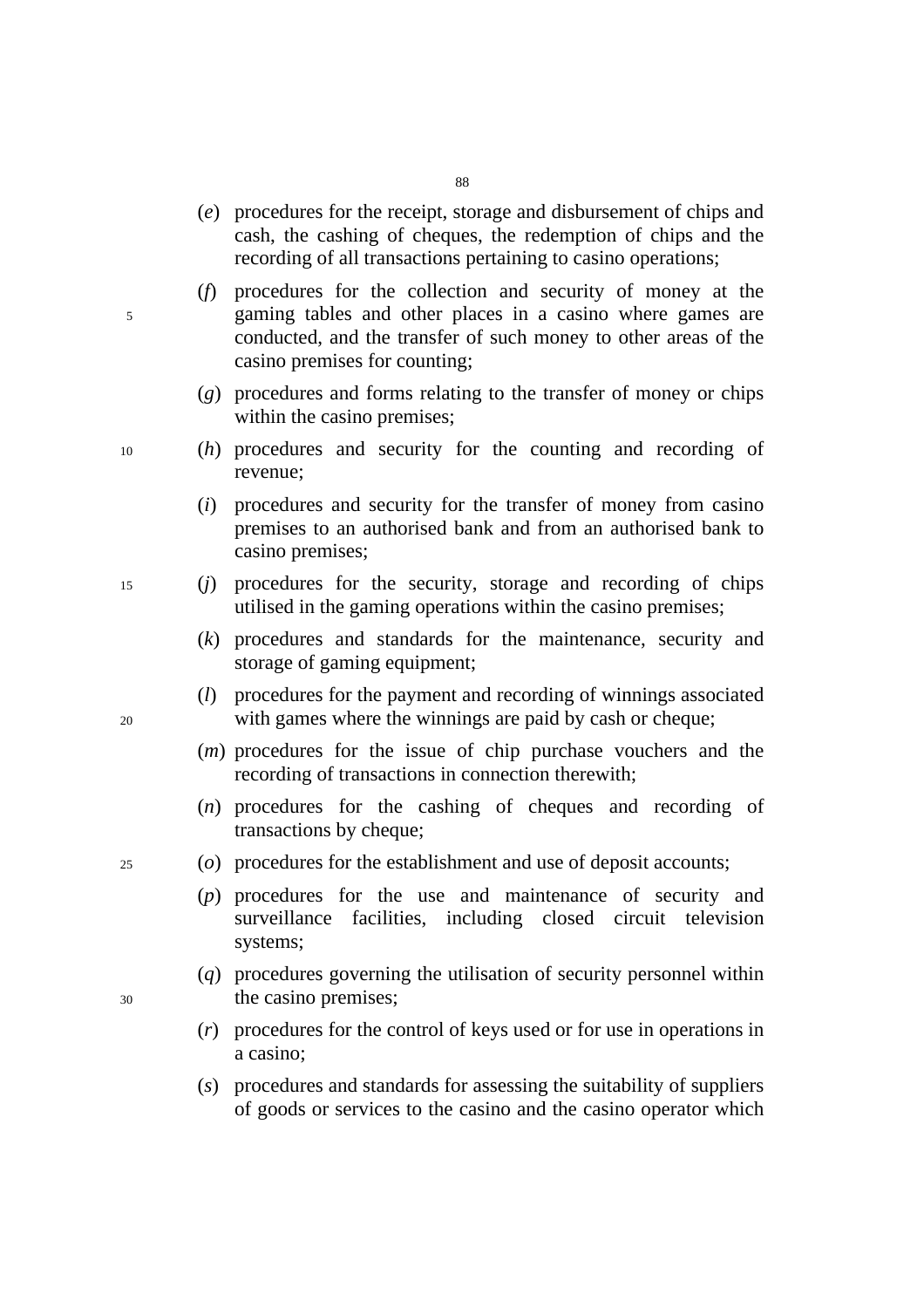may vary according to the nature of the goods or services or the nature of the suppliers of goods or services;

- (*t*) procedures for maintaining records of the suppliers of goods and services;
- 5 (*u*) procedures for the promotion and conduct of junkets and arrangements for premium players;
	- (*v*) procedures to comply with prescribed anti-money-laundering measures; and
	- (*w*) procedures to discourage and prevent corrupt practices.
- 10 (2) For the purposes of an approval or amendment of an approval, controls and procedures may be described narratively or represented diagrammatically, or by a combination of both methods.

(3) The Authority may, from time to time, by notice in writing to a casino operator, require details relating to other aspects of the casino 15 operations to be included in the approved system.

## **Banking**

**140.**—(1) A casino operator shall —

- (*a*) keep and maintain separate accounts, as approved by the Authority, at an authorised bank for use for all banking 20 transactions arising under this Act in relation to the casino operator; and
- (*b*) from time to time provide the Authority, as required, and in a form approved by the Authority, with a written authority addressed to the authorised bank referred to in paragraph (*a*) 25 authorising the authorised bank to comply with any requirements of an inspector exercising the powers conferred by this section.

(2) An inspector may, by notice in writing, require the manager or other principal officer of an authorised bank referred to in subsection (1) to provide the inspector with a statement of an account referred to in that 30 subsection and such other particulars relating to the account as may be specified in the notice.

(3) A person to whom a notice is given under subsection (2) shall comply with the notice.

- 
-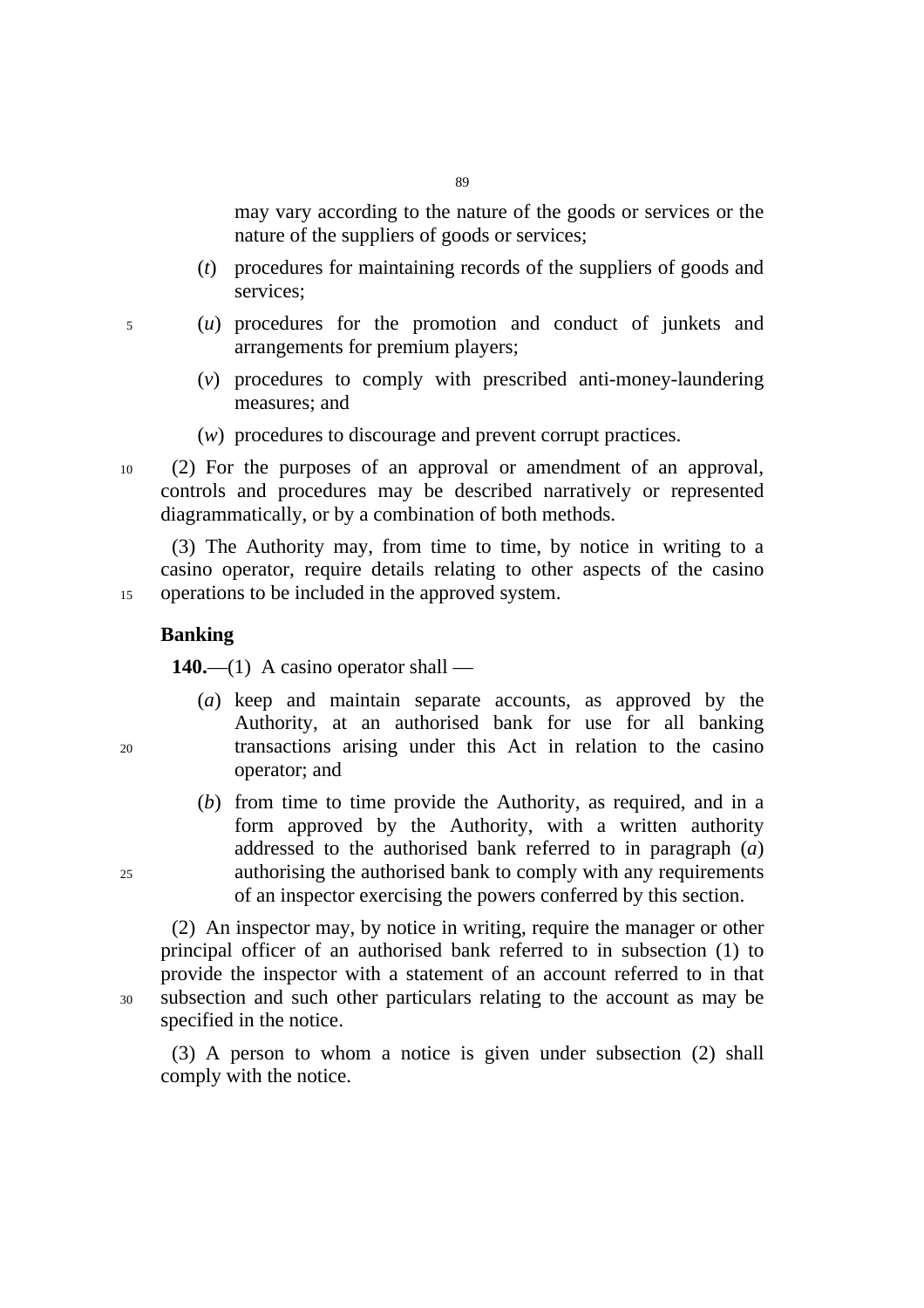(4) An inspector may not exercise the powers conferred by this section without the prior written approval of the Authority.

(5) Any casino operator who fails to comply with subsection (1) shall be liable to disciplinary action.

## <sup>5</sup>**Accounts to be kept**

**141.**—(1) A casino operator shall keep such accounting records as correctly record and explain the transactions and financial position of the operations of the casino.

(2) The accounting records shall be kept in such a manner as will enable 10 true and fair financial statements and accounts to be prepared from time to time and the financial statements and accounts to be conveniently and properly audited.

(3) Any casino operator who fails to comply with subsection (1) or (2) shall be liable to disciplinary action.

## <sup>15</sup>**Statement of accounts**

**142.**—(1) A casino operator shall, as soon as practicable after the end of its financial year, prepare financial statements and accounts, including —

- (*a*) trading accounts, where applicable, for the financial year;
- (*b*) profit and loss accounts for the financial year; and
- 
- 20 (*c*) a balance-sheet as at the end of the financial year that gives a true and fair view of the financial operations of the casino operator in relation to the casino.

(2) Any casino operator who fails to comply with subsection (1) shall be liable to disciplinary action.

# <sup>25</sup>**Keeping of records**

**143.**—(1) A casino operator shall ensure that all records relating to the operations of the casino are —

- (*a*) kept at a location and in a manner approved by the Authority;
- (*b*) retained for not less than 7 years after the completion of the 30 transactions to which they relate; and
	- (*c*) available for inspection by an authorised person at any time during that period.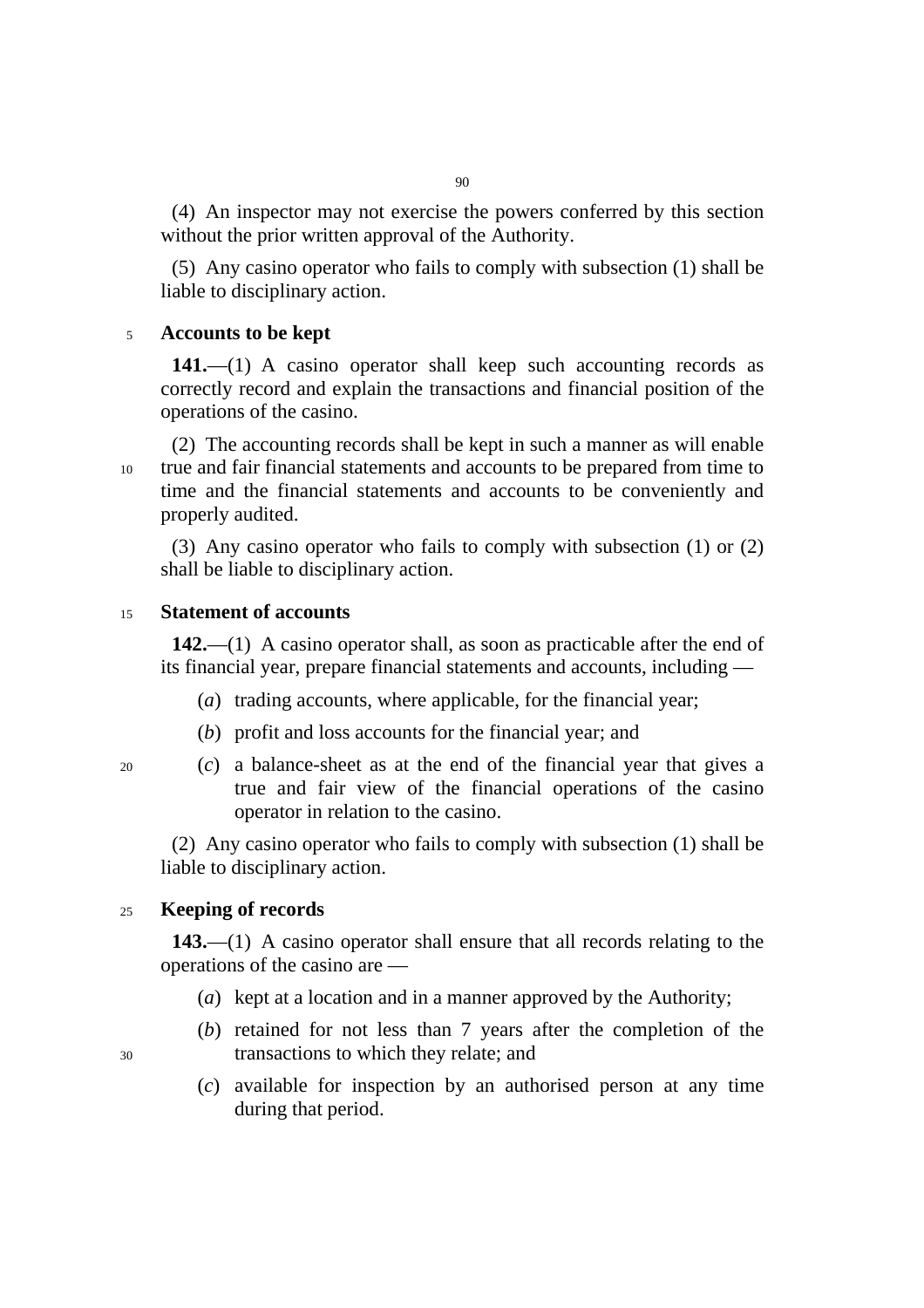(2) The Authority may, by instrument in writing, grant an exemption to a casino operator from all or specified requirements of this section in respect of all or specified, or specified classes of documents and may grant such an exemption subject to conditions.

5 (3) Any casino operator who fails to comply with subsection (1) shall be liable to disciplinary action.

## **Audit**

**144.**—(1) A casino operator shall, as soon as practicable after the end of its financial year, cause the books, accounts and financial statements of 10 the casino operator in relation to the casino to be audited by a person approved by the Authority to audit the accounting records of the casino operator.

(2) An auditor shall not be approved by the Authority as an auditor for a casino operator unless he is able to comply with such conditions in 15 relation to the discharge of his duties as may be determined by the Authority.

(3) The Authority may impose such additional duties on an auditor in relation to his audit of a casino operator as the Authority considers necessary, the costs of which shall be borne by the casino operator.

20 (4) The casino operator shall cause the auditor's report, the profit and loss account and balance-sheet of the casino operator and any additional information or report requested by the Authority to be lodged with the Authority within 4 months after the end of the financial year to which the report, profit and loss account, balance-sheet and additional information 25 or report, if any, relate.

(5) Any casino operator who fails to comply with subsection (1) or (4) shall be liable to disciplinary action.

### **Submission of reports**

**145.**—(1) A casino operator shall submit to the Authority reports 30 relating to the operations of the casino.

(2) The reports are to be submitted at the times, and are to contain the information, that is specified by notice in writing given to the casino operator by the Authority from time to time.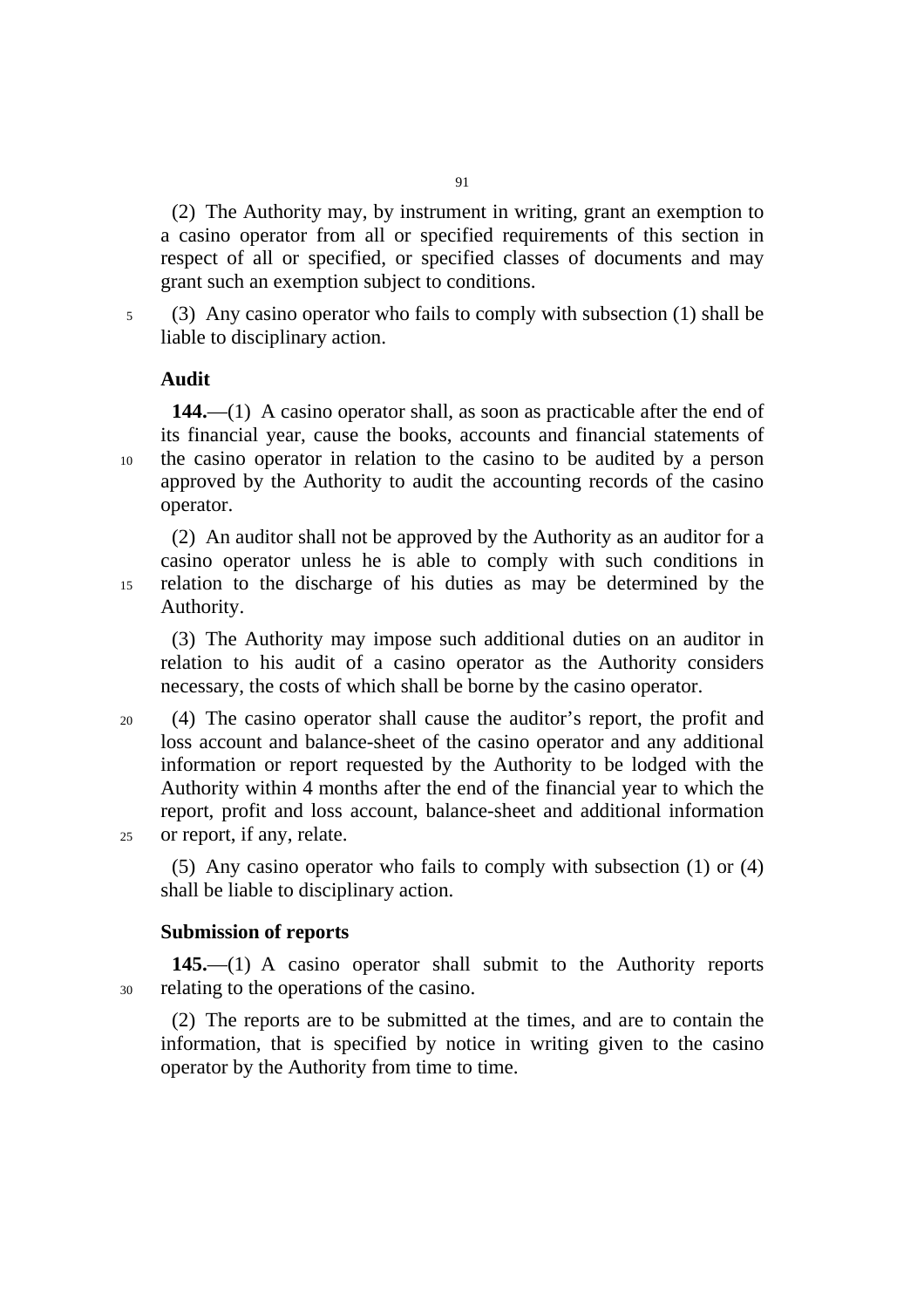(3) Any casino operator who fails to comply with subsection (1) or (2) shall be liable to disciplinary action.

# PART IX

## CASINO TAX

#### <sup>5</sup>**Payment of casino tax**

**146.**—(1) A casino operator shall pay to the Comptroller a casino tax every month during which the casino operator holds a casino licence.

(2) The amount of casino tax payable under subsection (1) shall be  $-$ 

- (*a*) 5% of the gross gaming revenue for the month from premium 10 players; and
	- (*b*) 15% of the gross gaming revenue for the month from any other player.

(3) The rates of tax specified in subsection (2) shall not be increased for a period of 15 years commencing from the date on which a second site for 15 a casino is designated by an order made under section 2(2).

(4) The Minister may make regulations —

- (*a*) prescribing the time and manner of payment of the casino tax;
- (*b*) prescribing the returns, declarations, statements or forms to be submitted by a casino operator;
- 20 (*c*) prescribing the records to be kept by a casino operator to determine the gross gaming revenue (from premium players or otherwise) for each month; and
	- (*d*) generally to give effect to the provisions of this Part.

(5) Regulations made under this section may provide that any 25 contravention of any provision of the regulations shall be an offence punishable with a fine not exceeding \$10,000 or with imprisonment for a term not exceeding 12 months or with both.

 $(6)$  In this Part —

"Comptroller" means the Comptroller of Income Tax appointed under 30 section 3(1) of the Income Tax Act (Cap. 134);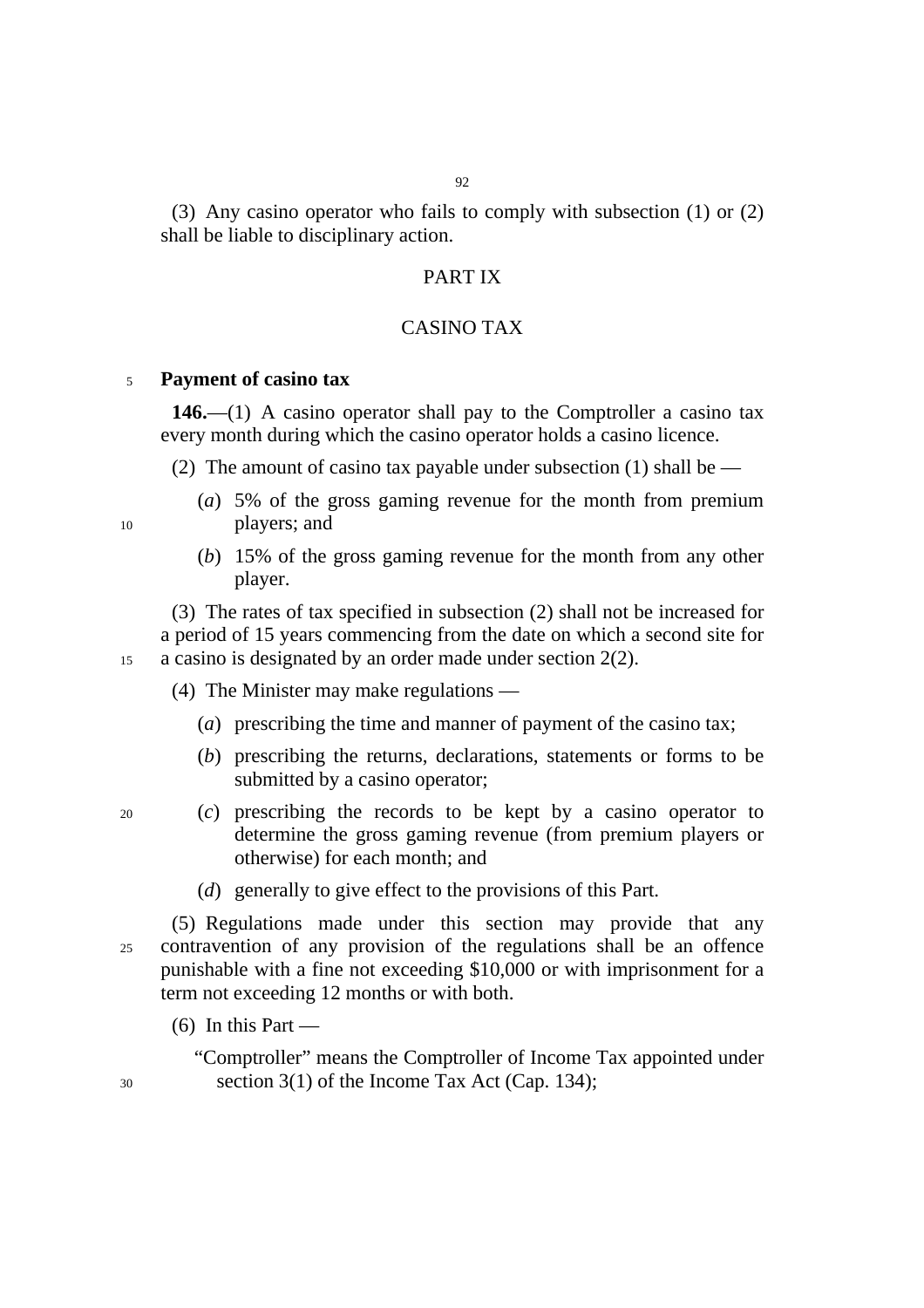"gross gaming revenue", in relation to a casino operator, means the amount determined by

 $A - B - C$ 

- where A is the amount of bets received on all games by the 5 casino operator;
	- B is the amount paid out as winnings on all games by the casino operator; and
- C is the amount of goods and services tax payable by the casino operator in respect of transactions involving 10 betting, sweepstakes, lotteries, fruit machines or gaming under the Goods and Services Tax Act (Cap. 117A);

"Minister" means the Minister for Finance.

### **Penalty for late payment**

<sup>15</sup>**147.**—(1) If any casino tax that is due and payable is not paid by a casino operator by the prescribed time, a penalty equal to 5% of the amount of casino tax payable shall be added thereto and be due and payable.

(2) If the amount of casino tax outstanding is not paid by a casino 20 operator within one calendar month of the imposition of the penalty as provided by subsection (1), an additional penalty of 5% of the casino tax outstanding shall be payable for each completed month that the casino tax remains unpaid, but the total additional penalty shall not exceed 50% of the amount of casino tax outstanding.

25 (3) Any penalty imposed under this section shall be recoverable as if it were casino tax due and payable under this Part.

## **Recovery of tax**

**148.**—(1) Casino tax due and payable under this Part shall be recoverable as a debt due to the Government and the Comptroller may, in 30 his own name, sue for such tax by way of a specially endorsed writ of summons.

(2) In any proceedings referred to in subsection (1), the production of a certificate signed by the Comptroller stating the amount of any casino tax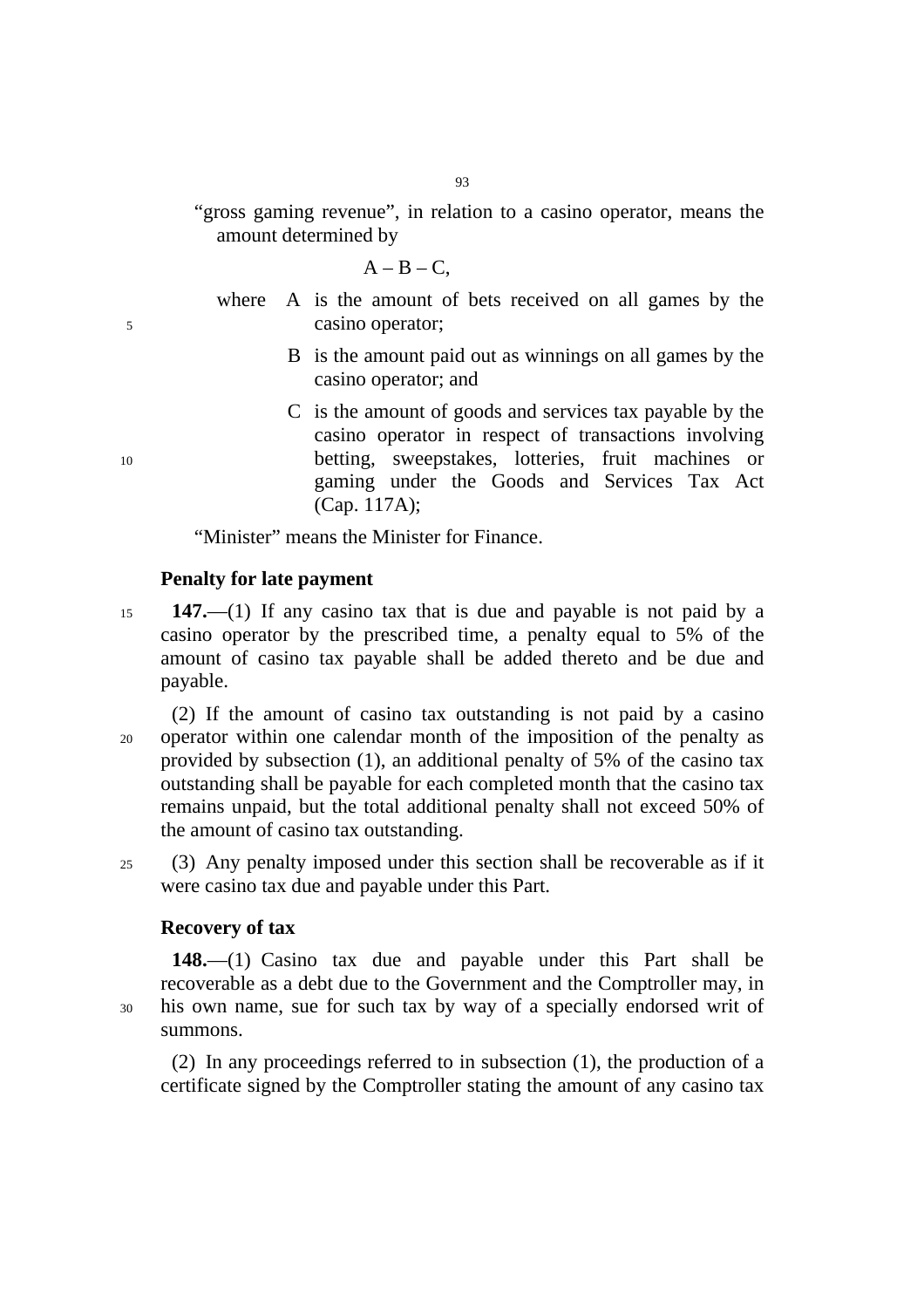due by a casino operator shall be sufficient evidence of the amount so due and sufficient authority for the court to give judgment for that amount.

# **Repayment of tax**

**149.**—(1) If it is proved to the satisfaction of the Comptroller that a 5 casino operator has paid casino tax in excess of the amount payable under this Part, that casino operator shall be entitled to have the amount so paid in excess refunded.

(2) Every claim for repayment under this section shall be made within 6 years from the payment of the casino tax claimed to be paid in excess.

## <sup>10</sup>**Evasion of tax**

**150.**—(1) Any person who wilfully with intent to evade or to assist any other person to evade casino tax —

- (*a*) makes any false statement, declaration or entry in any return made under this Part or the regulations;
- 
- 15 (*b*) gives any false answer, whether verbally or in writing, to any question or request for information asked or made in accordance with this Part;
- (*c*) prepares or maintains or authorises the preparation or maintenance of any false record or falsifies or authorises the 20 falsification of any record; or
	- (*d*) makes use of any fraud, art or contrivance or authorises the use of any such fraud, art or contrivance,

shall be guilty of an offence for which, on conviction, he shall pay a penalty of 4 times the amount of casino tax which has been underpaid and 25 shall also be liable to a fine not exceeding \$50,000 or to imprisonment for a term not exceeding 5 years or to both.

(2) Where an individual has been convicted for 2 or more offences under this section, the imprisonment he shall be liable to shall not be less than 6 months.

30 (3) Where in any proceedings under this section it is proved that any false statement or entry is made in any record maintained by or on behalf of any person, that person shall be presumed, until the contrary is proved, to have made that false statement or entry with intent to evade casino tax.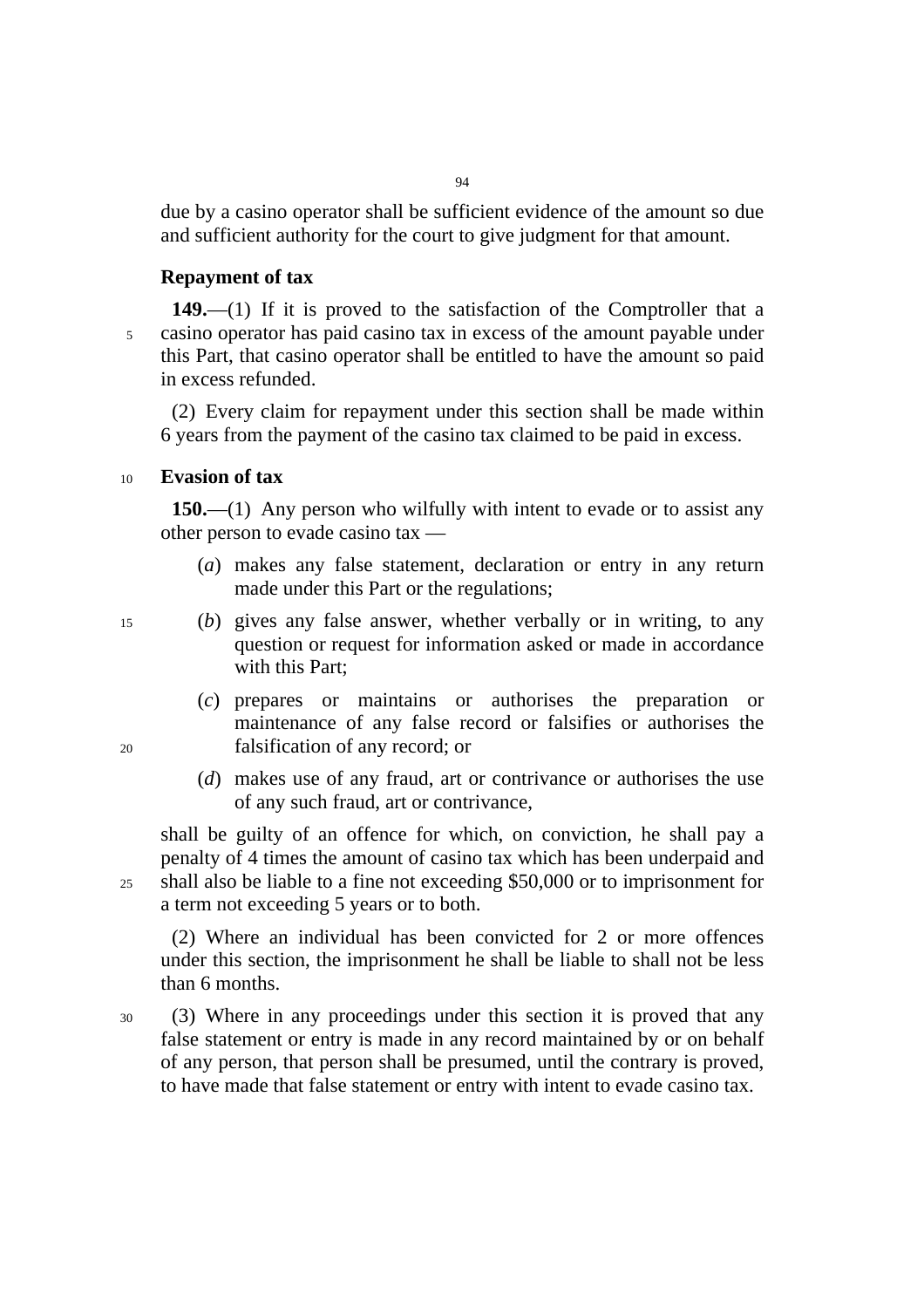# **Power of Comptroller to obtain information**

**151.**—(1) The Comptroller may exercise his powers under sections 65, 65A and 65B of the Income Tax Act (Cap. 134) generally for the purpose of this Part.

5 (2) Any person who fails or neglects without reasonable excuse to comply with any notice issued by the Comptroller under section 65 or 65A of the Income Tax Act or any requirement of the Comptroller under section 65B of that Act for the purpose of this Part shall be guilty of an offence and shall be liable on conviction to a fine not exceeding \$10,000 10 or to imprisonment for a term not exceeding 12 months or to both.

**Composition of offences by Comptroller** 

**152.**—(1) The Comptroller may compound any offence under section 150 by collecting from a person reasonably suspected of having committed the offence a sum not exceeding 4 times the amount of casino 15 tax underpaid.

(2) The Comptroller may compound any offence under section 151 and the regulations made under section 146 by collecting from a person reasonably suspected of having committed the offence a sum not exceeding \$5,000.

## 20 PART X

# NATIONAL COUNCIL ON PROBLEM GAMBLING

# **Interpretation of this Part**

**153.** In this Part, unless the context otherwise requires —

"application" means an application for a family exclusion order;

- 25 "chairman" means the chairman of the Council;
	- "Committee" means any Committee of Assessors for the time being constituted under section 157(1);

"exclusion order" means an exclusion order made under section 165;

"family exclusion order" means a family exclusion order made under 30 section 162;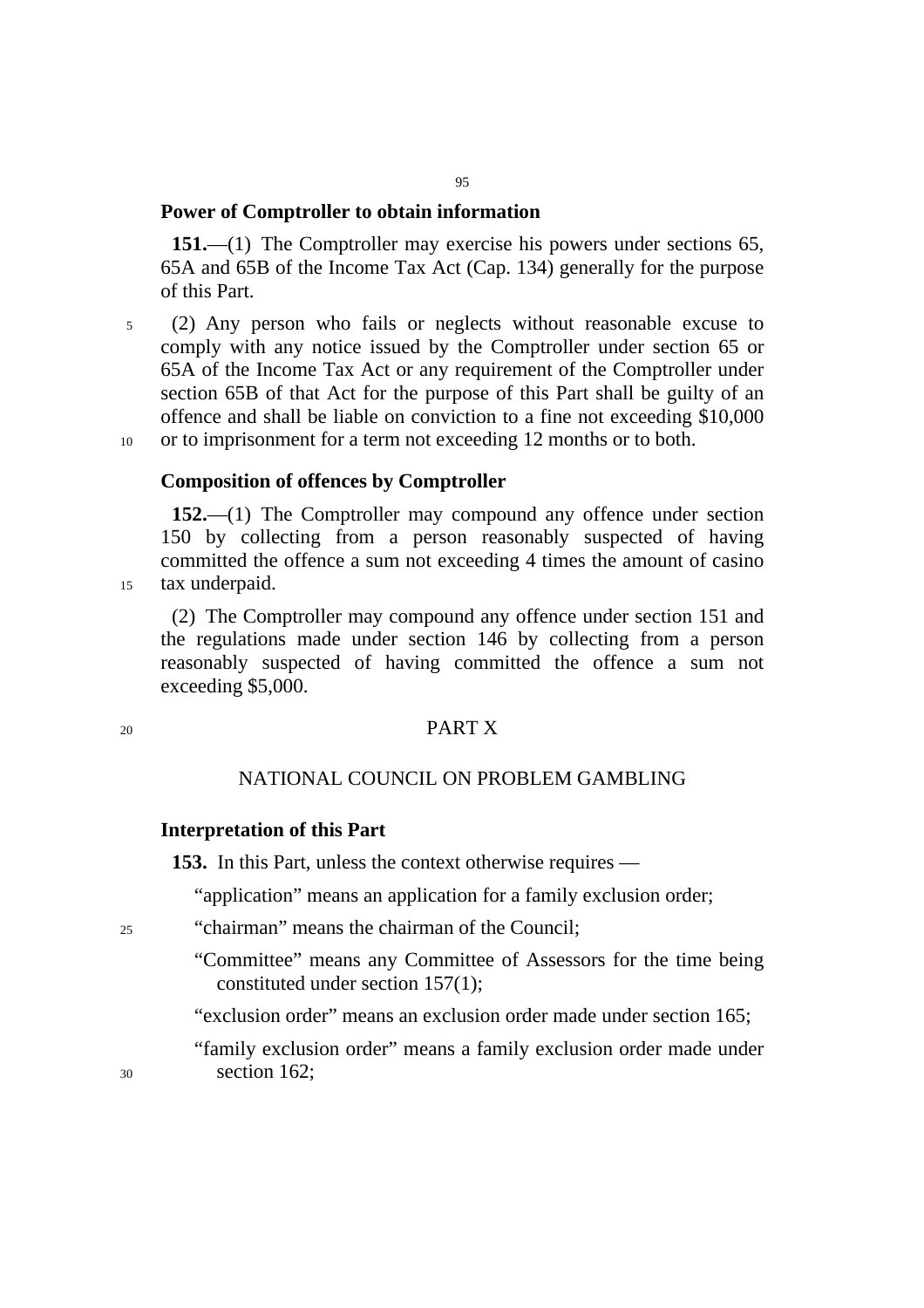"family member", in relation to a respondent, means —

- (*a*) a spouse of the respondent;
- (*b*) a child of the respondent, including an adopted child and a step-child;
- 5 (*c*) a parent of the respondent, including an adoptive parent and a step-parent; and
	- (*d*) a sibling of the respondent, including an adoptive sibling, a step-sibling and a half-sibling;

"Minister" means the Minister for Community Development, Youth 10 and Sports;

"panel" means the panel of assessors appointed under section 157(2);

"respondent" means a person against whom a family exclusion order or exclusion order is sought or made.

# **Establishment of Council**

<sup>15</sup>**154.**—(1) There shall be a National Council on Problem Gambling comprising a chairman and not less than 7 and not more than 19 other members to be appointed by the Minister.

(2) The chairman and every member of the Council shall be appointed for a period not exceeding 2 years and shall be eligible for reappointment.

20 (3) The Minister may, at any time, revoke the appointment of the chairman or any member of the Council and may appoint any person to fill any vacancy which may arise in the Council for any reason whatsoever.

# **Functions of Council**

<sup>25</sup>**155.**—(1) The functions of the Council shall be —

- (*a*) to do all the things it is authorised or required to do under this Part; and
- (*b*) to appoint a panel of assessors to decide on applications for the exclusion of persons from casino premises.
- 30 (2) The Council may appoint a secretary to the Council and such other officers as may be required to enable the Council to carry out its functions under this Part.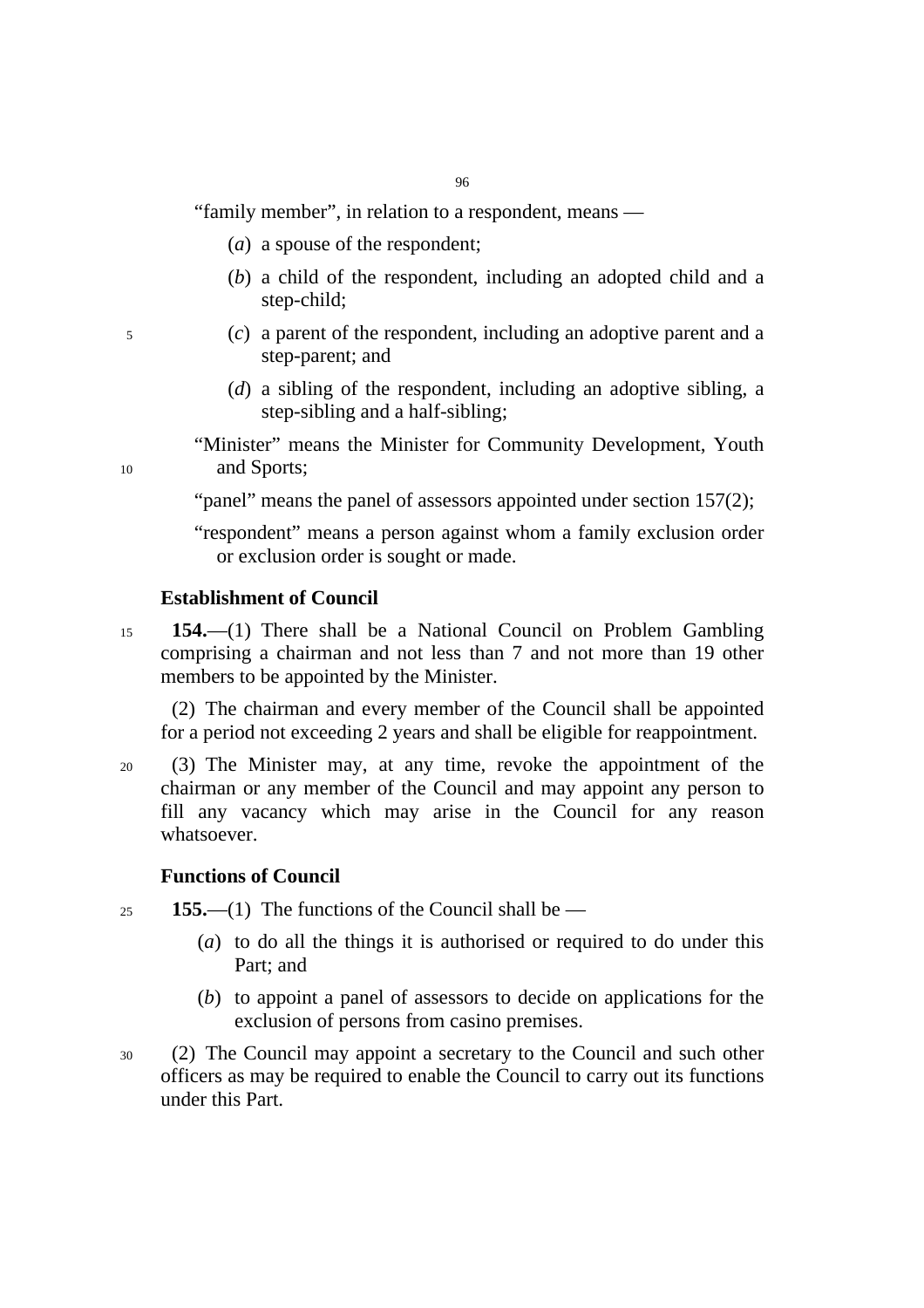(3) Every summons and notice issued under the hand of the secretary to the Council to any person shall be deemed to be issued by the Council.

(4) The Council may, subject to the provisions of this Part, regulate its own procedure.

5 (5) The Council shall not transact any business unless a quorum of not less than half of its members, including the chairman or member presiding, is present.

(6) The chairman, if present, shall preside at all meetings of the Council.

(7) Where the office of chairman is vacant or the chairman for any 10 reason is unable to attend a meeting, such other member as the members present shall elect shall preside at the meeting.

## **Validity of Council's actions**

**156.**—(1) The Council may, subject to section 155(5), transact its business notwithstanding any vacancy among its members.

15 (2) The proceedings or any decision of the Council shall be valid notwithstanding any defect in the appointment of its members or that some person who was not entitled to do so took part in its proceedings.

## **Committee of Assessors for making exclusion orders**

- **157.**—(1) For the purpose of hearing and determining an application for 20 a family exclusion order under section 158 or of making an exclusion order under section 165, the chairman of the Council shall, from time to time, constitute a Committee of Assessors consisting of —
	- (*a*) a chairman, being a member of the Council; and
- (*b*) 2 other members selected from the panel of assessors appointed 25 under subsection (2).

(2) For the purpose of enabling a Committee to be constituted under subsection (1), there shall be a panel of assessors, the members of which shall be appointed by the Council.

(3) The panel shall consist of such number of persons as the Council 30 may determine.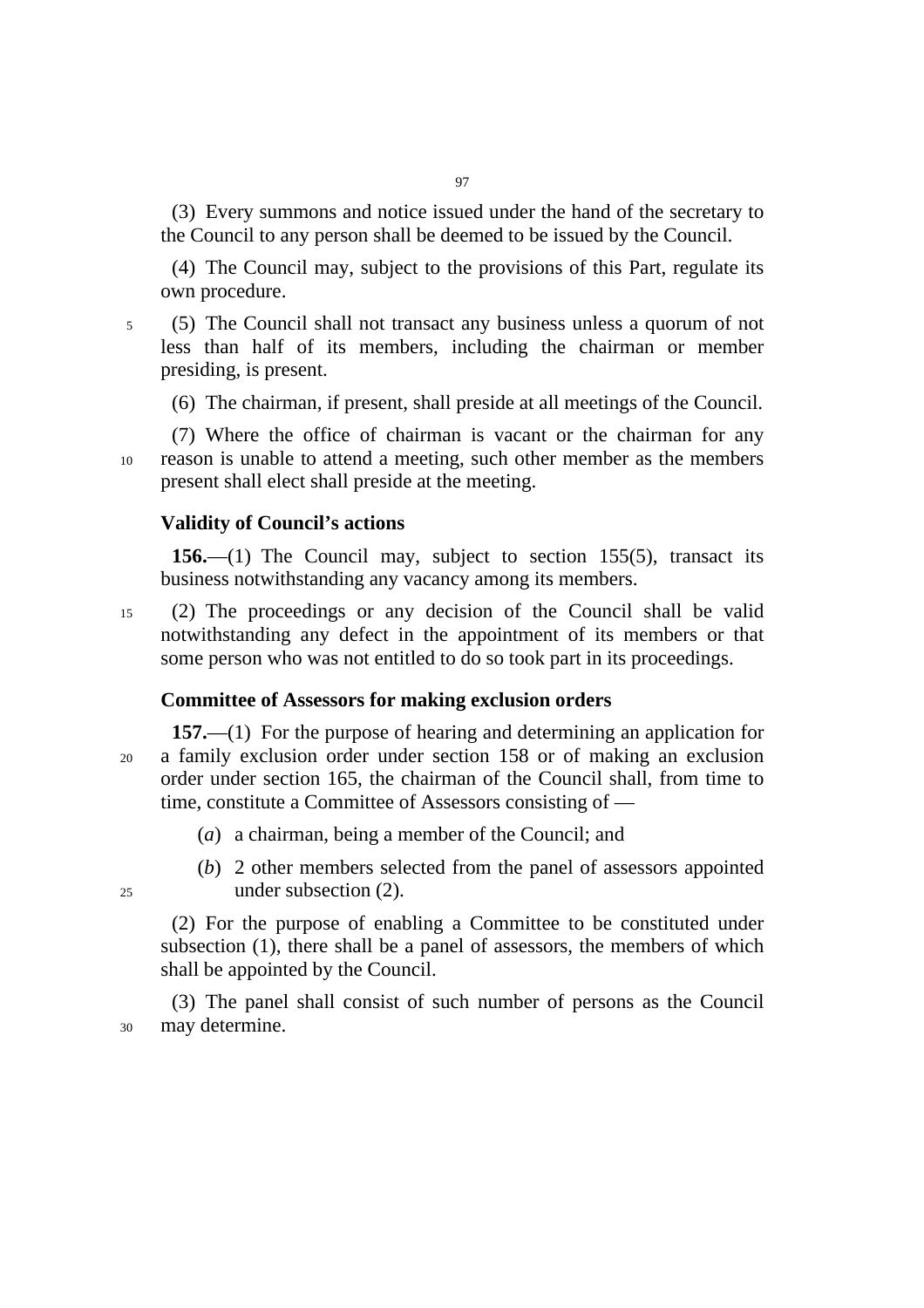(4) A person appointed to the panel shall, unless his appointment is revoked by the Council under subsection (6) or he resigns, be a member of the panel for a period of 2 years or for such shorter period as the Council may in any case determine, but shall be eligible for reappointment.

5 (5) Where a person ceases to be a member of the panel, the Council shall, as soon as is reasonably practicable, take steps to fill the vacancy in the Committee of which he is a member, but the existence of any vacancy in the Committee shall not invalidate the acts of the Committee.

(6) The Council may at any time revoke the appointment of a member 10 of the panel.

(7) There shall be paid to the members of the panel such salaries, fees and allowances as the Council may determine.

# **Committee to hear and determine applications for family exclusion orders**

<sup>15</sup>**158.**—(1) A Committee shall hear and determine in accordance with this Part all applications for family exclusion orders referred to the Committee under section 159(2).

(2) Sittings of a Committee shall be held at such places and times as the chairman of the Committee may determine.

- 20 (3) No party to any proceedings before a Committee may be represented by an advocate and solicitor except that the person making the application on behalf of an applicant under section 160 or 161 may represent the applicant before a Committee although he may be an advocate and solicitor.
- $25$  (4) A Committee shall have the power to  $-$ 
	- (*a*) summon any person whom it may consider able to give evidence to attend at the hearing of an application; and
- (*b*) examine such person as a witness and to require such person to produce such records, documents or articles as the Committee 30 may think necessary for the purposes of the proceedings.

(5) Every person examined as a witness by or before a Committee shall, notwithstanding any written law or rule of law relating to the confidentiality of medical information or any rule of practice relating to client confidentiality, be legally bound to state the truth and to produce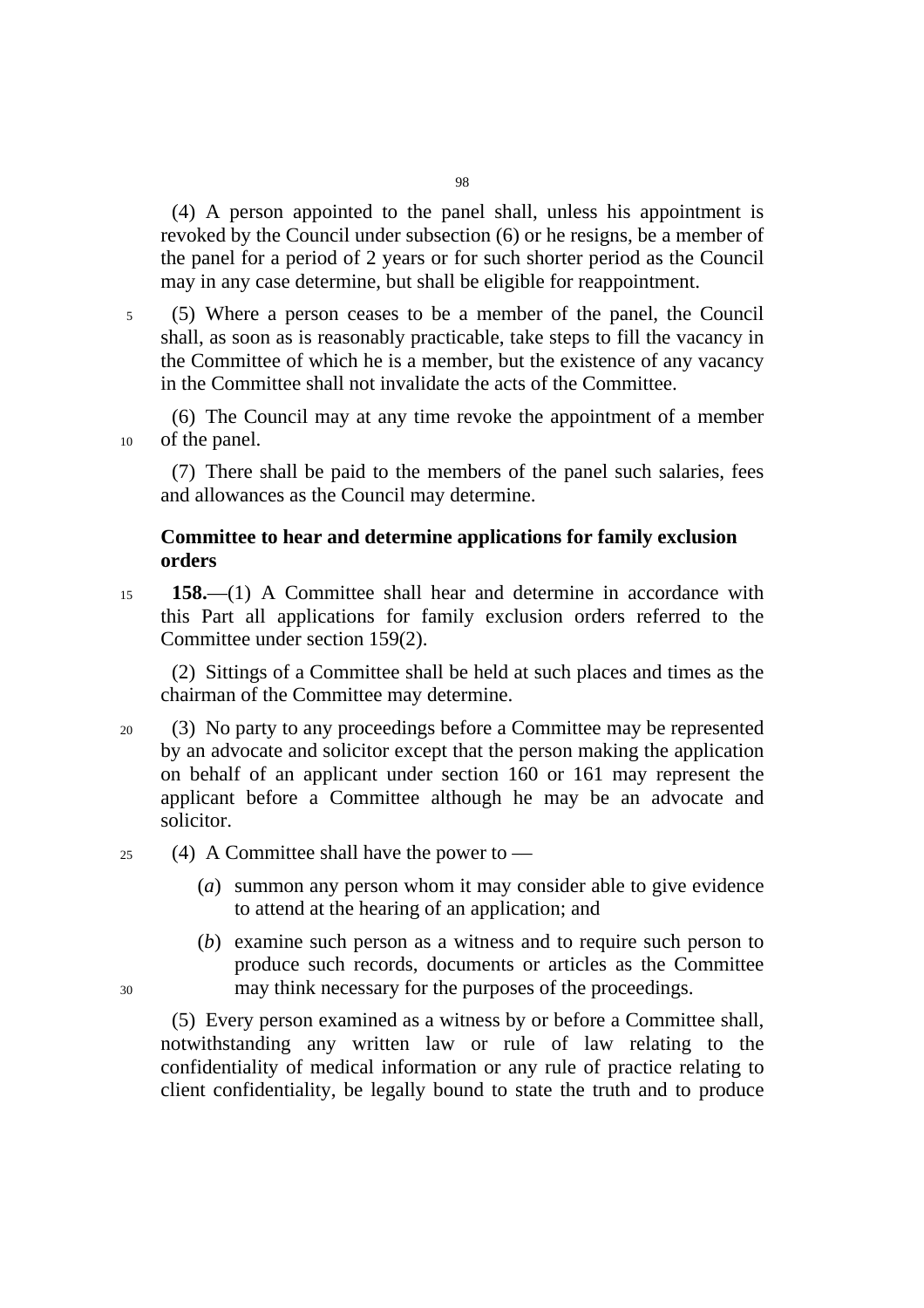such records, documents or articles as the Committee may require for the purposes of carrying out its functions and duties under this Part.

(6) In proceedings under this Part, a Committee is to decide questions of fact on the balance of probabilities.

5 (7) A Committee shall not be bound by the strict rules of evidence and shall determine the conduct of its proceedings.

(8) At any meeting of a Committee under this Part —

- (*a*) all 3 members of the Committee shall be personally present to constitute a quorum; and
- 10 (*b*) any question arising at the meeting of the Committee shall be determined by a majority of votes of the members present and, in the case of an equality of votes, the chairman of the Committee shall have a casting vote.

## **Application for family exclusion order**

<sup>15</sup>**159.**—(1) An application for a family exclusion order may be made  $by -$ 

- (*a*) a family member of the respondent adversely affected by the respondent's gambling; or
- (*b*) a person referred to in section 160 or 161 on behalf of a family 20 member referred to in paragraph (*a*).

(2) An application shall be made to the Council in writing in the form approved by the Council, and the Council shall refer the application to a Committee.

## **Application by or on behalf of person below 21 years**

<sup>25</sup>**160.** An application that could otherwise be made by a person under this Part may, if the person is below the age of 21 years, be made —

- (*a*) by the person, with the permission of the Council, if the person is at least 16 years of age; or
- (*b*) on behalf of the person by —
- 30 (i) a parent or guardian of the person; or
	- (ii) with the permission of the Council, any other family member or other relative of the person.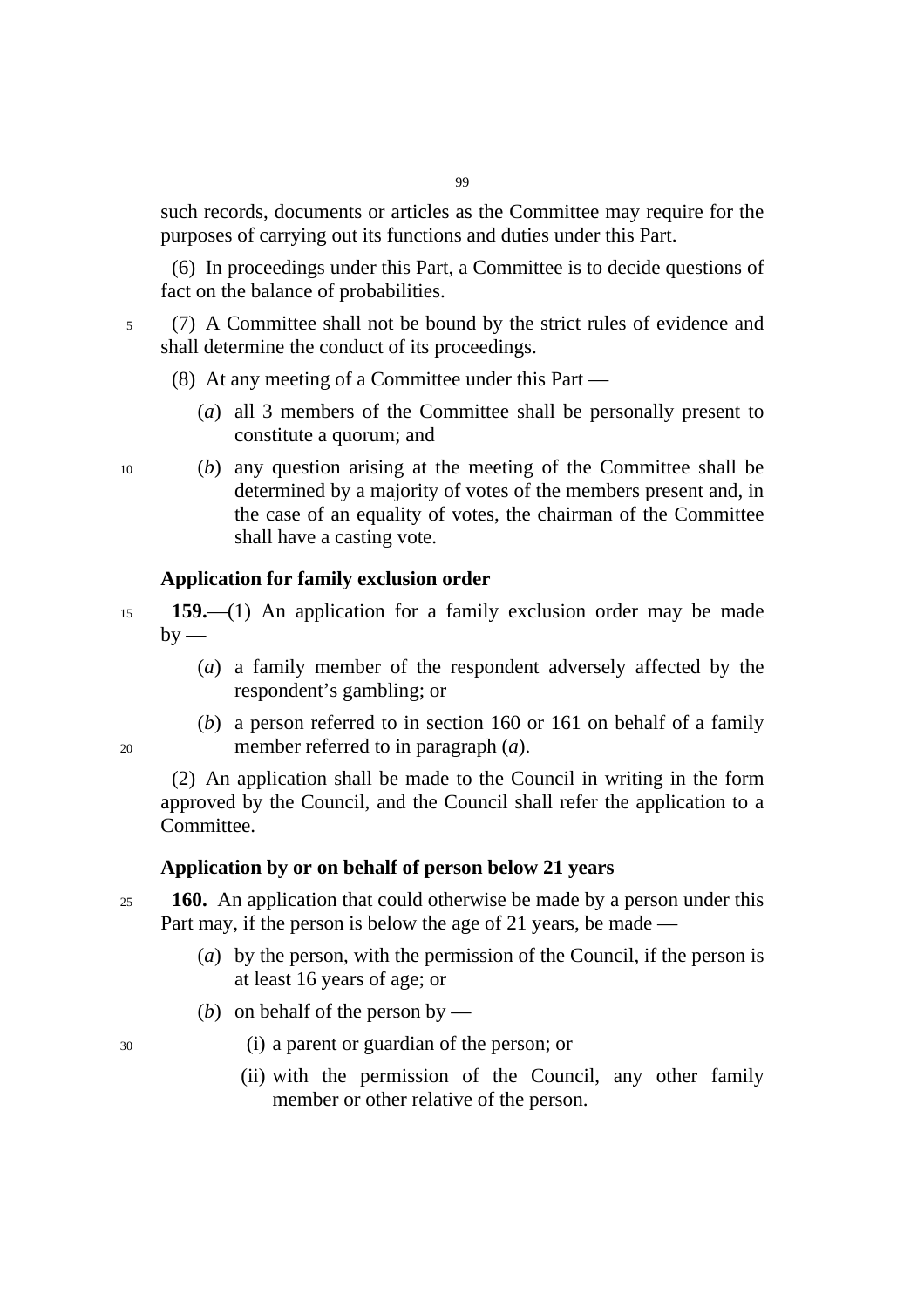# **Application on behalf of incapacitated applicant**

**161.** Where a person is unable to make an application (whether by reason of physical or mental infirmity or for any other reason), the application may be made on his behalf —

- 5 (*a*) with the permission of the Council, by any family member or other relative of the person; or
	- (*b*) by any person appointed by the Minister.

# **Grounds for making family exclusion order**

**162.**—(1) On an application referred to a Committee under section 10 159(2), the Committee may make a family exclusion order against a respondent if —

- (*a*) there is a reasonable apprehension that the respondent may cause serious harm to family members because of his gambling;
- (*b*) the Committee is satisfied that the making of the order is 15 appropriate in the circumstances;

- (*c*) the respondent has been given an opportunity to object to the application; and
- (*d*) the Committee is satisfied that it would be in the best interests of the respondent and his family members to make the order.
- 20 (2) For the purposes of this Part, a respondent is to be regarded as having caused serious harm to family members because of his gambling if the respondent —
	- (*a*) has engaged in gambling activities irresponsibly having regard to the needs and welfare of the respondent's family members; and
- 25 (*b*) has done so repeatedly over a period of not less than 3 months or in a particularly irresponsible manner over a lesser period.

(3) A Committee may decide that there is a reasonable apprehension that a respondent may cause serious harm to family members because of his gambling if the Committee is satisfied that —

- 30 (*a*) the respondent has caused such harm prior to the complaint, according to the test set out in subsection (2); and
	- (*b*) there is reason to believe that the respondent's irresponsible gambling behaviour will continue or recur.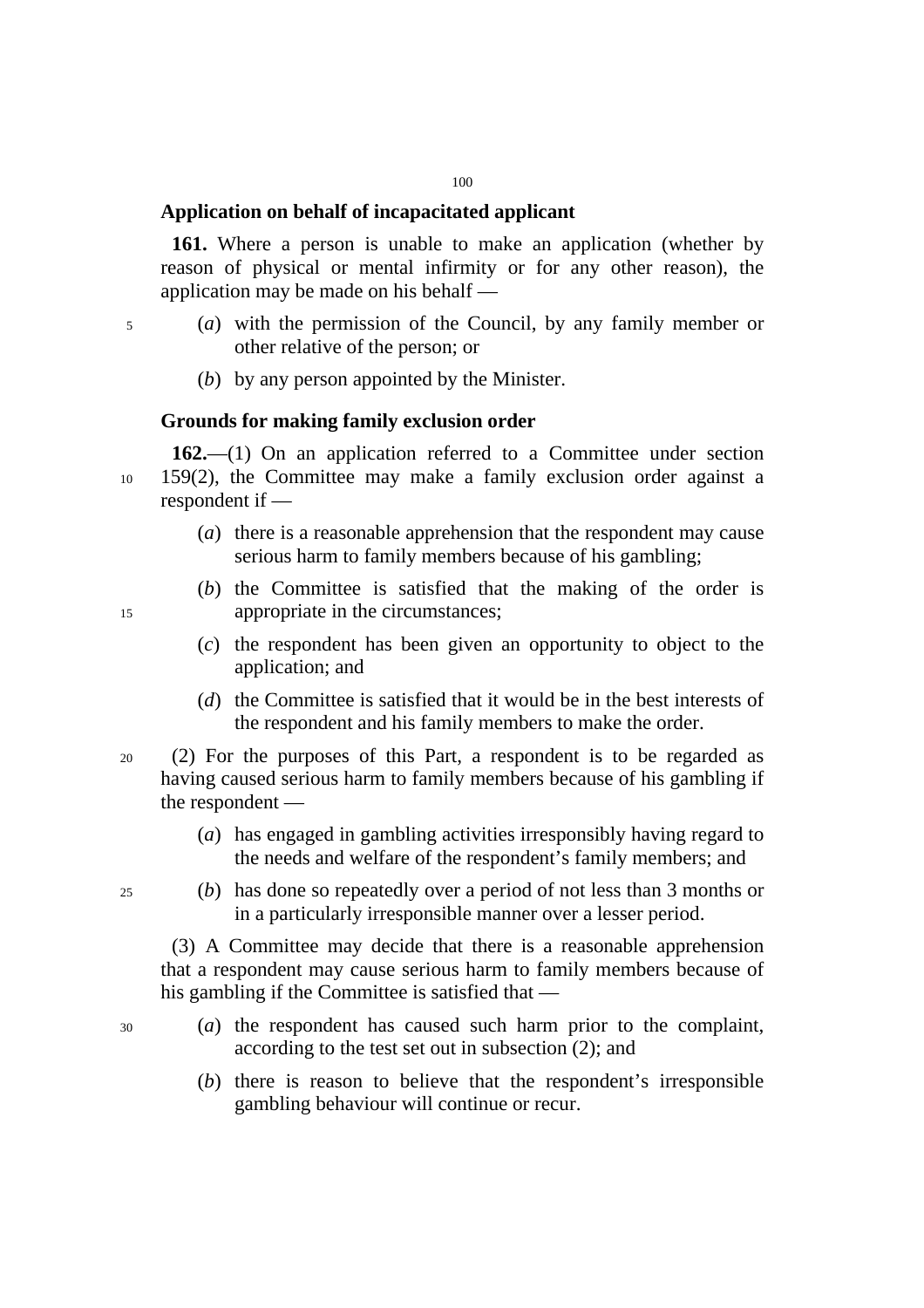(4) A Committee may, in determining whether there is a reasonable apprehension that a respondent may cause serious harm to family members because of his gambling, take into account events that have taken place outside Singapore.

5 (5) If a respondent disputes some or all of the grounds on which a family exclusion order is sought or made but consents to the order, a Committee may make or confirm the order without receiving any further submissions or evidence as to the grounds.

(6) A Committee may, at any stage, dismiss an application if the 10 Committee is satisfied that the application is frivolous, vexatious, without substance or has no reasonable prospect of success.

(7) A Committee shall report to the Council its decision on every application referred to the Committee accordingly and briefly state the reasons for its decision.

# <sup>15</sup>**Terms of family exclusion order**

**163.**—(1) A family exclusion order —

- (*a*) shall specify the period during which it is in force; and
- (*b*) may apply for the benefit of all of the respondent's family members or specified family members.
- 20 (2) Without limiting the matters that may be the subject of a family exclusion order, an order may do one or more of the following:
	- (*a*) refer the respondent to participate in a program of counselling, rehabilitation or special education or any combination of these;
- (*b*) bar the respondent from entering or remaining, or taking part in 25 any gaming on any casino premises;

- (*c*) require the respondent to close any deposit account in a casino;
- (*d*) require a casino operator to close any deposit account of the respondent with the casino.

## **Making family exclusion order in respondent's absence**

<sup>30</sup>**164.**—(1) A family exclusion order may be made in the absence of the respondent if the respondent was required by summons to appear at the hearing of the application and failed to appear at the time and place appointed for the purpose.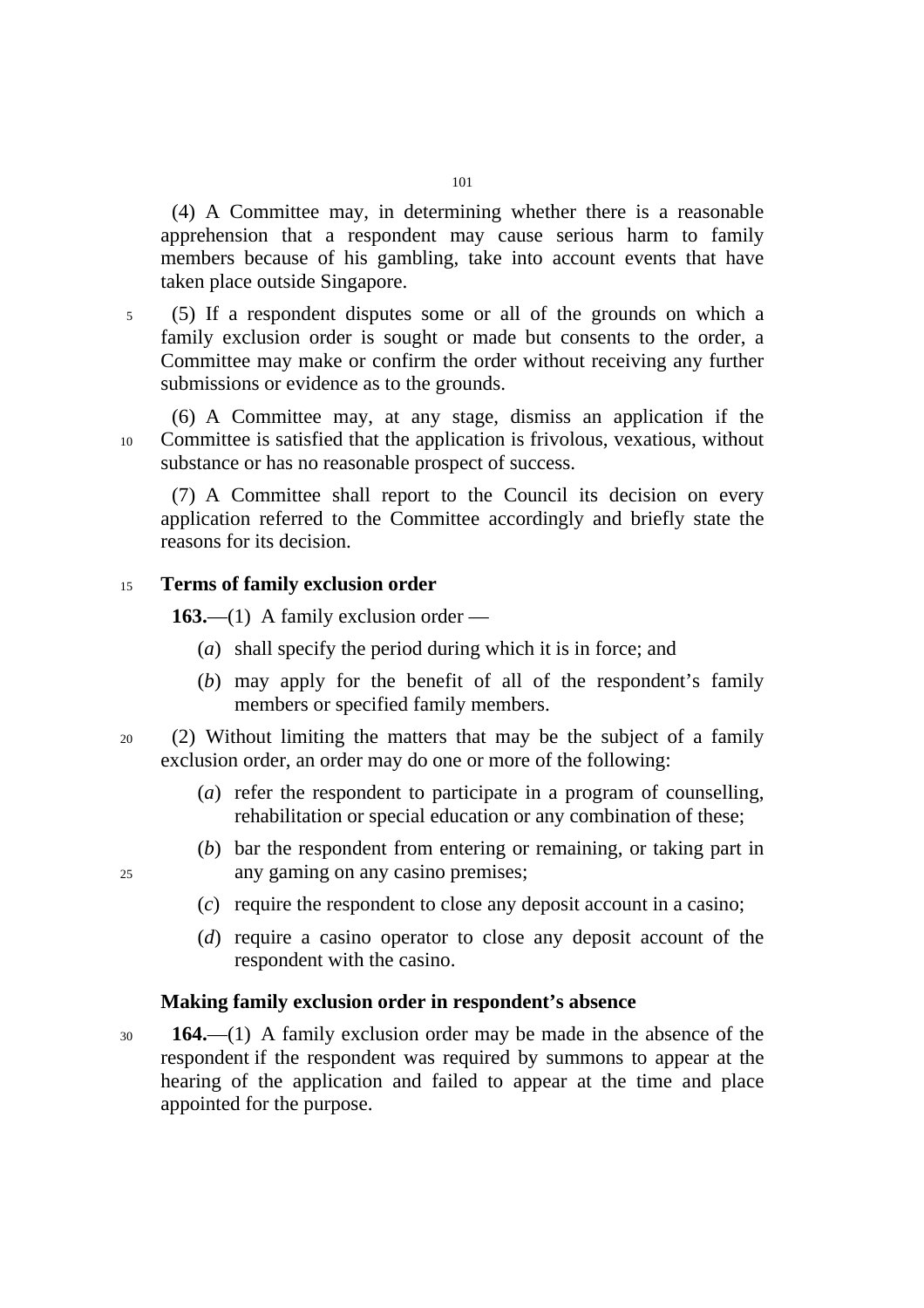(2) A Committee may from time to time, without requiring the attendance of any party, adjourn the hearing to which a respondent is summoned to a later date if satisfied that the summons has not been served or that there is other adequate reason for the adjournment.

5 (3) The date fixed in the first instance for the hearing to which the respondent is summoned must be within 28 days of the date of the application.

(4) The date fixed for an adjourned hearing must be within 28 days of the date on which the adjournment is ordered unless the Committee is 10 satisfied that —

- (*a*) a later date is required to enable the summons to be served; or
- (*b*) there is other adequate reason for fixing a later date.
- (5) An order made under this section —
- (*a*) continues in force until the conclusion of the hearing to which 15 the respondent is summoned or, if the hearing is adjourned, until the conclusion of the adjourned hearing; but
	- (*b*) will not be effective after the conclusion of the hearing to which the respondent is summoned or the adjourned hearing unless the Committee confirms the order —
- 20 (i) on the failure of the respondent to appear at the hearing in obedience to the summons;
	- (ii) having considered any evidence given by or on behalf of the respondent; or
	- (iii) with the consent of the respondent.
- 25 (6) A Committee may confirm a family exclusion order in an amended form.

(7) If a hearing is adjourned, the Committee at the adjourned hearing need not be constituted of the same members as constituted the Committee when it ordered the adjournment.

# <sup>30</sup>**Committee may make exclusion order in certain circumstances**

**165.**—(1) A Committee may, on its own motion, by written order make an exclusion order against a person if it comes to the attention of the Committee that the person ––

- 
-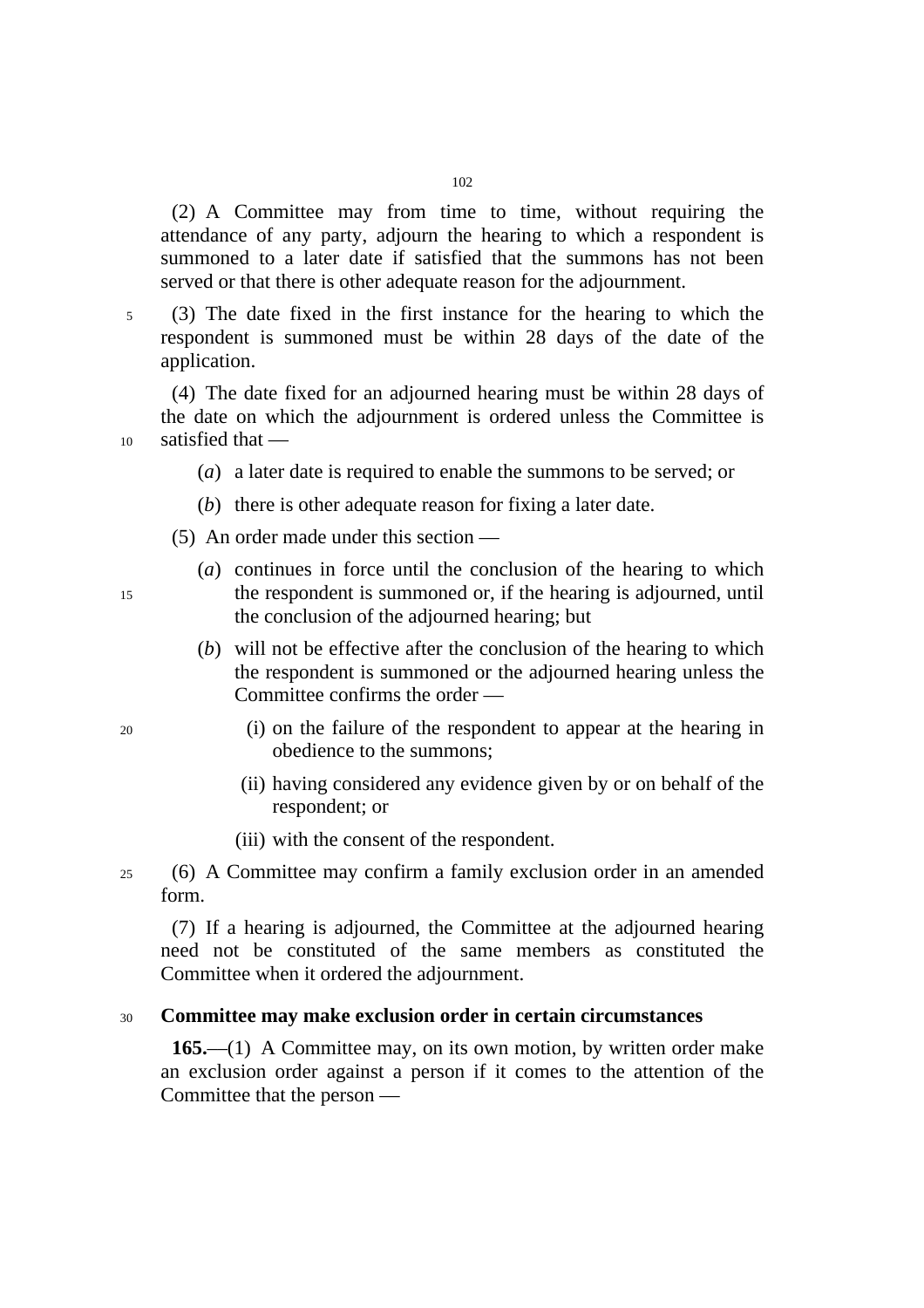- (*a*) is on any social assistance programme funded by the Government or any statutory body;
- (*b*) has a bankruptcy application filed against him or is an undischarged bankrupt; or
- 5 (*c*) has a poor credit record.

(2) A Committee may give a written exclusion order under this section to a person on the voluntary application of the person.

(3) Before a Committee makes an exclusion order against any person under subsection (1), the Committee shall give the person a reasonable 10 opportunity to object to the proposed order.

(4) An exclusion order made under subsection (1) or (2) shall bar the person named in the order from entering or remaining on any casino premises for as long as the person satisfies subsection  $(1)(a)$ ,  $(b)$  or  $(c)$  or for such other period as may be specified in the order.

- 15 (5) A Committee may, at any time, revoke an exclusion order made under subsection (1) or (2) against a person if, having regard to all the circumstances of the case, the Committee is of the opinion that an exclusion order would no longer be in the best interests of the person and his family members.
- 20 (6) A person who is aggrieved by an exclusion order made against him by a Committee under subsection (1) may, within 30 days of being notified of the decision of the Committee, appeal to the Council whose decision shall be final.

# **Variation or revocation of family exclusion order or exclusion order**  <sup>25</sup>**by Council**

**166.**—(1) The Council may confirm, vary or revoke a family exclusion order or an exclusion order on application by —

- (*a*) a family member for whose benefit the order was made; or
- (*b*) the respondent.
- 30 (2) An application for variation or revocation of an order under subsection (1) may be made by the respondent only with the permission of the Council and permission is only to be granted if the Council is satisfied that there has been a substantial change in the relevant circumstances since the order was made or last varied.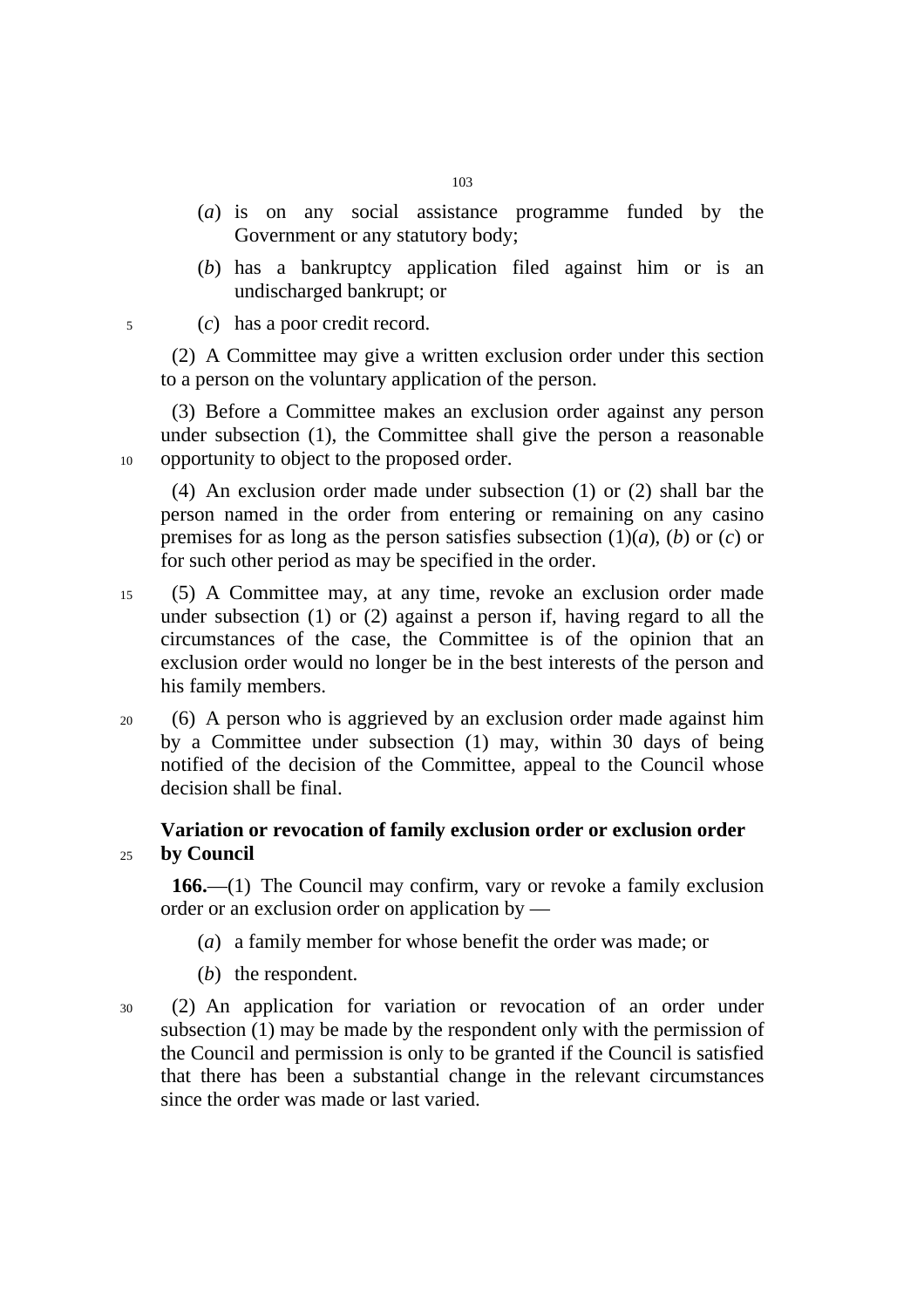(3) The Council shall, before confirming, varying or revoking an order under this section, allow the respondent and, in the case of a family exclusion order, a family member for whose benefit the order was made, a reasonable opportunity to be heard on the matter.

5 (4) The decision of the Council under this section shall be final.

### **Service of family exclusion order or exclusion order**

**167.**—(1) A family exclusion order or exclusion order made by a Committee must be served on the respondent and is not binding on the person named in the order until it has been so served.

10 (2) If a family exclusion order or exclusion order is confirmed in an amended form or is varied at any time, the order in its amended or varied form must be served on the respondent and until so served —

- (*a*) the variation is not binding on the respondent; and
- (*b*) the order as in force prior to the variation continues to be binding 15 on the respondent.

# **Notification of making, variation or revocation of family exclusion order or exclusion order**

**168.** A copy of every family exclusion order or exclusion order, and a copy of every variation or revocation of such order must be provided by 20 the Council to ––

- (*a*) the applicant, if any;
- (*b*) the Authority;
- (*c*) the Commissioner of Police; and
- (*d*) every casino operator.

### <sup>25</sup>**Secrecy**

**169.**—(1) Except as provided under section 168 and this section, the proceedings of a Committee shall be secret.

(2) No member of a Committee shall disclose or divulge to any person, other than ––

- 
- 30 (*a*) the Minister;
	- (*b*) any member or officer of the Council; or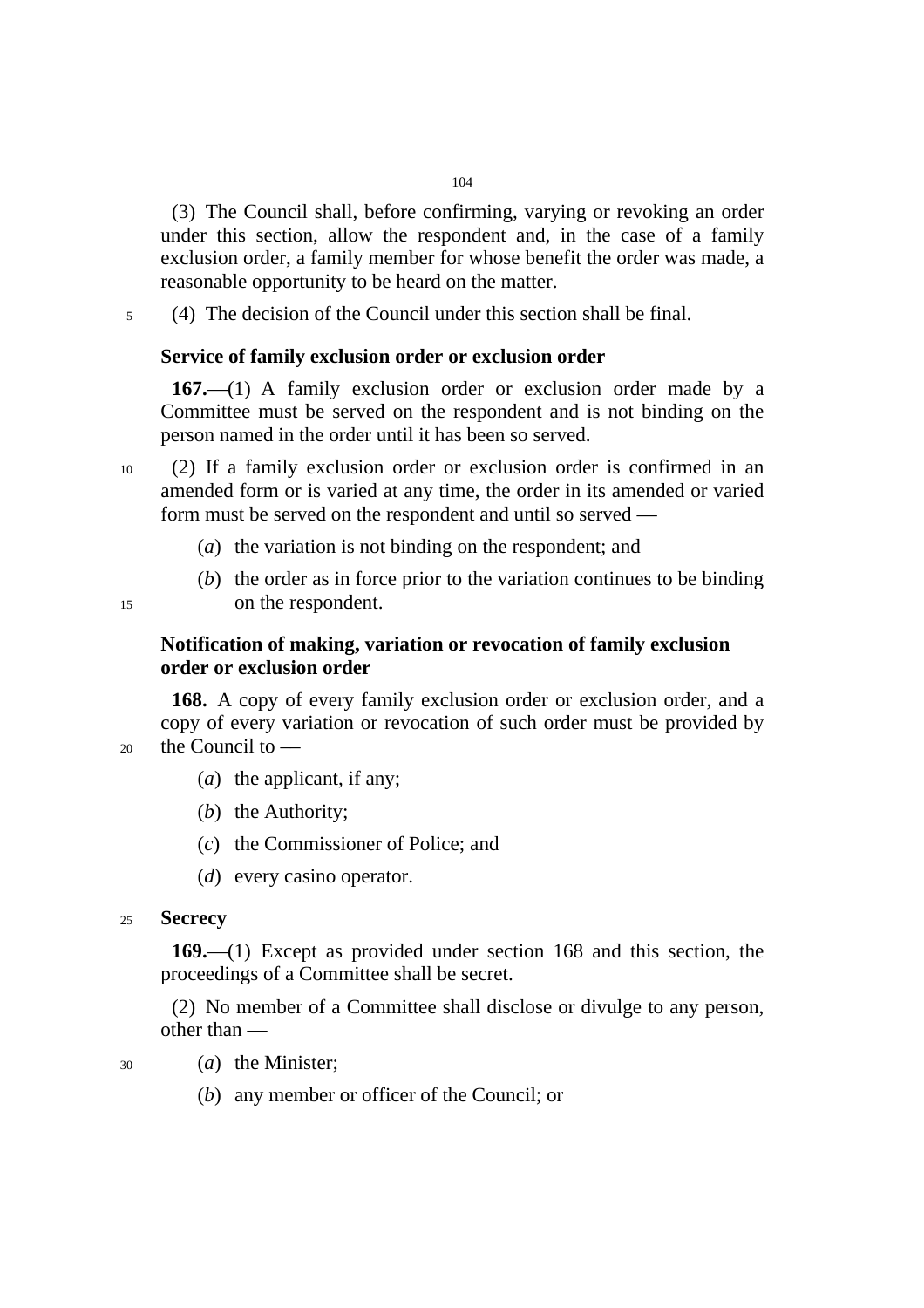(*c*) any officer of the Authority,

any matter which has arisen at any proceedings of the Committee unless he is expressly authorised to do so by the Minister.

### **Rules**

<sup>5</sup>**170.**––(1) The Council may, with the approval of the Minister, make such rules as may be necessary or expedient to give effect to the provisions and purposes of this Part and for the due administration thereof.

(2) Without prejudice to the generality of subsection (1), the Council 10 may, with the approval of the Minister, make rules to prescribe —

- (*a*) the procedure for the conduct of any proceedings by the Council;
- (*b*) the procedure for the conduct of any proceedings by a Committee;
- (*c*) the forms necessary for the administration of this Part; and

15 (*d*) any fees for an application and other charges for the purposes of this Part.

# PART XI

### GENERAL OFFENCES

# **Possession of certain things prohibited**

<sup>20</sup>**171.**—(1) A person shall not use any device for the purpose of enabling the person or some other person to count or otherwise record cards dealt in the course of gaming in the casino.

(2) A person shall not, in any casino or on premises within any designated site, use or have in his possession —

- 25 (*a*) chips that he knows or has reason to believe are bogus or counterfeit chips;
	- (*b*) cards, dice or coins that he knows or has reason to believe have been marked, loaded or tampered with;
- (*c*) any equipment, device or thing that permits or facilitates 30 cheating or stealing; or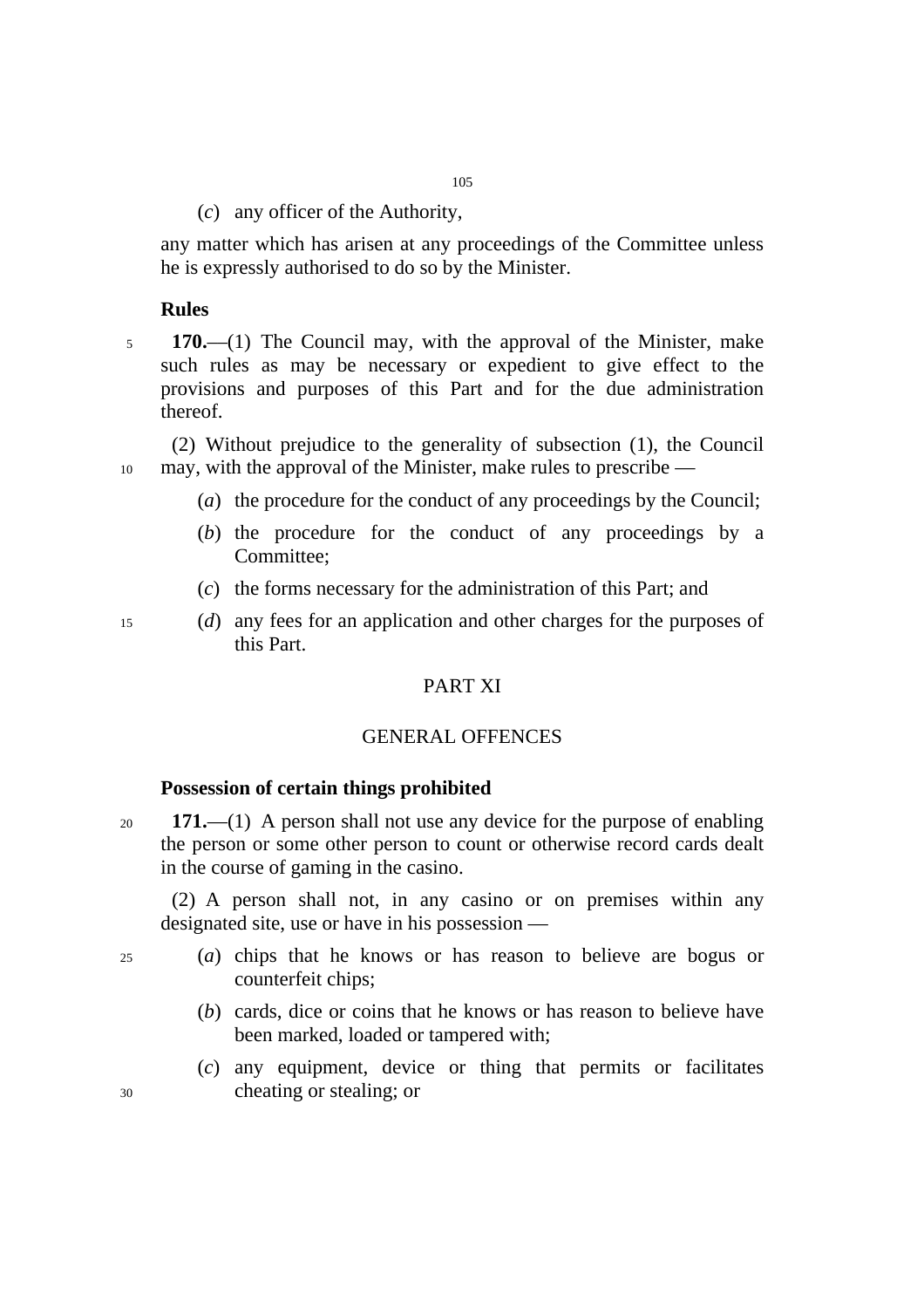(*d*) such other thing as may be prescribed.

(3) Any person who contravenes subsection (1) or (2) shall be guilty of an offence and shall be liable on conviction ––

- (*a*) in the case of an individual, to a fine not exceeding \$150,000 or 5 to imprisonment for a term not exceeding 7 years or to both; or
- 
- (*b*) in the case of a corporation, to a fine not exceeding \$300,000.

(4) Subsection (2) does not prohibit the possession in a casino of any thing referred to in that subsection by a person in charge of the casino, an agent of the casino operator, a casino employee, an inspector, or a police 10 officer, if that thing has been seized by any of those persons from another person for use as evidence in proceedings for an offence.

## **Unlawful interference with gaming equipment**

**172.**—(1) A person shall not, in a casino or on premises within any designated site —

- 15 (*a*) be in possession of any device made or adapted, or intended by the person to be used, for improperly interfering with gaming equipment;
	- (*b*) do any act or thing calculated, or likely, to improperly interfere with gaming equipment; or
- 20 (*c*) insert, or cause to be inserted, in a gaming machine any thing other than Singapore currency or a gaming token of the denomination or type displayed on the gaming machine as a gaming token to be used in order to operate or gain credit on the gaming machine.
- 25 (2) Any person who contravenes subsection (1) shall be guilty of an offence and shall be liable on conviction ––
	- (*a*) in the case of an individual, to a fine not exceeding \$150,000 or to imprisonment for a term not exceeding 7 years or to both; or
	- (*b*) in the case of a corporation, to a fine not exceeding \$300,000.
- 30 (3) If a police officer or an inspector believes on reasonable grounds that a person has committed an offence under subsection (1), the police officer or inspector may search the person for any device or thing that the police officer or inspector suspects was used in the commission of the offence.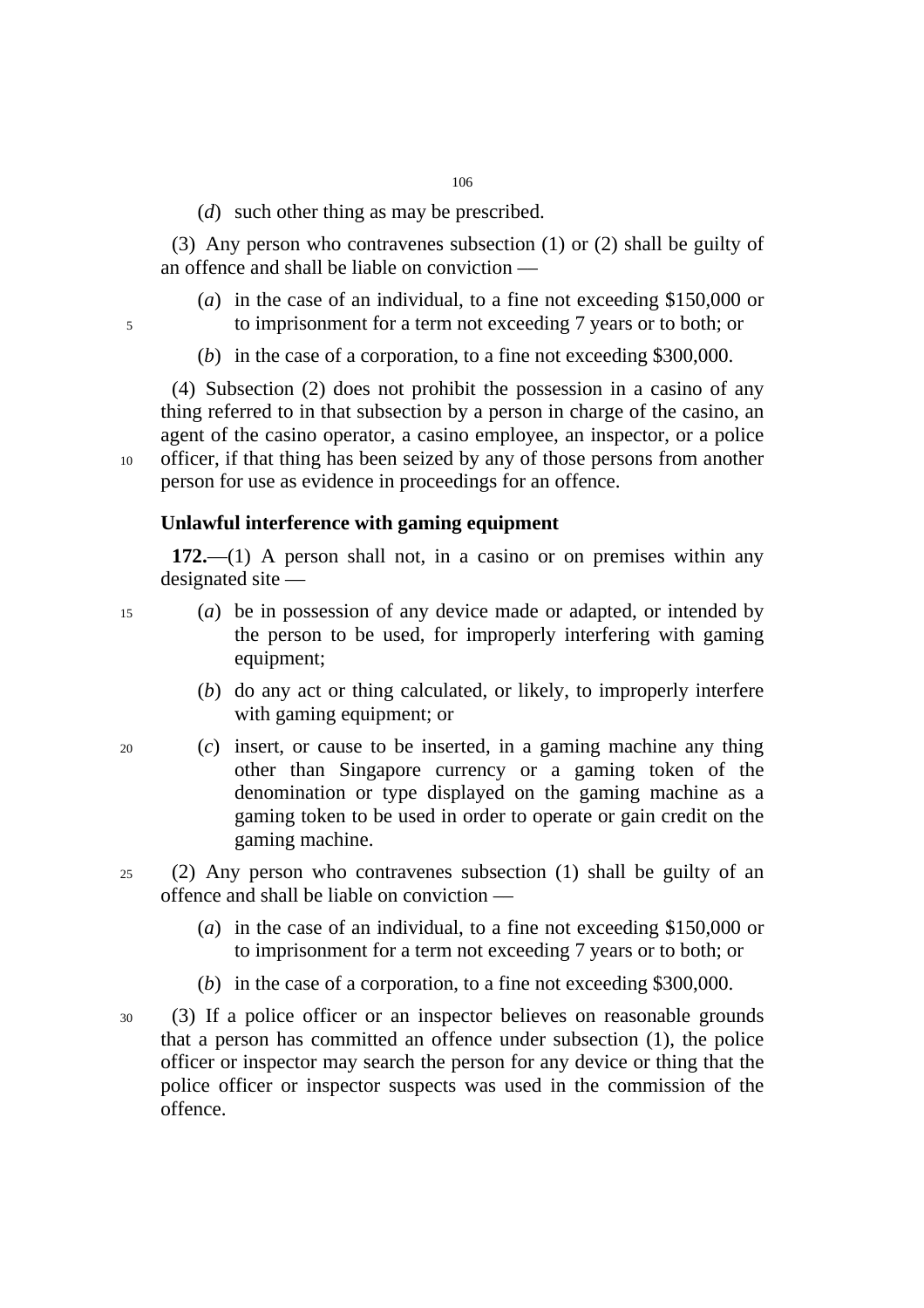# **Possession of chips outside designated site**

**173.**—(1) A person shall not, except in a casino or on premises within any designated site, have in his possession chips the aggregate value of which exceeds \$10,000 or such other amount as may be prescribed in 5 substitution thereof.

(2) Any person who contravenes subsection (1) shall be guilty of an offence and shall be liable on conviction to a fine not exceeding \$150,000 or to imprisonment for a term not exceeding 5 years or to both.

### **Forgery**

<sup>10</sup>**174.**—(1) No person shall —

- (*a*) forge or counterfeit chips, a chip purchase voucher, a licence under this Act or a special employee's form of identification; or
- (*b*) use as genuine counterfeit chips or a forged or counterfeit chip purchase voucher, licence under this Act or special employee's 15 form of identification, knowing or having reason to believe the same to be forged or counterfeit.

(2) Any person who contravenes subsection (1) shall be guilty of an offence and shall be liable on conviction ––

- (*a*) in the case of an individual, to a fine not exceeding \$150,000 or 20 to imprisonment for a term not exceeding 7 years or to both; or
	- (*b*) in the case of a corporation, to a fine not exceeding \$300,000.

# **Impersonation**

**175.**—(1) No person shall impersonate —

(*a*) the holder of a special employee licence; or

25 (*b*) an inspector.

(2) Any person who contravenes subsection (1) shall be guilty of an offence and shall be liable on conviction to a fine not exceeding \$25,000 or to imprisonment for a term not exceeding 3 years or to both.

# **Refusal to provide information, etc.**

<sup>30</sup>**176.**—(1) Any person who ––

(*a*) fails, without reasonable excuse, to produce for inspection any machinery, equipment or records in the possession or under the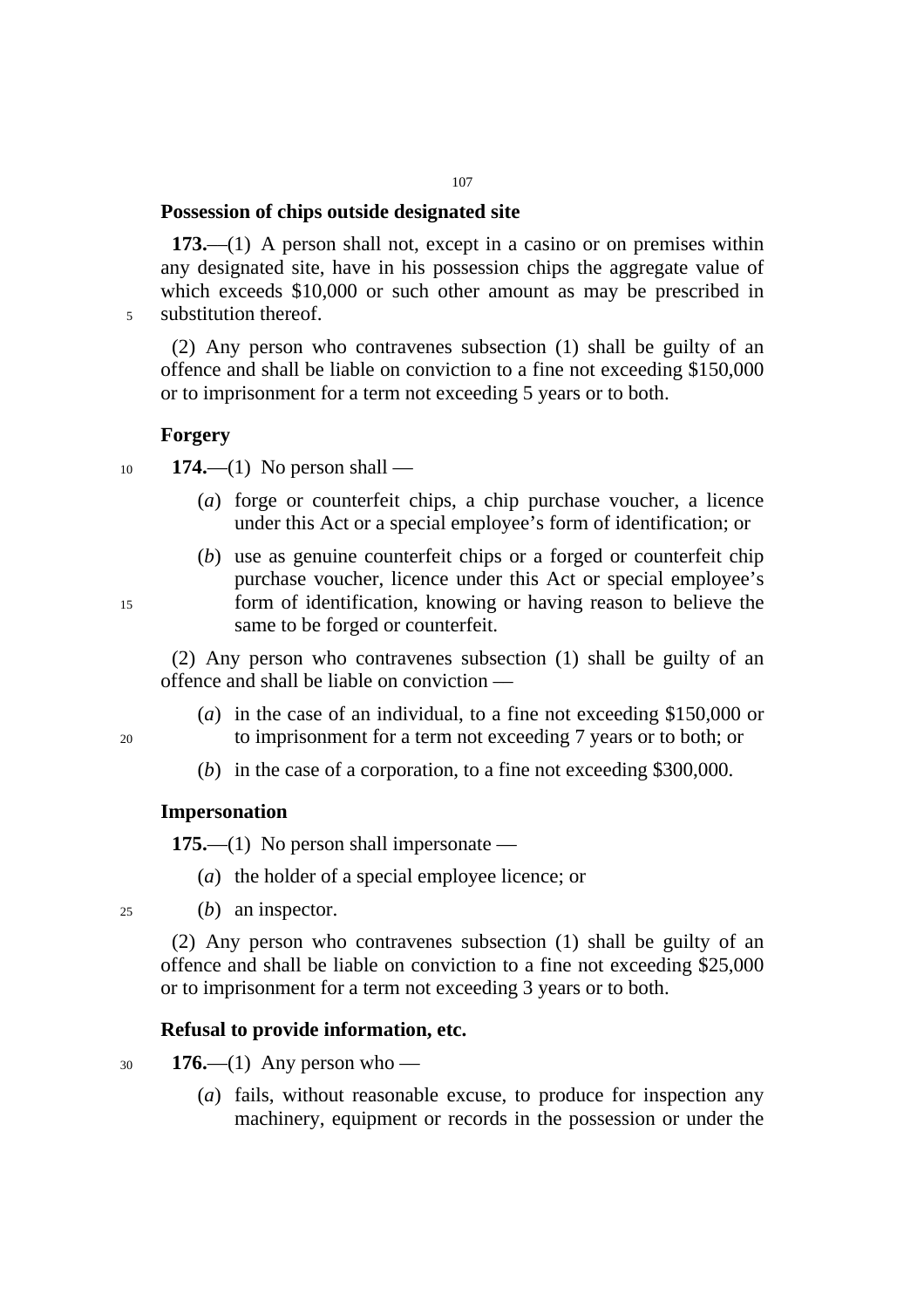control of the person when required so to do by an inspector or a police officer in the performance of his functions under this Act; or

(*b*) fails, without reasonable excuse, to attend before an inspector or 5 a police officer and answer questions or supply information when required so to do by the inspector or police officer in the performance of his functions under this Act,

shall be guilty of an offence and shall be liable on conviction to a fine not exceeding \$50,000 or to imprisonment for a term not exceeding 2 years or 10 to both.

(2) If a person is charged with an offence under subsection (1) in respect of a requirement to produce a document, it shall be a defence for him to prove that —

- (*a*) the document was not in his possession or under his control; and
- 
- 15 (*b*) it was not reasonably practicable for him to comply with the requirement.

(3) If a person is charged with an offence under subsection (1) in respect of a requirement —

- (*a*) to provide information;
- 20 (*b*) to provide an explanation of a document; or
	- (*c*) to state where a document is to be found,

it shall be a defence for him to prove that he had a reasonable excuse for failing to comply with the requirement.

## **Destroying or falsifying documents**

- <sup>25</sup>**177.** Any person who, having been required to produce a document to the Authority, an inspector or an authorised person under this Act —
	- (*a*) intentionally or recklessly destroys or otherwise disposes of it, falsifies it or conceals it; or
- (*b*) causes or permits its destruction, disposal, falsification or 30 concealment,

shall be guilty of an offence and shall be liable on conviction to a fine not exceeding \$100,000 or to imprisonment for a term not exceeding 2 years or to both.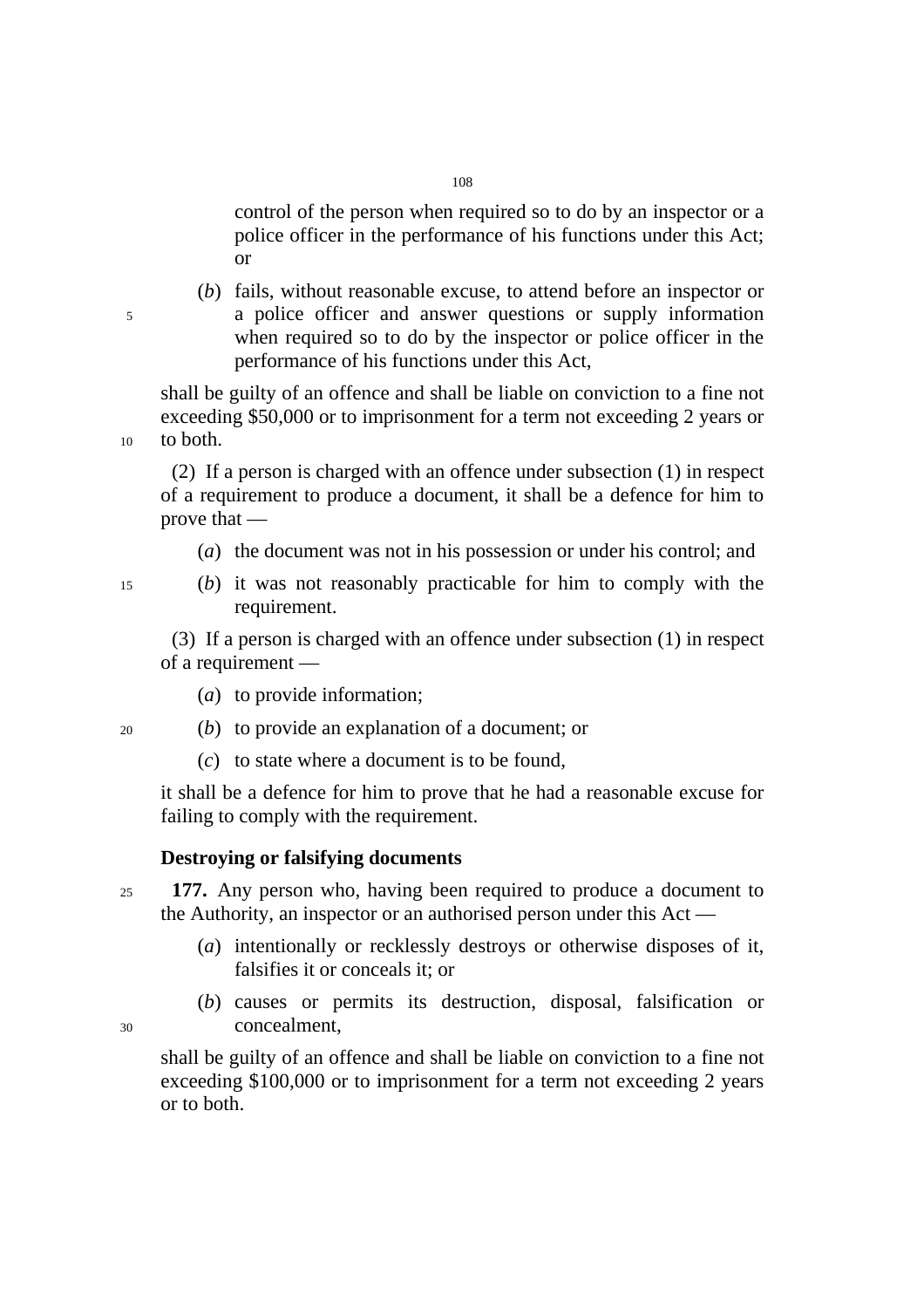# **False or misleading information**

**178.**—(1) Any person who provides information to the Authority, a police officer, an inspector or any authorised person in connection with any application to the Authority or any function or duty of the Authority, 5 police officer, inspector or authorised person under this Act shall be guilty of an offence if —

- (*a*) the information is false or misleading in a material particular; and
- (*b*) he knows that it is false or misleading in a material particular or 10 is reckless as to whether it is.
	- (2) A person who
		- (*a*) provides any information to another person, knowing the information to be false or misleading in a material particular; or
- (*b*) recklessly provides any information to another person which is 15 false or misleading in a material particular,

knowing that the information is to be used for the purpose of providing information to the Authority, a police officer, an inspector or any authorised person in connection with any application to the Authority or any function or duty of the Authority, police officer, inspector or 20 authorised person under this Act, shall be guilty of an offence.

(3) Any person guilty of an offence under subsection (1) or (2) shall be liable on conviction to a fine not exceeding \$50,000 or to imprisonment for a term not exceeding 2 years or to both.

### **Obstructing officer of Authority, etc.**

- <sup>25</sup>**179.** Any person who refuses to give access to, or obstructs, hinders or delays ––
	- (*a*) any member, officer, employee or agent of the Authority authorised to act for or assist the Authority;
	- (*b*) any inspector or person assisting an inspector; or

30 (*c*) any authorised person,

in the discharge of his duties under this Act shall be guilty of an offence and shall be liable on conviction to a fine not exceeding \$50,000 or to imprisonment for a term not exceeding 2 years or to both.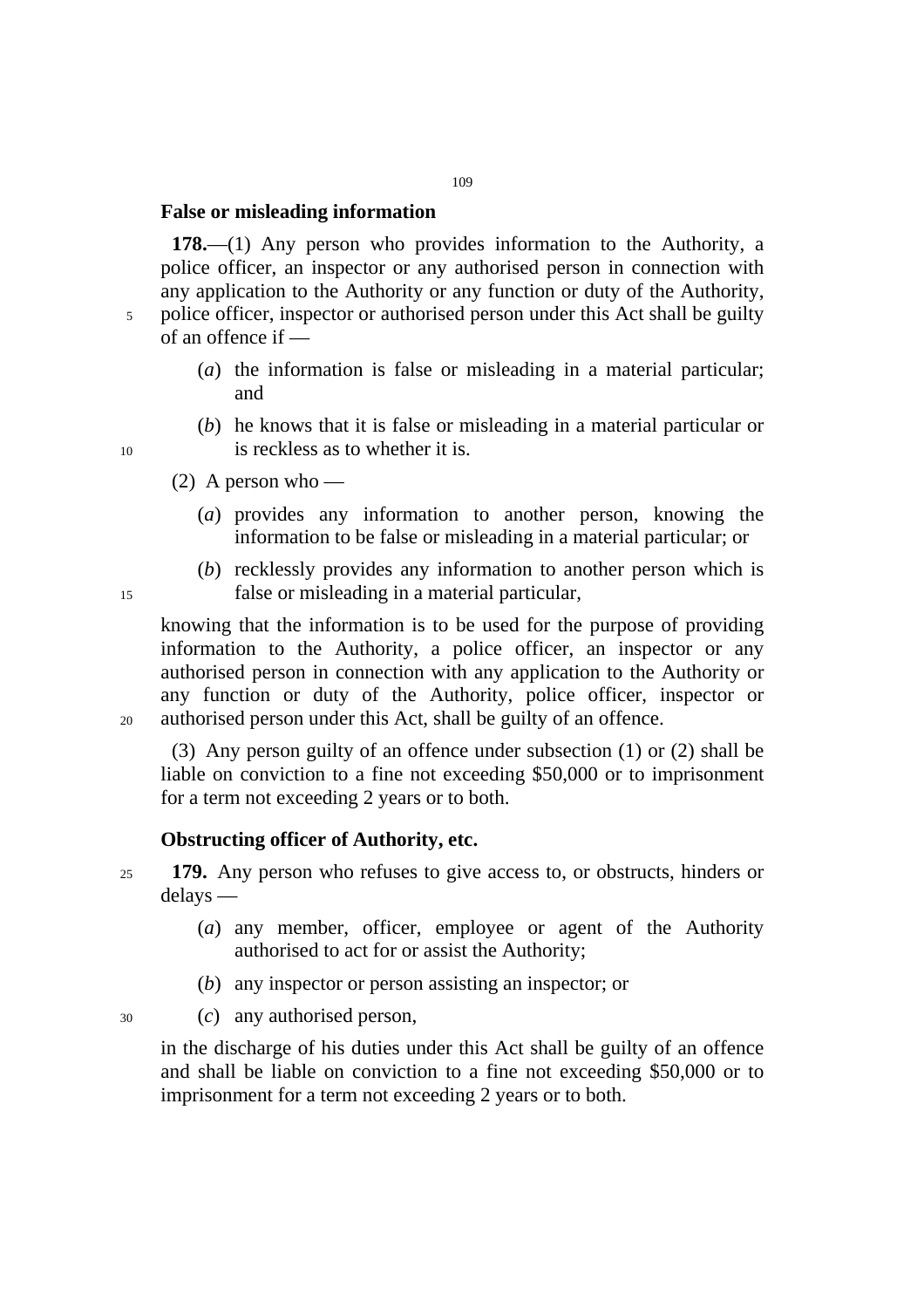# 110 PART XII

# ENFORCEMENT POWERS AND PROCEEDINGS

# **Detention of suspected person**

**180.—(1)** A person who is —

- 5 (*a*) for the time being in charge of a casino;
	- (*b*) an agent of the casino operator; or
	- (*c*) a casino employee,

and who suspects on reasonable grounds that a person within the casino premises is committing, attempting to commit or has committed any 10 offence under Part XI or under a prescribed provision of this Act may detain the suspected person in a suitable place on or near the casino premises until the arrival at the place of detention of a police officer or an inspector.

(2) A person may not be detained under this section unless —

- 
- 15 (*a*) no more force is used than may be reasonably necessary;
	- (*b*) the person detained is informed of the reasons for the detention; and
- (*c*) the person effecting the detention immediately notifies a police officer or an inspector of the detention and the reasons for the 20 detention.

### **Powers of enforcement**

**181.**—(1) In addition to the powers conferred on him by this Act or any other written law, an inspector or authorised person may, in relation to any offence under this Act, on declaration of his office and production to the 25 person against whom he is acting such identification card as the Chief Executive may direct to be carried by inspectors or authorised persons —

> (*a*) require any person whom he reasonably believes to have committed that offence to furnish evidence of the person's identity;

30 (*b*) require any person to furnish any information or produce any book, document or copy thereof in the possession of that person,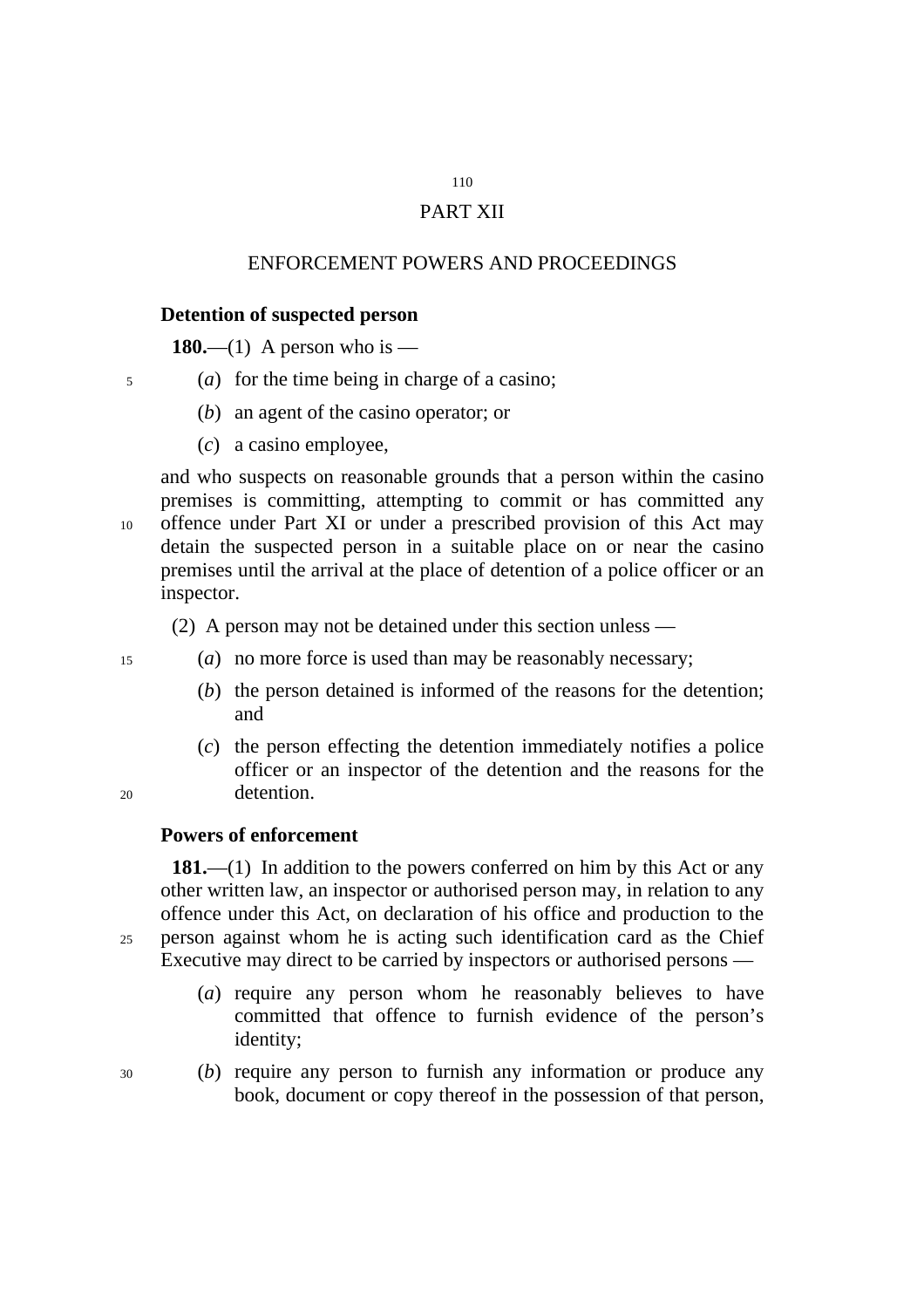and may, without fee or reward, inspect, copy or make extracts from such book or document; or

(*c*) require, by order in writing, the attendance before the inspector or authorised person of any person within the limits of Singapore 5 who, from any information given or otherwise obtained by the officer or employee, appears to be acquainted with the circumstances of the case.

- (2) Any person who —
- (*a*) wilfully mis-states or without lawful excuse refuses to give any 10 information or produce any book, document or copy thereof required of him by an inspector or authorised person under subsection (1); or
- (*b*) fails to comply with a lawful demand of an inspector or authorised person in the discharge by such inspector or 15 authorised person of his duties under this Act or any other written law,

shall be guilty of an offence and shall be liable on conviction to a fine not exceeding \$50,000 or to imprisonment for a term not exceeding 2 years or to both.

# <sup>20</sup>**Powers of arrest**

**182.**—(1) Any inspector or authorised person may arrest without warrant any person whom he reasonably believes has committed a seizable offence under this Act.

(2) Any inspector or authorised person who is not a police officer may 25 exercise all or any of the powers in relation to investigations into a seizable offence conferred on a police officer by the Criminal Procedure Code (Cap. 68) in any case relating to the commission of a seizable offence under this Act or in any case where a seizable offence is disclosed under any written law in the course of an investigation under this Act.

30 (3) For the purposes of this section, offences punishable with imprisonment for 3 years or upwards and an offence under section 179 shall be deemed to be seizable offences within the meaning of the Criminal Procedure Code.

111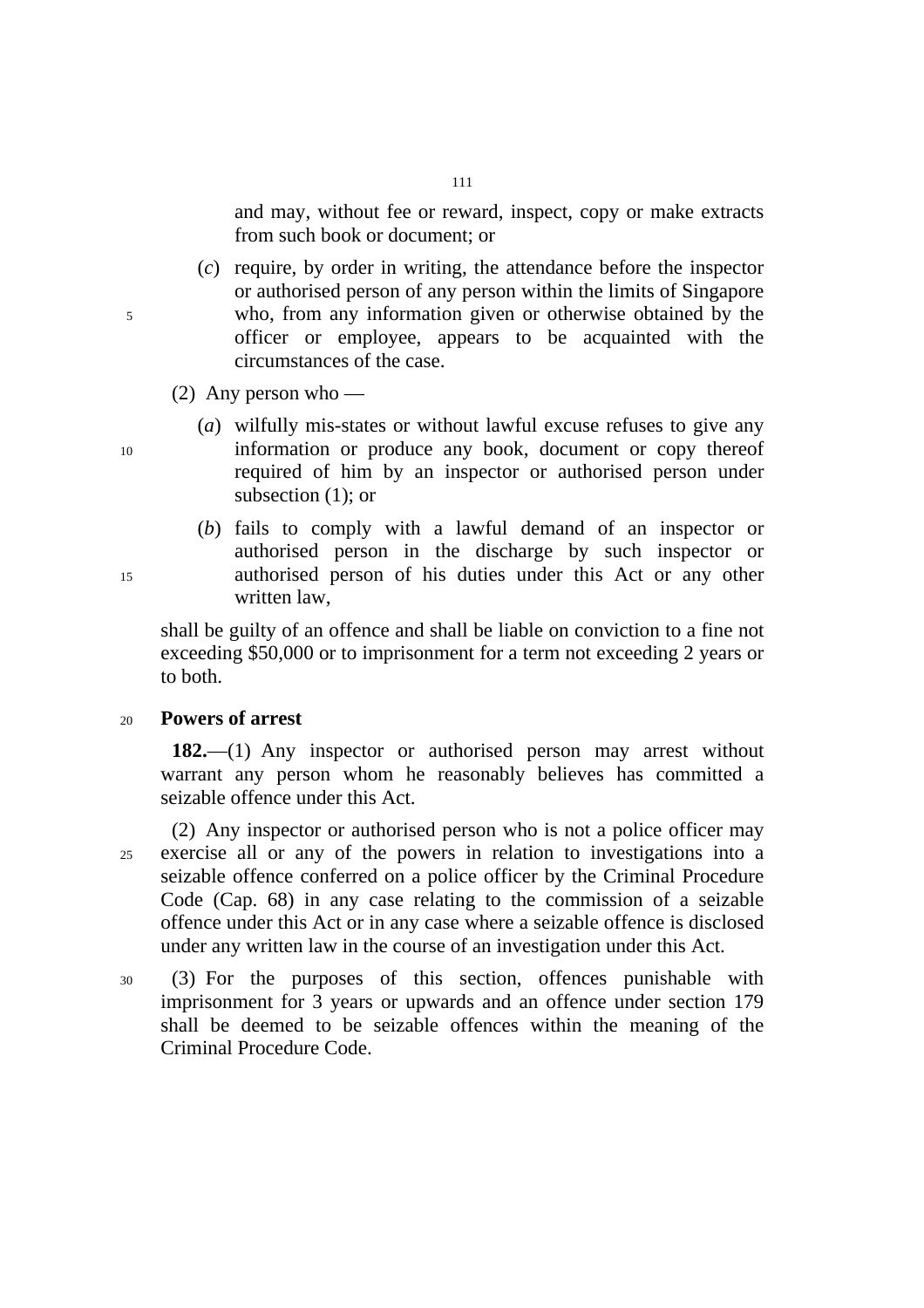### **Refusal to give name and residence**

**183.**—(1) Any inspector or authorised person may arrest any person whom he reasonably believes has committed a non-seizable offence under this Act in order that his name or residence may be ascertained, if that 5 person ––

- (*a*) refuses on the demand of the inspector or authorised person to give his name and residence;
- (*b*) gives a name or residence which the inspector or authorised person has reason to believe to be false; or
- 10 (*c*) gives as his residence a place not within Singapore.

(2) Any person arrested under subsection (1) shall, within 24 hours from the arrest or immediately in the case of a person who gives his residence as a place outside Singapore, be taken before a Magistrate's Court, unless before that time his true name and residence are ascertained, in which case 15 he shall be immediately released on his executing a bond with or without sureties before a police officer not below the rank of inspector for his

(3) When any person is taken before a Magistrate's Court, the Court may either require him to execute a bond with or without a surety for his 20 appearance before a Magistrate's Court if so required, or may order him to be detained in custody until he can be tried.

### **Appeal to Minister against Authority's decision**

appearance before a Magistrate's Court, if so required.

**184.**—(1) Except as otherwise provided in this section, any decision of the Authority under this Act is final and is not subject to appeal or review.

 $25$  (2) A person aggrieved by any decision of the Authority —

- (*a*) to cancel or suspend, or to refuse to grant, any licence or other authorisation;
- (*b*) to amend, or to refuse to amend, the conditions of any licence;
- (*c*) to issue, or to refuse to revoke, any exclusion order under section 30 121; or
- 
- (*d*) to require the termination of a contract under section 76,

may, within 28 days of receipt of the decision, appeal to the Minister whose decision shall be final.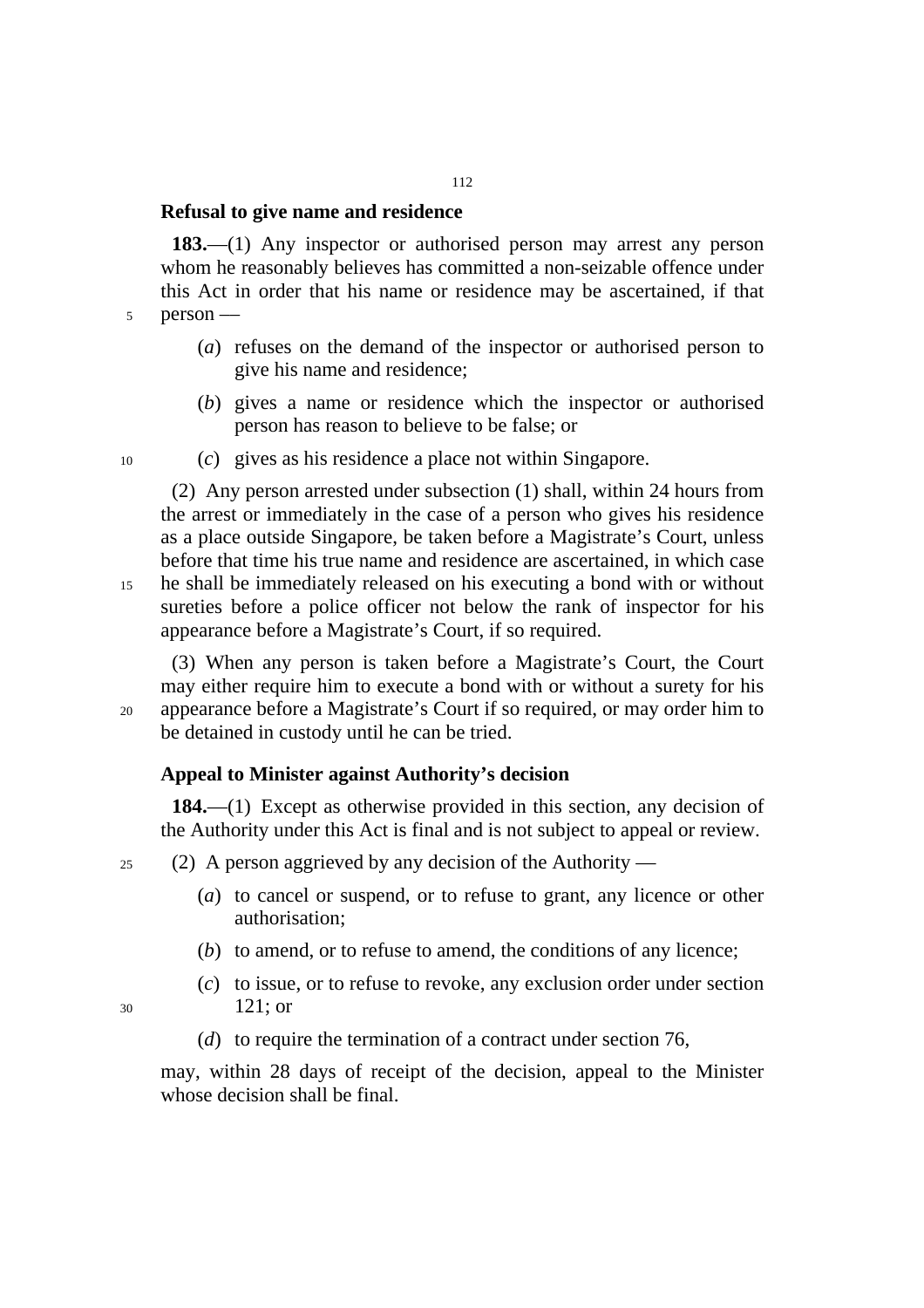- $(3)$  An appeal shall
	- (*a*) be in writing; and
	- (*b*) specify the grounds on which it is made.
- (4) After consideration of an appeal, the Minister may —
- 5 (*a*) reject the appeal and confirm the decision; or
	- (*b*) allow the appeal (in whole or part) and substitute a new decision or vary the decision,

and the appellant shall be notified in writing of the Minister's decision in respect of his appeal accordingly.

10 (5) Nothing in this section prejudices the right of the Authority to make a further decision in respect of that person for a reason considered sufficient by the Authority.

(6) An appeal against a decision does not affect the operation of the decision or prevent the taking of action to implement the decision.

### <sup>15</sup>**No right to compensation for cancellation, etc.**

**185.** Subject to section 4, no right to compensation enforceable against the Authority arises in relation to the cancellation, suspension or variation of the terms of any licence, or an amendment of the conditions of any licence, under this Act.

### <sup>20</sup>**Information gathering for law enforcement purposes**

**186.**—(1) For the purpose of carrying out its duties and functions under this Act or obtaining information that may be of assistance to a law enforcement agency, the Authority may direct a casino operator in writing to provide the Authority with information obtained by the casino operator 25 concerning the operations of the casino.

(2) Such direction may relate to particular information or to information generally and may relate to particular or general information concerning a specified person.

(3) The direction shall specify —

- 
- 30 (*a*) the kind of information that the casino operator is required to provide; and
	- (*b*) the manner in which the information is to be provided.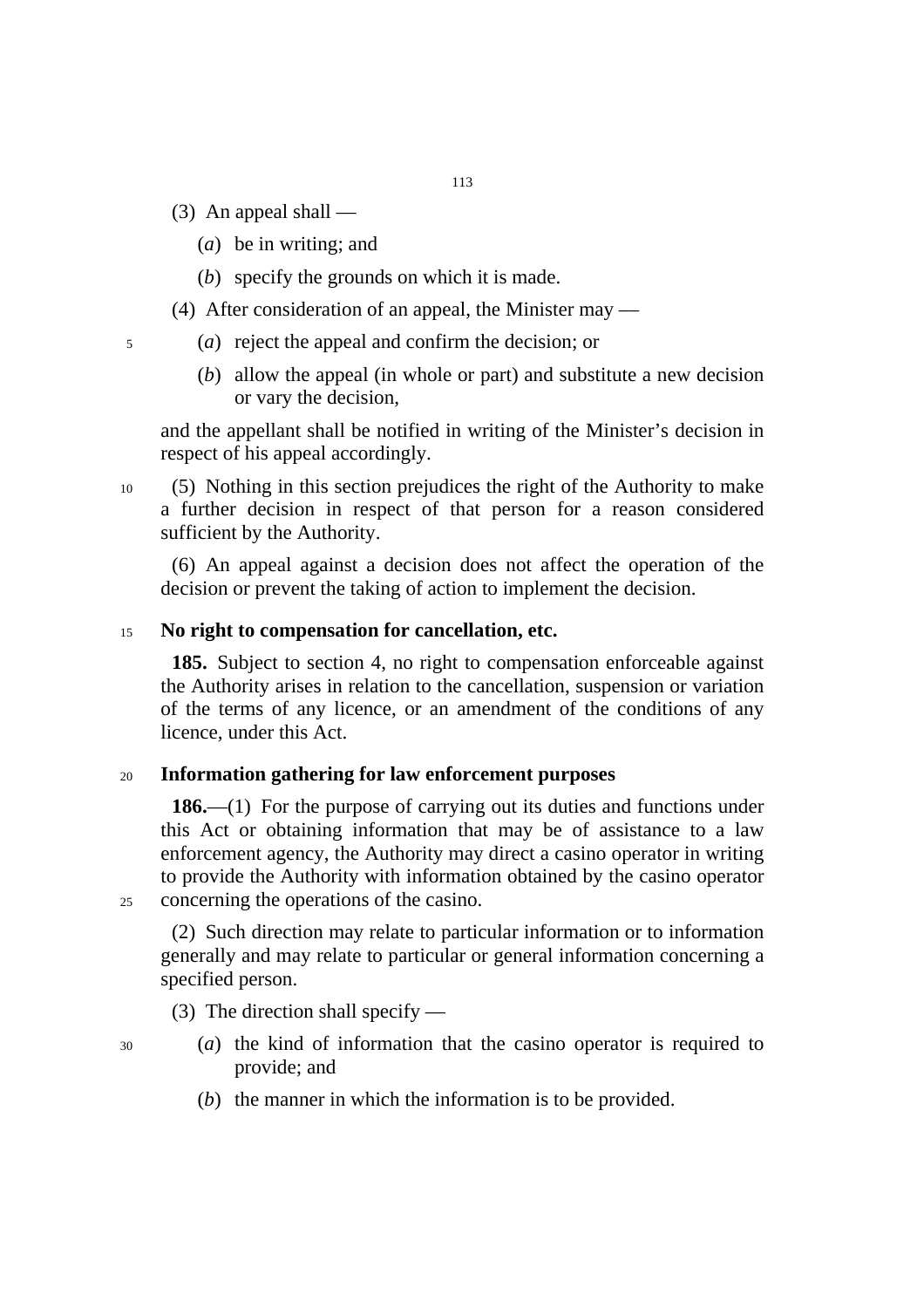(4) It is a condition of a casino licence that the casino operator shall comply with such a direction.

(5) The Authority may make information obtained by the Authority under this section available to any law enforcement agency.

- 5 (6) In this section, "law enforcement agency" means
	- (*a*) the Singapore Police Force;
	- (*b*) the Central Narcotics Bureau;
	- (*c*) the Corrupt Practices Investigation Bureau; or
- (*d*) any other authority or person responsible for the enforcement of 10 any written law.

(7) The provisions of this section are in addition to, and not in derogation of, any other written law conferring powers on any law enforcement agency to obtain information.

### **Protection of informers**

- <sup>15</sup>**187.**—(1) Except as provided in subsection (3), no witness in any civil or criminal proceedings shall be obliged —
	- (*a*) to disclose the name and address of any informer who has given information with respect to an offence under this Act; or
- (*b*) to answer any question if the answer thereto would lead, or 20 would tend to lead, to the discovery of the name or address of any informer.

(2) If any book, document or paper which is in evidence or liable to inspection in any civil or criminal proceedings contains any entry in which any informer is named or described or which may lead to his 25 discovery, the court shall cause those entries to be concealed from view or to be obliterated so far as may be necessary to protect the informer from discovery.

 $(3)$  If —

(*a*) in any proceedings before a court for an offence under this Act, 30 the court, after full inquiry into the case, is satisfied that an informer wilfully made a material statement which he knew or believed to be false or did not believe to be true; or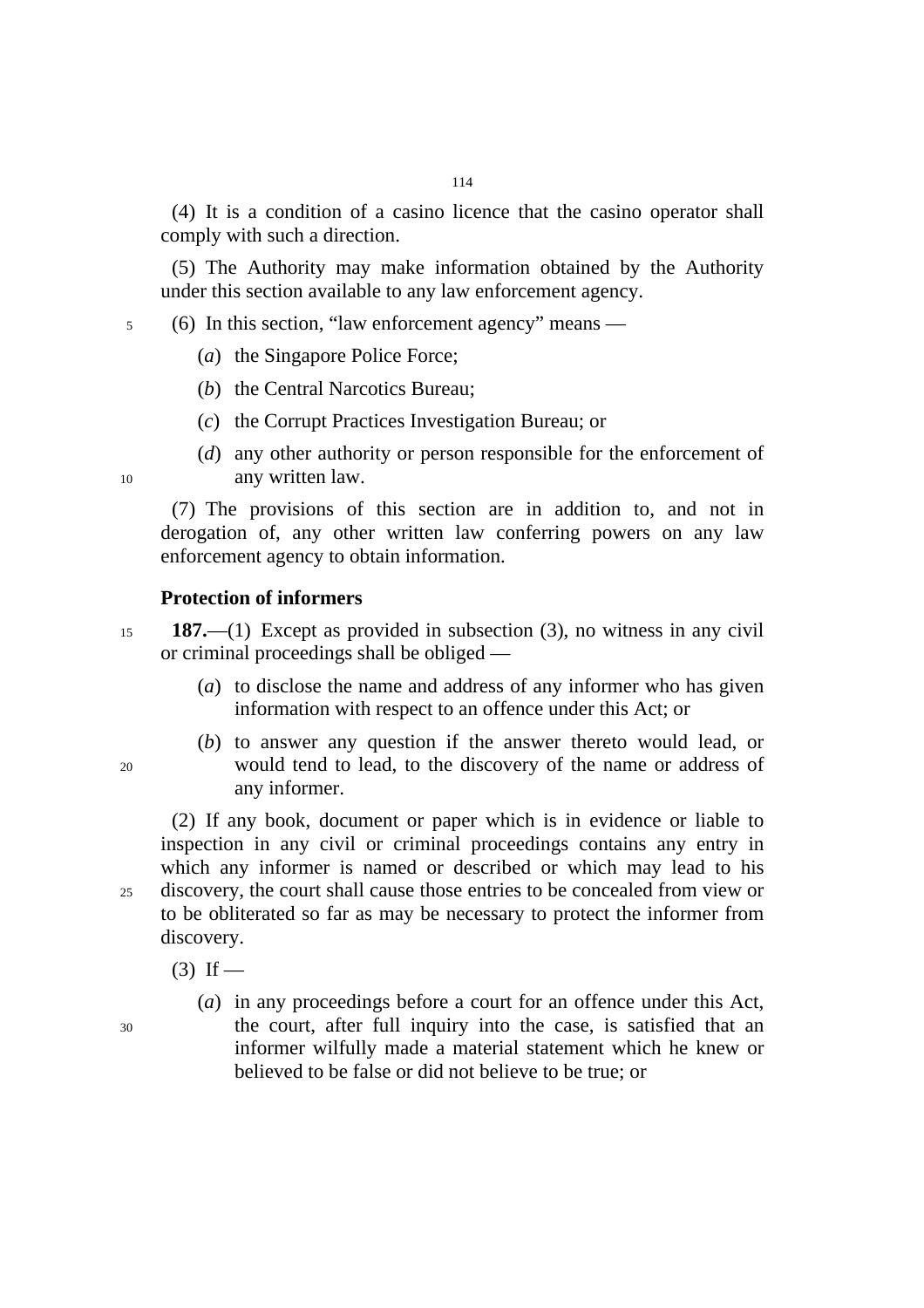(*b*) in any other proceedings, the court is of the opinion that justice cannot be fully done between the parties thereto without the disclosure of the name of an informer,

the court may permit inquiry and require full disclosure concerning the 5 informer.

# **Evidence**

**188.—(1)** In proceedings under this Act, an assertion —

- (*a*) that, at a specified time or during a specified period, a specified person was the Minister administering any Act;
- 10 (*b*) that, at a specified time or during a specified period, a specified person held, or is acting in, a specified office;
	- (*c*) that a signature purporting to be the signature of a Minister, an inspector, a police officer or an authorised person is the signature it purports to be;
- 15 (*d*) that, at a specified time or during a specified period, a specified person was, or was not, the holder of a specified licence, permit, approval or other authorisation under this Act; or
- (*e*) that, at a specified time, a person attained a specified age or that, at a specified time or during a specified period, a specified 20 person was below or above a specified age,

is evidence of the fact or facts asserted.

- (2) In proceedings under this Act —
- (*a*) a document purporting to be a copy of a direction, notice, order, requirement or decision given or made under this Act is evidence 25 of a direction, notice, order, requirement or decision of which it purports to be a copy;
- (*b*) a document purporting to be a copy of a licence, permit, approval or other authorisation under this Act is evidence of the licence, permit, approval or authorisation of which it purports to be a 30 copy; and
	- (*c*) evidence that a person accepted service of a document is evidence of the authority of the person to accept service of the document.
- 
-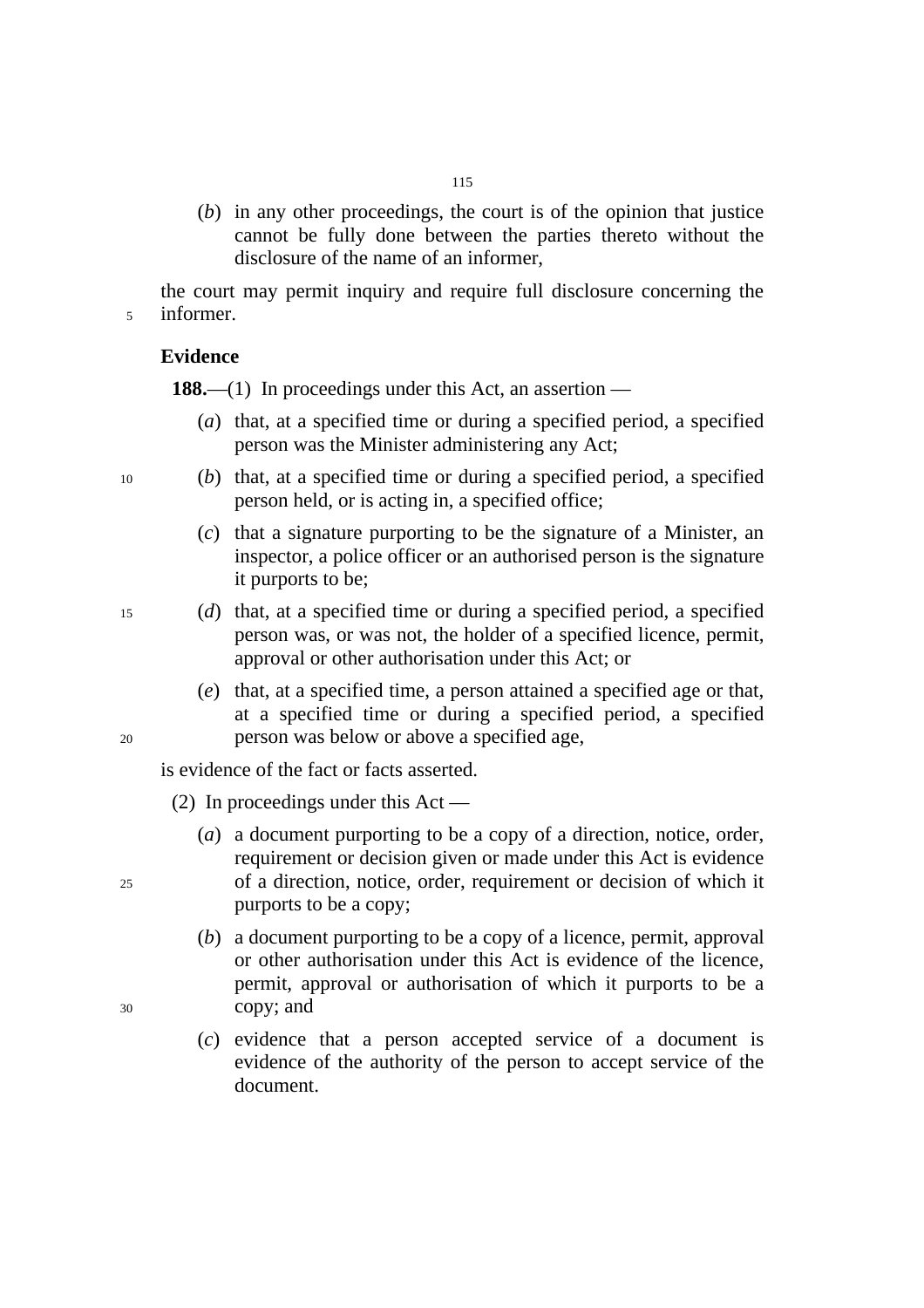# PART XIII

# MISCELLANEOUS

### **Offences by bodies corporate, etc.**

**189.**—(1) Where an offence under this Act committed by a body 5 corporate is proved —

- (*a*) to have been committed with the consent or connivance of an officer of the body corporate; or
- (*b*) to be attributable to any neglect on his part,

the officer as well as the body corporate shall be guilty of the offence and 10 shall be liable to be proceeded against and punished accordingly.

(2) Where the affairs of a body corporate are managed by its members, subsection (1) shall apply in relation to the acts and defaults of a member in connection with his functions of management as if he were a director of the body corporate.

15 (3) Where an offence under this Act committed by a partnership is proved —

- (*a*) to have been committed with the consent or connivance of a partner; or
- (*b*) to be attributable to any neglect on his part,
- 20 the partner as well as the partnership shall be guilty of the offence and shall be liable to be proceeded against and punished accordingly.

(4) Where an offence under this Act committed by an unincorporated association (other than a partnership) is proved —

- (*a*) to have been committed with the consent or connivance of an 25 officer of the unincorporated association or a member of its governing body; or
	- (*b*) to be attributable to any neglect on the part of such an officer or member,

the officer or member as well as the unincorporated association shall be 30 guilty of the offence and shall be liable to be proceeded against and punished accordingly.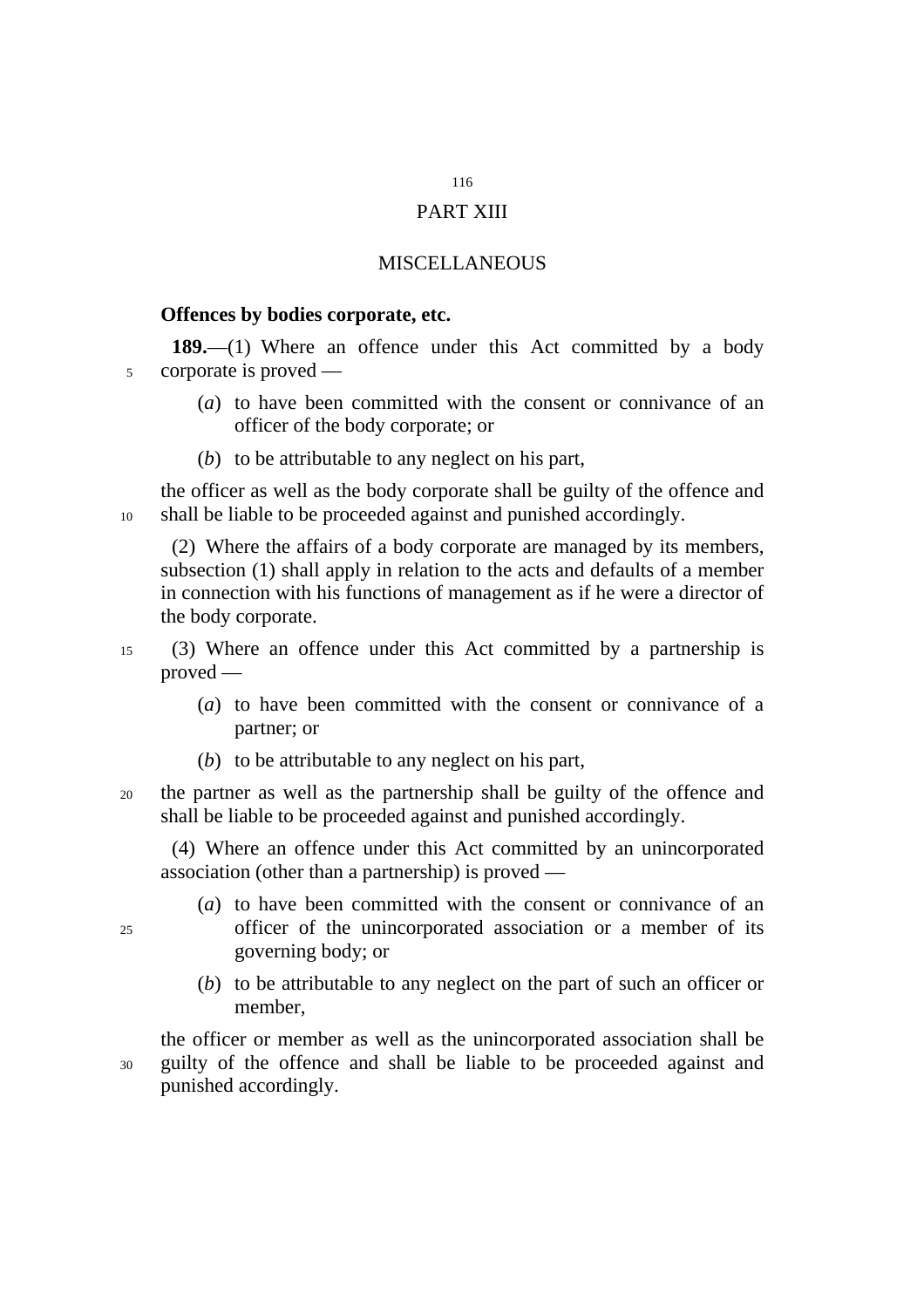$(5)$  In this section —

"body corporate" includes a limited liability partnership which has the same meaning as in section  $2(1)$  of the Limited Liability Partnerships Act 2005 (Act 5 of 2005);

# 5 "officer" —

- (*a*) in relation to a body corporate, means any director, partner, member of the committee of management, Chief Executive, manager, secretary or other similar officer of the body corporate and includes any person purporting to act in any 10 such capacity; or
- (*b*) in relation to an unincorporated association (other than a partnership), means the president, the secretary, or any member of the committee of the unincorporated association, or any person holding a position analogous to that of 15 president, secretary or member of a committee and includes any person purporting to act in any such capacity;

"partner" includes a person purporting to act as a partner.

(6) Regulations may provide for the application of any provision of this section, with such modifications as the Authority considers appropriate, to 20 any body corporate or unincorporated association formed or recognised under the law of a territory outside Singapore.

### **Preservation of secrecy**

**190.**—(1) Except for the purpose of the performance of his duties or the exercise of his functions or when lawfully required to do so by any court 25 or under the provisions of any written law, no person who is or has been —

- (*a*) a member, an officer, an employee or an agent of the Authority;
- (*b*) a person on secondment or attachment to the Authority;
- (*c*) a person authorised, appointed, employed or directed by the 30 Authority to exercise the Authority's powers, perform the Authority's functions or discharge the Authority's duties or to assist the Authority in the exercise of its powers, the performance of its functions or the discharge of its duties under this Act or any other written law;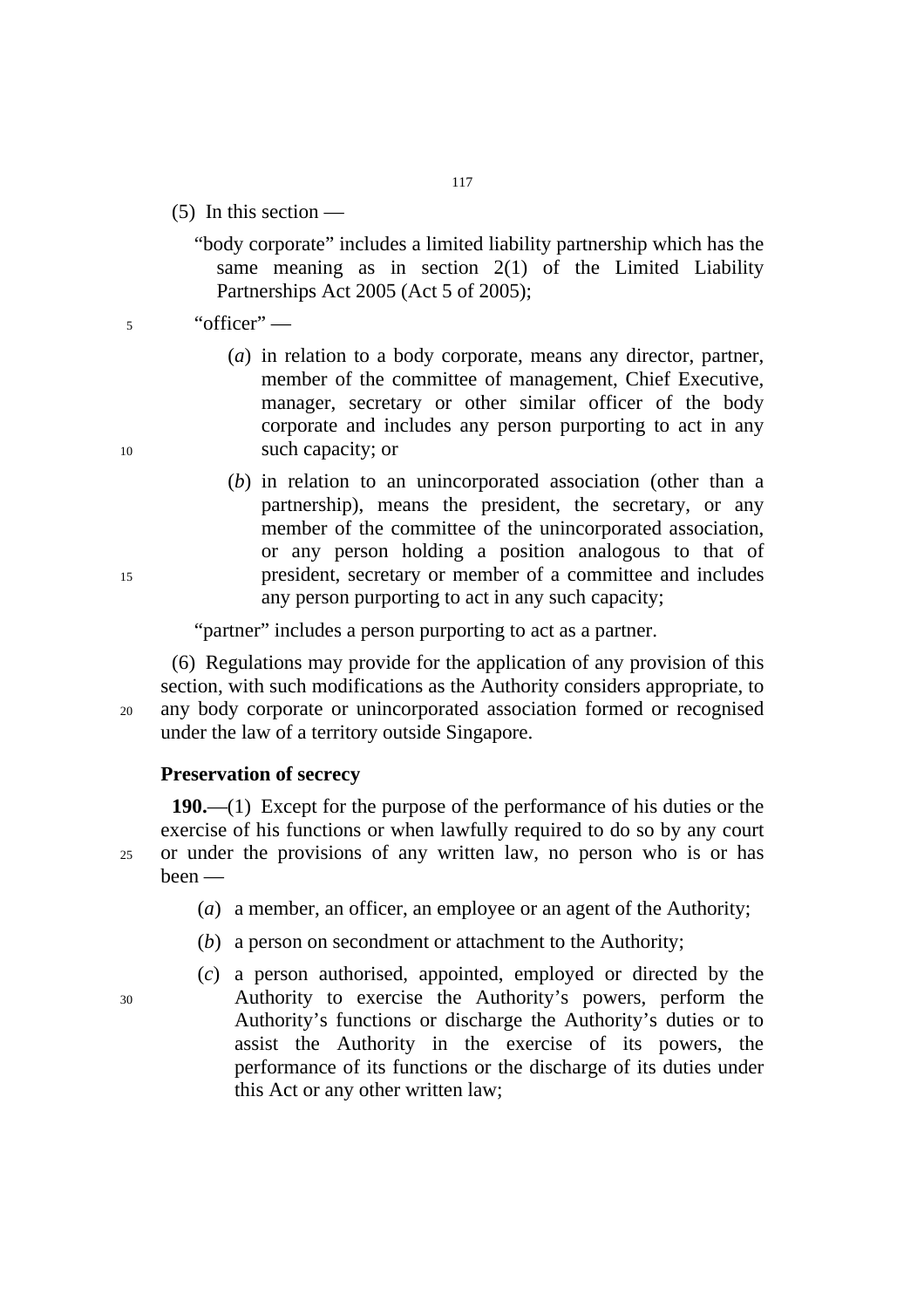- (*d*) an inspector or a person authorised, appointed or employed to assist an inspector in connection with any function or duty of the inspector under this Act; or
- (*e*) an officer of the Inland Revenue Authority of Singapore,
- 5 shall disclose any information relating to the affairs of the Authority or of any other person which has been obtained by him in the performance of his duties or the exercise of his functions.

(2) Any person who contravenes subsection (1) shall be guilty of an offence and shall be liable on conviction to a fine not exceeding \$2,000 or 10 to imprisonment for a term not exceeding 2 years or to both.

# **Co-operation between Authority and foreign casino regulatory bodies**

**191.**—(1) The Authority may, with the approval of the Minister, enter into arrangements with any foreign casino regulatory body whereby each party to the arrangements may —

- 
- 15 (*a*) furnish to the other party information in its possession if the information is required by that other party for the purpose of performance by it of any of its functions; and
	- (*b*) provide such other assistance to the other party as will facilitate the performance by that other party of any of its functions.
- 20 (2) The Authority shall not furnish any information to a foreign casino regulatory body pursuant to such arrangements unless it requires of, and obtains from, that body an undertaking in writing by it that it will comply with terms specified in that requirement, including terms that correspond to the provisions of any other written law concerning the disclosure of that 25 information by the Authority.

(3) The Authority may give an undertaking to a foreign casino regulatory body that it will comply with terms specified in a requirement made of the Authority by the body to give such an undertaking where —

- (*a*) those terms correspond to the provisions of any law in force in 30 the country or territory in which the body is established, being provisions which concern the disclosure by the body of the information referred to in paragraph (*b*); and
- (*b*) compliance with the requirement is a condition imposed by the body for furnishing information in its possession to the Authority 35 pursuant to the arrangements referred to in subsection (1).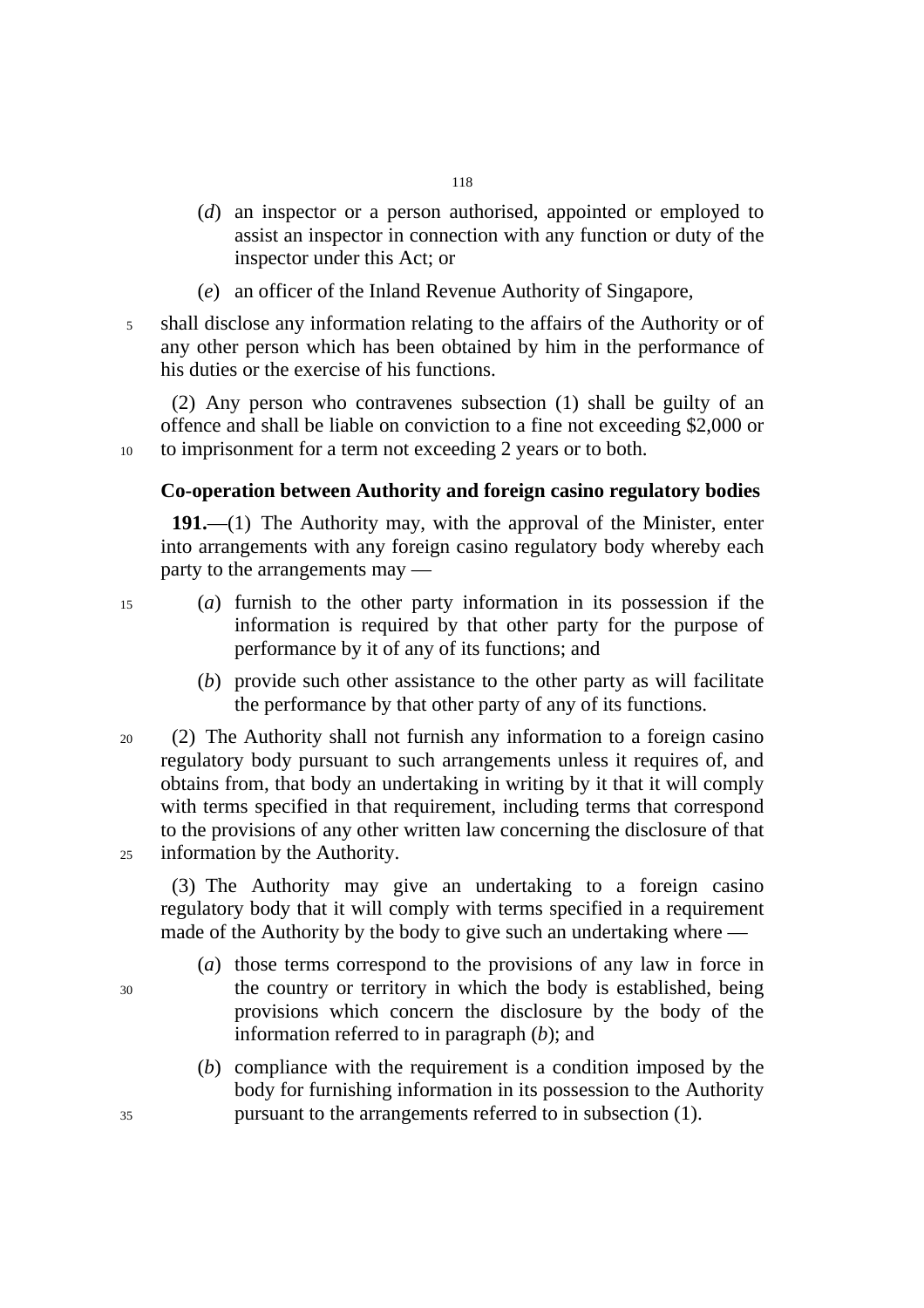(4) In this section, "foreign casino regulatory body" means a person in whom there are vested functions under the law of another country or territory with respect to the enforcement or the administration of provisions of law of that country or territory concerning casinos.

# <sup>5</sup>**Protection from liability**

**192.** No action, suit or other legal proceedings shall lie against the Authority or personally against —

- (*a*) any member, officer, employee or agent of the Authority;
- (*b*) any member of the Council, any person authorised, appointed or 10 employed to assist the Council or any member of any Committee of Assessors constituted under section 157(1);
	- (*c*) any person who is on secondment or attachment to the Authority;
- (*d*) any person authorised, appointed, employed or directed by the Authority to exercise the Authority's powers, perform the 15 Authority's functions or discharge the Authority's duties or to assist the Authority in the exercise of its powers, the performance of its functions or the discharge of its duties under this Act or any other written law; or
- (*e*) any inspector or any person authorised, appointed or employed to 20 assist an inspector in connection with any function or duty of the inspector under this Act,

for anything done (including any statement made) or omitted to be done in good faith in the course of or in connection with —

- (i) the exercise or purported exercise of any power under this Act or 25 any other written law;
	- (ii) the performance or purported performance of any function or the discharge or purported discharge of any duty under this Act or any other written law; or
- (iii) the compliance or purported compliance with this Act or any 30 other written law.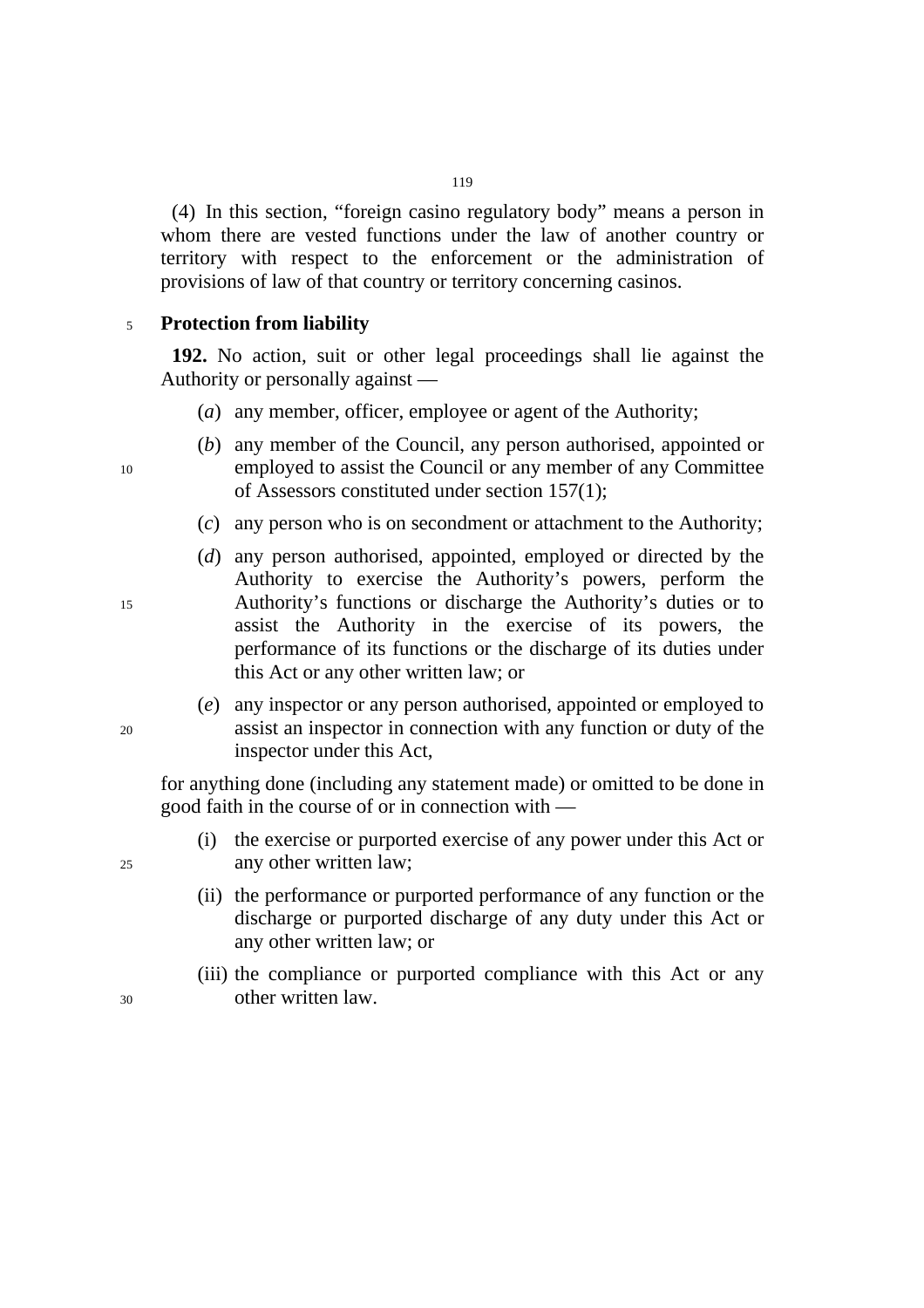# **Public servants**

**193.** All members, officers and employees of the Authority, all inspectors and all members of the Council and any Committee of Assessors constituted under section 157(1) shall be deemed to be public 5 servants for the purposes of the Penal Code (Cap. 224).

# **Jurisdiction of court**

**194.** Notwithstanding any provision to the contrary in the Criminal Procedure Code (Cap. 68), a District Court shall have jurisdiction to try any offence under this Act and shall have power to impose the full penalty 10 or punishment in respect of the offence.

# **General penalty**

**195.**—(1) Any casino operator guilty of an offence under this Act for which no penalty is expressly provided shall be liable on conviction to a fine not exceeding \$100,000.

- 15 (2) Any person (other than a casino operator) guilty of an offence under this Act for which no penalty is expressly provided shall be liable on conviction to a fine not exceeding \$10,000 or to imprisonment for a term not exceeding 12 months or to both.
- (3) Unless otherwise expressly provided, where a corporation (other 20 than a casino operator) is convicted of an offence under this Act, the penalty that the court may impose is a fine not exceeding 2 times the maximum amount that, but for this subsection, the court could impose as a fine for that offence.

# **Composition of offences**

- <sup>25</sup>**196.**⎯(1) The Authority may, in its discretion, compound any offence under this Act which is prescribed as a compoundable offence by collecting from a person reasonably suspected of having committed the offence a sum not exceeding ––
- (*a*) one half of the amount of the maximum fine that is prescribed for 30 the offence; or
- 

(*b*) \$5,000,

whichever is the lower.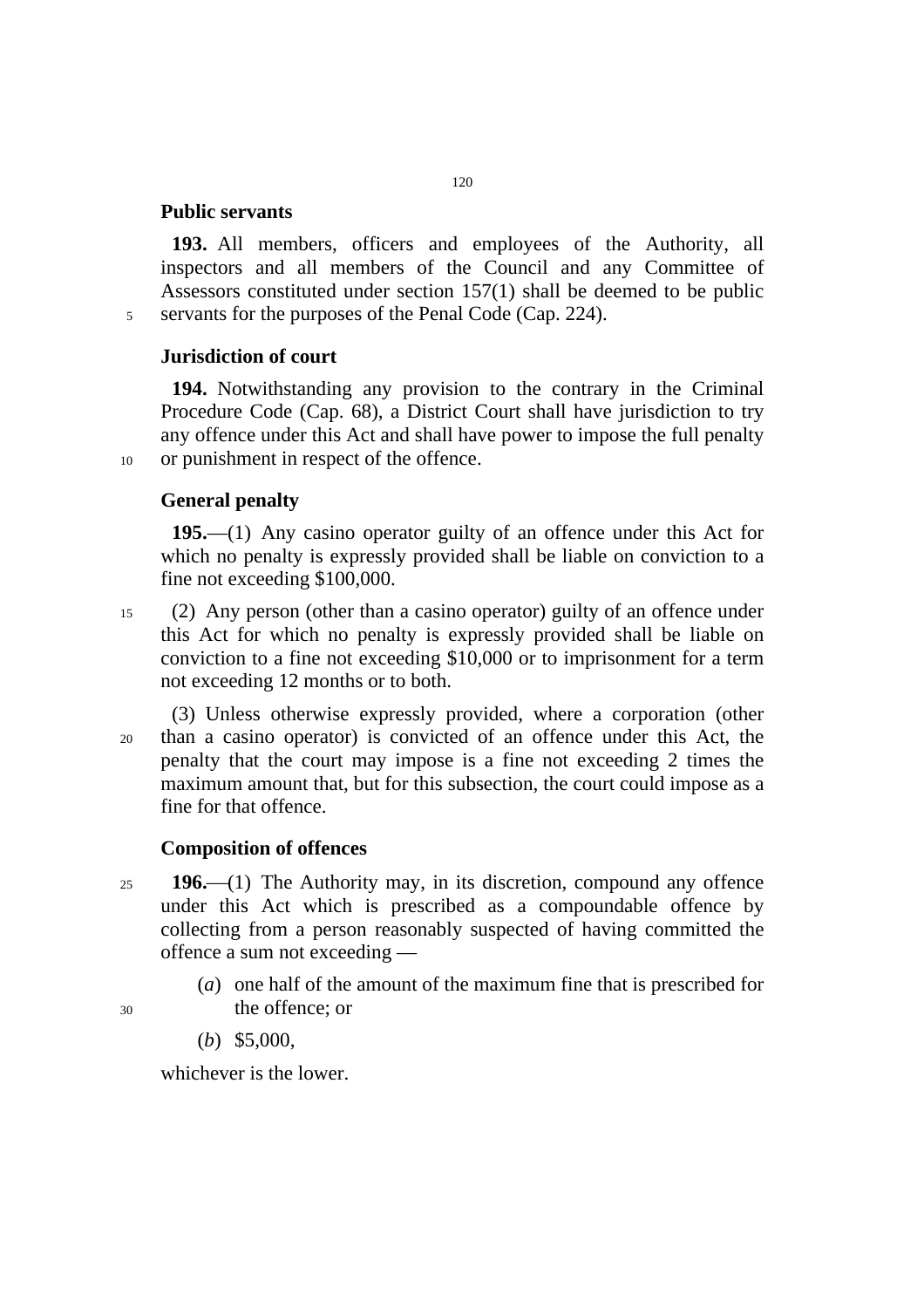(2) On payment of such sum of money, no further proceedings shall be taken against that person in respect of the offence.

121

(3) The Authority may, with the approval of the Minister, make regulations to prescribe the offences which may be compounded.

5 (4) All sums collected under this section shall be paid to the Authority.

# **Fines and financial penalties to be paid to Authority**

**197.**—(1) All fines imposed under this Act shall be paid to the Authority.

(2) Any financial penalty payable by any person under this Act shall be 10 paid to the Authority and recoverable by the Authority as a debt due to the Authority from that person; and the person's liability to pay shall not be affected by his licence ceasing, for any reason, to be in force.

### **General exemption**

**198.** The Authority may, with the approval of the Minister, by order, 15 exempt any person or premises or any class of persons or premises from all or any of the provisions of this Act, subject to such terms or conditions as may be specified in the order.

### **Service of summonses and notices, etc.**

- **199.**—(1) Any summons, notice, order or document required or 20 authorised by this Act to be given to or served on any person, and any summons issued by a court against any person in connection with any offence under this Act may be served on the person —
- (*a*) by delivering it to the person or to some adult member or employee of his family or household at his last known place of 25 residence;
	- (*b*) by leaving it at his usual or last known place of residence or place of business in an envelope addressed to the person;
	- (*c*) by sending it by registered post addressed to the person at his usual or last known place of residence or place of business; or
- 30 (*d*) in the case of an incorporated company, a partnership or a body of persons —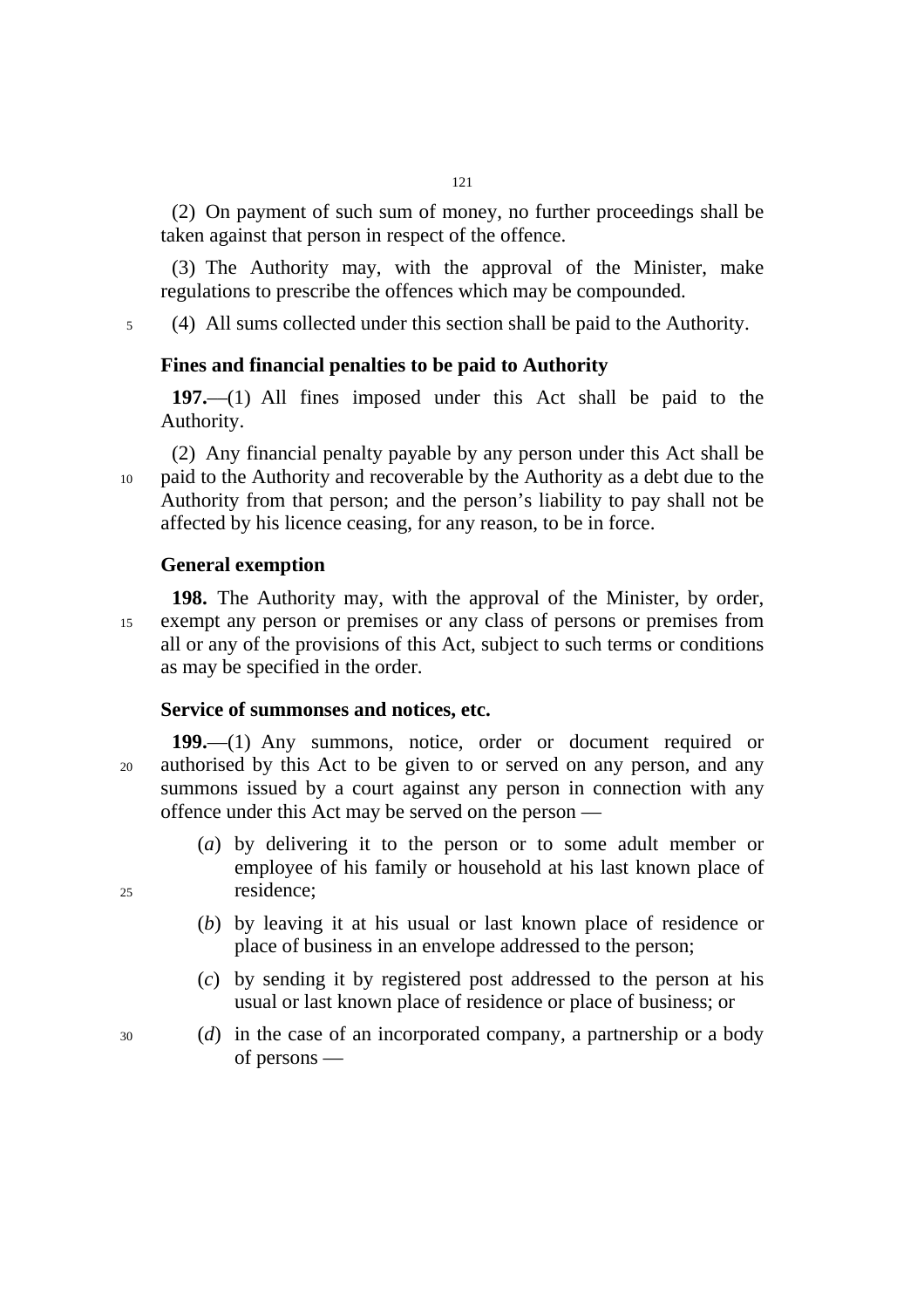- (i) by delivering it to the secretary or other like officer of the company, partnership or body of persons at its registered office or principal place of business; or
- (ii) by sending it by registered post addressed to the company, 5 partnership or body of persons at its registered office or principal place of business.

(2) Any notice, order, document or summons sent by registered post to any person in accordance with subsection (1) shall be deemed to be duly served on the person at the time when the notice, order, document or 10 summons, as the case may be, would in the ordinary course of post be delivered and, in proving service of the notice, order, document or summons, it shall be sufficient to prove that the envelope containing the same was properly addressed, stamped and posted by registered post.

(3) Any notice, order or document required or authorised by this Act to 15 be served on the owner or occupier of any premises or any summons issued by a court against any such owner or occupier in connection with any offence under this Act may be served by delivering it or a true copy thereof to some adult person on the premises or, if there is no such person on the premises to whom it can with reasonable diligence be delivered, by 20 affixing the notice, order, document or summons to some conspicuous part of the premises.

(4) Any notice, order or document required or authorised by this Act to be served on the owner or occupier of any premises or any summons issued by a court against any such owner or occupier in connection with 25 any offence under this Act shall be deemed to be properly addressed if addressed by the description of the owner or occupier of the premises without further name or description.

# **Regulations**

**200.**—(1) The Authority may, with the approval of the Minister, make 30 regulations for any purpose for which regulations are required to be made under this Act and generally for carrying out the purposes and provisions of this Act.

(2) Without prejudice to the generality of subsection (1), the Authority may, with the approval of the Minister, make regulations for or with 35 respect to all or any of the following matters: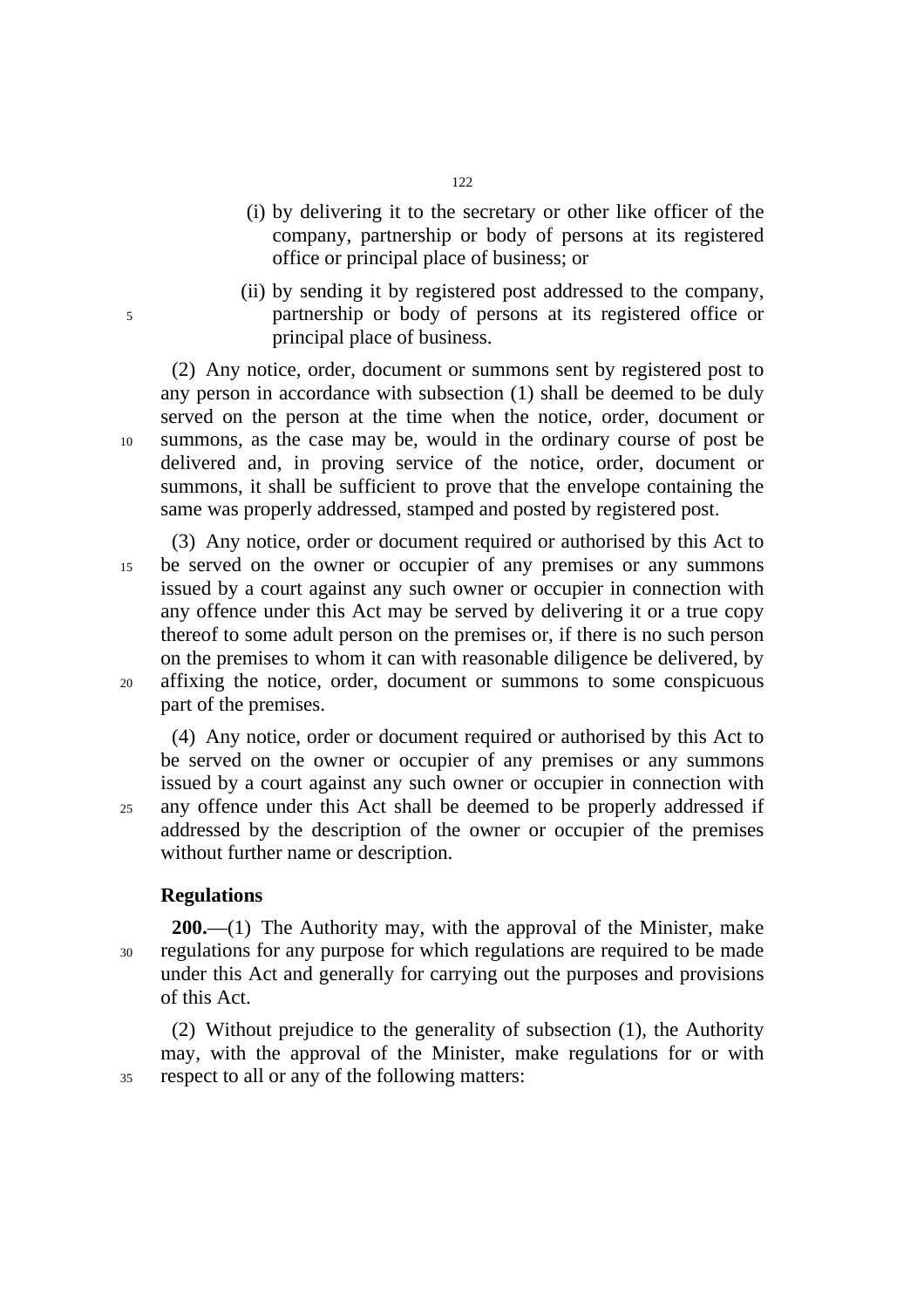- (*a*) the manner of appointment, conduct and discipline and the terms and conditions of service of inspectors and other employees of the Authority;
- (*b*) the establishment of funds for the payment of gratuities and other 5 benefits to employees of the Authority;
	- (*c*) the fees to be charged in respect of anything done or any services rendered by the Authority under or by virtue of this Act;
- (*d*) the installations, devices and equipment to be provided on casino premises for gaming, surveillance, communications and other 10 purposes and the maintenance of the installations, devices and equipment;
	- (*e*) the hours of operation of a casino and any temporary cessation of operation;
- (*f*) the facilities and amenities to be provided for patrons of, and 15 inspectors on duty in, a casino and the maintenance of those amenities;
	- (*g*) the provision to players of gaming machines in a casino of information relevant to gaming on gaming machines;
- (*h*) the adjudicating of disputes between a casino operator and its 20 patrons;
	- (*i*) the provision and security of drop boxes and other places for the depositing of money;
	- (*j*) advertising relating to a casino;
	- (*k*) the submission of reports by casino operators;
- 25 (*l*) regulating within casino premises the activities of persons who are on the casino premises in the course of their employment or prohibiting any of those activities;
	- (*m*) the testing of operations, or of proposed operations, in a casino;
- (*n*) regulating the conduct of gaming and provision of credit for 30 gaming in a casino;
	- (*o*) standards for the manufacture or supply of gaming equipment for use in a casino;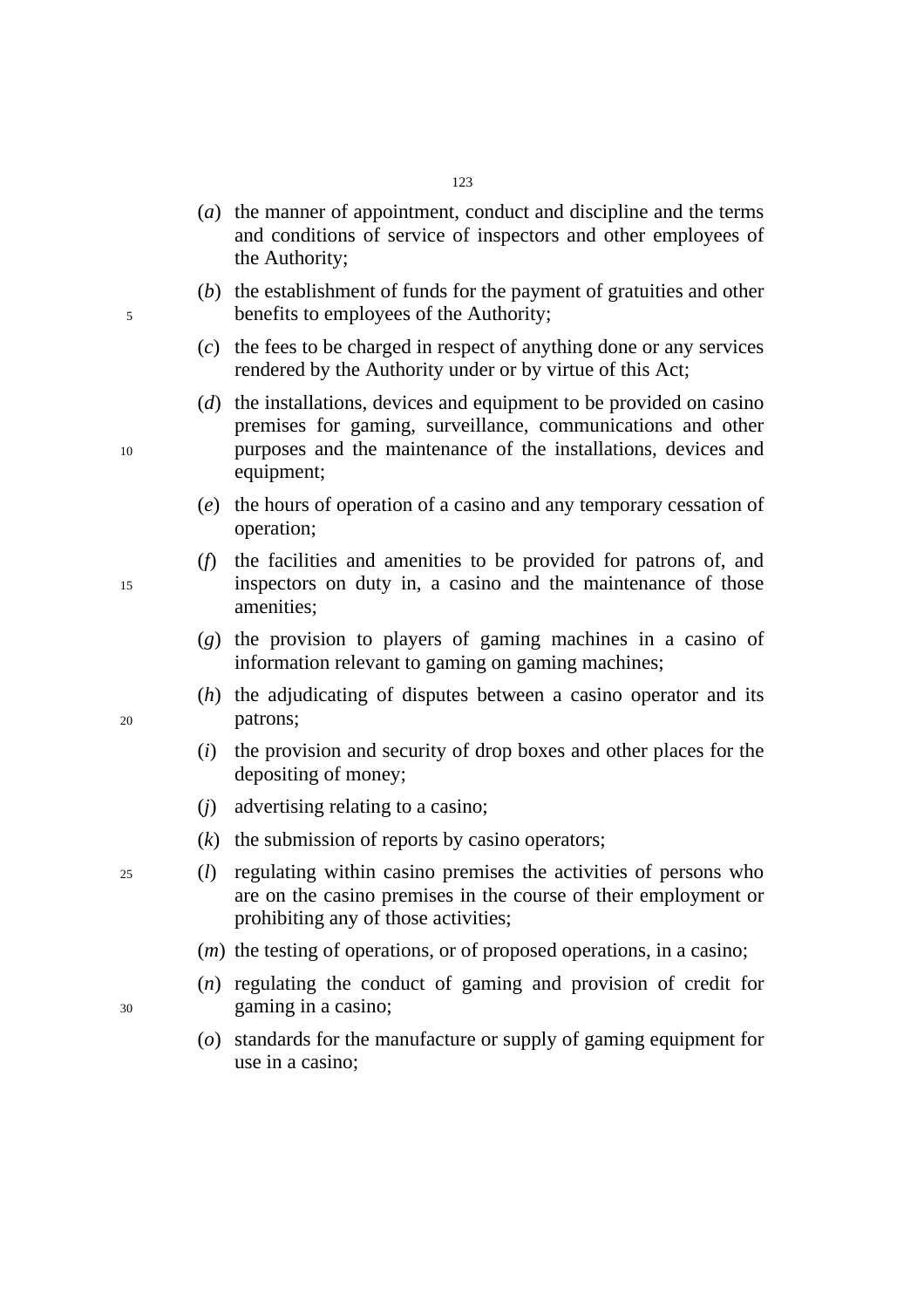- (*p*) the movement, acquisition, storage, servicing, rectification or destruction of gaming equipment used or for use in a casino;
- (*q*) the form of controlled contracts within the meaning of section 72, the approval of the Authority in relation to specified classes 5 of those contracts and the requirements for disclosure to the Authority of any such contracts;
	- (*r*) the establishment of a system of awarding demerit points for the purpose of disciplinary actions against casino operators, licensed special employees of a casino or licensed junket promoters;
- 10 (*s*) the hearing of appeals to the Minister;
	- (*t*) anti-money-laundering requirements;
	- (*u*) additional duties of auditors of casino operators;
	- (*v*) any other matter or thing required or permitted to be prescribed or necessary to be prescribed to give effect to this Act.
- 15 (3) Regulations made under this Act
	- (*a*) may provide that any contravention of any provision of the regulations shall be an offence punishable with ––
		- (i) in the case of a casino operator, a fine not exceeding \$100,000; or
- 20 (ii) in any other case, a fine not exceeding \$10,000 or imprisonment for a term not exceeding 12 months or both;
	- (*b*) may be of general or of specially limited application;
	- (*c*) may differ according to differences in time, place or circumstance; and
- 25 (*d*) may provide for such transitional, savings and other consequential, incidental and supplemental provisions as the Minister considers necessary or expedient.

# **Related amendments to Civil Law Act**

**201.** Section 5 of the Civil Law Act (Cap. 43) is amended by inserting, 30 immediately after subsection (3), the following subsections: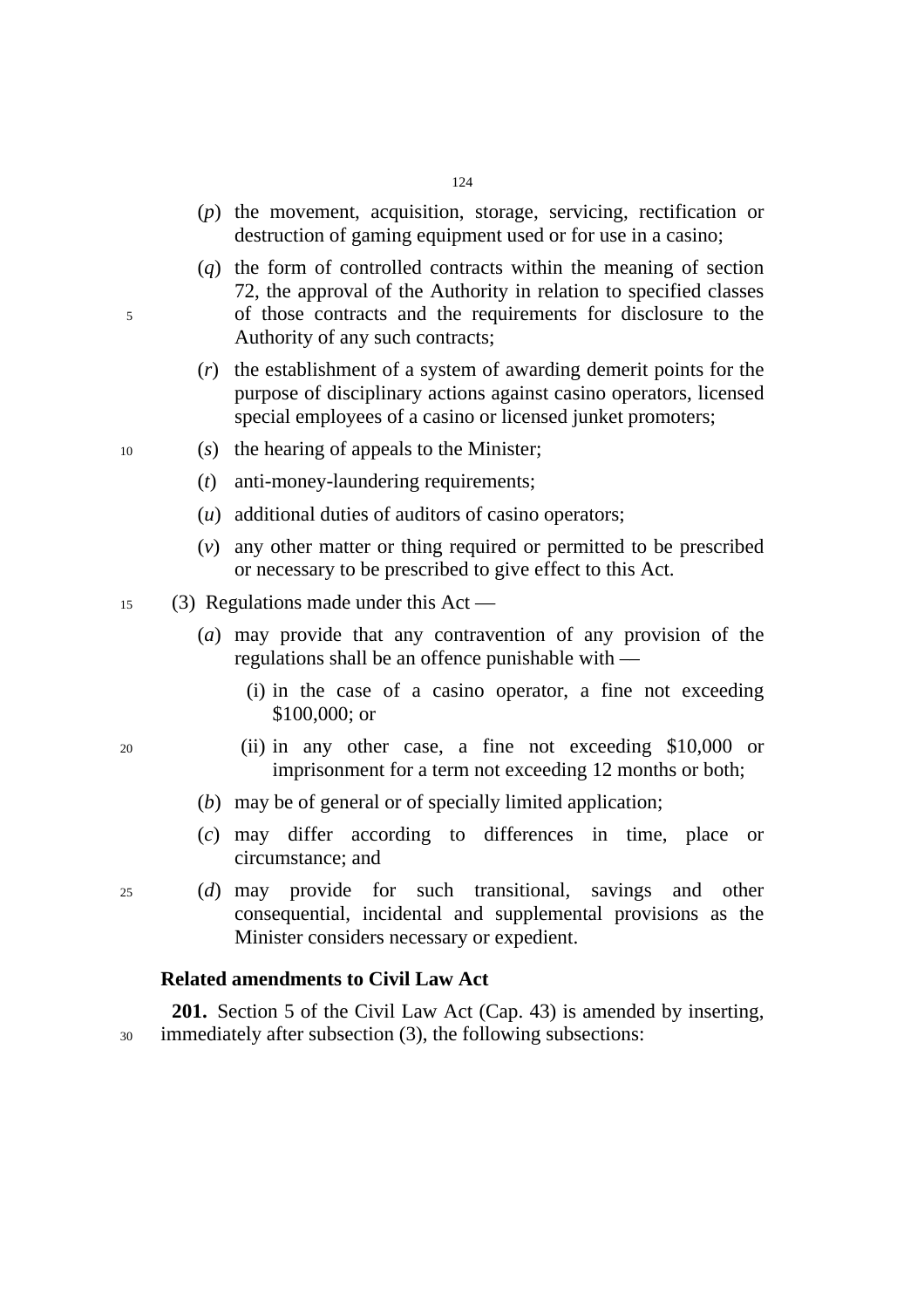125

"(3A) Subsections (1) and (2) shall not apply to  $-$ 

- (*a*) a contract for gaming that is conducted under the control or supervision of a person or an organisation that is exempted under section 24 of the Common Gaming Houses Act 5 (Cap. 49) from the provisions of that Act in respect of such gaming;
- (*b*) a contract for betting that is held, promoted, organised, administered or operated by a person or an organisation that is exempted under section 22 of the Betting Act (Cap. 21) 10 from the provisions of that Act in respect of such betting, only if the betting takes place under the control or supervision of that person or organisation;
- (*c*) a contract for betting that takes place on a totalisator conducted by or on behalf of the Singapore Totalisator 15 Board or a turf club in accordance with an approved scheme; and
	- (*d*) a contract to participate in a private lottery promoted or conducted by the holder of a permit granted under section 4 of the Private Lotteries Act (Cap. 250).

20 (3B) In the case of a person or an organisation exempted under section 24 of the Common Gaming Houses Act in respect of any gaming conducted for or on behalf of another person or organisation, subsection  $(3A)(a)$  applies only if the contract is for gaming conducted by that person or organisation for or on behalf of that other 25 person or organisation.

> (3C) Subsection (3A)(*a*) shall not apply to any gaming conducted in premises owned or used by a private body exempted under the Common Gaming Houses Act.

(3D) In the case of a person or an organisation exempted under 30 section 22 of the Betting Act in respect of any betting held, promoted, organised, administered or operated for or on behalf of another person or organisation, subsection (3A)(*b*) applies only if the contract is for betting held, promoted, organised, administered or operated by that person or organisation for or on behalf of that other person or 35 organisation.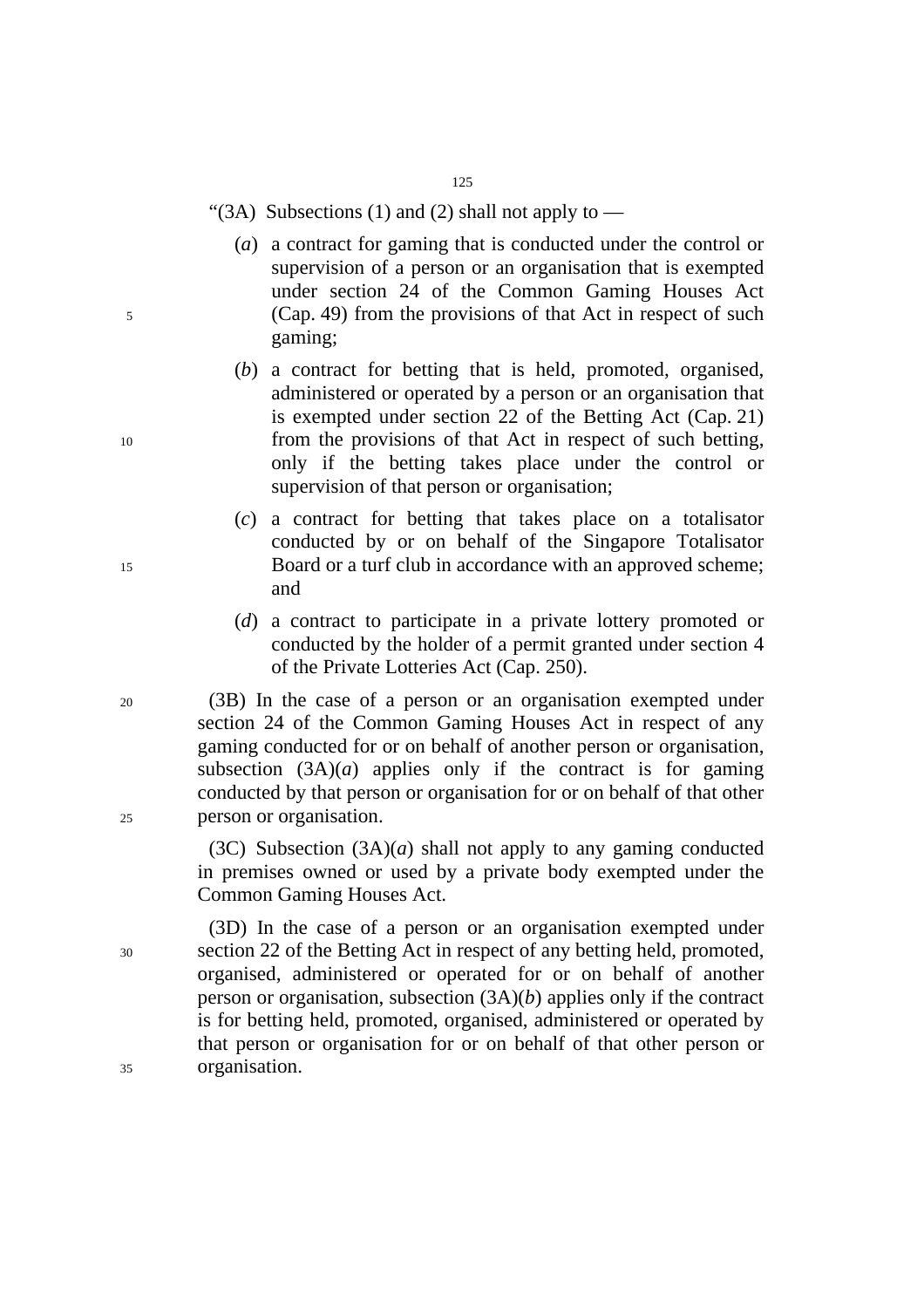(3E) In subsection  $(3A)$  —

"contract" excludes a contract for or which involves —

- (*a*) the lending of any money or other valuable thing for such gaming or wagering;
- 5 (*b*) the extension of any form of credit for such gaming or wagering; or
	- (*c*) the giving of security in respect of the act referred to in paragraph (*a*) or (*b*);

"private body" has the same meaning as in any notification made 10 under the Common Gaming Houses Act (Cap. 49) which exempts gaming conducted in premises owned or used by a private body;

> "private lottery" has the same meaning as in the Private Lotteries Act (Cap. 250);

15 "totalisator", "Singapore Totalisator Board", "turf club" and "approved scheme" have the same meanings as in the Singapore Totalisator Board Act (Cap. 305A).".

# **Related amendments to Income Tax Act**

**202.** The Income Tax Act (Cap. 134) is amended —

- 
- 20 (*a*) by inserting, immediately after subsection (7) of section 12, the following subsections:

"(8) There shall be deemed to be derived from Singapore any commission or other payment paid to a junket promoter for arranging a junket with a casino operator in Singapore which  $25$  is —

- (*a*) borne, directly or indirectly, by a person resident in Singapore or a permanent establishment in Singapore except in respect of any business carried on outside Singapore through a permanent establishment outside 30 Singapore; or
	- (*b*) deductible against any income accruing in or derived from Singapore.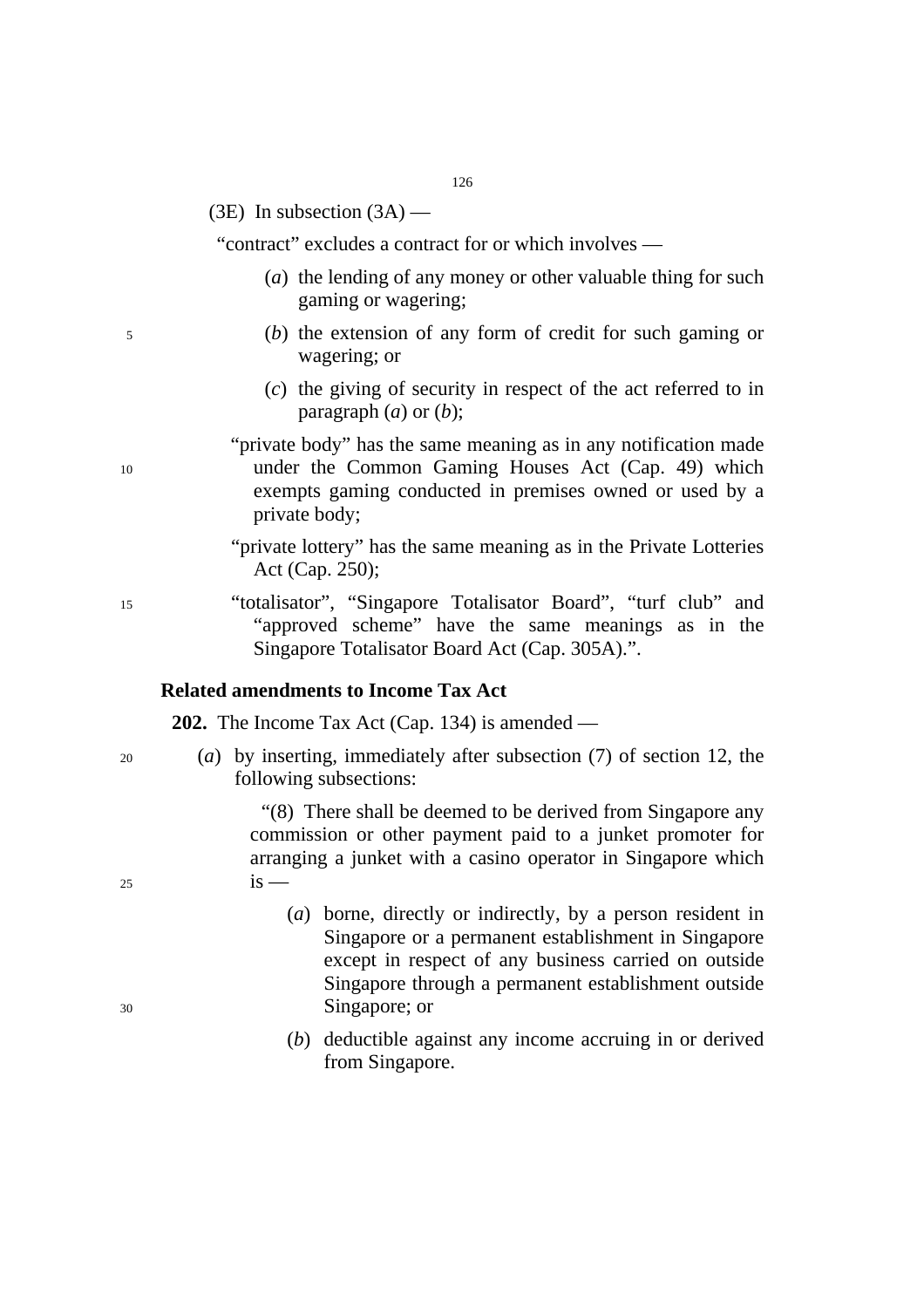(9) In this section, "casino operator", "junket" and "junket promoter" have the same meanings as in the Casino Control Act 2006.";

(*b*) by inserting, immediately after section 45G, the following 5 section:

# "**Application of section 45 to commission or other payment of junket promoter**

**45H.**—(1) Subject to subsection (2), section 45 shall apply in relation to the payment of any commission or other payment by 10 any person to a junket promoter not known to him to be resident in Singapore for arranging a junket with a casino operator in Singapore as section 45 applies to any interest paid by a person to another person not known to him to be resident in Singapore and, for the purpose of such application, any 15 reference in that section to interest shall be construed as a reference to such commission or payment.

> (2) For the purpose of this section, the deduction of tax under section 45 shall be at the rate of 3%.

(3) In this section, "casino operator", "junket" and "junket 20 promoter" have the same meanings as in the Casino Control Act 2006."; and

> (*c*) by deleting the words "or  $45E(1)(a)$ " in section  $46(1)(a)$  and substituting the words ",  $45E(1)(a)$  or  $45H$ ".

# THE SCHEDULE

25 Section 7(2)

### CONSTITUTION AND PROCEEDINGS OF AUTHORITY

#### **Appointment of Chairman and other members**

- 1.—(1) The Chairman and other members shall be appointed by the Minister.
- (2) The Minister may appoint the Chief Executive to be a member of the Authority.

### 30 **Tenure of office of members**

2. A member shall hold office on such conditions and for such term, as the Minister may determine.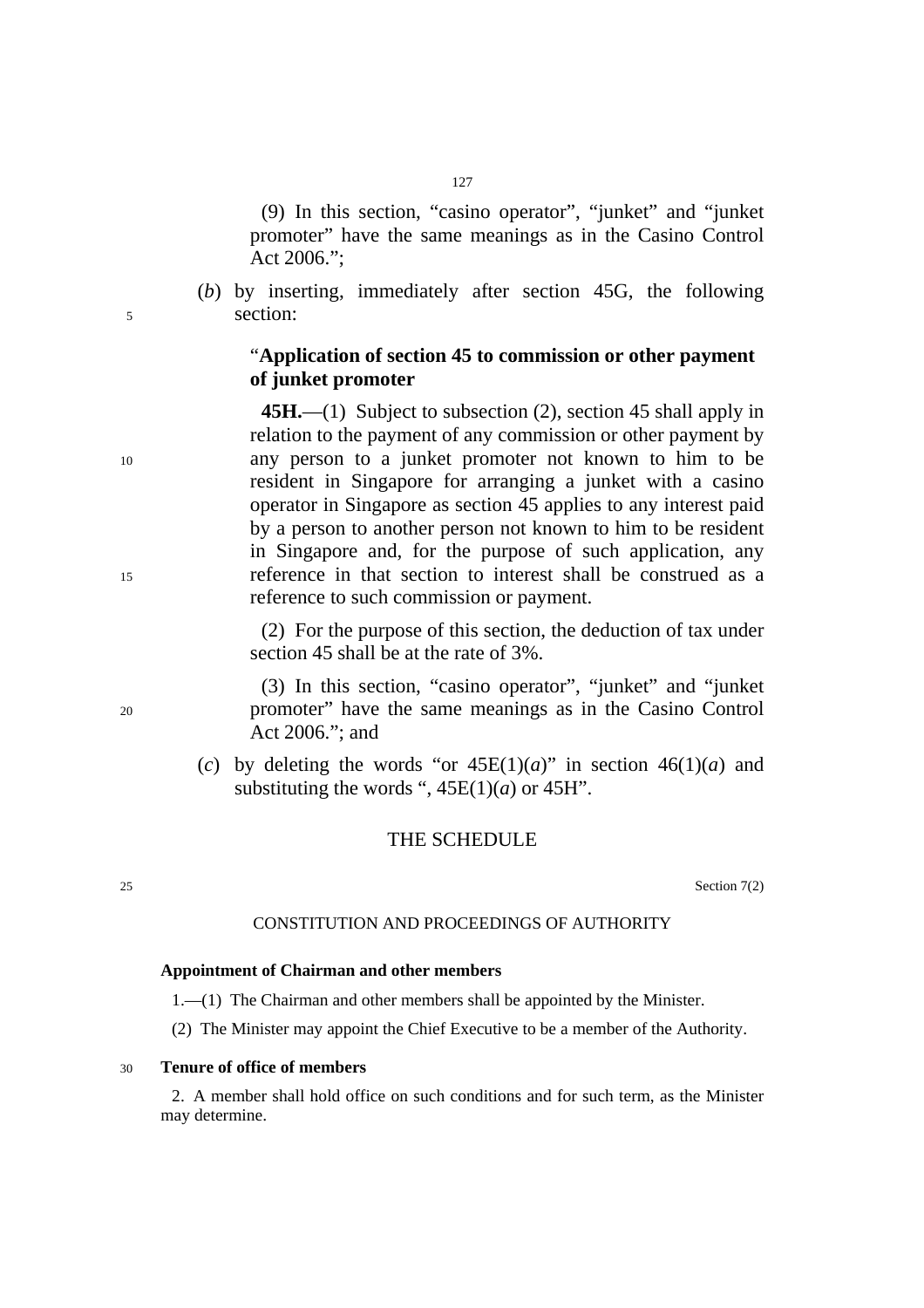### **Deputy Chairman**

3.—(1) The Minister may appoint any member to be the Deputy Chairman of the Authority.

(2) At any time when the Chairman is absent or otherwise incapable of acting and no 5 temporary Chairman has been appointed, the Deputy Chairman may exercise any of the functions of the Chairman.

### **Temporary Chairman**

4. The Minister may appoint any member to be a temporary Chairman during the temporary incapacity from illness or otherwise, or during the temporary absence from 10 Singapore, of the Chairman.

### **Temporary members**

5. The Minister may appoint any person to be a temporary member during the temporary incapacity from illness or otherwise, or during the temporary absence from Singapore, of any member.

#### 15 **Revocation of appointment**

6. The Minister may, at any time, revoke the appointment of the Chairman or the Deputy Chairman or any member without assigning any reason.

#### **Resignation**

7. Any member may resign from his appointment at any time by giving notice in 20 writing to the Minister.

#### **Chairman may delegate functions**

8. The Chairman may, by instrument in writing, authorise any member to exercise any power or perform any function conferred on the Chairman by or under this Act.

#### **Vacation of office**

- 25 9. The office of a member shall be vacated if the member
	- (*a*) has been absent, without leave of the Authority, from 3 consecutive meetings of the Authority; or
	- (*b*) becomes in any manner disqualified from membership of the Authority.

#### **Filling of vacancies**

30 10. If a member resigns, dies or has his appointment revoked or otherwise vacates his office before the expiry of the term for which he has been appointed, the Minister may appoint another person for the unexpired period of the term of office of the member in whose place he is appointed.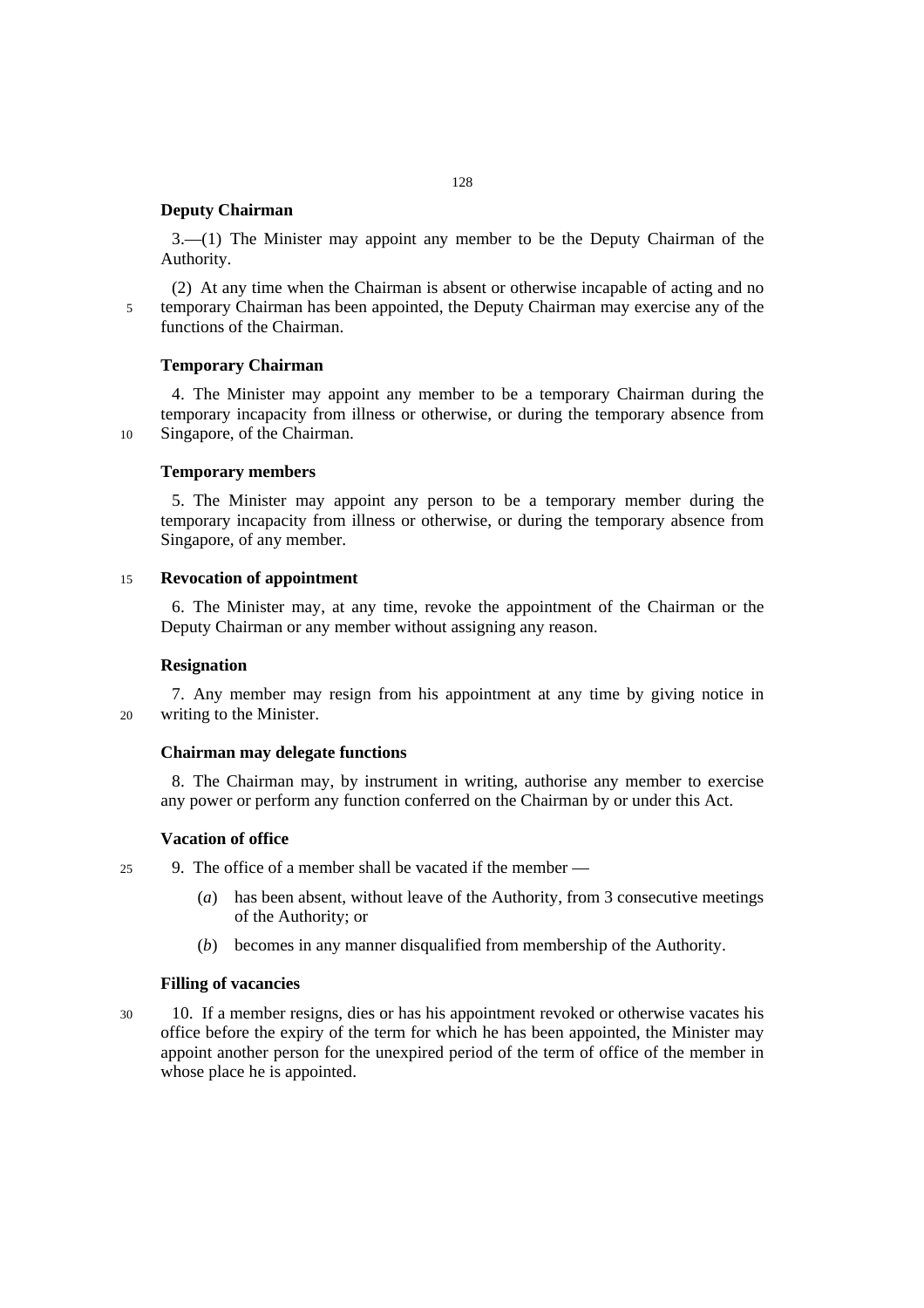### **Disqualification from membership**

- 11. No person shall be appointed or shall continue to hold office as a member if he
	- (*a*) is of unsound mind;
- (*b*) is an undischarged bankrupt or has made any arrangement or composition 5 with his creditors; or
	- (*c*) is convicted of an offence involving dishonesty, fraud or moral turpitude and has not received a free pardon.

### **Disclosure of interest by members**

 $12.-(1)$  A member who is in any way, directly or indirectly, interested in —

- 10 (*a*) a transaction or project of the Authority; or
	- (*b*) a transaction or project involving a casino operator or an associate of a casino operator,

shall disclose the nature of his interest at the first meeting of the Authority at which he is present after the relevant facts have come to his knowledge.

15 (2) A disclosure under sub-paragraph (1) shall be recorded in the minutes of the meeting of the Authority and, after the disclosure, that member shall not take part in any deliberation of the Authority with respect to that transaction or project.

(3) For the purpose of determining whether there is a quorum, a member shall be treated as being present at a meeting notwithstanding that under sub-paragraph (2) he 20 cannot vote or has withdrawn from the meeting.

#### **Salaries, fees and allowances payable to members**

13. There shall be paid to the Chairman and other members, out of the funds of the Authority, such salaries, fees and allowances as the Minister may from time to time determine.

### 25 **Meetings and proceedings of Authority**

14.—(1) The Chairman shall summon meetings as often as may be required.

(2) At every meeting of the Authority, a quorum shall consist of 3 members.

(3) A decision at a meeting of the Authority shall be adopted by a simple majority of the members present and voting except that in the case of an equality of votes the 30 Chairman or member presiding shall have a casting vote in addition to his original vote.

(4) The Chairman or in his absence the Deputy Chairman shall preside at all meetings of the Authority.

(5) Where both the Chairman and the Deputy Chairman are absent at a meeting, such member as the members present may elect shall preside at that meeting.

35 (6) Where not less than 4 members of the Authority request the Chairman by notice in writing signed by them to convene a meeting of the Authority for any purpose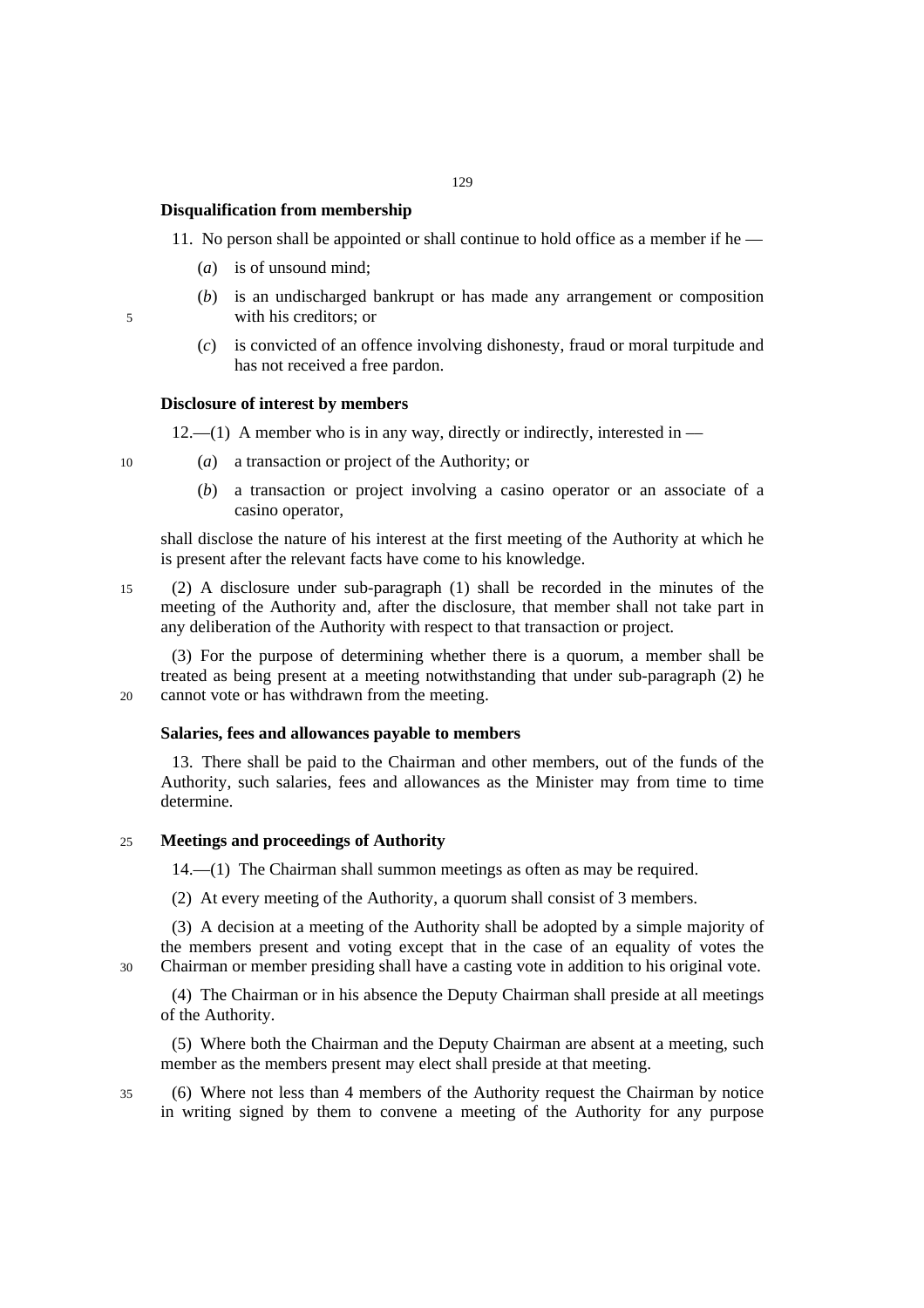specified in the notice, the Chairman shall, within 7 days from the receipt of the notice, convene a meeting for that purpose.

(7) The Authority may act notwithstanding any vacancy in its membership.

(8) Subject to the provisions of this Act, the Authority may make rules to regulate its 5 own procedure generally, and, in particular, the holding of meetings, the notice to be given of such meetings, the proceedings thereat, the keeping of minutes and the custody, production and inspection of such minutes.

### **Validity of acts**

15. The acts of a member shall be valid notwithstanding any defect in his 10 appointment or qualifications.

# EXPLANATORY STATEMENT

This Bill seeks to establish a new statutory body to be known as the Casino Regulatory Authority of Singapore, to make provision for the operation and regulation of casinos and gaming in casinos, and to make related amendments to the Civil Law Act (Cap. 43) and the Income Tax Act (Cap. 134).

#### PART I

#### PRELIMINARY

Part I (comprising clauses 1 to 4) contains the preliminary provisions of the Bill.

Clause 1 relates to the short title and commencement.

Clause 2 defines certain terms used in the Bill. The clause also empowers the Minister to designate, by order published in the *Gazette*, a parcel or parcels of land as a "designated site" on which a casino may be located for a specified period and a further period.

Clause 3 sets out the circumstances in which a person is treated as an associate of a casino operator or an applicant for a casino licence.

Clause 4 empowers the Minister to revoke an order designating a site or to cancel a casino licence if it is necessary in the public interest to do so, and to pay fair compensation to the casino operator affected in that event.

#### PART II

#### CASINO REGULATORY AUTHORITY OF SINGAPORE

Part II (comprising clauses 5 to 39, and read with the Schedule) establishes and incorporates the Casino Regulatory Authority of Singapore (the Authority) and ––

(*a*) sets out the functions, duties and powers of the Authority;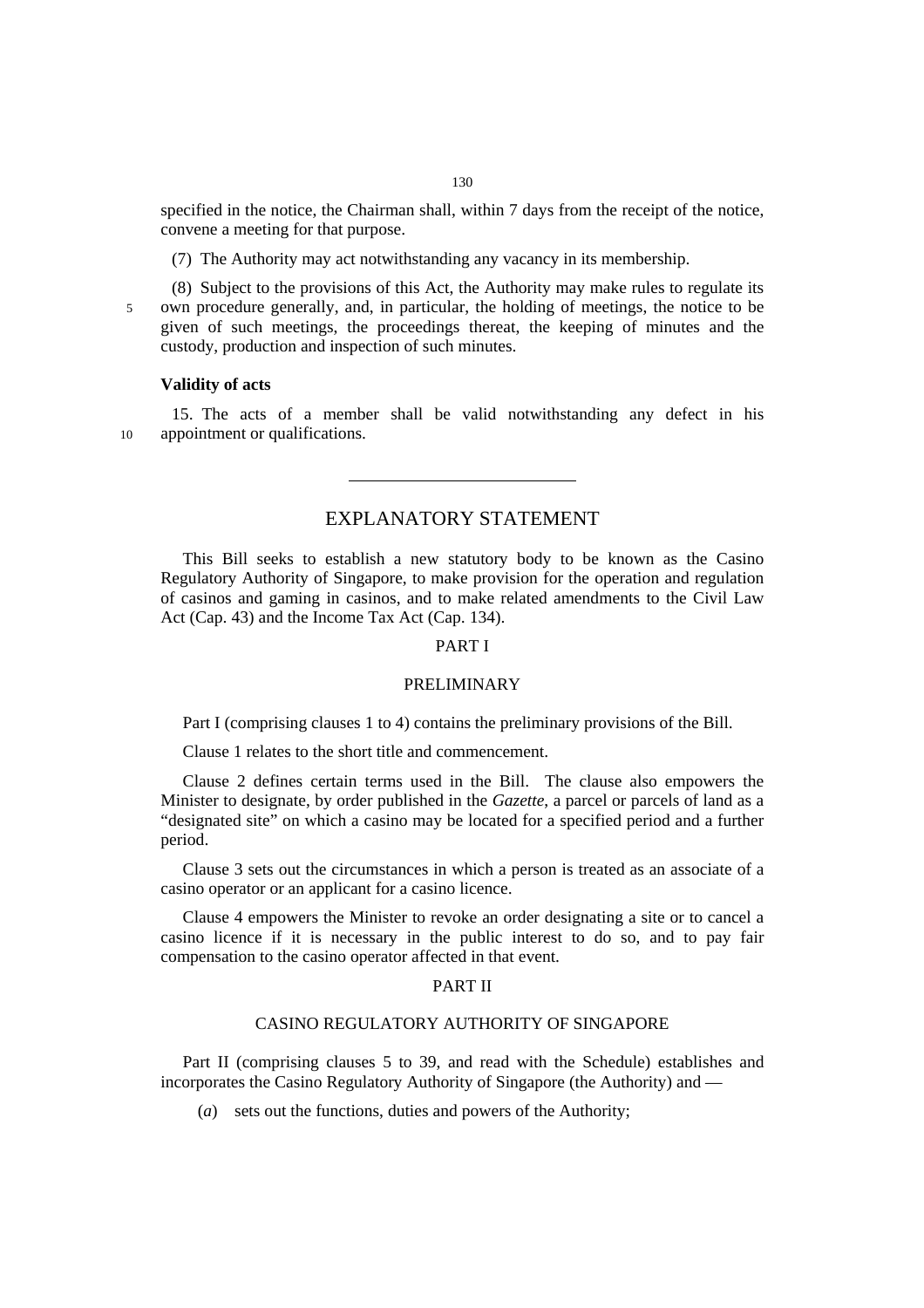- (*b*) empowers the Minister to give general directions (which are consistent with the provisions of the Bill) relating to the policy of the Authority;
- (*c*) empowers the Authority to appoint committees and to delegate its functions, duties and powers;
- (*d*) provides for the appointment of staff and, in particular, inspectors;
- (*e*) sets out the functions, duties and powers of inspectors;
- (*f*) makes financial provisions for the Authority;
- (*g*) confers on the Authority the exclusive right to use its symbol and representation; and
- (*h*) makes provision for the transfer of certain property, assets, liabilities and employees from the Government to the Authority.

### PART III

#### LICENSING OF CASINOS

Part III (comprising clauses 40 to 56) provides for the licensing of casinos in Singapore by the Authority. In particular, the Part ––

- (*a*) provides for the validity and enforceability of gaming and wagering contracts with the casino operator and related contracts, by excluding the operation of section  $5(1)$  and (2) of the Civil Law Act (Cap. 43) for those contracts;
- (*b*) provides that there shall be not more than 2 casinos for a period of 10 years from the date on which a second site for a casino is designated by the Minister under clause 2(2);
- (*c*) sets out the obligations of the main shareholder of a casino operator not to divest his stake in the casino operator below a certain level during the period of 10 years from the date the second site for a casino is designated and not to have any stake in or participate in the management of the other casino operator or to become the managing agent of the other casino whilst there are only 2 casinos in Singapore;
- (*d*) requires any person operating a casino to have a valid casino licence in force;
- (*e*) provides for the application process for a casino licence, persons who may apply, investigations by the Authority and the criteria for suitability;
- (*f*) provides for the Authority to grant or refuse a casino licence, impose conditions on the licence and define the boundaries of the casino premises;
- (*g*) prohibits the transferability and mortgage, etc., of a casino licence, except with the prior approval of the Authority;
- (*h*) sets out the grounds for disciplinary action and the disciplinary action that may be taken by the Authority against a casino operator; and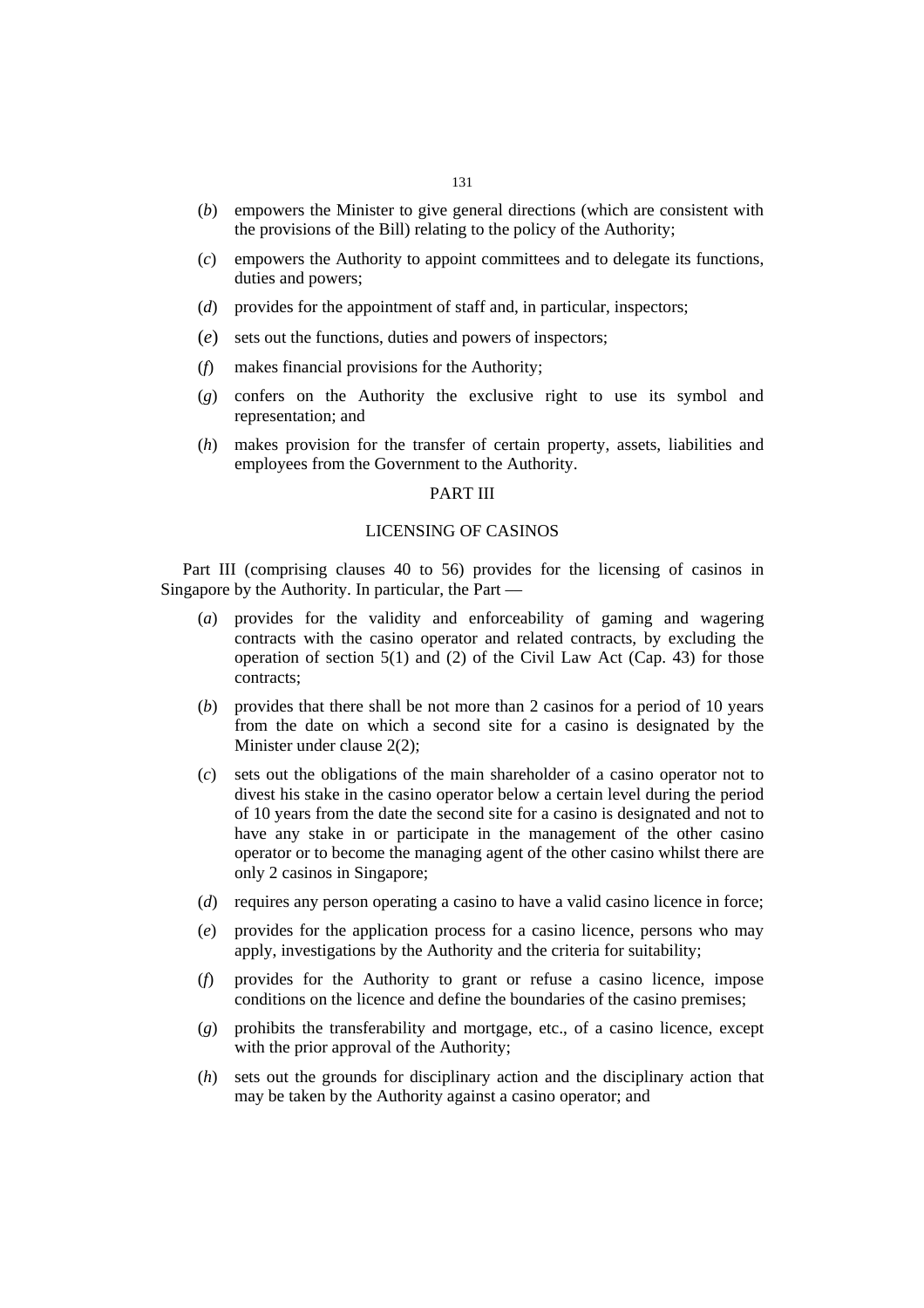- 132
- (*i*) provides for the Authority to appoint a manager of the casino if the casino licence is cancelled, surrendered or suspended.

### PART IV

### SUPERVISION AND CONTROL OF CASINO OPERATORS

Part IV (comprising clauses 57 to 78) sets out the regime for the supervision and control by the Authority of the casino operator and its associates. In particular, the Part ––

- (*a*) empowers the Authority to give written directions to the casino operator on any matter relating to the conduct, supervision or control of casino operations;
- (*b*) provides for periodic investigations by the Authority as to the casino operator's suitability;
- (*c*) requires the casino operator to notify the Authority and seek approval for certain changes, such as in its associates or managing agent;
- (*d*) provides for on-going monitoring by the Authority of a casino operator's associates;
- (*e*) imposes controls on the ownership of a casino operator by requiring the approval of the Minister to be sought for changes in shareholdings at the 5%, 12% and 20% thresholds;
- (*f*) sets out a framework for certain contracts (defined as controlled contracts) for which the approval of the Authority is required and other contracts for which the Authority is to be notified; and
- (*g*) empowers the Authority to order the termination of certain controlled contracts which affect the credibility, integrity and stability of casino operations.

### PART V

### LICENSING OF CASINO EMPLOYEES

Part V (comprising clauses 79 to 98) provides for the licensing of certain casino employees, such as those in managerial positions (defined as special employees). In particular, the Part ––

- (*a*) provides for the application for special employee licences;
- (*b*) empowers the Authority to direct certain employees to be licensed;
- (*c*) empowers the Authority to investigate into the suitability of the applicant;
- (*d*) provides for conditions of licences and provisional licences;
- (*e*) sets out the disciplinary action that may be taken against licensed special employees and the grounds therefor; and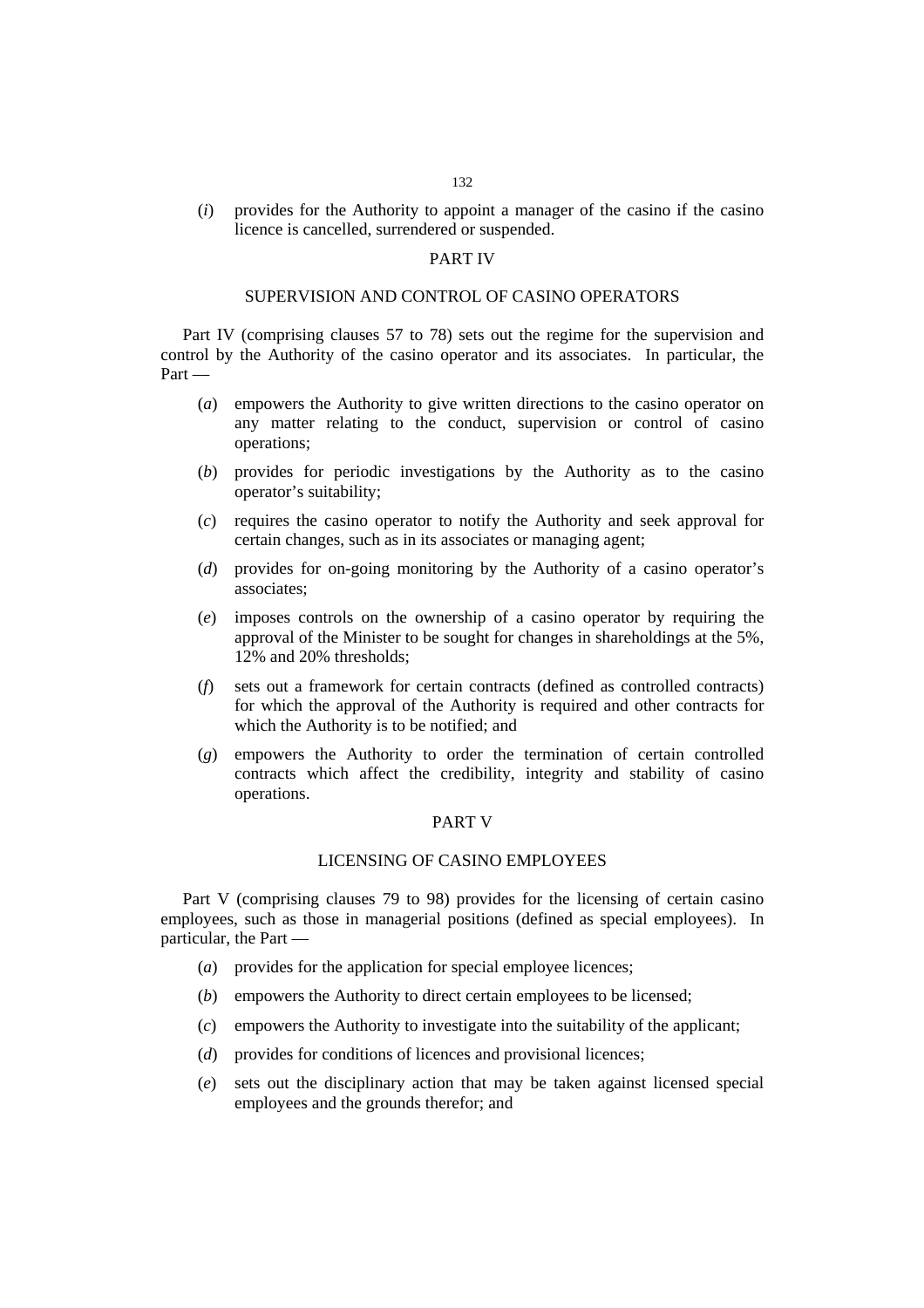(*f*) requires the casino operator to provide certain information on its employees to the Authority.

### PART VI

### CASINO OPERATIONS

Part VI (comprising clauses 99 to 129) deals with the regulation of casino operations.

Division 1 deals with various aspects of the casino operations, such as —

- (*a*) the layout of the casino;
- (*b*) the games that may or may not be played in the casino;
- (*c*) gaming equipment for use in the casino;
- (*d*) gaming machines in the casino; and
- (*e*) simulated gaming for training, testing or demonstration purposes.

Division 2 sets out certain measures to promote responsible gaming, such as —

- (*a*) restrictions on linked jackpot arrangements;
- (*b*) provision of assistance to patrons;
- (*c*) security and surveillance requirements;
- (*d*) restrictions on credit;
- (*e*) prohibition of automatic teller machines; and
- (*f*) regulation of junkets, junket promoters, premium players and casino operators in relation to their arrangements with junket promoters and premium players.

Division 3 provides for disputes between a casino operator and a patron in relation to alleged winnings, alleged losses or the manner in which the game is conducted to be investigated and determined by an inspector with right of appeal to the Authority.

Division 4 provides for the right of entry to casino premises, subject to —

- (*a*) the permission of the casino operator;
- (*b*) the payment of an entry levy for Singapore citizens and permanent residents; and
- (*c*) any voluntary self-exclusion or exclusion order made against a person by the casino operator, the Authority, the Commissioner of Police or a Committee of the National Council on Problem Gambling; in which case, the excluded person is to be prevented from entering the casino premises or removed from the casino premises, and any winnings by the excluded person while he is on the casino premises may be forfeited.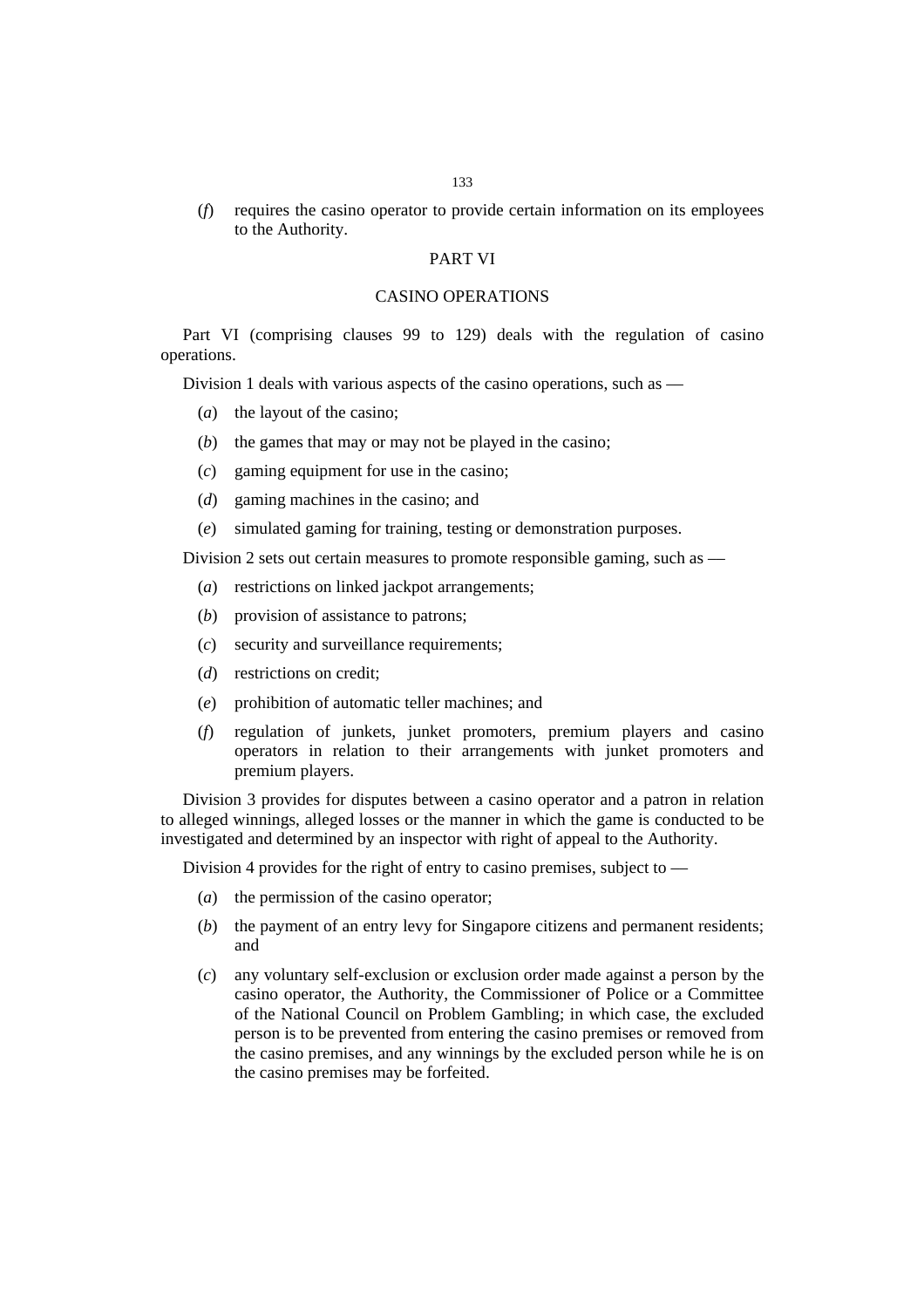The Division does not affect the right of entry to any casino premises of inspectors, police officers, officers of the Central Narcotics Bureau or Corrupt Practices Investigation Bureau, civil defence officers, employees of the Authority, tax officers or other authorised persons acting in the discharge of their duties.

Clause 129 in Division 5 requires a casino operator to take all appropriate steps to prevent conduct such as soliciting for the purposes of prostitution, unlicensed moneylending and drunken, disorderly or riotous behaviour within the casino premises.

#### PART VII

#### **MINORS**

Part VII (comprising clauses 130 to 137) prohibits persons below 21 years of age (minors) from entering casino premises, and requires casino operators to prevent a minor from entering casino premises. Minors who flout the prohibition, fail to show proof of age when required to do so or falsely represent their age will be guilty of an offence.

#### PART VIII

### CASINO INTERNAL CONTROLS

Part VIII (comprising clauses 138 to 145) deals with the internal controls that a casino operator is required to implement and maintain in relation to the operations of the casino, namely ––

- (*a*) a system of controls and procedures containing detailed procedures on certain matters, which must be submitted to the Authority for approval;
- (*b*) bank accounts to be kept;
- (*c*) records and accounts to be kept;
- (*d*) regular audits; and
- (*e*) regular submission of reports to the Authority.

### PART IX

### CASINO TAX

Part IX (comprising clauses 146 to 152) imposes a casino tax on a casino operator to be collected by the Comptroller of Income Tax, and provides for —

- (*a*) the calculation of the amount of the casino tax payable;
- (*b*) penalties for late payment of the casino tax;
- (*c*) recovery of tax;
- (*d*) repayment of taxes paid in excess;
- (*e*) an offence of tax evasion and the penalty therefor;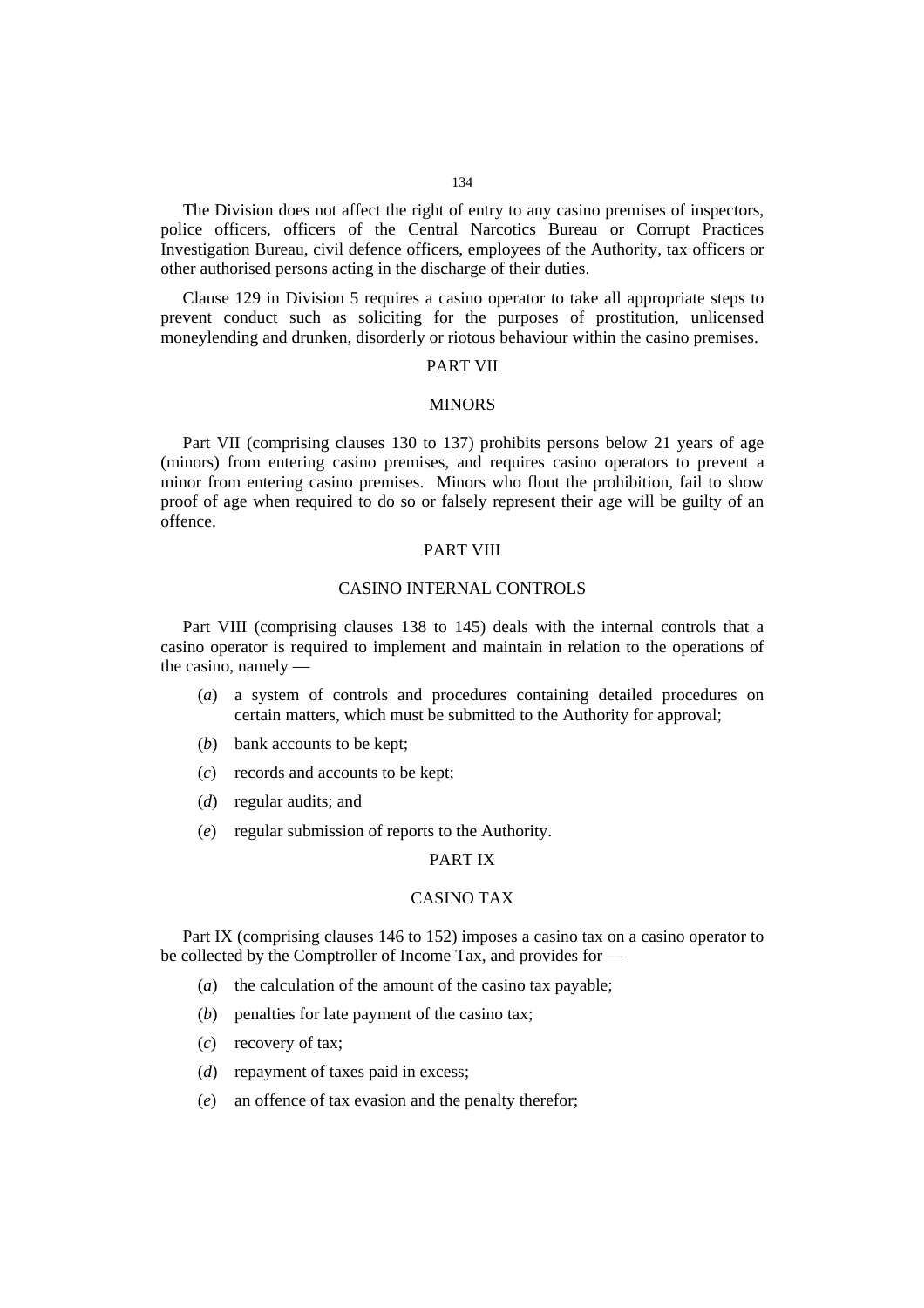- (*f*) the Comptroller to obtain information relating to the casino tax; and
- (*g*) the composition of offences under this Part or the regulations made thereunder.

### PART X

#### NATIONAL COUNCIL ON PROBLEM GAMBLING

Part X (comprising clauses 153 to 170) establishes the National Council on Problem Gambling (the Council), and sets out the functions of the Council which includes appointing a panel of assessors to decide on applications for family exclusion orders. The Part provides for —

- (*a*) a family member of a gambler to apply to the Council for a family exclusion order to bar the gambler from entering casino premises and related requirements;
- (*b*) one or more Committees of Assessors to be constituted from the panel of assessors to hear and determine applications for family exclusion orders;
- (*c*) the grounds on which a family exclusion order may be made;
- (*d*) the terms of a family exclusion order;
- (*e*) the variation or revocation of a family exclusion order;
- (*f*) a Committee of Assessors, on its own initiative, to make an exclusion order against a person who is on social assistance, has a bankruptcy application filed against him or is an undischarged bankrupt, or who has a poor credit record;
- (*g*) service of the family exclusion order or exclusion order on the person who is the subject of the order;
- (*h*) notification to be given to the casino operators, the Authority and others of the family exclusion orders and exclusion orders;
- (*i*) confidentiality of the proceedings and of the family exclusion orders and exclusion orders; and
- (*j*) power of the Council to make rules relating to this Part.

#### PART XI

#### GENERAL OFFENCES

Part XI (comprising clauses 171 to 179) relates to the following general offences and sets out the penalties for such offences:

- (*a*) possession of certain things which may be used to cheat;
- (*b*) tampering with gaming equipment;
- (*c*) possession of chips exceeding a certain value outside the premises of a designated site;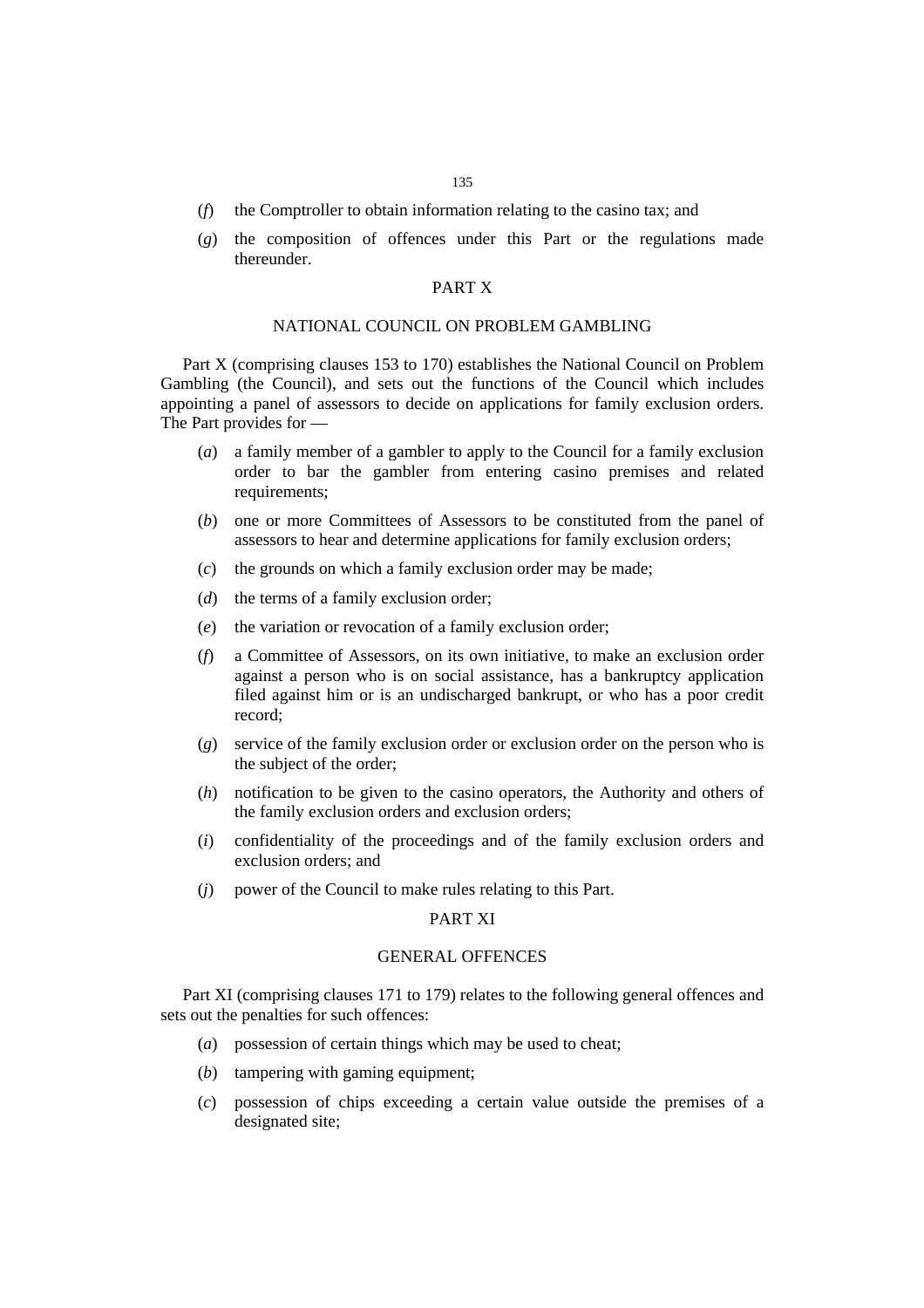- (*d*) forgery or counterfeiting of chips, chip purchase vouchers, a licence under the Bill or a special employee's form of identification;
- (*e*) impersonation of a special employee or inspector;
- (*f*) refusal to provide information to the Authority, inspectors or other authorised persons;
- (*g*) destroying or falsifying documents;
- (*h*) giving false or misleading information; and
- (*i*) obstructing an officer of the Authority.

### PART XII

### ENFORCEMENT POWERS AND PROCEEDINGS

Part XII (comprising clauses 180 to 188) ––

- (*a*) allows casino personnel to detain persons suspected of committing, having committed or attempting to commit an offence under Part XI or a prescribed provision until the arrival of a police officer or an inspector;
- (*b*) empowers inspectors and authorised persons to require the production of information and documents, to arrest persons and to exercise the powers of a police officer in relation to seizable offences under the Criminal Procedure Code (Cap. 68) for seizable offences under the Bill;
- (*c*) empowers inspectors and authorised persons to arrest and bring before a Magistrate's Court a person suspected of having committed a non-seizable offence in order to ascertain his true name and address and secure his attendance at further proceedings;
- (*d*) provides for a right of appeal to the Minister against certain decisions of the Authority;
- (*e*) provides that, subject to clause 4, there will be no right to compensation if a licence is cancelled, suspended or varied under the Bill;
- (*f*) allows the Authority to obtain information from a casino operator and to make that information available to other law enforcement agencies;
- (*g*) provides for the protection of informers; and
- (*h*) contains certain provisions on evidence.

### PART XIII

### MISCELLANEOUS

Part XIII (comprising clauses 189 to 202) contains miscellaneous provisions, which provide for ––

(*a*) liability of officers or members where an offence is committed by a body corporate or an unincorporated association;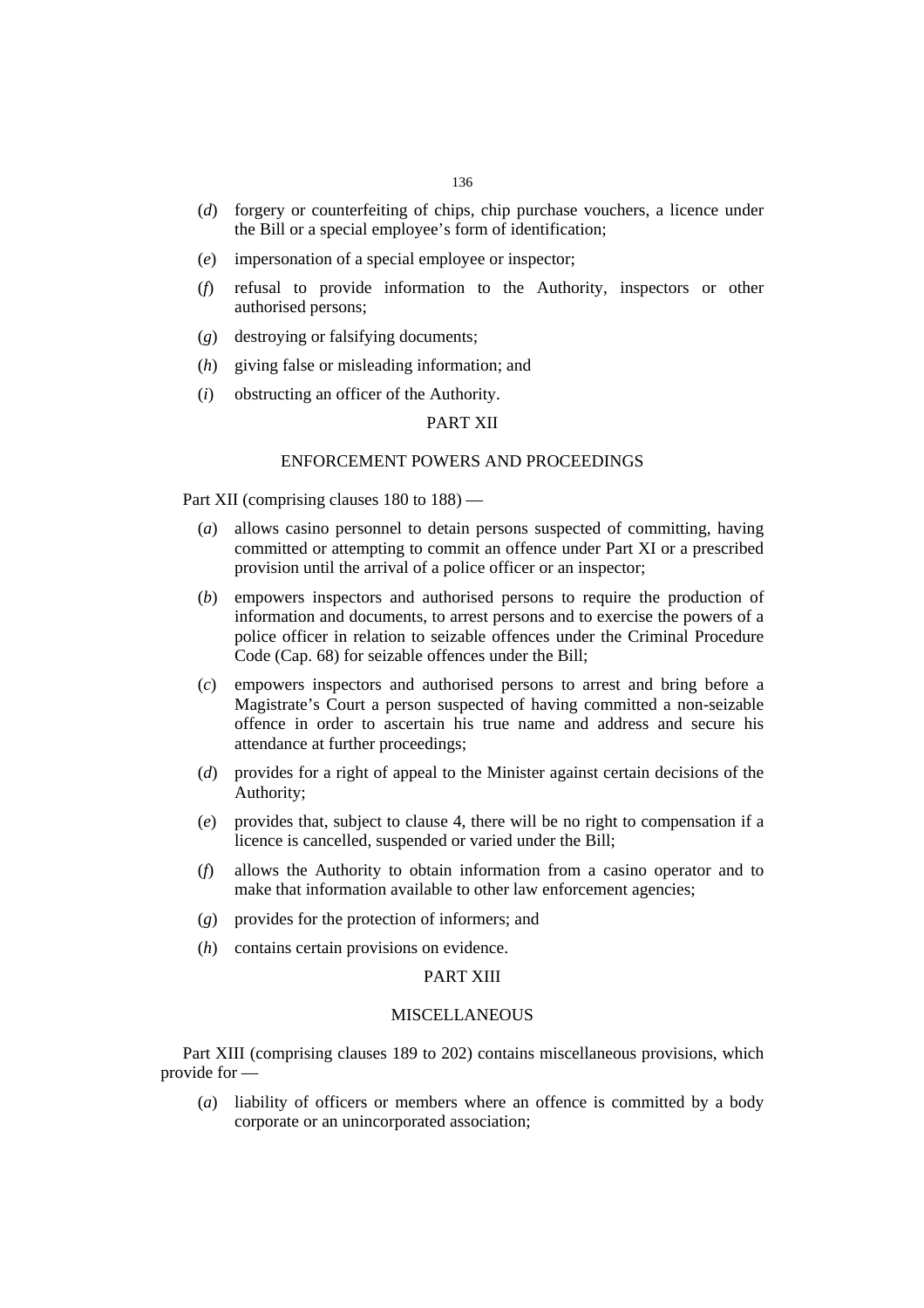- (*b*) preservation of secrecy in relation to information relating to the affairs of the Authority or obtained in the exercise of duties or functions under the Bill;
- (*c*) co-operation and information-sharing between the Authority and foreign casino regulatory bodies;
- (*d*) protection from liability for the Authority, inspectors, employees of the Authority, authorised persons, members of the Council or a Committee of Assessors and others acting in good faith in the discharge of their duties;
- (*e*) employees of the Authority, inspectors, members of the Council or a Committee of Assessors to be deemed public servants;
- (*f*) enhanced jurisdiction of the District Court to hear and sentence offenders under the Bill;
- (*g*) general penalties;
- (*h*) power to prescribe compoundable offences and to compound offences;
- (*i*) fines and financial penalties under the Bill to be paid to the Authority;
- (*j*) power of the Authority, with the approval of the Minister, to exempt any person from any provision of the Bill;
- (*k*) service of summonses, notices, orders and other documents; and
- (*l*) power of the Authority, with the approval of the Minister, to make regulations.

Clause 201 makes related amendments to section 5 of the Civil Law Act (Cap. 43) to render valid and enforceable contracts for gaming or betting or contracts to participate in a private lottery if such gaming, betting or private lottery is lawful by reason of exemptions granted under the Common Gaming Houses Act (Cap. 49) or the Betting Act (Cap. 21), or permits granted under the Private Lotteries Act (Cap. 250), except for gaming in the premises of private bodies or gaming on credit.

Clause 202 makes related amendments to the Income Tax Act (Cap. 134) —

- (*a*) by amending section 12 to deem any commission or other payment paid to a junket promoter for arranging a junket with a casino operator in Singapore under certain circumstances as income derived from Singapore;
- (*b*) by inserting a new section 45H to provide for withholding tax to be deducted at the rate of 3% from any commission or other payment paid by any person to a junket promoter not known to him to be resident in Singapore for arranging a junket with a casino operator in Singapore; and
- (*c*) by making a technical amendment to section  $46(1)(a)$ .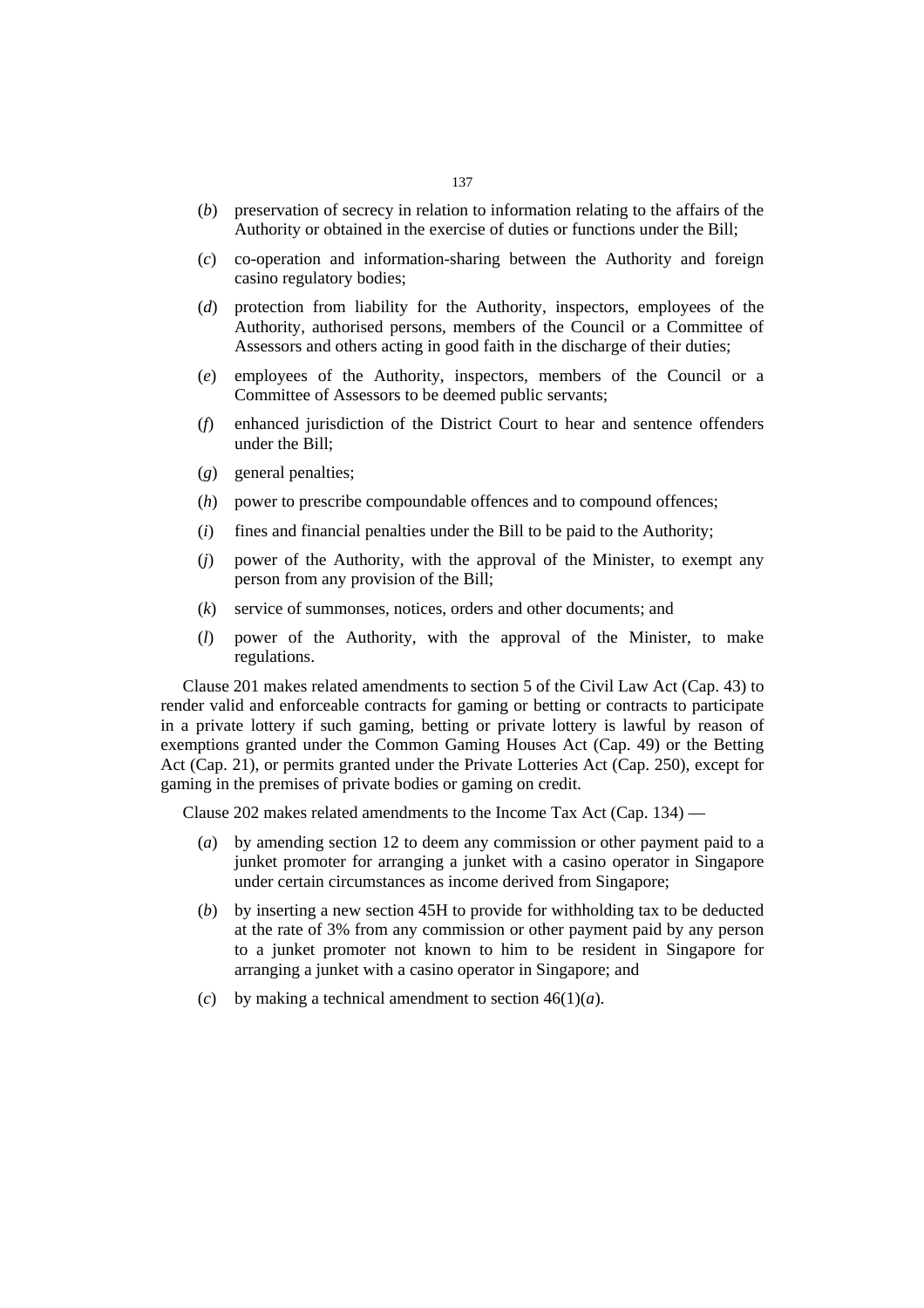## EXPENDITURE OF PUBLIC MONEY

This Bill will involve the Government in extra financial expenditure, the exact amount of which cannot at present be ascertained.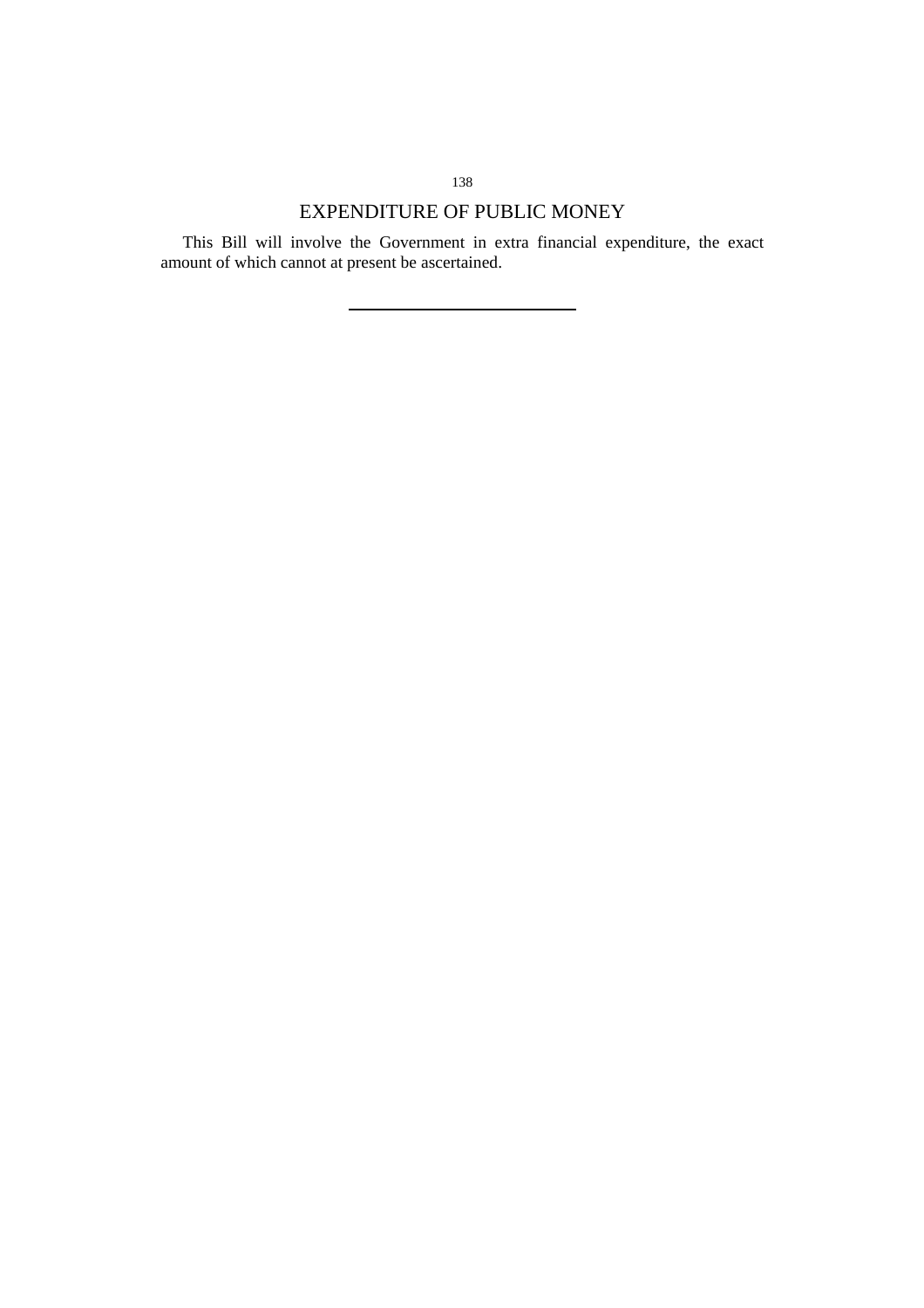## TABLE OF DERIVATIVES

| Casino Control Bill 2005                                                                           |                | <b>Derivatives</b>                     |                                              |  |
|----------------------------------------------------------------------------------------------------|----------------|----------------------------------------|----------------------------------------------|--|
| <b>Section Heading</b>                                                                             | Clause         | Victoria Casino<br>Control Act<br>1991 | <b>Others</b>                                |  |
|                                                                                                    |                | <b>Section</b>                         | <b>Section</b>                               |  |
| <b>PRELIMINARY</b>                                                                                 | PART I         |                                        |                                              |  |
| Short title and<br>commencement                                                                    | 1              |                                        |                                              |  |
| Interpretation                                                                                     | $\overline{2}$ | 3, 37                                  |                                              |  |
| Meaning of "associate"                                                                             | 3              | $\overline{4}$                         |                                              |  |
| Minister may revoke order<br>for designated site or cancel<br>casino licence in public<br>interest | $\overline{4}$ |                                        | s 58<br>Telecommunications<br>Act (Cap. 323) |  |
| <b>CASINO REGULATORY</b><br><b>AUTHORITY OF</b><br><b>SINGAPORE</b>                                | <b>PART II</b> |                                        |                                              |  |
| Establishment,<br>incorporation and<br>constitution of Authority                                   | Division 1     |                                        |                                              |  |
| Establishment and<br>incorporation of Casino<br>Regulatory Authority of<br>Singapore               | 5              |                                        |                                              |  |
| Common seal                                                                                        | 6              |                                        |                                              |  |
| <b>Constitution of Authority</b>                                                                   | 7              |                                        |                                              |  |
| Functions, duties and<br>powers of Authority                                                       | Division 2     |                                        |                                              |  |
| Objects of Authority                                                                               | 8              | 140                                    |                                              |  |
| Functions and duties of<br>Authority                                                               | 9              | 141                                    |                                              |  |
| Powers of Authority                                                                                | 10             |                                        |                                              |  |
| Directions by Minister                                                                             | 11             |                                        |                                              |  |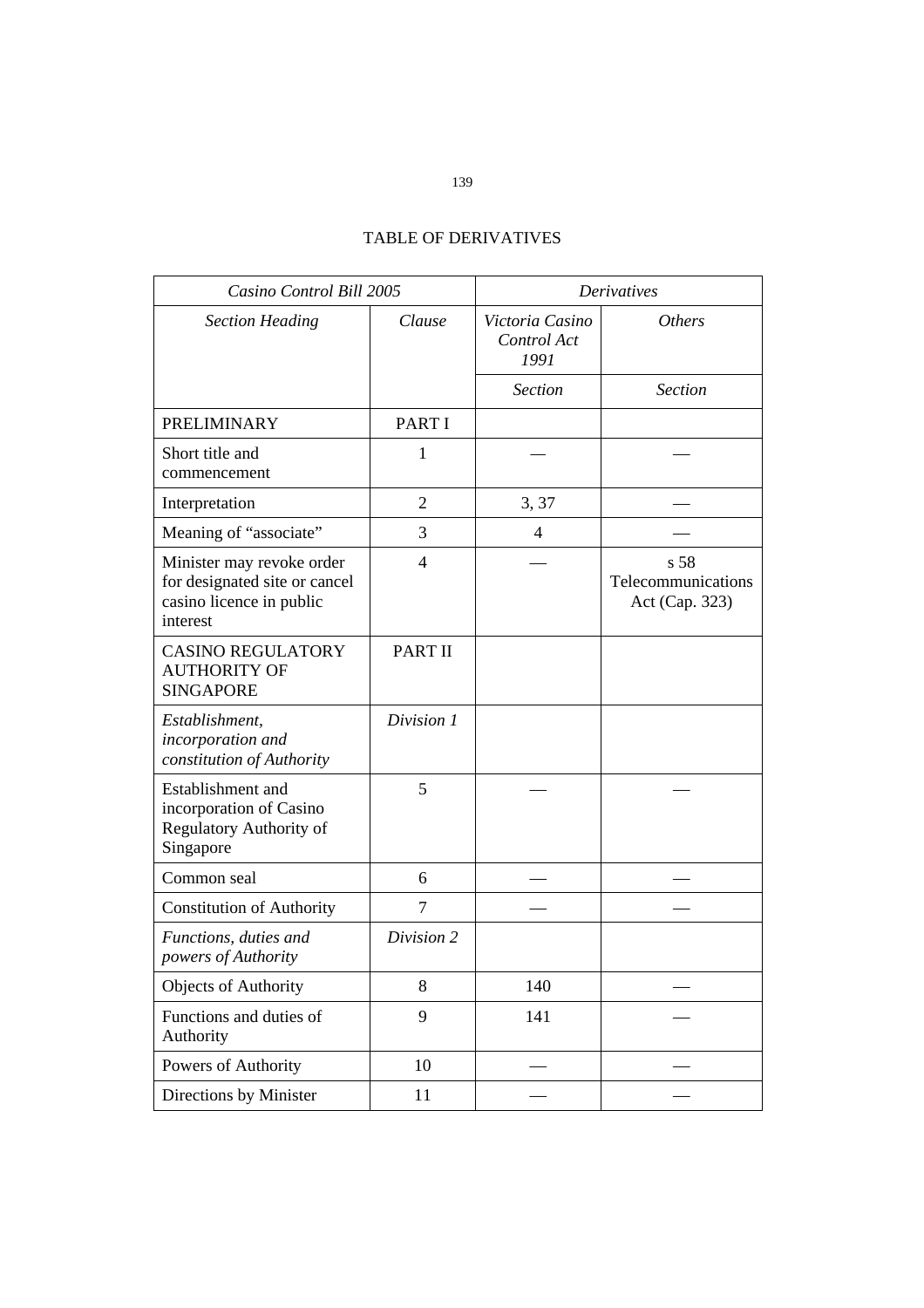| Casino Control Bill 2005                                       |                                          | <b>Derivatives</b> |                                                                                    |  |
|----------------------------------------------------------------|------------------------------------------|--------------------|------------------------------------------------------------------------------------|--|
| <b>Section Heading</b>                                         | Clause<br>Victoria Casino<br>Control Act |                    | <i><b>Others</b></i>                                                               |  |
|                                                                |                                          | <b>Section</b>     | <b>Section</b>                                                                     |  |
| Appointment of committees<br>and delegation of powers          | 12                                       |                    |                                                                                    |  |
| Provisions relating to staff<br>and inspectors                 | Division 3                               |                    |                                                                                    |  |
| Appointment of Chief<br>Executive and other<br>employees, etc. | 13                                       |                    |                                                                                    |  |
| Functions of inspectors                                        | 14                                       | 106                | s 10.5.7 Victoria<br>Gambling<br><b>Regulation Act 2003</b><br>(Act No. 114/2003)  |  |
| Powers of inspectors                                           | 15                                       |                    | s 10.5.9 Victoria<br>Gambling<br><b>Regulation Act 2003</b><br>(Act No. 114/2003)  |  |
| Power to require names and<br>addresses                        | 16                                       |                    | s 10.5.10 Victoria<br>Gambling<br><b>Regulation Act 2003</b><br>(Act No. 114/2003) |  |
| Seizure and forfeiture of<br>equipment, etc.                   | 17                                       | 165                | s 10.5.29 Victoria<br>Gambling<br><b>Regulation Act 2003</b><br>(Act No. 114/2003) |  |
| <b>Financial provisions</b>                                    | Division 4                               |                    |                                                                                    |  |
| Funds and property of<br>Authority                             | 18                                       |                    |                                                                                    |  |
| Financial year                                                 | 19                                       |                    |                                                                                    |  |
| Moneys recovered or<br>collected by Authority                  | 20                                       |                    |                                                                                    |  |
| Grants-in-aid                                                  | 21                                       |                    |                                                                                    |  |
| Power to borrow                                                | 22                                       |                    |                                                                                    |  |
| Issue of shares, etc.                                          | 23                                       |                    |                                                                                    |  |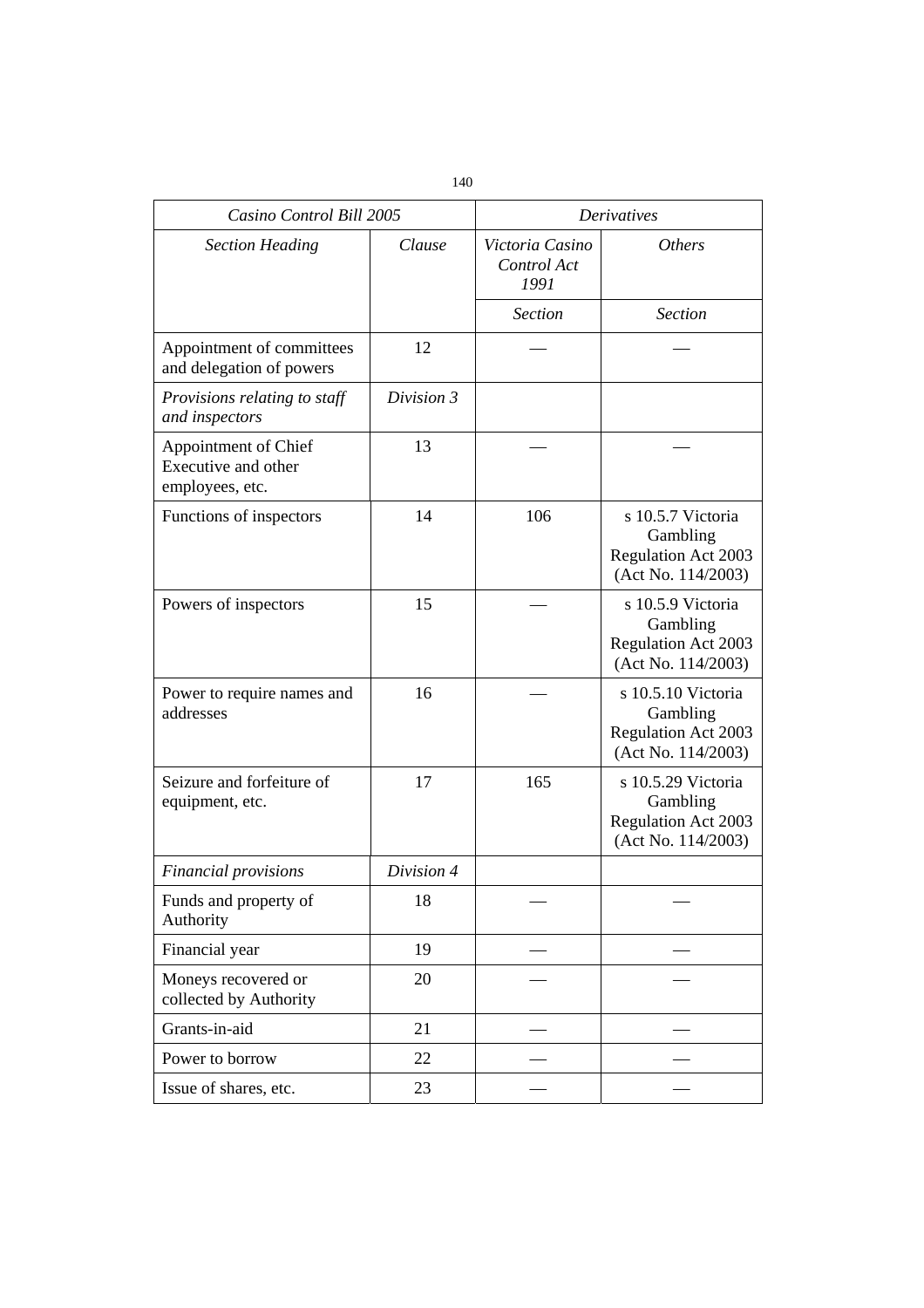| Casino Control Bill 2005                                                      |            | <b>Derivatives</b>                     |                |  |
|-------------------------------------------------------------------------------|------------|----------------------------------------|----------------|--|
| <b>Section Heading</b>                                                        | Clause     | Victoria Casino<br>Control Act<br>1991 | <i>Others</i>  |  |
|                                                                               |            | <b>Section</b>                         | <b>Section</b> |  |
| <b>Bank</b> account                                                           | 24         |                                        |                |  |
| Application of moneys                                                         | 25         |                                        |                |  |
| Power of investment                                                           | 26         |                                        |                |  |
| Accounts                                                                      | 27         |                                        |                |  |
| Audit of accounts                                                             | 28         |                                        |                |  |
| Powers of auditor                                                             | 29         |                                        |                |  |
| Presentation of financial<br>statements and auditor's<br>report to Parliament | 30         |                                        |                |  |
| General                                                                       | Division 5 |                                        |                |  |
| Annual report                                                                 | 31         |                                        |                |  |
| Symbol or representation of<br>Authority                                      | 32         |                                        |                |  |
| Transfer of property, assets,<br>liabilities and employees                    | Division 6 |                                        |                |  |
| Transfer to Authority of<br>property, assets and<br>liabilities               | 33         |                                        |                |  |
| Transfer of employees                                                         | 34         |                                        |                |  |
| Service rights, etc., of<br>transferred employees to be<br>preserved          | 35         |                                        |                |  |
| Existing contracts                                                            | 36         |                                        |                |  |
| Pending proceedings                                                           | 37         |                                        |                |  |
| Continuation and completion<br>of disciplinary proceedings                    | 38         |                                        |                |  |
| Misconduct or neglect of<br>duty by employee before<br>transfer               | 39         |                                        |                |  |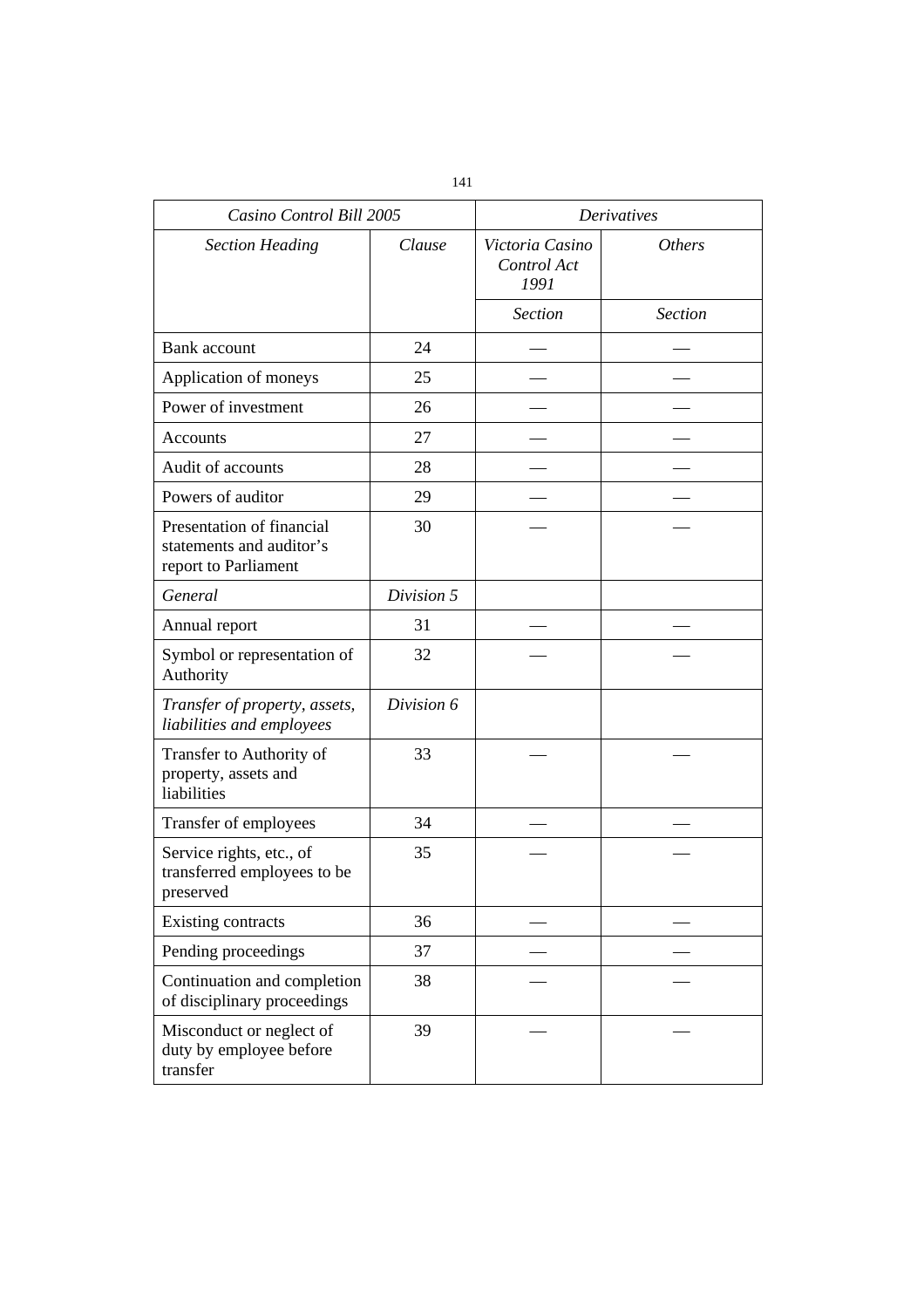| Casino Control Bill 2005                                                                                           |                 | <b>Derivatives</b>                     |                                    |  |
|--------------------------------------------------------------------------------------------------------------------|-----------------|----------------------------------------|------------------------------------|--|
| <b>Section Heading</b>                                                                                             | Clause          | Victoria Casino<br>Control Act<br>1991 | <i>Others</i>                      |  |
|                                                                                                                    |                 | <b>Section</b>                         | <b>Section</b>                     |  |
| <b>LICENSING OF CASINOS</b>                                                                                        | <b>PART III</b> |                                        |                                    |  |
| Certain contracts in relation<br>to gaming valid and<br>enforceable                                                | 40              |                                        |                                    |  |
| Two casinos only                                                                                                   | 41              |                                        | s 6 NSW Casino<br>Control Act 1992 |  |
| Main shareholder of casino<br>operator not to divest stake<br>or participate in other casino<br>for certain period | 42              |                                        |                                    |  |
| Operating casino without<br>casino licence prohibited                                                              | 43              |                                        |                                    |  |
| Application for casino<br>licence                                                                                  | 44              | 8                                      |                                    |  |
| Matters to be considered in<br>determining applications                                                            | 45              | 9                                      |                                    |  |
| Investigation of application                                                                                       | 46              | 10                                     |                                    |  |
| Authority may require<br>further information, etc.                                                                 | 47              | 11                                     |                                    |  |
| Updating of application                                                                                            | 48              | 12                                     |                                    |  |
| Grant or refusal of casino<br>licence                                                                              | 49              | 13                                     |                                    |  |
| Amendment of conditions                                                                                            | 50              | 16                                     |                                    |  |
| Authority to define casino<br>premises                                                                             | 51              | 17                                     |                                    |  |
| Duration of casino licence                                                                                         | 52              | 18                                     |                                    |  |
| Transfer, mortgage, etc., of<br>casino licence                                                                     | 53              | 19                                     |                                    |  |
| Disciplinary action against<br>casino operator                                                                     | 54              | 20                                     |                                    |  |
| Surrender of casino licence                                                                                        | 55              | 21                                     |                                    |  |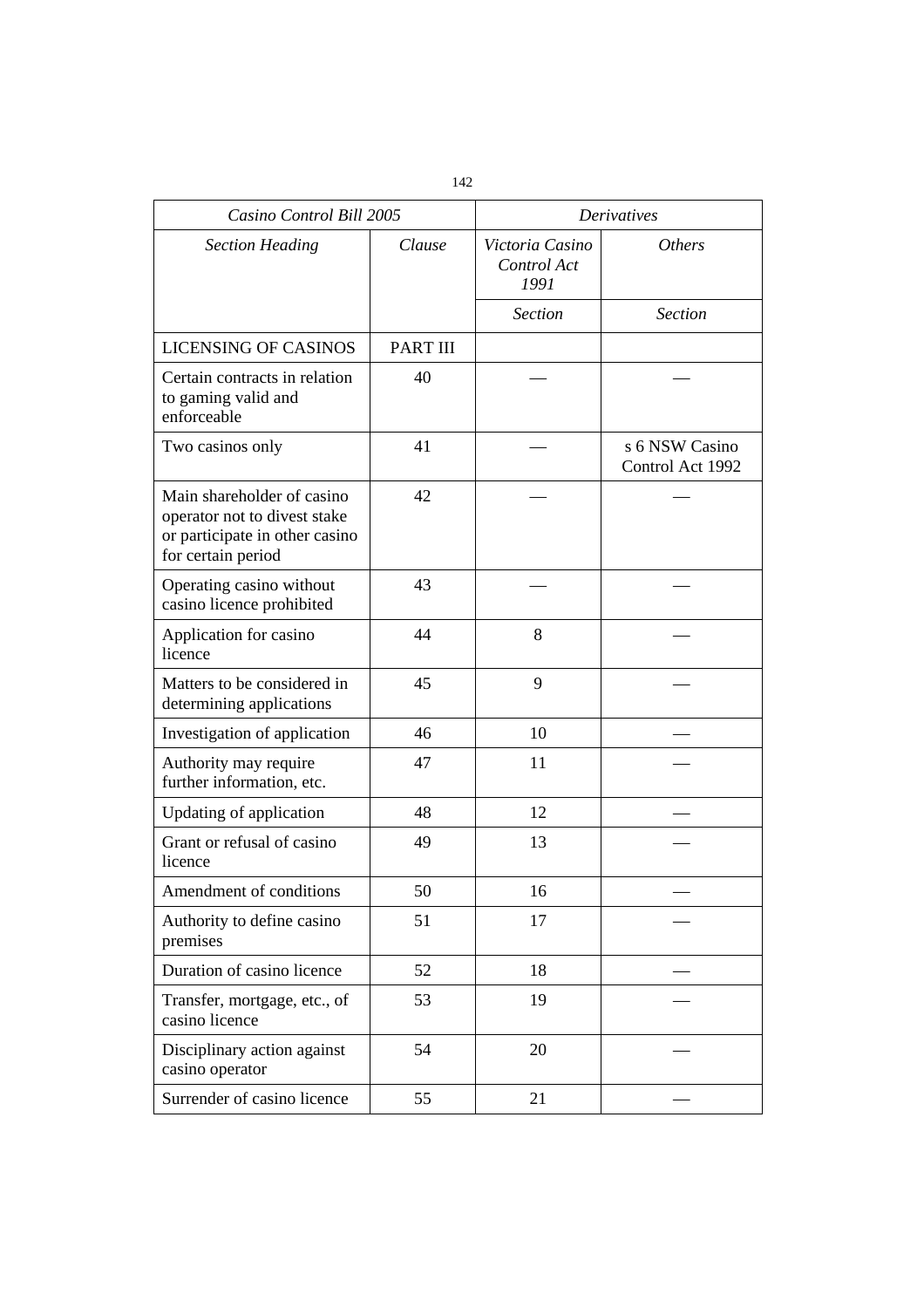| Casino Control Bill 2005                                                           |                | <b>Derivatives</b> |                                |  |
|------------------------------------------------------------------------------------|----------------|--------------------|--------------------------------|--|
| <b>Section Heading</b>                                                             | Clause         |                    | <i>Others</i>                  |  |
|                                                                                    |                | <b>Section</b>     | <b>Section</b>                 |  |
| Appointment of manager if<br>casino licence cancelled,<br>surrendered or suspended | 56             | 22                 |                                |  |
| <b>SUPERVISION AND</b><br><b>CONTROL OF CASINO</b><br><b>OPERATORS</b>             | <b>PART IV</b> |                    |                                |  |
| Directions, investigations,<br>etc.                                                | Division 1     |                    |                                |  |
| Directions to casino operator                                                      | 57             | 23                 |                                |  |
| General investigations                                                             | 58             | 24                 |                                |  |
| Regular investigations of<br>casino operator's suitability,<br>etc.                | 59             | 25                 |                                |  |
| Casino operator to provide<br>information                                          | 60             | 26                 |                                |  |
| Change in situation of casino<br>operator                                          | 61             | 28                 |                                |  |
| Change in situation of<br>associate                                                | 62             | 28AA               |                                |  |
| On-going monitoring of<br>associates and others                                    | 63             | 28A                |                                |  |
| Controlled shareholdings                                                           | Division 2     |                    |                                |  |
| Application and<br>interpretation of this<br>Division                              | 64             |                    | s 15 Banking Act<br>(Cap. 19)  |  |
| Control of substantial<br>shareholdings in casino<br>operator                      | 65             |                    | s 15A Banking Act<br>(Cap. 19) |  |
| Control of shareholdings and<br>voting power in casino<br>operator                 | 66             |                    | s 15B Banking Act<br>(Cap. 19) |  |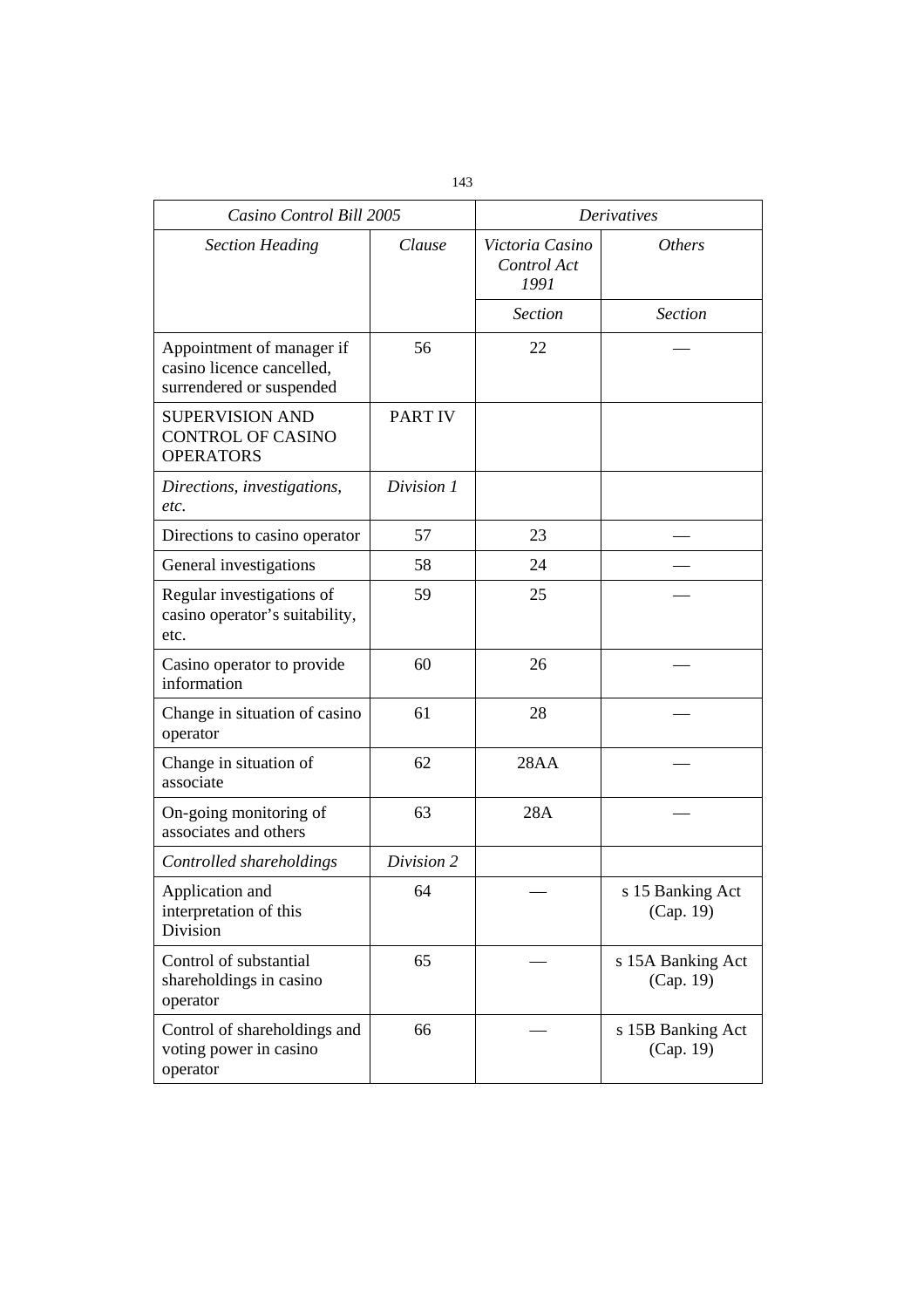| Casino Control Bill 2005                                                    |            | <b>Derivatives</b>                     |                                |  |
|-----------------------------------------------------------------------------|------------|----------------------------------------|--------------------------------|--|
| <b>Section Heading</b>                                                      | Clause     | Victoria Casino<br>Control Act<br>1991 | <i>Others</i>                  |  |
|                                                                             |            | <b>Section</b>                         | <b>Section</b>                 |  |
| Approval of applications                                                    | 67         |                                        | s 15C Banking Act<br>(Cap. 19) |  |
| Power to exempt                                                             | 68         |                                        | s 15D Banking Act<br>(Cap. 19) |  |
| Objection to existing control<br>of casino operator                         | 69         |                                        | s 15E Banking Act<br>(Cap. 19) |  |
| Power to make directions                                                    | 70         |                                        | s 16 Banking Act<br>(Cap. 19)  |  |
| Offences, penalties and<br>defences                                         | 71         |                                        | s 17 Banking Act<br>(Cap. 19)  |  |
| Contracts                                                                   | Division 3 |                                        |                                |  |
| Application of this Division<br>and meaning of "controlled<br>contract"     | 72         | 29                                     |                                |  |
| Requirements for controlled<br>contracts                                    | 73         | 30                                     |                                |  |
| Notice to be given of certain<br>contracts                                  | 74         | 31                                     |                                |  |
| Parties to contract to provide<br>information                               | 75         | 35                                     |                                |  |
| Notice to show cause why<br>controlled contract should<br>not be terminated | 76         | 32                                     |                                |  |
| Effect of termination of<br>controlled contract                             | 77         | 33                                     |                                |  |
| No effect to be given to<br>terminated contract                             | 78         | 34                                     |                                |  |
| <b>LICENSING OF CASINO</b><br><b>EMPLOYEES</b>                              | PART V     |                                        |                                |  |
| Interpretation of this Part                                                 | 79         | 37                                     |                                |  |
| Special employees to be<br>licensed                                         | 80         | 38                                     |                                |  |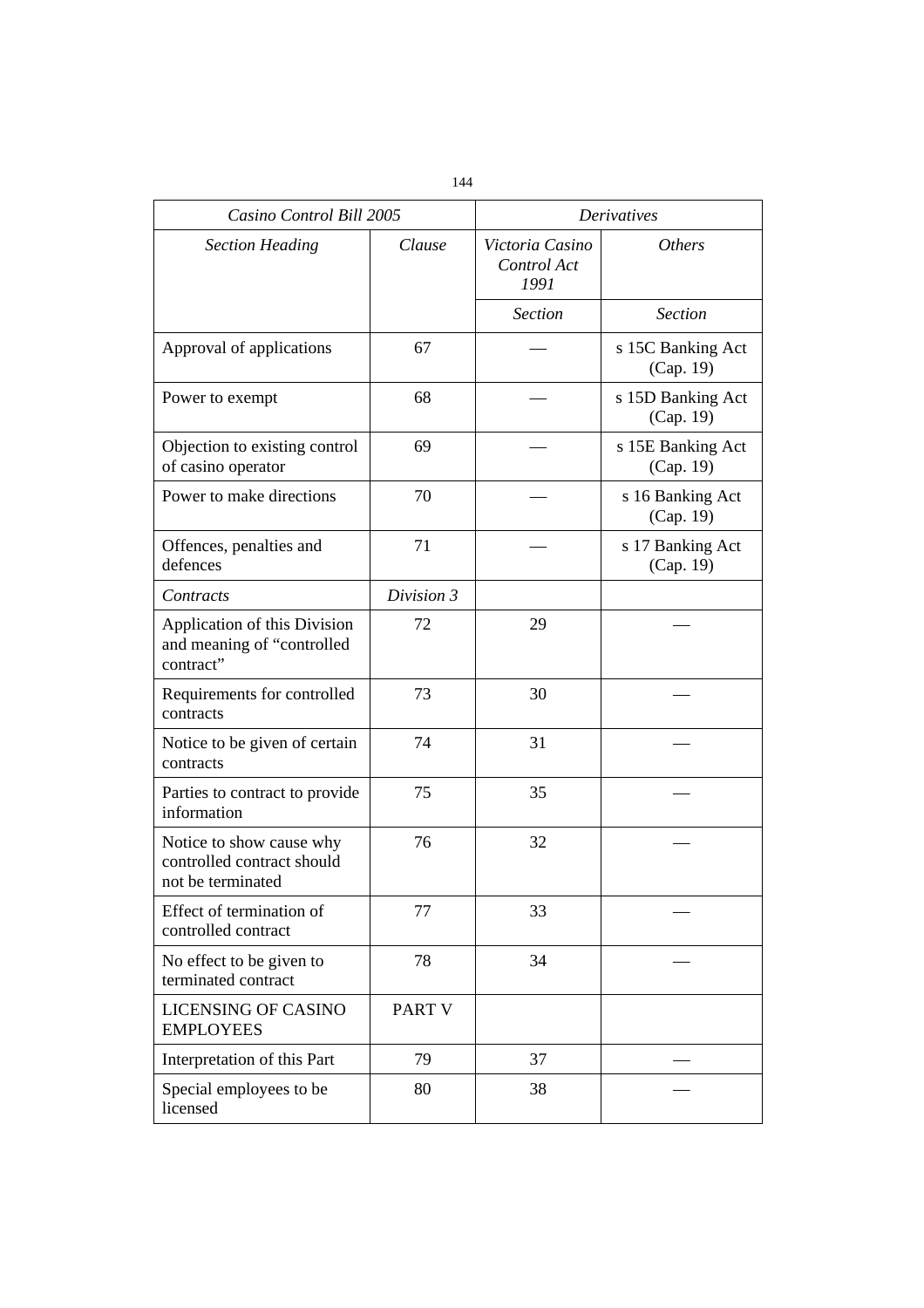| Casino Control Bill 2005                                                    |        | <b>Derivatives</b>                     |                      |  |
|-----------------------------------------------------------------------------|--------|----------------------------------------|----------------------|--|
| <b>Section Heading</b>                                                      | Clause | Victoria Casino<br>Control Act<br>1991 | <i><b>Others</b></i> |  |
|                                                                             |        | <b>Section</b>                         | <b>Section</b>       |  |
| Application for special<br>employee licence                                 | 81     | 39                                     |                      |  |
| Direction to apply for<br>special employee licence                          | 82     | 40                                     |                      |  |
| Updating of application for<br>special employee licence                     | 83     | 41                                     |                      |  |
| Authority may require<br>further information                                | 84     | 42                                     |                      |  |
| Investigation and<br>determination of application                           | 85     | 43, 44                                 |                      |  |
| Conditions of special<br>employee licence                                   | 86     | 45                                     |                      |  |
| Identification                                                              | 87     | 46                                     |                      |  |
| Provisional licences                                                        | 88     | 47                                     |                      |  |
| Duration of special<br>employee licence                                     | 89     | 48                                     |                      |  |
| Renewal of special<br>employee licence                                      | 90     | 49                                     |                      |  |
| Variation of special<br>employee licence                                    | 91     | 50                                     |                      |  |
| Loss, etc., of special<br>employee licence                                  | 92     | 51                                     |                      |  |
| Cancellation, etc., of special<br>employee licence                          | 93     | 52                                     |                      |  |
| Effect, etc., of suspension                                                 | 94     | 54                                     |                      |  |
| Return of special employee<br>licence on suspension or<br>cancellation      | 95     | 54A                                    |                      |  |
| Termination of employment<br>on cancellation of special<br>employee licence | 96     | 55                                     |                      |  |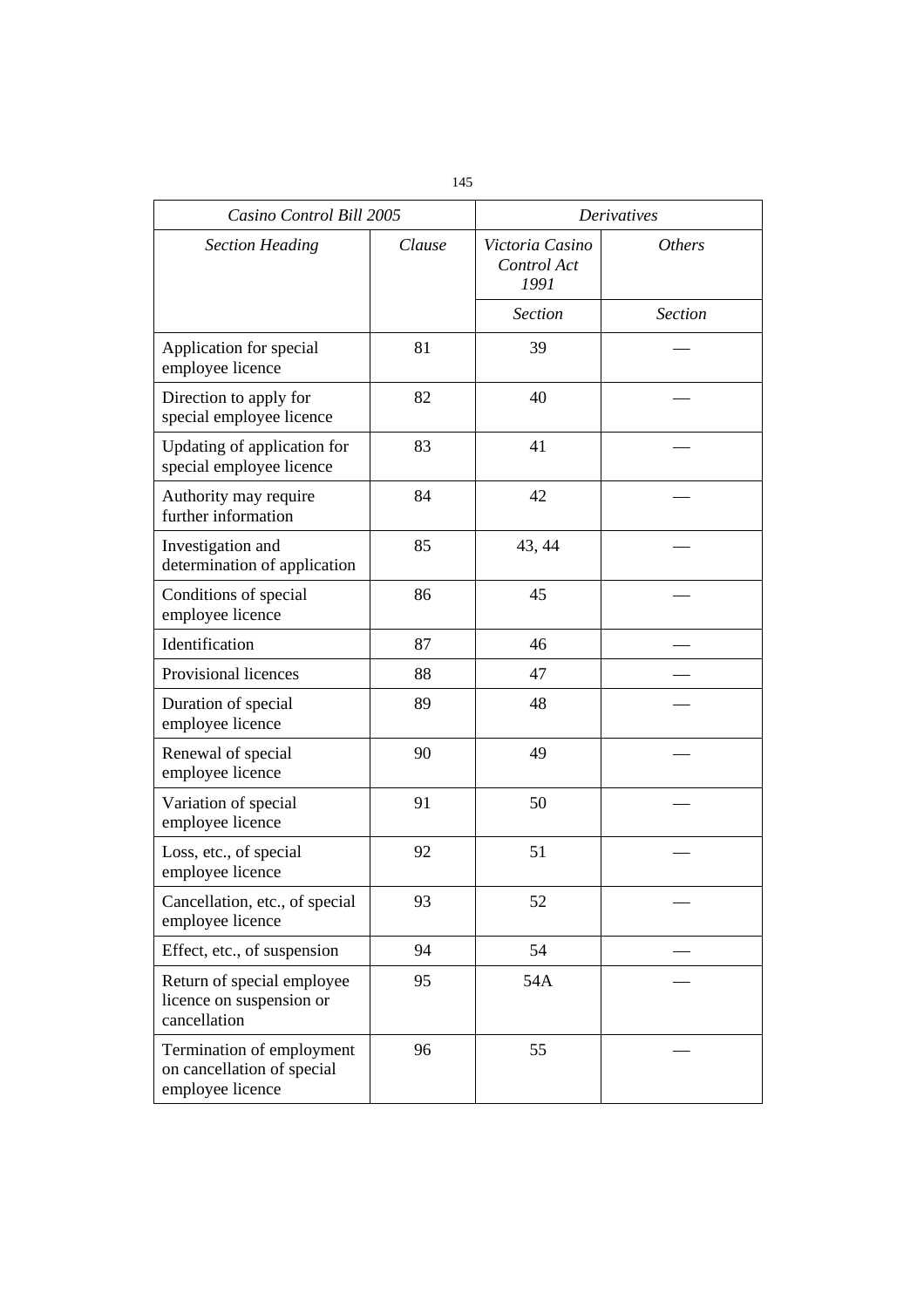| Casino Control Bill 2005                                           |                | <b>Derivatives</b>                     |                |
|--------------------------------------------------------------------|----------------|----------------------------------------|----------------|
| <b>Section Heading</b>                                             | Clause         | Victoria Casino<br>Control Act<br>1991 | <i>Others</i>  |
|                                                                    |                | <b>Section</b>                         | <b>Section</b> |
| Casino operator to provide<br>information relating to<br>employees | 97             | 56                                     |                |
| Change in situation of<br>licensee                                 | 98             | 57                                     |                |
| <b>CASINO OPERATIONS</b>                                           | <b>PART VI</b> |                                        |                |
| Casino layout, games,<br>gaming machines, etc.                     | Division 1     |                                        |                |
| Casino layout to comply<br>with requirements of<br>Authority       | 99             | 59                                     |                |
| Approval of games and rules<br>for games                           | 100            | 60                                     |                |
| Directions as to games not to<br>be played                         | 101            | 61                                     |                |
| Approval of gaming<br>equipment                                    | 102            | 62                                     |                |
| Gaming machines in casinos                                         | 103            | 62A                                    |                |
| Simulated gaming                                                   | 104            | 58                                     |                |
| Gaming measures                                                    | Division 2     |                                        |                |
| Linked jackpot arrangement<br>unlawful without approval            | 105            | 62B                                    |                |
| Assistance to patrons                                              | 106            | 66                                     |                |
| Operation of security<br>equipment, etc.                           | 107            | 67                                     |                |
| Credit, etc.                                                       | 108            | 68                                     |                |
| Automatic teller machines<br>prohibited within casino<br>premises  | 109            | 81AA                                   |                |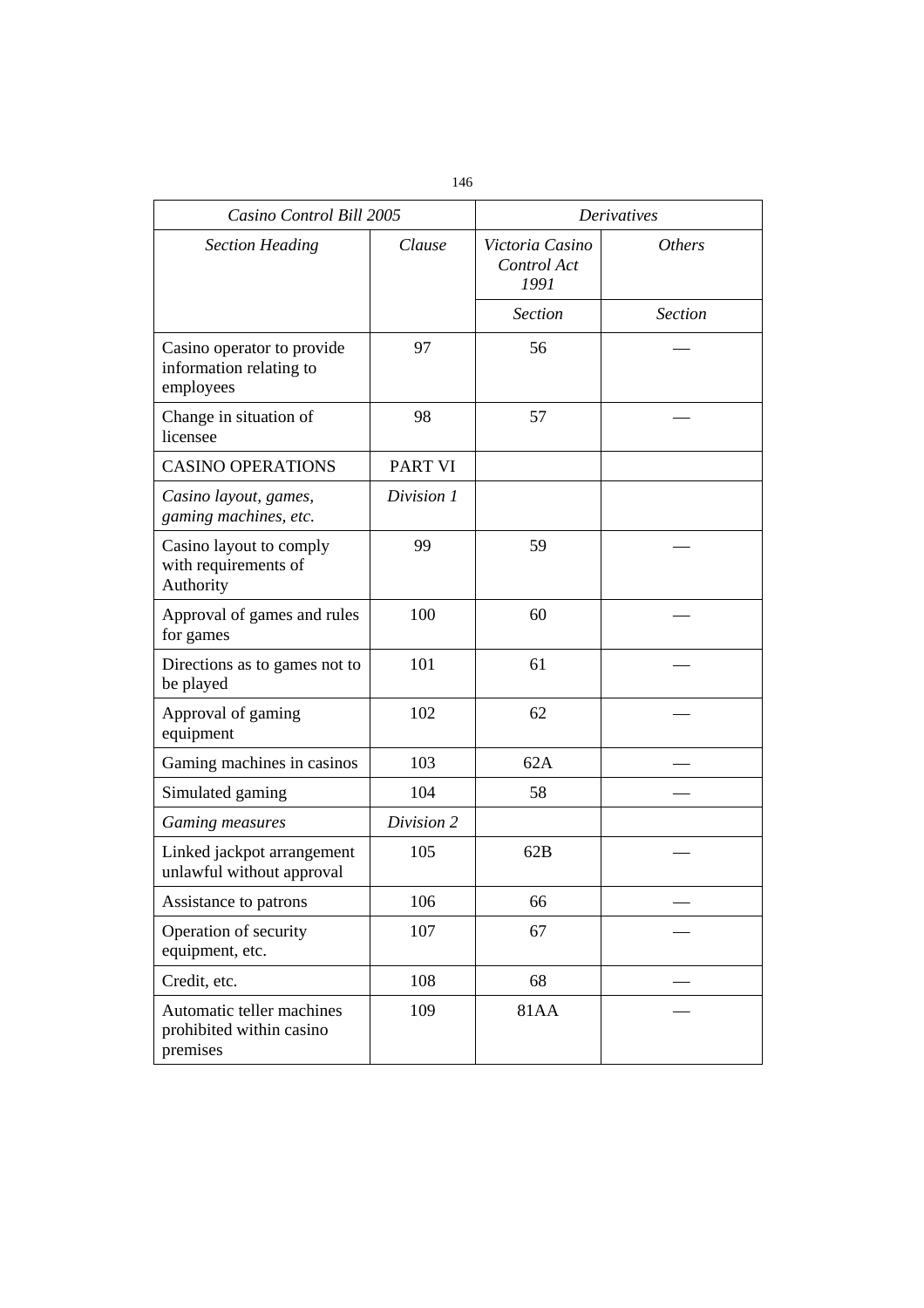| Casino Control Bill 2005                                                             |            | <b>Derivatives</b>                             |                                                                   |  |
|--------------------------------------------------------------------------------------|------------|------------------------------------------------|-------------------------------------------------------------------|--|
| <b>Section Heading</b>                                                               | Clause     | Victoria Casino<br>Control Act<br>1991         | <i><b>Others</b></i>                                              |  |
|                                                                                      |            | <b>Section</b>                                 | <b>Section</b>                                                    |  |
| Junkets                                                                              | 110        | 69 (prior to<br>repeal by Act<br>No. 114/2003) |                                                                   |  |
| Disputes between casino<br>operator and patron                                       | Division 3 |                                                |                                                                   |  |
| Resolution of dispute as to<br>winnings, losses or manner<br>in which game conducted | 111        |                                                | Nevada Revised<br><b>Statutes 463.362</b>                         |  |
| Reconsideration of<br>inspector's decision                                           | 112        |                                                | Nevada Revised<br>Statutes 463.363,<br>463.364                    |  |
| Payment of claim after<br>decision                                                   | 113        |                                                | Nevada Revised<br><b>Statutes 463.366</b>                         |  |
| Appeal to Authority                                                                  | 114        |                                                | Nevada Revised<br><b>Statutes 463.3668</b>                        |  |
| Entry to casino premises                                                             | Division 4 |                                                |                                                                   |  |
| Right of entry to casino<br>premises                                                 | 115        | 70                                             |                                                                   |  |
| Entry levy                                                                           | 116        |                                                |                                                                   |  |
| Supplementary provisions<br>relating to entry levy                                   | 117        |                                                | ss 6, 8, 9, 10, 25<br><b>Entertainments Duty</b><br>Act (Cap. 94) |  |
| Entry of inspector to casino<br>premises                                             | 118        | 105                                            |                                                                   |  |
| Entry of police officer, etc.,<br>to casino premises                                 | 119        | 71                                             |                                                                   |  |
| Exclusion orders by casino<br>operator                                               | 120        | 72                                             |                                                                   |  |
| Exclusion orders by<br>Authority                                                     | 121        | 72                                             |                                                                   |  |
| Exclusion orders by<br><b>Commissioner of Police</b>                                 | 122        | 74                                             |                                                                   |  |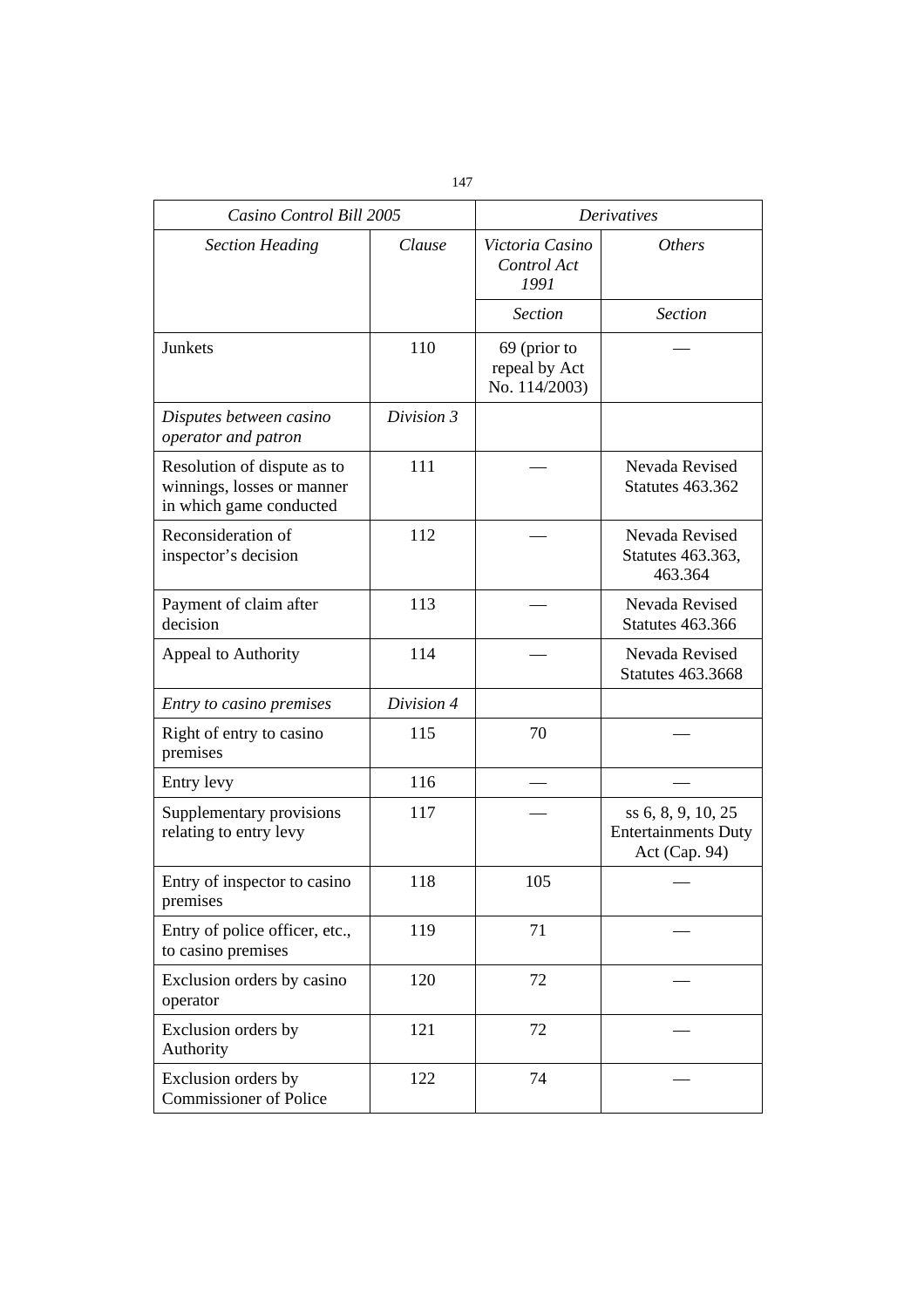| Casino Control Bill 2005                                           |                 | <b>Derivatives</b>                     |                                                                                                                                        |  |
|--------------------------------------------------------------------|-----------------|----------------------------------------|----------------------------------------------------------------------------------------------------------------------------------------|--|
| <b>Section Heading</b>                                             | Clause          | Victoria Casino<br>Control Act<br>1991 | <i><b>Others</b></i>                                                                                                                   |  |
|                                                                    |                 | <b>Section</b>                         | <b>Section</b>                                                                                                                         |  |
| Duration of exclusion orders                                       | 123             | 75                                     |                                                                                                                                        |  |
| List of persons excluded by<br>casino operator                     | 124             | 76                                     |                                                                                                                                        |  |
| Excluded person not to enter<br>casino premises                    | 125             | 77                                     |                                                                                                                                        |  |
| Casino operator to bar<br>excluded persons from<br>casino premises | 126             |                                        |                                                                                                                                        |  |
| Removal of excluded<br>persons from casino<br>premises             | 127             | 78                                     |                                                                                                                                        |  |
| Forfeiture of winnings                                             | 128             | 78B                                    |                                                                                                                                        |  |
| Prohibited acts within<br>casino premises                          | Division 5      |                                        |                                                                                                                                        |  |
| Conduct within casino<br>premises                                  | 129             | 153C                                   | Paragraph 1, Part I<br>of the Schedule to<br>the Public<br>Entertainments and<br>Meetings (Demerit<br>Points) Rules<br>(Cap. 257, R 2) |  |
| <b>MINORS</b>                                                      | <b>PART VII</b> |                                        |                                                                                                                                        |  |
| Interpretation of this Part                                        | 130             | 82                                     |                                                                                                                                        |  |
| Part only applies during<br>hours of operation of casino           | 131             | 83                                     |                                                                                                                                        |  |
| Minors not to enter casino<br>premises                             | 132             | 84                                     |                                                                                                                                        |  |
| Casino operator to bar<br>minors from casino premises              | 133             | 85                                     |                                                                                                                                        |  |
| Entry of minors to be<br>prevented                                 | 134             | 86                                     |                                                                                                                                        |  |
| Proof of age may be required                                       | 135             | 87                                     |                                                                                                                                        |  |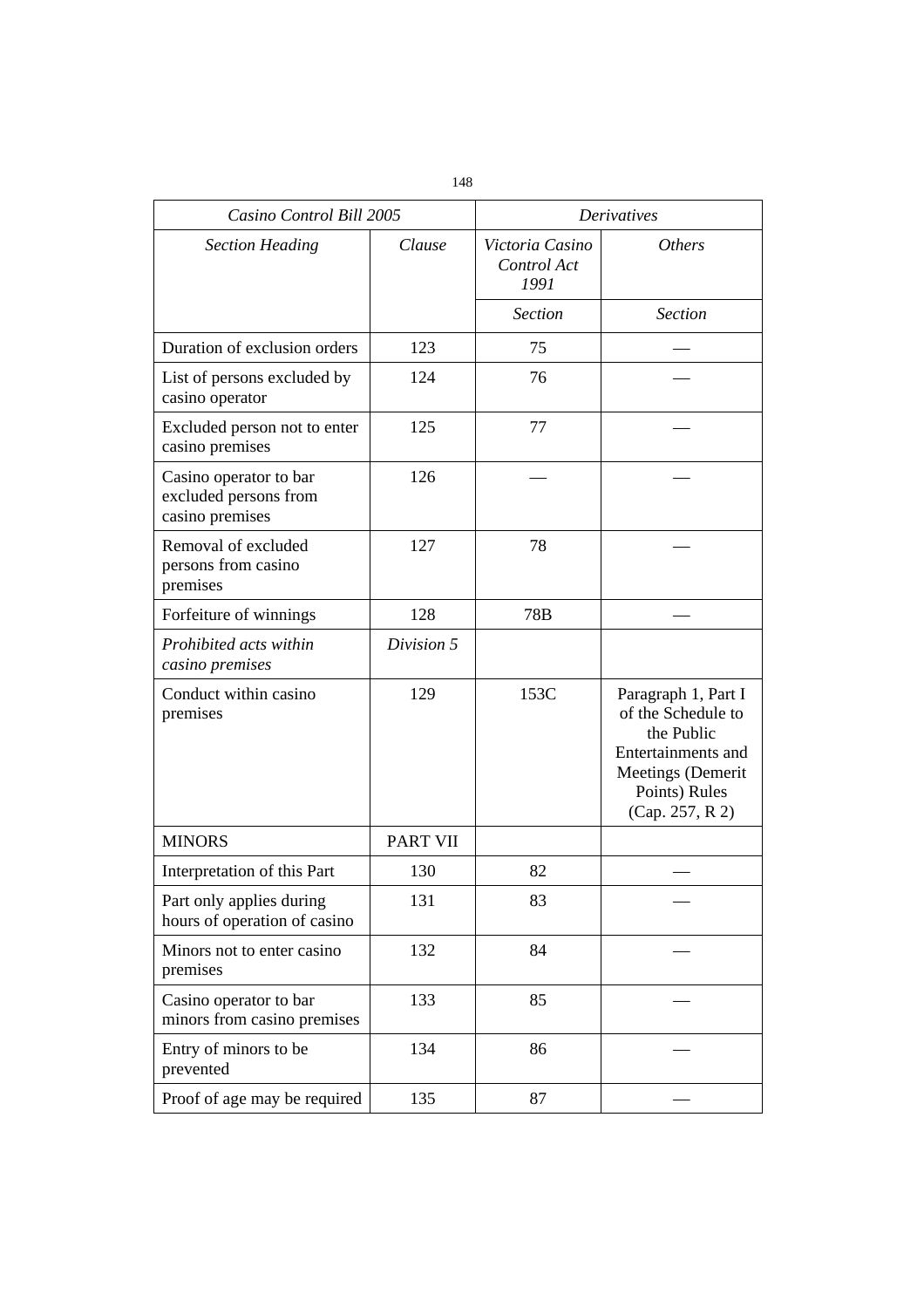| Casino Control Bill 2005                                           |                  | <b>Derivatives</b>                     |                |
|--------------------------------------------------------------------|------------------|----------------------------------------|----------------|
| <b>Section Heading</b>                                             | Clause           | Victoria Casino<br>Control Act<br>1991 | <b>Others</b>  |
|                                                                    |                  | <b>Section</b>                         | <b>Section</b> |
| Minor using false evidence<br>of age                               | 136              | 88                                     |                |
| Notices to be displayed                                            | 137              | 89                                     |                |
| <b>CASINO INTERNAL</b><br><b>CONTROLS</b>                          | <b>PART VIII</b> |                                        |                |
| Approved system of controls<br>and procedures to be<br>implemented | 138              | 121                                    |                |
| Content of approved system                                         | 139              | 122                                    |                |
| Banking                                                            | 140              | 123                                    |                |
| Accounts to be kept                                                | 141              | 124                                    |                |
| <b>Statement of accounts</b>                                       | 142              | 125                                    |                |
| Keeping of records                                                 | 143              | 126                                    |                |
| Audit                                                              | 144              | 127                                    |                |
| Submission of reports                                              | 145              | 128                                    |                |
| <b>CASINO TAX</b>                                                  | PART IX          |                                        |                |
| Payment of casino tax                                              | 146              |                                        |                |
| Penalty for late payment                                           | 147              |                                        |                |
| Recovery of tax                                                    | 148              |                                        |                |
| Repayment of tax                                                   | 149              |                                        |                |
| Evasion of tax                                                     | 150              |                                        |                |
| Power of Comptroller to<br>obtain information                      | 151              |                                        |                |
| Composition of offences by<br>Comptroller                          | 152              |                                        |                |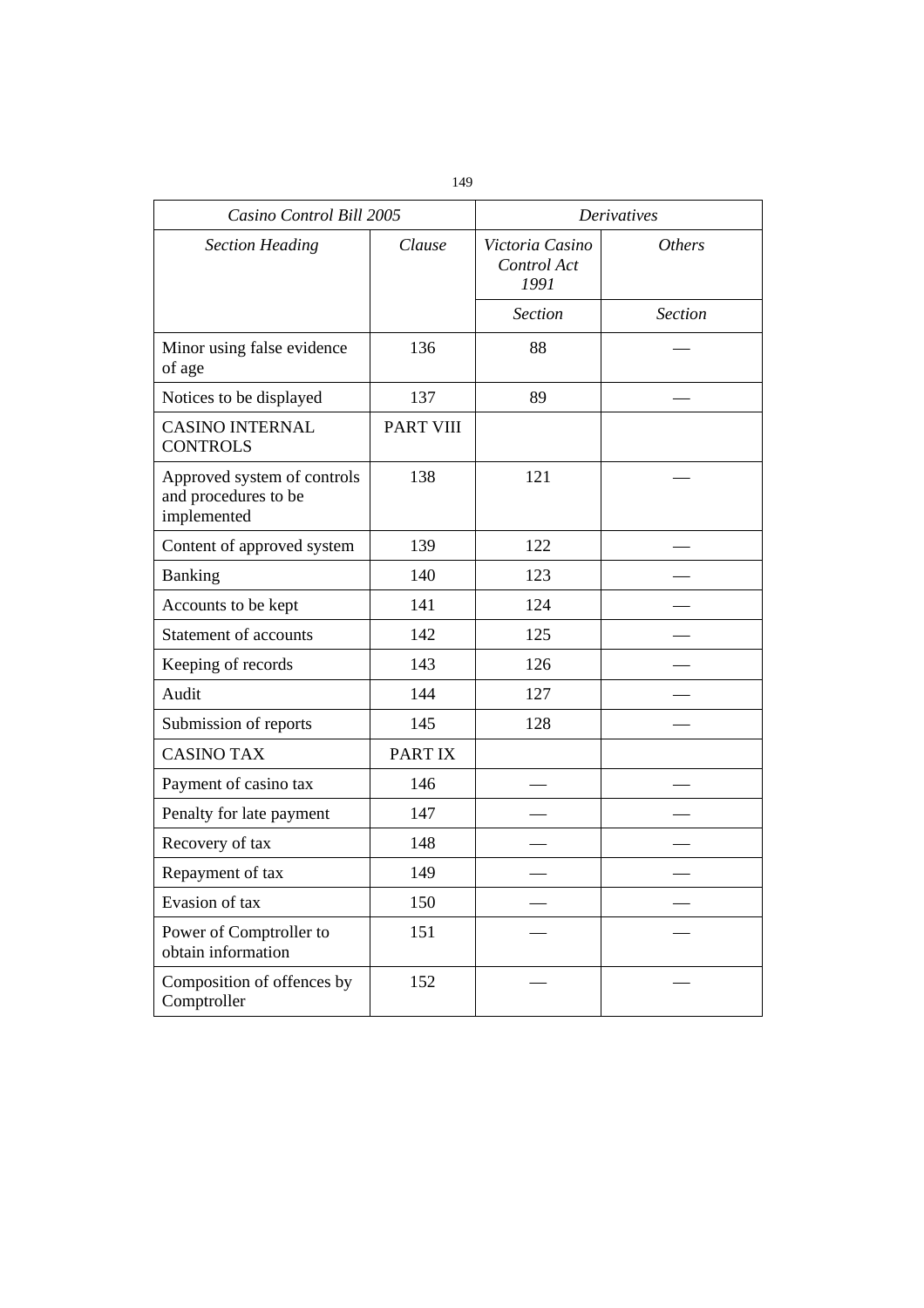| Casino Control Bill 2005                                                       |        |                                        | <b>Derivatives</b>                                                                             |
|--------------------------------------------------------------------------------|--------|----------------------------------------|------------------------------------------------------------------------------------------------|
| <b>Section Heading</b>                                                         | Clause | Victoria Casino<br>Control Act<br>1991 | <i>Others</i>                                                                                  |
|                                                                                |        | <b>Section</b>                         | <b>Section</b>                                                                                 |
| NATIONAL COUNCIL ON<br>PROBLEM GAMBLING                                        | PART X |                                        |                                                                                                |
| Interpretation of this Part                                                    | 153    |                                        | s 3 South Australia<br><b>Problem Gambling</b><br><b>Family Protection</b><br>Orders Act 2004  |
| <b>Establishment of Council</b>                                                | 154    |                                        | s 3 Maintenance of<br>Religious Harmony<br>Act (Cap. 167A)                                     |
| <b>Functions of Council</b>                                                    | 155    |                                        | s 4 Maintenance of<br>Religious Harmony<br>Act (Cap. 167A)                                     |
| Validity of Council's actions                                                  | 156    |                                        | s 5 Maintenance of<br>Religious Harmony<br>Act (Cap. 167A)                                     |
| Committee of Assessors for<br>making exclusion orders                          | 157    |                                        | s 26 Land<br><b>Acquisition Act</b><br>(Cap. 152)                                              |
| Committee to hear and<br>determine applications for<br>family exclusion orders | 158    |                                        | s 11 South Australia<br><b>Problem Gambling</b><br><b>Family Protection</b><br>Orders Act 2004 |
| Application for family<br>exclusion order                                      | 159    |                                        | s 7 South Australia<br>Problem Gambling<br><b>Family Protection</b><br>Orders Act 2004         |
| Application by or on behalf<br>of person below 21 years                        | 160    |                                        | s 8 South Australia<br><b>Problem Gambling</b><br><b>Family Protection</b><br>Orders Act 2004  |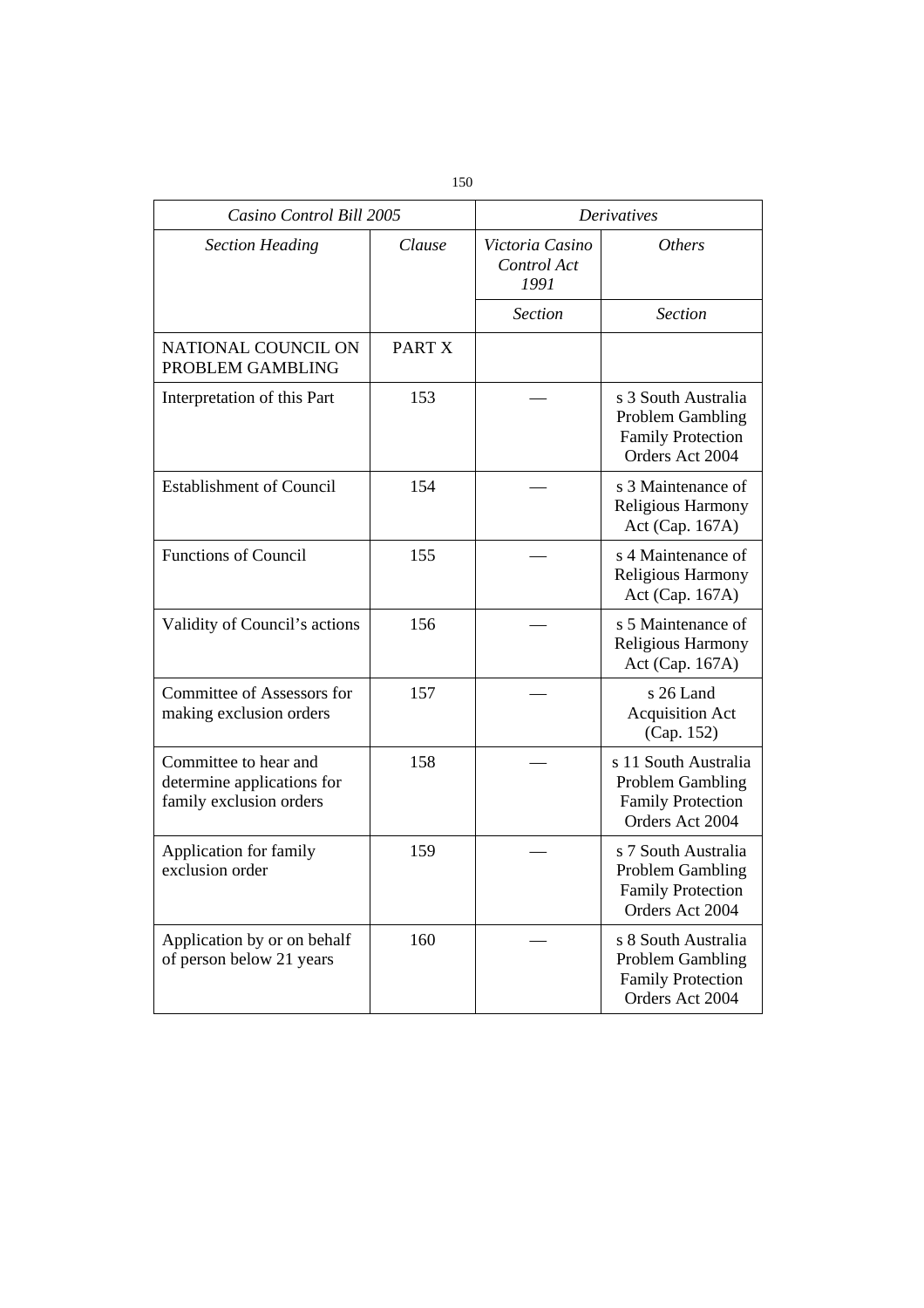| Casino Control Bill 2005                                                                              |        | <b>Derivatives</b>                     |                                                                                                |
|-------------------------------------------------------------------------------------------------------|--------|----------------------------------------|------------------------------------------------------------------------------------------------|
| <b>Section Heading</b>                                                                                | Clause | Victoria Casino<br>Control Act<br>1991 | <i>Others</i>                                                                                  |
|                                                                                                       |        | <b>Section</b>                         | <b>Section</b>                                                                                 |
| Application on behalf of<br>incapacitated applicant                                                   | 161    |                                        | s 11<br>Maintenance of<br>Parents Act<br>(Cap. 167B)                                           |
| Grounds for making family<br>exclusion order                                                          | 162    |                                        | s 4 South Australia<br><b>Problem Gambling</b><br><b>Family Protection</b><br>Orders Act 2004  |
| Terms of family exclusion<br>order                                                                    | 163    |                                        | s 5 South Australia<br><b>Problem Gambling</b><br><b>Family Protection</b><br>Orders Act 2004  |
| Making family exclusion<br>order in respondent's<br>absence                                           | 164    |                                        | s 9 South Australia<br><b>Problem Gambling</b><br><b>Family Protection</b><br>Orders Act 2004  |
| Committee may make<br>exclusion order in certain<br>circumstances                                     | 165    |                                        |                                                                                                |
| Variation or revocation of<br>family exclusion order or<br>exclusion order by Council                 | 166    |                                        | s 10 South Australia<br><b>Problem Gambling</b><br><b>Family Protection</b><br>Orders Act 2004 |
| Service of family exclusion<br>order or exclusion order                                               | 167    |                                        | s 12 South Australia<br><b>Problem Gambling</b><br><b>Family Protection</b><br>Orders Act 2004 |
| Notification of making,<br>variation or revocation of<br>family exclusion order or<br>exclusion order | 168    |                                        | s 13 South Australia<br><b>Problem Gambling</b><br><b>Family Protection</b><br>Orders Act 2004 |
| Secrecy                                                                                               | 169    |                                        | s 7 Maintenance of<br>Religious Harmony<br>Act (Cap. 167A)                                     |
| Rules                                                                                                 | 170    |                                        |                                                                                                |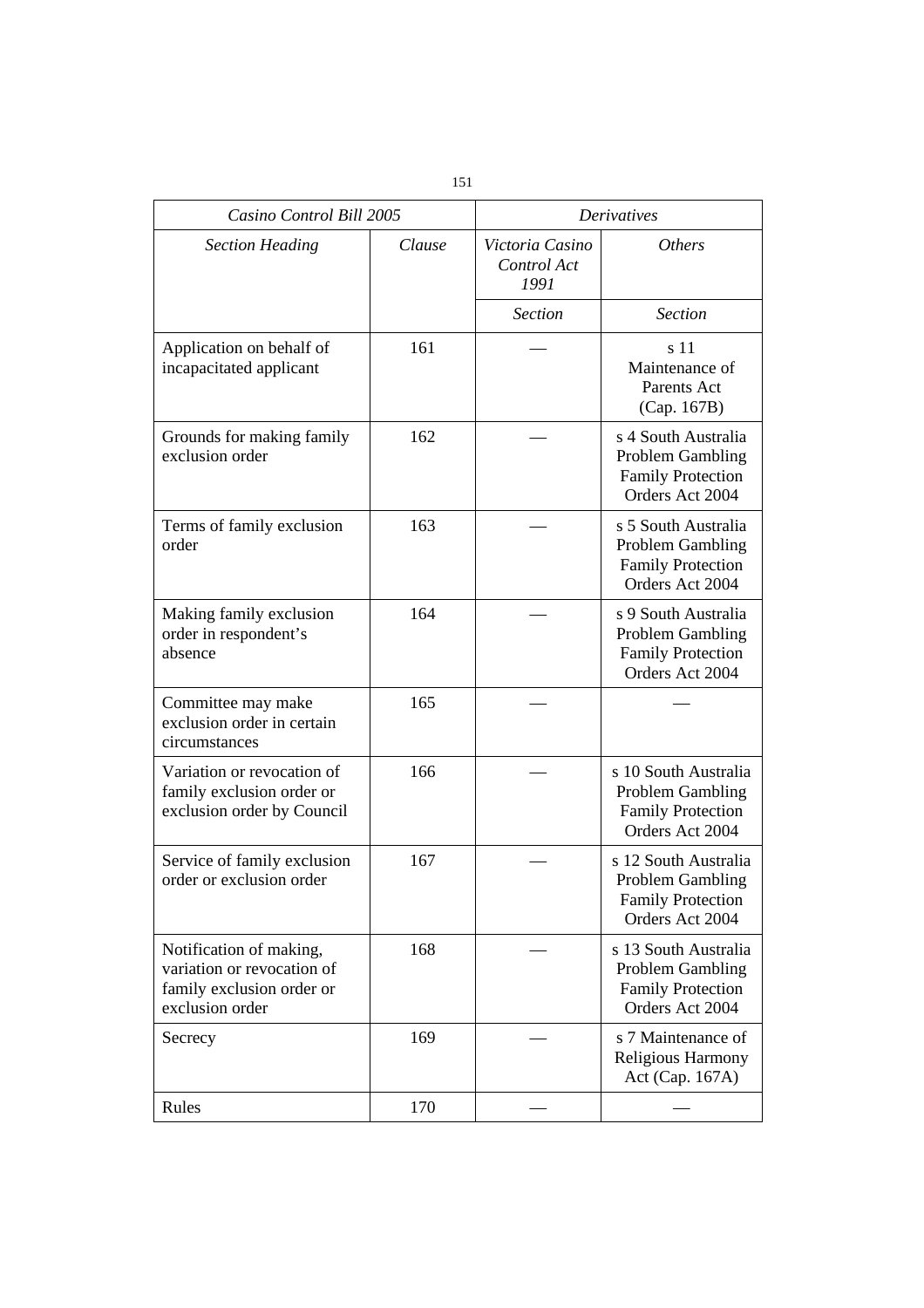| Casino Control Bill 2005                            |          | <b>Derivatives</b>                     |                                                                                   |  |
|-----------------------------------------------------|----------|----------------------------------------|-----------------------------------------------------------------------------------|--|
| <b>Section Heading</b>                              | Clause   | Victoria Casino<br>Control Act<br>1991 | <i>Others</i>                                                                     |  |
|                                                     |          | <b>Section</b>                         | <b>Section</b>                                                                    |  |
| <b>GENERAL OFFENCES</b>                             | PART XI  |                                        |                                                                                   |  |
| Possession of certain things<br>prohibited          | 171      | 80                                     |                                                                                   |  |
| Unlawful interference with<br>gaming equipment      | 172      |                                        | s 3.5.10 Victoria<br>Gambling<br><b>Regulation Act 2003</b><br>(Act No. 114/2003) |  |
| Possession of chips outside<br>designated site      | 173      |                                        |                                                                                   |  |
| Forgery                                             | 174      | 153B                                   |                                                                                   |  |
| Impersonation                                       | 175      | 153B                                   |                                                                                   |  |
| Refusal to provide<br>information, etc.             | 176      |                                        |                                                                                   |  |
| Destroying or falsifying<br>documents               | 177      |                                        |                                                                                   |  |
| False or misleading<br>information                  | 178      |                                        |                                                                                   |  |
| Obstructing officer of<br>Authority, etc.           | 179      |                                        |                                                                                   |  |
| <b>ENFORCEMENT POWERS</b><br><b>AND PROCEEDINGS</b> | PART XII |                                        |                                                                                   |  |
| Detention of suspected<br>person                    | 180      | 81                                     |                                                                                   |  |
| Powers of enforcement                               | 181      |                                        |                                                                                   |  |
| Powers of arrest                                    | 182      |                                        |                                                                                   |  |
| Refusal to give name and<br>residence               | 183      |                                        |                                                                                   |  |
| Appeal to Minister against<br>Authority's decision  | 184      | 155                                    |                                                                                   |  |
| No right to compensation for<br>cancellation, etc.  | 185      | 156                                    |                                                                                   |  |